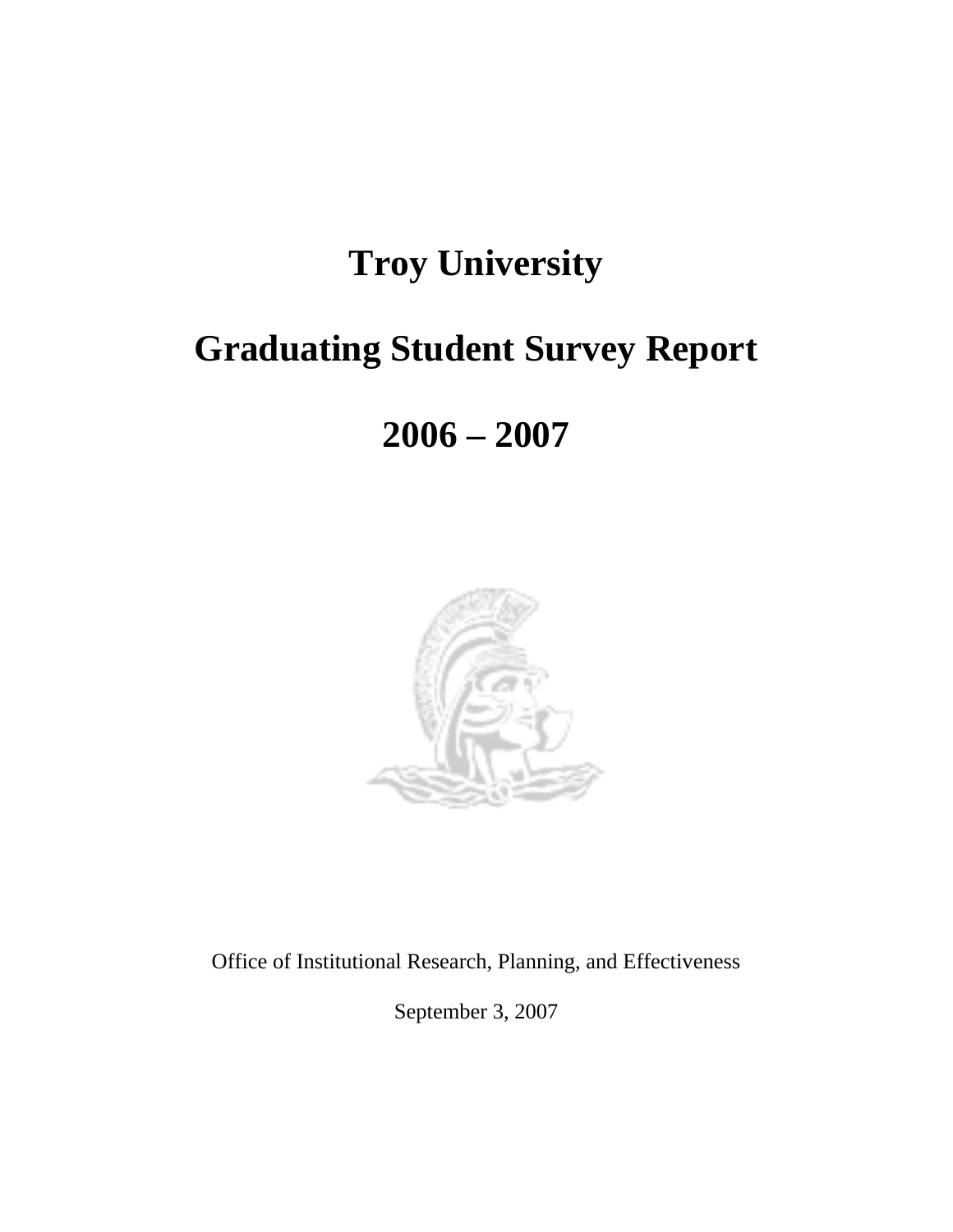# Table of Contents

| <b>Executive Summary</b>                                                              | Page 2   |
|---------------------------------------------------------------------------------------|----------|
| Major Findings:                                                                       | Page 2   |
| Demographic Information                                                               | Page 3   |
| <b>Academic Information</b>                                                           | Page 3   |
| <b>Employment and Plan after Graduation</b>                                           | Page 3   |
| <b>Financial Aid Information</b>                                                      | Page 4   |
| <b>Student Satisfaction</b>                                                           | Page 4   |
| Implications                                                                          | Page 13  |
| <b>Reports for Troy University:</b>                                                   | Page 15  |
| Report 1 (Q23): Student Self-Rated Development in Their Educational Experiences       | Page 15  |
| Report 2 (Q24): Student Ratings on Education and Academic Support Services            | Page 16  |
| Report 3 (Q25): Student Satisfaction with the Offices and Services of Troy University | Page 17  |
| Report 4 (Q26): Student Opinions and Perceptions about Troy University                | Page 18  |
| Report 5 (Q27): Overall Ratings on Troy University                                    | Page 19  |
| Report 6 (Q28-Q31): Recommendations of Troy University                                | Page 19  |
| Appendix One: Q23-Q31 Dothan Campus Reports 1-6                                       | Page 20  |
| Appendix Two: Q23-Q31 Montgomery Campus Reports 1-6                                   | Page 25  |
| Appendix Three: Q23-Q31 Phenix City Campus Reports 1-6                                | Page 30  |
| Appendix Four: Q23-Q31 Troy Campus Reports 1-6                                        | Page 35  |
| Appendix Five: Q23-Q31 University College Reports 1-6                                 | Page 40  |
| <b>Appendix Six: Survey Frequencies/Results for Troy University-Overall</b>           | Page 45  |
| <b>Appendix Seven: Survey Frequencies/Results for Dothan</b>                          | Page 61  |
| <b>Appendix Eight: Survey Frequencies/Results for Montgomery</b>                      | Page 72  |
| <b>Appendix Nine: Survey Frequencies/Results for Phenix City</b>                      | Page 83  |
| <b>Appendix Ten: Survey Frequencies/Results for Troy</b>                              | Page 94  |
| Appendix Eleven: Survey Frequencies/Results for University College                    | Page 108 |
| <b>Troy University Graduating Student Survey</b>                                      | Page 121 |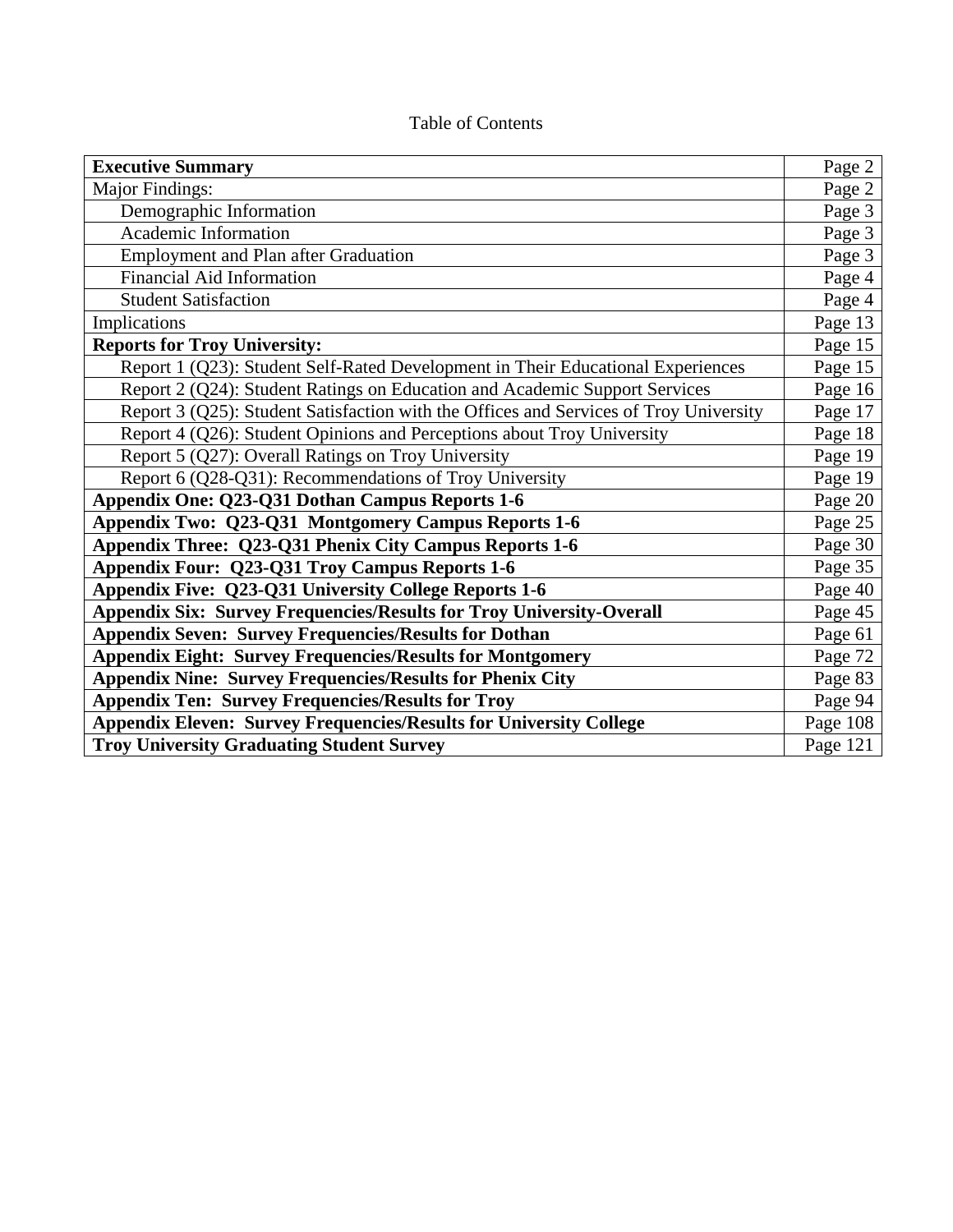## **Troy University 2006-07 Graduating Student Survey Report**

### **Executive Summary**

 As an annual effort of institutional effectiveness, Troy University Office of Institutional Research, Planning, and Effectiveness conducted the *Troy University Graduating Student Survey* on all campuses of the University in Fall 2006 through Summer 2007. The purpose of this survey is to identify student satisfaction with their experiences at Troy University, recognize student developments as a result of Troy education, and find out areas that need to be improved. Data collected in this survey are used to help the University strengthen its academic programs, better serve the needs of its students, and become more effective and efficient in accomplishing its mission and goals.

 On a continuous basis, data for the *Graduating Student Survey* is collected in Fall, Spring, and Summer each year using an online survey program. The survey can be accessed either through a survey link sent to the students via email or from the IRPE website. The results are reported annually after summer data collection is completed.

 The questionnaire for the survey contained 33 questions. The first 22 questions ask for information regarding students' demographics, academics, employment, and financial aid. Question 32 is seeking information regarding student involvement in student organizations or social activities and Question 33 is encouraging respondents to give additional comments on the University. Questions 23 – 31 of the survey, with a high reliability, focus on measuring students' perceptions about and satisfaction with their Troy experiences.

 For data analysis, descriptive methods were used for the overall university as well as for each individual campus. Questions 23 to 31 were tabulated and items were ranked based on the means of the items so that comparison, if necessary, could be made between campuses or between campus and the overall university. Questions 23, 24, and 25, which contain measures in 60 areas, are analyzed based on the factors defined from the same measures in the previous survey. Importantly, comparison was made between 05-06 and 06-07 responses to identify any possible improvement, as well as between campuses to explore in detail areas where improvement efforts can be focused. In the end, frequency tables for all survey questions were provided as appendices for the overall responses as well as for each of the campuses.

### Major Findings

 The *Troy University Graduating Student Survey 2006 – 07* started in Fall 2006 and continued through Summer 2007. During this time, students who intended to graduate in Fall 2006, Spring 2007, and Summer 2007 were emailed the link to the survey by term of graduation (three times). By the time data collection was closed in the middle of July 2007, 1,936 responses were received, of which 1,934 were determined to be valid and used for data analyses. The characteristics of the survey respondents were determined to be similar to those of the total graduates of the year although some variation existed. Therefore, the responses to the survey could be considered representative of the ideas and opinions of the students who were graduating in Fall 2006, Spring 2007, and Summer 2007.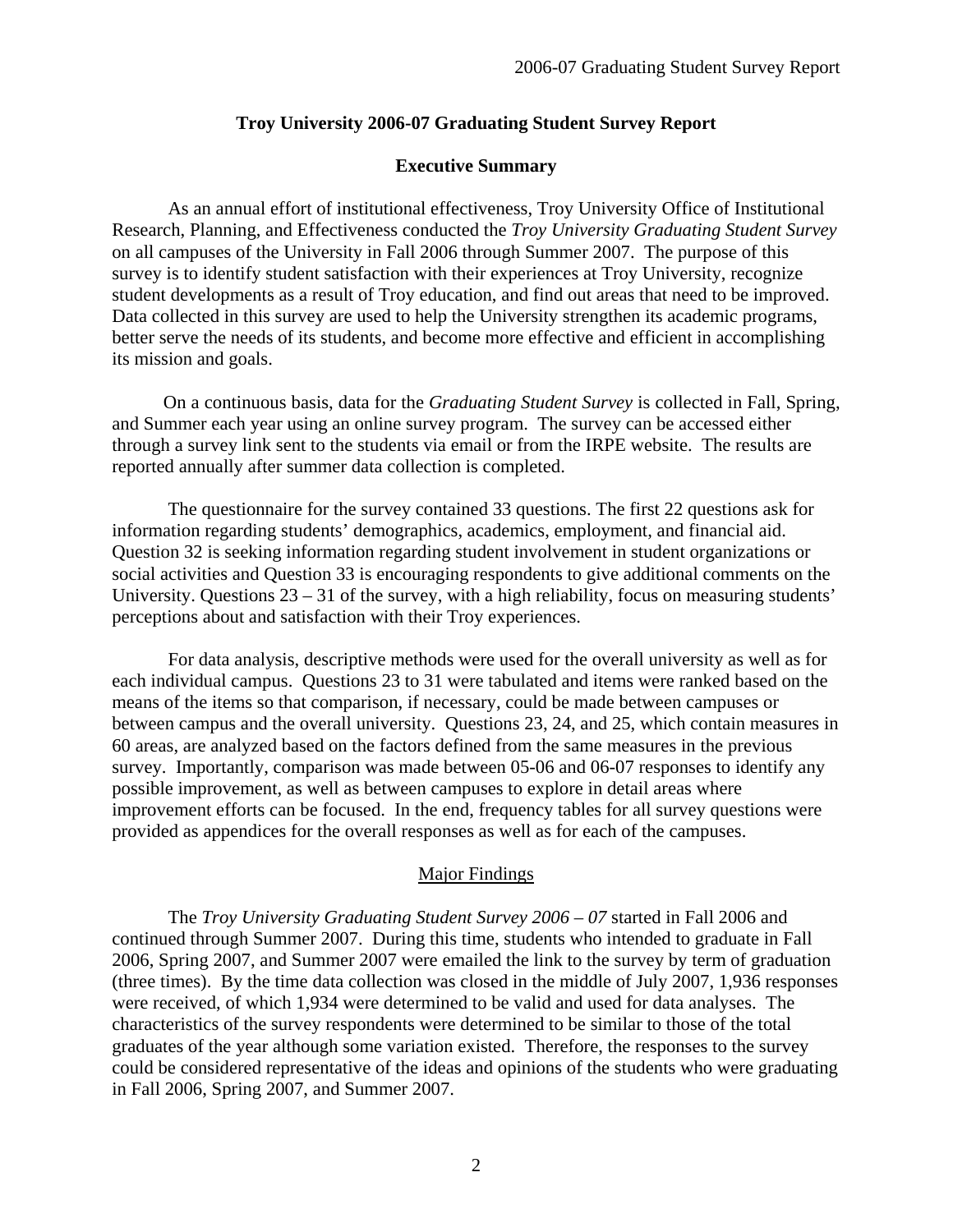In the 2006 – 07 academic year, Troy University awarded 5,774 degrees, with 2,208 (38%) in Fall 2006, 2,468 (42.7%) in Spring 2007, and 1,098 (19%) in Summer 2007. The 1,936 respondents to the survey represented a 34% survey participation rate, of which 43% graduated from Fall 2006, 30% from Spring 2007, and 14% from Summer 2007.

#### Demographic Information

 Of the 1,934 respondents, 69% were female (62% of the total were female), 56% were White vs. 34% Black (52% White vs. 36% Black of the Total), and 72% were aged 25 or older (80% of the total were over 24). While the majority (94%) were US citizens, the 6% international student participants represented 24 countries and regions in various parts of the world. Of all the respondents, 37% were residents of Alabama (39% of the total were Alabama residents), 21% were from Florida (11% of the total were from Florida) and 18% from Georgia (26% of the total were from Georgia). On the other hand, about 33% of the respondents were graduating from Troy Campus, 36% were University College students, and students from Dothan, Phenix City, and Montgomery made up about 8%, 13%, and 9% of the respondents respectively. Additionally, University College students responded from over 40 different sites.

#### Academic Information

 Academically, 55% of the respondents were expecting to receive a Bachelor's degree and 36% would be awarded a Master's degree, while the Associate and Education Specialist degree recipients making up around 6% and 2% of the respondents respectively. (Of all graduates, 42% received Bachelor's degrees, 49% received Masters' degrees, 8% received Associate degrees, and 2% received Education Specialist degrees.) About 28% of the respondents were planning to graduate from the College of Arts and Sciences, 33% from Business, approximately 26% from Education, 10% from the College of Health and Human Services, and only about 3% from the College of Communication & Fine Arts.

 According to the responses, approximately 60% of the students had transferred credit hours from other institutions and over half of them transferred more than 30 credit hours. While attending Troy University, 60% of the students had taken online courses, and 47% reported that their cumulative GPA's were between 3.5 and 4.0, and 32% had GPA's between 3.0 and 3.49. Of the 1,934 respondents, about 53% indicated that they had studied at Troy University for 2-3 years, while the longest time a student studied at Troy University was over 10 years (1%) and the shortest was just 1 year (17%), with an overall average of 2.86 years, 2.30 years for graduate students and 3.21 years for undergraduate students.

### Employment and Plan after Graduation

 Approximately 83% of the respondents reported that they worked while attending Troy University with over 70% working full-time (40 hours or over). Upon graduation, about 42% were planning to work in areas related to their majors at Troy University, 19% would continue to work in the jobs they had already, and approximately 28% were going to continue their education. The survey also found that about 40% of the respondents would pursue a Master's degree after they graduated, 24% would study for a doctoral degree, around 6% would seek an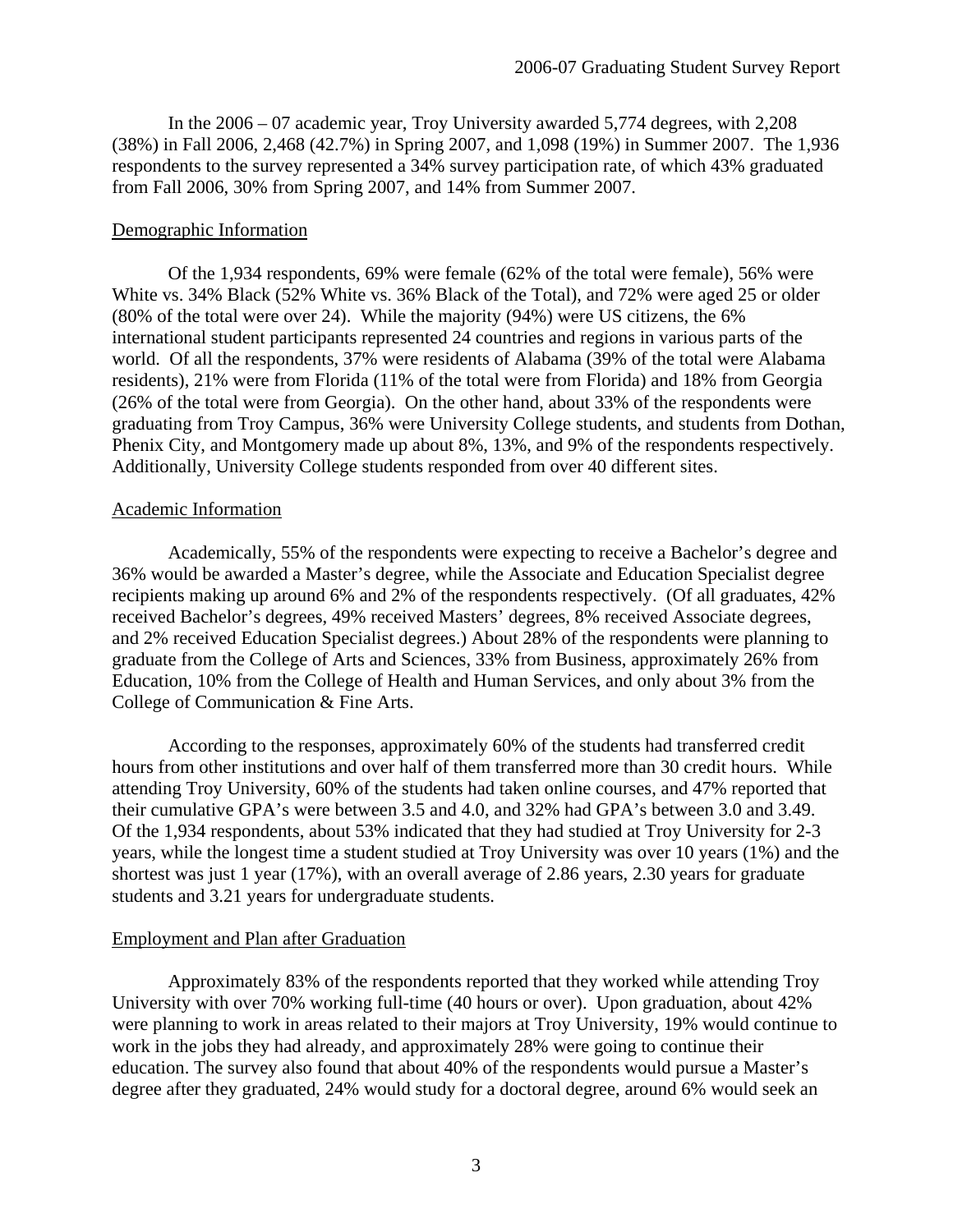educational specialist degree, and another 6% would pursue a professional degree as their ultimate goal in education.

## Financial Aid Information

 The survey found that over 80% of the graduating students had received financial aid of one kind or another while going to school at Troy University. While the financial aid options varied, half of the respondents (50%) had received student loans, 21% obtained grants, 16% had scholarships or graduate assistantships, and about 15% received tuition assistance. Additionally, about 14% received a third party pay or other kind of financial aid, mostly from military or VA benefits. Approximately 20% of the respondents did not receive any financial aid.

## Student satisfaction

• Student self-rated development (Report  $1 - Q23$ )

 Eighteen items related to knowledge, skills, and abilities were provided for the students to rate their development as a result of Troy University education. From the 18 items, two factors were identified - *Intellectual Development* and *Leadership Development.* In comparison, the 06-07 and 05-06 respondents shared about the same opinions regarding their development in the areas measured, with an average rating for *Intellectual Development* as 4.12 for 06-07 vs. 4.09 for 05-06 and a mean rating for *Leadership Development* as 4.27 for 06-07 vs. 4.26 for 05-06, all in a 5-point scale with 1 as "Poor" and 5 as "Excellent."

 As indicated in Table 1, the majority of the areas measured for student *Intellectual Development* were rated high above 4.00 and 80% or more of the students rated their development in these areas as either "Excellent" or "Good." In addition, almost all ratings on areas related to *Intellectual Development* were slightly better than those in 05-06 survey even though the difference is not significant.

|                                            | $06-07$            |      | $05-06$            |      |  |
|--------------------------------------------|--------------------|------|--------------------|------|--|
|                                            | Excellent/<br>Good | Mean | Excellent/<br>Good | Mean |  |
| Critical thinking skills                   | 91%                | 4.28 | 90%                | 4.28 |  |
| Problem solving skills                     | 88%                | 4.26 | 89%                | 4.26 |  |
| <b>Reading Skills</b>                      | 88%                | 4.26 | 87%                | 4.26 |  |
| Writing skills                             | 87%                | 4.26 | 87%                | 4.21 |  |
| Research skills                            | 87%                | 2.24 | 86%                | 4.22 |  |
| Speaking/presentation skills               | 83%                | 4.16 | 81%                | 4.12 |  |
| Understanding different philosophy/culture | 80%                | 4.09 | 78%                | 4.04 |  |
| Computer technologies                      | 80%                | 4.07 | 79%                | 4.07 |  |
| Scientific principles $\&$ methods         | 73%                | 3.91 | 70%                | 3.86 |  |
| Appreciation of the arts                   | 68%                | 3.86 | 68%                | 3.83 |  |

Table 1. Ratings on areas related to *Intellectual Development*: 06-07 vs. 05-06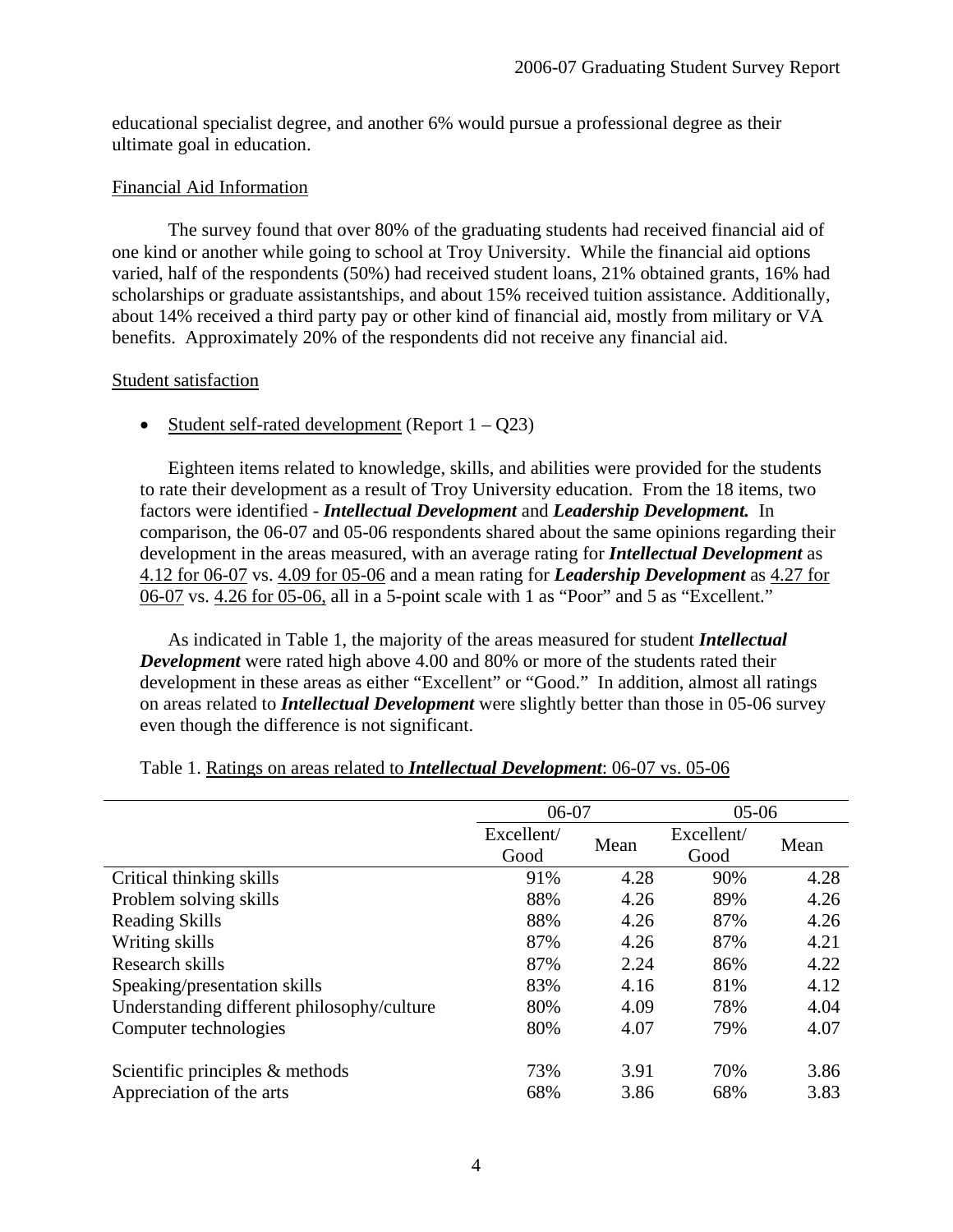|                         | 06-07              |      | $05-06$            |      |  |  |
|-------------------------|--------------------|------|--------------------|------|--|--|
|                         | Excellent/<br>Good | Mean | Excellent/<br>Good | Mean |  |  |
| Mathematical skills     | 69%                | 3.84 | 66%                | 3.81 |  |  |
| Overall average ratings |                    | 4.12 |                    | 4.09 |  |  |

 Similar to the ratings on *Intellectual Development*, ratings on *Leadership Development* were also excellent. As illustrated in Table 2, more than 80% of the students gave positive ratings of either "Excellent" or "Good" to their development in the areas related to *Leadership Development.* All mean ratings for items were higher than 4.00, the factor mean was 4.28, and these were slightly higher than those found in 05-06 survey.

Table 2. Ratings on areas related to *Leadership Development*: 06-07 vs. 05-06

|                                             | $06-07$    |      | $05-06$    |      |  |
|---------------------------------------------|------------|------|------------|------|--|
|                                             | Excellent/ |      | Excellent/ |      |  |
|                                             | Good       | М    | Good       | M    |  |
| Planning and carrying out projects          | 90%        | 4.35 | 89%        | 4.35 |  |
| Management and organizational skills        | 88%        | 4.33 | 88%        | 4.31 |  |
| Strategies for applying skills in the field | 88%        | 4.30 | 88%        | 4.28 |  |
| Working collaboratively in groups           | 88%        | 4.29 | 86%        | 4.27 |  |
| Time management                             | 87%        | 4.28 | 86%        | 4.28 |  |
| Leadership skills                           | 86%        | 4.25 | 84%        | 4.21 |  |
| Citizenship skills                          | 81%        | 4.15 | 82%        | 4.13 |  |
| Overall average ratings                     | 4.28       |      | 4.26       |      |  |

For detailed ratings on areas included in these two factors, please see Report 1.

• Student ratings for quality of education and academic support services (Report  $2 - Q24$ )

 Eighteen items were measured in terms of what students thought about the quality of education and academic support services at Troy University. Again a factor analysis identified two factors, which include *Academic Support Services* and *Instruction*. The factor *Instruction*, or *Academics*, includes areas relating to instruction and faculty and has an average rating of 4.03 for 06-07 vs. 4.02 for 05-06 respondents on a 5-point scale with 1 as "Poor" and 5 as "Excellent."

|  |  | Table 3. Ratings on areas of <i>Instruction</i> : 06-07 vs. 05-06 |  |  |
|--|--|-------------------------------------------------------------------|--|--|
|  |  |                                                                   |  |  |

|                                     | $06-07$    |      | $05-06$ |      |  |
|-------------------------------------|------------|------|---------|------|--|
|                                     | Excellent/ | M    |         | M    |  |
|                                     | Good       |      | Good    |      |  |
| Overall quality of academic program | 88%        | 4.25 | 87%     | 4.24 |  |
| Instruction in major courses        | 85%        | 4.19 | 86%     | 4.19 |  |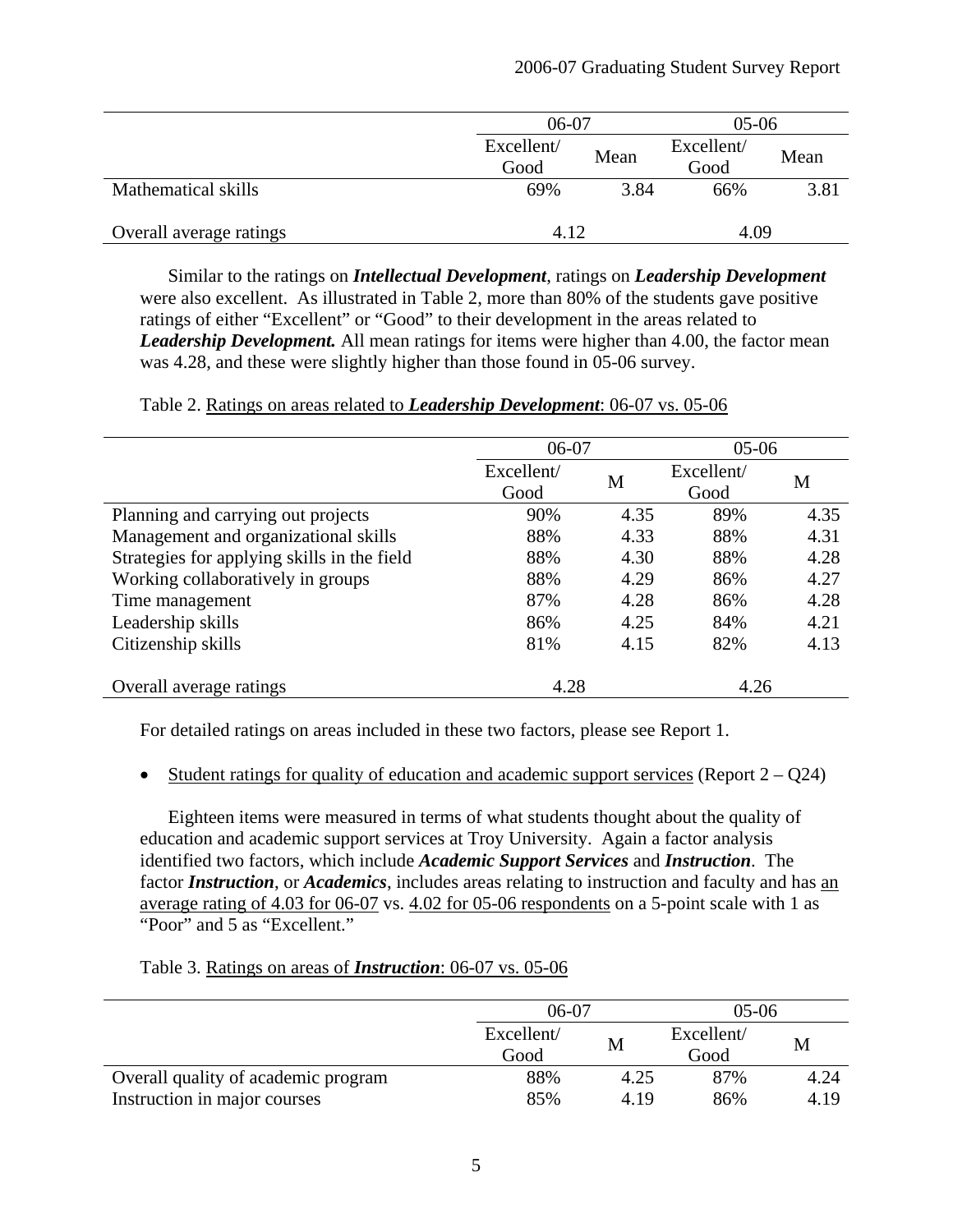|                                                | 06-07      |      | $05-06$    |      |  |
|------------------------------------------------|------------|------|------------|------|--|
|                                                | Excellent/ | M    | Excellent/ | M    |  |
|                                                | Good       |      | Good       |      |  |
| Instruction in general education               | 81%        | 4.08 | 80%        | 4.02 |  |
| Communication between faculty and students     | 80%        | 4.08 | 79%        | 4.07 |  |
| Faculty's use technologies to enhance teaching | 80%        | 4.07 | 78%        | 4.02 |  |
| <b>Faculty accessibility</b>                   | 76%        | 4.00 | 76%        | 4.02 |  |
| Course availability in your major              | 75%        | 3.98 | 78%        | 4.00 |  |
| <b>Registration procedures</b>                 | 74%        | 3.92 | 74%        | 3.90 |  |
| Academic advising                              | 70%        | 3.85 | 71%        | 3.86 |  |
| <b>IMPACT/New Student Orientation Program</b>  | 68%        | 3.82 | 67%        | 3.75 |  |
| Overall average ratings                        | 4.03       |      | 4.02       |      |  |

 As indicated in the table above (Table 4), the majority of the students rated the areas related to *Instruction* as either "Excellent" or "Good," which is about the same as found in the 05-06 survey. Four areas, however, were rated blow 4.00 in 06-07, with the ratings on IMPACT/New Student Orientation Program and Academic Advising being the lowest. Further examination by campus (Table 4) found that Dothan and Troy students gave the lowest ratings to the new student orientation programs, Montgomery and Troy students rated academic advising the lowest, and Dothan students gave the lowest ratings on course availability and registration procedures. Ratings from Troy students were also low for registration procedures.

|                                               | Dothan | Mont-<br>gomery | Phenix<br>City | <b>Troy</b> | Univ.<br>College |
|-----------------------------------------------|--------|-----------------|----------------|-------------|------------------|
| Overall quality of academic program           | 4.15   | 4.25            | 4.27           | 4.16        | 4.34             |
| Instruction in major courses                  | 4.23   | 4.16            | 4.19           | 4.10        | 4.29             |
| Instruction in general education courses      | 4.02   | 4.12            | 4.14           | 3.88        | 4.26             |
| Communication between faculty and students    | 4.06   | 4.00            | 4.07           | 4.00        | 4.17             |
| Faculty's use of technologies to enhance      |        |                 |                |             |                  |
| teaching                                      | 3.99   | 4.09            | 4.11           | 3.93        | 4.20             |
| <b>Faculty accessibility</b>                  | 3.89   | 3.98            | 3.95           | 3.96        | 4.10             |
| Course availability in your major             | 3.47   | 3.88            | 4.18           | 3.83        | 4.19             |
| <b>Registration procedures</b>                | 3.49   | 3.86            | 3.97           | 3.72        | 4.20             |
| Academic advising                             | 3.85   | 3.79            | 3.86           | 3.78        | 3.94             |
| <b>IMPACT/New Student Orientation Program</b> | 3.76   | 3.86            | 3.91           | 3.75        | 3.88             |

## Table 4. Average ratings on *Instruction* by campus:

 The *Academic Support Services* include Library, Computer labs, Writing Center, Reading Center, Center for International Programs, etc., and the average rating for this factor is 3.82 for 06-07 and 3.85 for 05-06, relatively lower than expected. Overall, as indicated in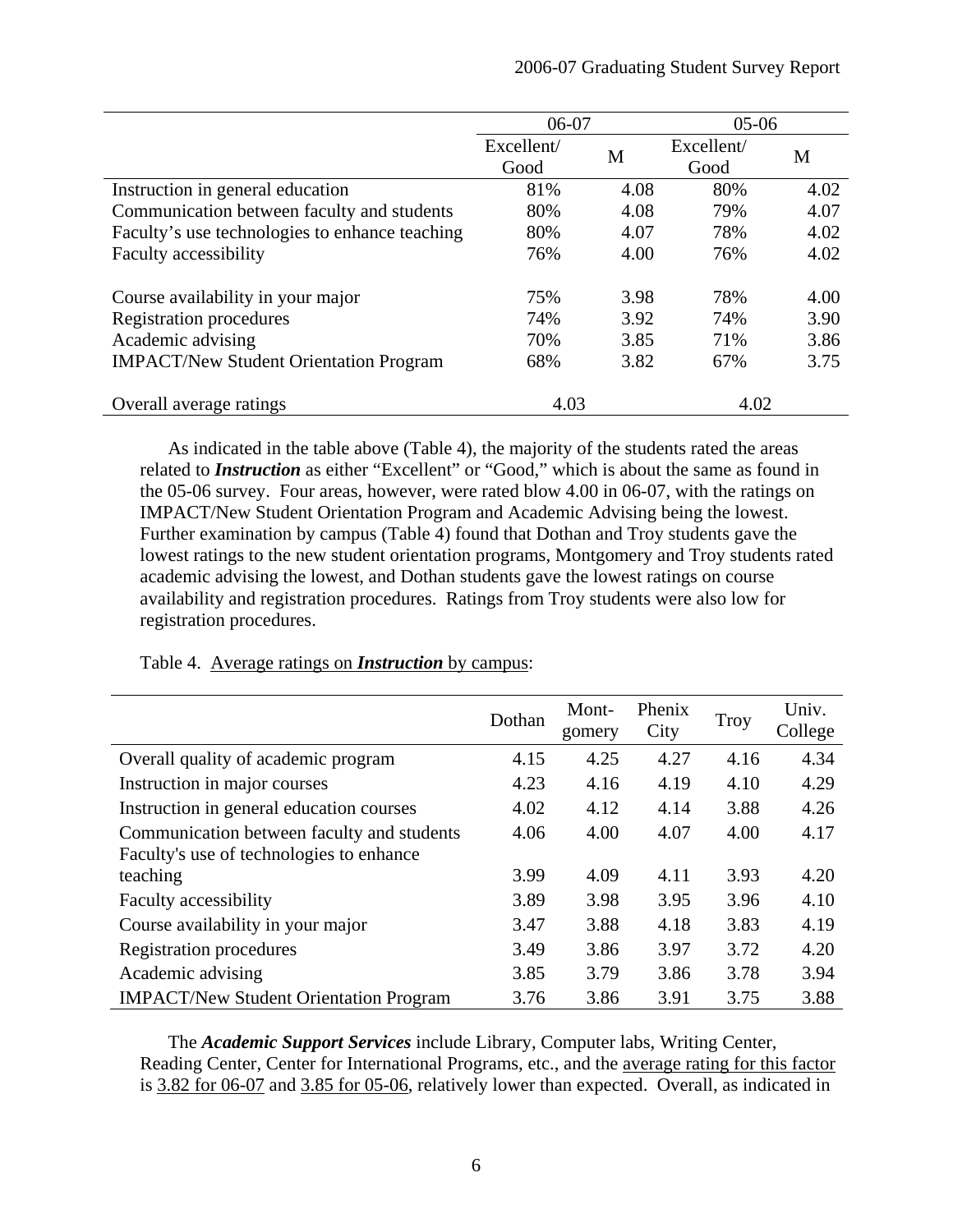Table 5, no areas in *Academic Support Services* had an average rating of 4.00 or higher nor did they have ratings of "Excellent" or "Good" for more than 80% of the respondents.

|                                    | 06-07      |      | $05-06$    |      |  |
|------------------------------------|------------|------|------------|------|--|
|                                    | Excellent/ | M    | Excellent/ | M    |  |
|                                    | Good       |      | Good       |      |  |
| <b>Reading Center</b>              | 71%        | 3.91 | 70%        | 3.86 |  |
| <b>Natural Science Center</b>      | 70%        | 3.89 | 68%        | 3.86 |  |
| <b>Writing Center</b>              | 70%        | 3.89 | 71%        | 3.89 |  |
| Center for International Program   | 70%        | 3.88 | 69%        | 3.80 |  |
| <b>Testing Center</b>              | 70%        | 3.87 | 70%        | 3.83 |  |
| Computer labs                      | 70%        | 3.83 | 71%        | 3.90 |  |
| Library                            | 70%        | 3.83 | 71%        | 3.86 |  |
| Laboratory/instructional equipment | 67%        | 3.78 | 69%        | 3.82 |  |
| Overall average ratings            | 3.82       |      | 3.85       |      |  |

Table 5. Ratings on areas related to *Academic Support Services*: 06-07 vs. 05-06

 However, further examination by campus showed that ratings of students from different campuses varied (Table 6). The average ratings from students in Dothan, Montgomery, Phenix City were found more likely to be better than those from Troy Campus and University College. Please be aware that only students who have used the services gave their ratings. The Reading Center, Natural Science Center, and Writing Center were rated by mostly Troy Campus students and only international students rated the Center for International Programs.

| Table 6. Average ratings on <i>Academic Support Service</i> by campus: |
|------------------------------------------------------------------------|
|                                                                        |

|                                    | Dothan | Mont-<br>gomery | Phenix<br>City | <b>Troy</b> | Univ.<br>College |
|------------------------------------|--------|-----------------|----------------|-------------|------------------|
| <b>Reading Center</b>              | 4.08   | 4.08            | 4.12           | 3.80        | 3.89             |
| <b>Natural Science Center</b>      | 4.07   | 4.08            | 4.03           | 3.83        | 3.83             |
| <b>Writing Center</b>              | 4.03   | 4.15            | 4.12           | 3.78        | 3.89             |
| Center for International Program   | 3.92   | 4.16            | 4.08           | 3.75        | 3.90             |
| <b>Testing Center</b>              | 3.97   | 4.13            | 4.02           | 3.73        | 3.85             |
| Computer labs                      | 4.22   | 4.05            | 4.22           | 3.50        | 3.86             |
| Library                            | 3.89   | 4.23            | 3.92           | 3.65        | 3.87             |
| Laboratory/instructional equipment | 3.88   | 3.82            | 4.09           | 3.61        | 3.84             |

• Student satisfaction with services provided by Troy University (Report  $3 - Q25$ )

 Twenty-four offices and services of the University were measured in terms of student satisfaction. Two factors were identified. They were *Student Services* and *Administration*. *Student Services* includes such areas as Career Services, Placement Services, Student Health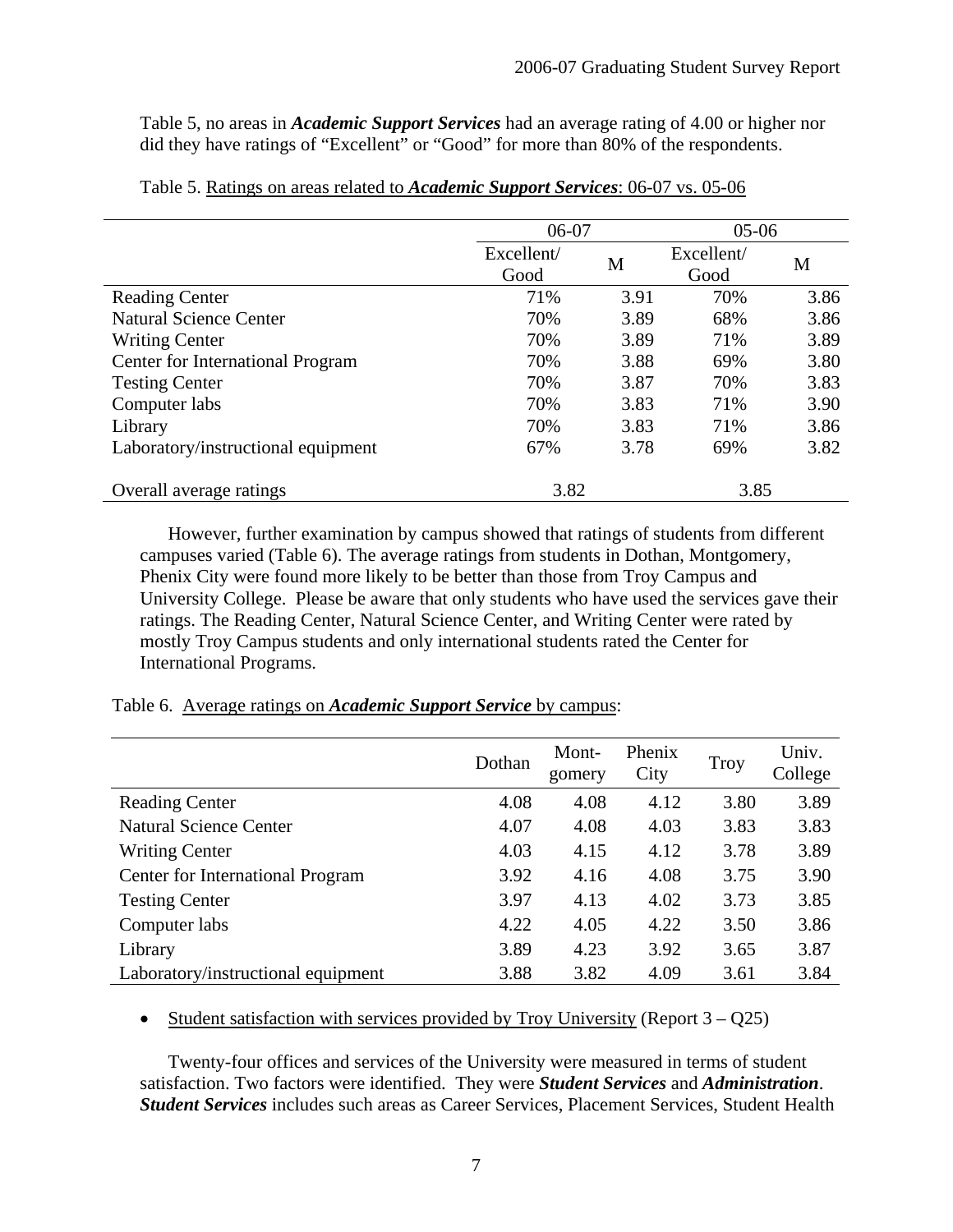Services, Recreational and Intramural Activities, Student Organizations, etc, while *Administration* includes the Admissions Office, Registrar/Records Office, Business Office, Financial Aid Office, Trojan WebExpress, and so on. Comparisons found that the participants in 06-07 and 05-06 surveys shared about the same level of satisfaction with *Student Services* and services provided by the *Administration* offices, with the overall average ratings for *Administration* being 3.96 in 06-07 and 3.93 in 05-06 ( on a 5-point scale with 1 as "Very Dissatisfied" and 5 as "Very Satisfied").

 As can be seen from Table 7, under *Administration*, Trojan WebExpress and Admissions Office were rated the best, both averaging above  $4.00$  ( $4.00 =$  Satisfied), with around 80% of the students feeling "Satisfied" or "Very Satisfied" with their services. Other areas in *Administration* had relatively low ratings, below 4.00 (4.00 = Satisfied) on average, with the Financial Aid and Veteran Services offices being rated the lowest and with less than twothirds of the students feeling satisfied with the services they provided.

|                                        | 06-07     | $05-06$ |           |      |
|----------------------------------------|-----------|---------|-----------|------|
|                                        | Satisfied | М       | Satisfied | M    |
| Trojan WebExpress                      | 81%       | 4.08    | 81%       | 4.07 |
| <b>Admissions Office</b>               | 78%       | 4.03    | 77%       | 4.01 |
| <b>Information Technology Services</b> | 75%       | 3.94    | 74%       | 3.92 |
| Registrar/Records Office               | 74%       | 3.93    | 74%       | 3.92 |
| <b>Business Office</b>                 | 73%       | 3.92    | 73%       | 3.90 |
| <b>Veteran Services</b>                | 66%       | 3.83    | 68%       | 3.91 |
| <b>Financial Aid Services</b>          | 66%       | 3.75    | 63%       | 3.65 |
| Overall average ratings                | 3.96      |         | 3.93      |      |

## Table 7. Ratings on areas related to *Administration*: 06-07 vs. 05-06

*Note: "Satisfied" = "Strongly Satisfied" +" Satisfied"* 

 A breakdown by campus showed that students from Phenix City, Troy, and Montgomery had the lowest level of satisfaction with the Financial Aid Services, and the Veteran Services at Phenix City and Troy received lower ratings compared to other campuses. The findings also showed that Troy students tended to feel less satisfied with the services provided by the Registrar/Record Office, Business Office, Information Technology, and Admissions Office. University College students were found to be most satisfied regarding services provided by the administration offices compared to students from other campuses.

### Table 8. Average ratings on *Administration* by campus:

|                                      | Dothan | Mont-<br>gomery | Phenix<br>City | Troy | Univ.<br>College |
|--------------------------------------|--------|-----------------|----------------|------|------------------|
| Trojan WebExpress                    | 3.96   | 4.27            | 4.12           | 3.90 | 4.21             |
| <b>Admissions Office</b>             | 3.92   | 4.08            | 4.08           | 3.87 | 4.16             |
| Information Technology (IT) Services | 4.12   | 4.03            | 4.01           | 3.72 | 4.05             |
| Registrar/Records Office             | 3.96   | 397             | 4.04           | 3.68 | 4.10             |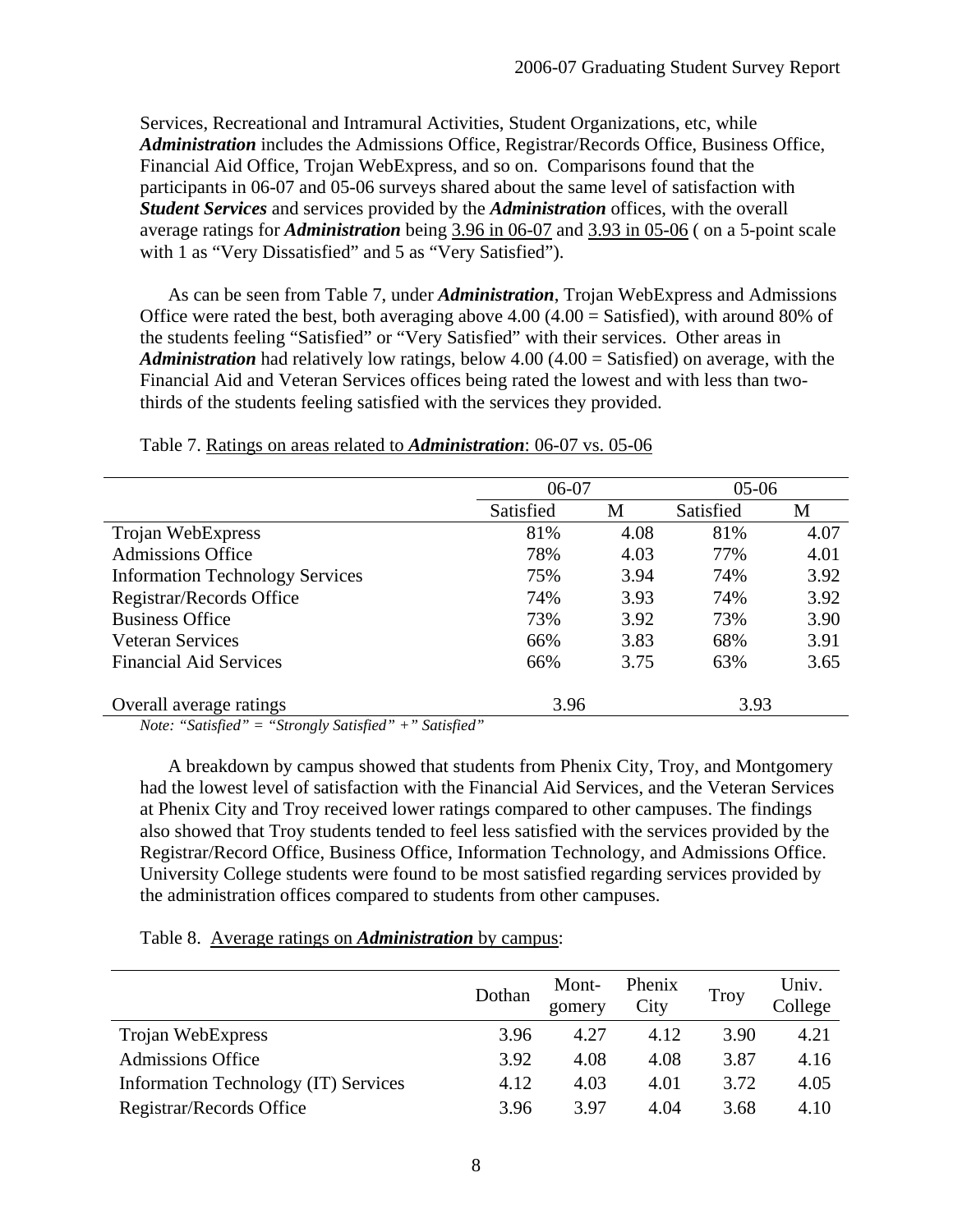|                               | Dothan | Mont-<br>gomery | Phenix<br>City | <b>Troy</b> | Univ.<br>College |
|-------------------------------|--------|-----------------|----------------|-------------|------------------|
| <b>Business Office</b>        | 4.02   | 4.02            | 3.96           | 3.71        | 4.05             |
| <b>Veteran Services</b>       | 4.11   | 3.94            | 3.69           | 3.62        | 4.01             |
| <b>Financial Aid Services</b> | 3.92   | 3.64            | 3.50           | 3.59        | 4.04             |

 In both 06-07 and 05-06 surveys, it seems that students were least satisfied with *Student Services*. As shown in Table 9, none of the areas in *Student Services* received an average rating of 4.00 or higher, and except for Buildings and Grounds, less than 70% of the students felt satisfied with the services in *Student Services*, with Parking Facilities, Housing and Residential Life, and Placement Service being the lowest. The overall average rating for 06- 07 was  $3.79$  for 06-07 and 3.84 for 05-06,

|                                        | 06-07      |      | $05-06$    |      |
|----------------------------------------|------------|------|------------|------|
|                                        | Satisfied* | М    | Satisfied* | M    |
| <b>Buildings and Grounds</b>           | 74%        | 3.96 | 73%        | 3.93 |
| University media                       | 69%        | 3.88 | 70%        | 3.85 |
| Safety and Security                    | 67%        | 3.82 | 70%        | 3.85 |
| <b>Student Support Services</b>        | 66%        | 3.81 | 66%        | 3.80 |
| Student organizations                  | 63%        | 3.77 | 62%        | 3.74 |
| Athletic programs                      | 63%        | 3.76 | 60%        | 3.70 |
| <b>Adaptive Needs Service</b>          | 61%        | 3.75 | 61%        | 3.76 |
| Bookstore service                      | 67%        | 3.74 | 68%        | 3.75 |
| Recreational and intramural activities | 62%        | 3.74 | 59%        | 3.66 |
| Counseling service                     | 62%        | 3.70 | 63%        | 3.71 |
| <b>Student Health Services</b>         | 60%        | 3.70 | 59%        | 3.67 |
| <b>Trojan Fitness Center</b>           | 59%        | 3.62 | 57%        | 3.62 |
| <b>Career Service</b>                  | 58%        | 3.63 | 62%        | 3.70 |
| <b>Placement Service</b>               | 55%        | 3.57 | 56%        | 3.59 |
| Housing and Residential Life           | 54%        | 3.57 | 54%        | 3.54 |
| Parking facilities                     | 50%        | 3.26 | 48%        | 3.14 |
| Overall average rating                 | 3.79       |      | 3.84       |      |

#### Table 9. Ratings in *Student Services*: 06-07 vs. 05-06

*Note: "Satisfied" = "Strongly Satisfied" +" Satisfied"* 

 For Parking Facilities, approximately 30% of the students indicated that they were "Very Dissatisfied" or "Dissatisfied" in both 06-07 and 05-06 surveys. Further analysis found that Troy and Montgomery students were very dissatisfied with Parking Facilities and their satisfaction ratings were well below 3.00. Table 10 shows mean ratings on each of the areas related to *Student Services*. Further studies may be needed before actions are taken for improvement. Detailed ratings can be found in Report 3.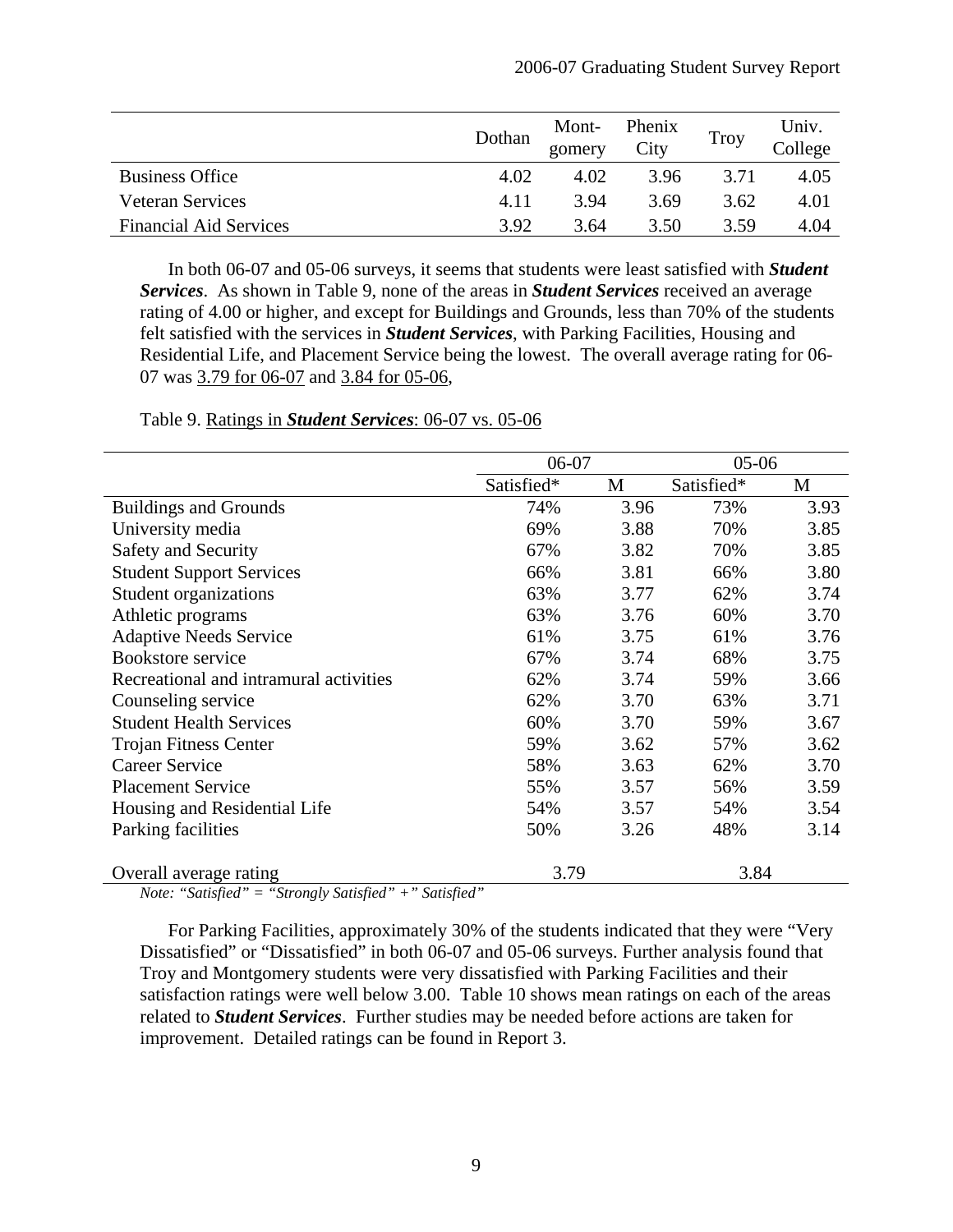|                                        | Dothan | Mont-<br>gomery | Phenix<br>City | Troy | Univ.<br>College |
|----------------------------------------|--------|-----------------|----------------|------|------------------|
| <b>Buildings and Grounds</b>           | 4.30   | 4.12            | 4.01           | 3.87 | 3.88             |
| <b>University Media</b>                | 3.81   | 4.02            | 3.93           | 3.78 | 3.96             |
| <b>Safety and Security Services</b>    | 4.01   | 3.93            | 3.88           | 3.70 | 3.88             |
| <b>Student Support Services (SSS)</b>  | 3.80   | 4.08            | 3.77           | 3.68 | 3.88             |
| Student organizations                  | 3.72   | 3.45            | 3.58           | 3.89 | 3.71             |
| Athletic programs                      | 3.76   | 3.43            | 3.62           | 3.83 | 3.75             |
| <b>Adaptive Needs Services</b>         | 3.83   | 3.72            | 3.76           | 3.65 | 3.91             |
| <b>Bookstore Services</b>              | 3.58   | 3.68            | 3.70           | 3.71 | 3.88             |
| Recreational and intramural activities | 3.88   | 3.49            | 3.51           | 3.80 | 3.70             |
| <b>Counseling Service</b>              | 3.54   | 3.61            | 3.74           | 3.70 | 3.77             |
| <b>Student Health Services</b>         | 3.66   | 3.56            | 3.60           | 3.73 | 3.75             |
| <b>Trojan Fitness Center</b>           | 3.68   | 3.31            | 3.63           | 3.65 | 3.66             |
| <b>Career Service</b>                  | 3.54   | 3.59            | 3.64           | 3.65 | 3.67             |
| <b>Placement Service</b>               | 3.51   | 3.59            | 3.63           | 3.52 | 3.63             |
| Housing and Residential Life           | 3.81   | 3.55            | 3.54           | 3.49 | 3.78             |
| Parking facilities                     | 3.49   | 2.89            | 3.90           | 2.67 | 3.95             |

Table 10. Average ratings on *Student Services* by campus:

• Student perceptions about Troy University (Report  $4 - Q26$ )

 In this section, 10 statements regarding the University in a broad sense were provided for the students to rate their agreement. As indicated in Table 11 (derived from Report 4), over 80% of the students "Agree" or "Strongly Agree" with the first 4 statements, indicating strong satisfaction with the academic programs and confirming the findings in Table 3 above (derived from Report 2).

|  |  |  |  |  |  | Table 11. Ratings on <i>Student Perceptions</i> about Troy University: 06-07 vs. 05-06 |
|--|--|--|--|--|--|----------------------------------------------------------------------------------------|
|--|--|--|--|--|--|----------------------------------------------------------------------------------------|

|                                                                                           | $06-07$      |      | 05-06     |      |  |  |
|-------------------------------------------------------------------------------------------|--------------|------|-----------|------|--|--|
|                                                                                           | $A$ gree $*$ | Mean | Agree $*$ | Mean |  |  |
| The degree program in which I enrolled is<br>valuable for me in my employment.            | 86%          | 4.18 | 83%       | 4.14 |  |  |
| Courses in my curriculum contributed to the<br>skills and knowledge required in my field. | 86%          | 4.16 | 86%       | 4.14 |  |  |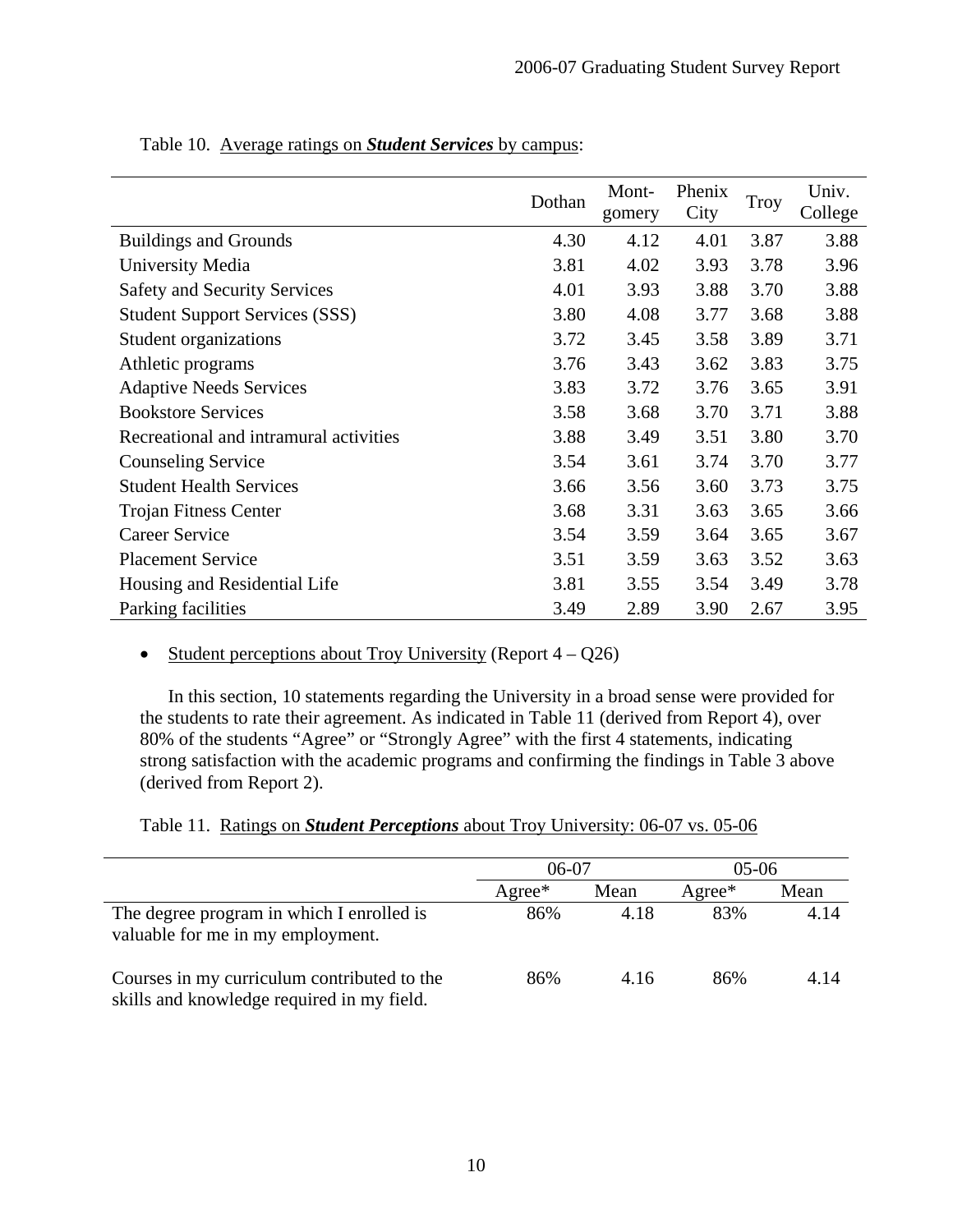| My academic program was intellectually<br>challenging and stimulating.                    | 85%  | 4.16 | 85%  | 4.10 |
|-------------------------------------------------------------------------------------------|------|------|------|------|
| The goals, objectives, and requirements for my<br>academic programs were clearly defined. | 81%  | 4.01 | 82%  | 4.02 |
| The tuition and fees I paid at Troy University<br>were a worthwhile investment.           | 76%  | 3.97 | 76%  | 3.95 |
| Troy University faculty care about students as<br>individuals.                            | 76%  | 3.96 | 75%  | 3.94 |
| Courses were offered frequently enough for<br>timely completion of my degree program.     | 75%  | 3.89 | 76%  | 3.90 |
| The intellectual caliber of students in my<br>academic program was high.                  | 71%  | 3.83 | 69%  | 3.79 |
| Troy University is responsive to the needs of<br>its students.                            | 69%  | 3.80 | 68%  | 3.78 |
| Troy University faculty were helpful with my<br>career plan.                              | 65%  | 3.75 | 65%  | 3.74 |
| Overall average ratings<br>Note: "Agree" = "Strongly Agree" + "Agree"                     | 3.97 |      | 3.95 |      |
|                                                                                           |      |      |      |      |

The lowest ratings in this section were "The University faculty were helpful with my career plan" (65% Agree; M=3.75) and "Troy University is responsive to the needs of its students" (69% Agree; M=3.80). (These were also the lowest rated areas in the 05-06 survey.) Course offering and student intellectual caliber were rated low as well.

The following table (Table 12) shows a breakdown by campus for the four lowest rated areas under *Student Perceptions*. Dothan students were seen more likely than students from other campuses to think low of these areas measured in this section, specially in "Courses were offered frequently enough for timely completion of my degree program," further confirming the findings revealed in Report 2. (See details in Report 4)

## Table 12. Lowest ratings on *Student Perceptions* by campus:

|                                                                                       | Dothan | Mont-<br>gomery | Phenix<br>City | Troy | Univ.<br>College |  |
|---------------------------------------------------------------------------------------|--------|-----------------|----------------|------|------------------|--|
| Courses were offered frequently enough for<br>timely completion of my degree program. | 3.31   | 3.70            | 4.10           | 3.78 | 4.08             |  |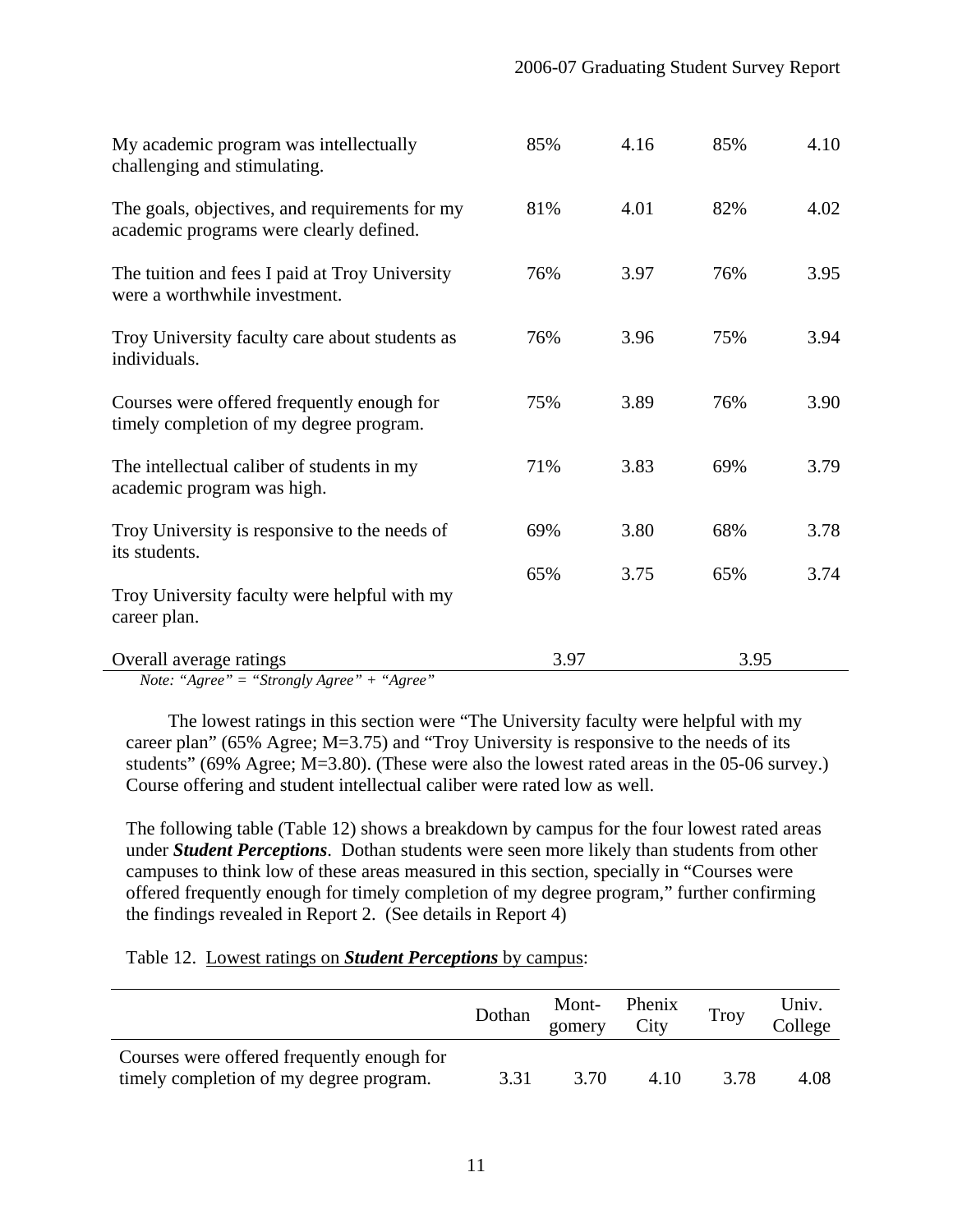|                                                                          | Dothan | Mont-<br>gomery | Phenix<br>City | <b>Troy</b> | Univ.<br>College |
|--------------------------------------------------------------------------|--------|-----------------|----------------|-------------|------------------|
| The intellectual caliber of students in my<br>academic program was high. | 3.72   | 3.73            | 3.82           | 3.78        | 3.93             |
| Troy University is responsive to the needs of<br>its students.           | 3.60   | 3.63            | 3.88           | 3.64        | 4.00             |
| Troy University faculty were helpful with<br>my career plan.             | 3.66   | 3.63            | 3.81           | 3.67        | 3.85             |

## • Overall ratings of Troy University (Report  $5 - Q27$ )

In Question 27, students were asked to rate their Troy preparation for employment and further education as well as to give an overall rating of their college experiences at Troy University. Over 80% of the students gave a positive rating to their overall college experiences at Troy University, with an mean rating of 4.14, while around 75% of the respondents gave a rating of either "Excellent" or "Good" to their Troy preparation for employment and for further education, with a mean  $=$  3.95 and 4.05 respectively. The 06-07 and 05-06 graduating students shared about the same opinions in their overall ratings of the University.

|                                                                                   | 06-07              |      | $05-06$            |      |  |
|-----------------------------------------------------------------------------------|--------------------|------|--------------------|------|--|
|                                                                                   | Excellent<br>/Good | M    | Excellent<br>/Good | M    |  |
| How would you rate Troy University's<br>preparation of you for employment?        | 74%                | 3.95 | 75%                | 3.88 |  |
| How would you rate Troy University's<br>preparation of you for further education? | 78%                | 4.05 | 77%                | 3.94 |  |
| What is your overall rating of your college<br>experiences at Troy University?    | 81%                | 4.14 | 84%                | 4.07 |  |

## Table 13. Overall ratings on Troy University: 06-07 vs. 05-06

Recommendation of Troy University (Report 6 – Q28-Q31)

 Important satisfaction indicators used by colleges and universities include whether students would re-enroll in the university, re-enroll in the same academic program, and recommend their university to others. The surveys over the past two years found that over 85% of the students indicated that they would enroll in the same academic programs and attend Troy University again if they could start all over. The most important finding, which indicates student satisfaction with Troy University and academic programs, is that over 90% of the respondents would recommend Troy University and their academic programs.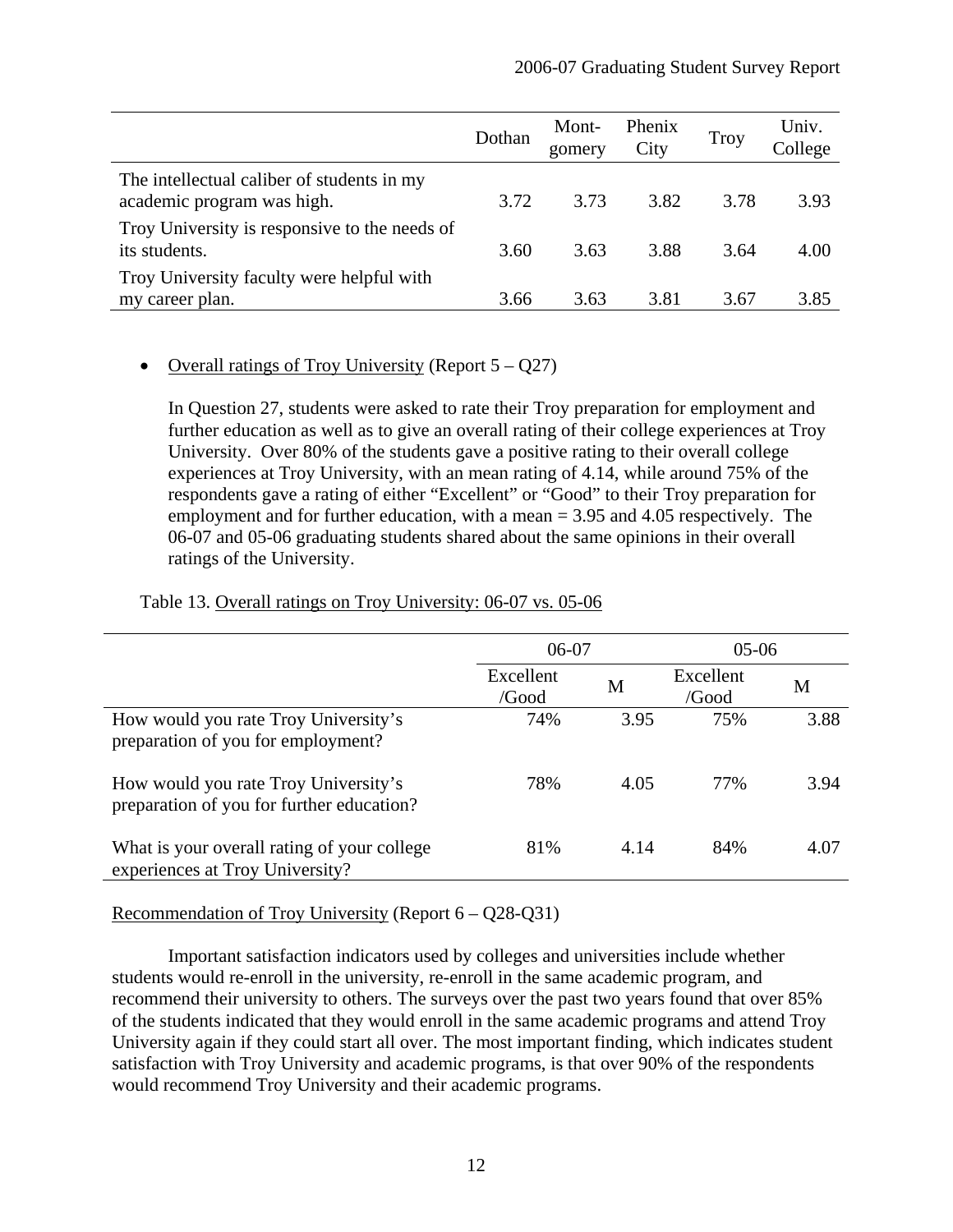|                                                                              | $06-07$                  |                        | $05-06$           |                 |  |  |
|------------------------------------------------------------------------------|--------------------------|------------------------|-------------------|-----------------|--|--|
|                                                                              | Definitely<br><b>Yes</b> | Probably<br><b>Yes</b> | Definitely<br>Yes | Probably<br>Yes |  |  |
| If you were starting over, would you enroll in<br>the same program?          | 53%                      | 34%                    | 54%               | 32%             |  |  |
| If you could start college over, would you<br>attend Troy University again?  | 52%                      | 35%                    | 51%               | 38%             |  |  |
| Would you recommend your academic<br>program to other students?              | 59%                      | 33%                    | 59%               | 34%             |  |  |
| Would you recommend Troy University to<br>someone planning to go to college? | 59%                      | 32%                    | 62%               | 32%             |  |  |

## Table 14. Recommendation of Troy University: 06-07 vs. 05-06

## Implications

- 1. Overall, Troy University's graduating students were satisfied with their college experiences over the years they studied at TROY. In particular, the students were satisfied with their educational experiences at the University – instruction, the quality of education, and their academic programs, specifically. Furthermore, the students thought highly of their intellectual development and leadership development as a result of their education at Troy University.
- 2. The survey findings that for the past two years over 85% of the graduating students would attend Troy University and enroll in the same programs again if they started over and that more than 90% would recommend Troy University and their academic programs strongly suggest that Troy University was effective in offering quality education to its students.
- 3. However, the *Graduating Student Survey's* satisfaction measures have identified areas that need to be improved, especially in the areas of *Academic Support Services* and *Student Services*. Because many of the weak areas found in the 05-06 survey results still remain the same in the 06-07 survey results, University personnel (administrators, faculty, and staff) need to pay more attention to assessment information and use assessment results to improve University services.
- 4. Furthermore, based on survey responses, faculty should do more to help students in their career planning, the University should be more responsive to student needs, efforts should be made to raise student intellectual caliber, and more courses should be offered each term so that students can graduate as they have planned.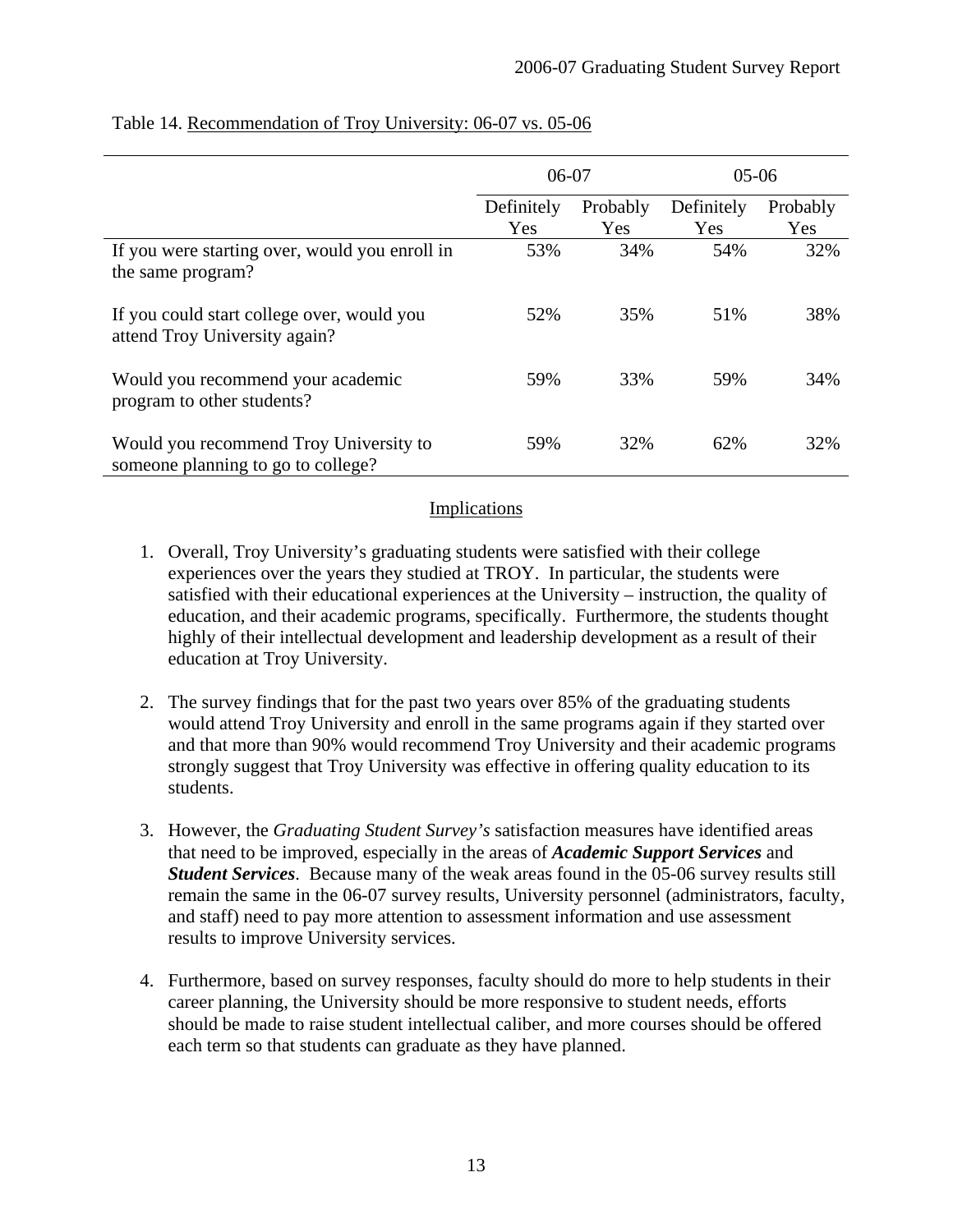5. While building plans for improvement for areas in which students are less satisfied, University personnel need to be aware that different factors may contribute to the ratings; therefore, further studies should be conducted to look more closely into the areas of need before decisions for improvement are made or actions are taken.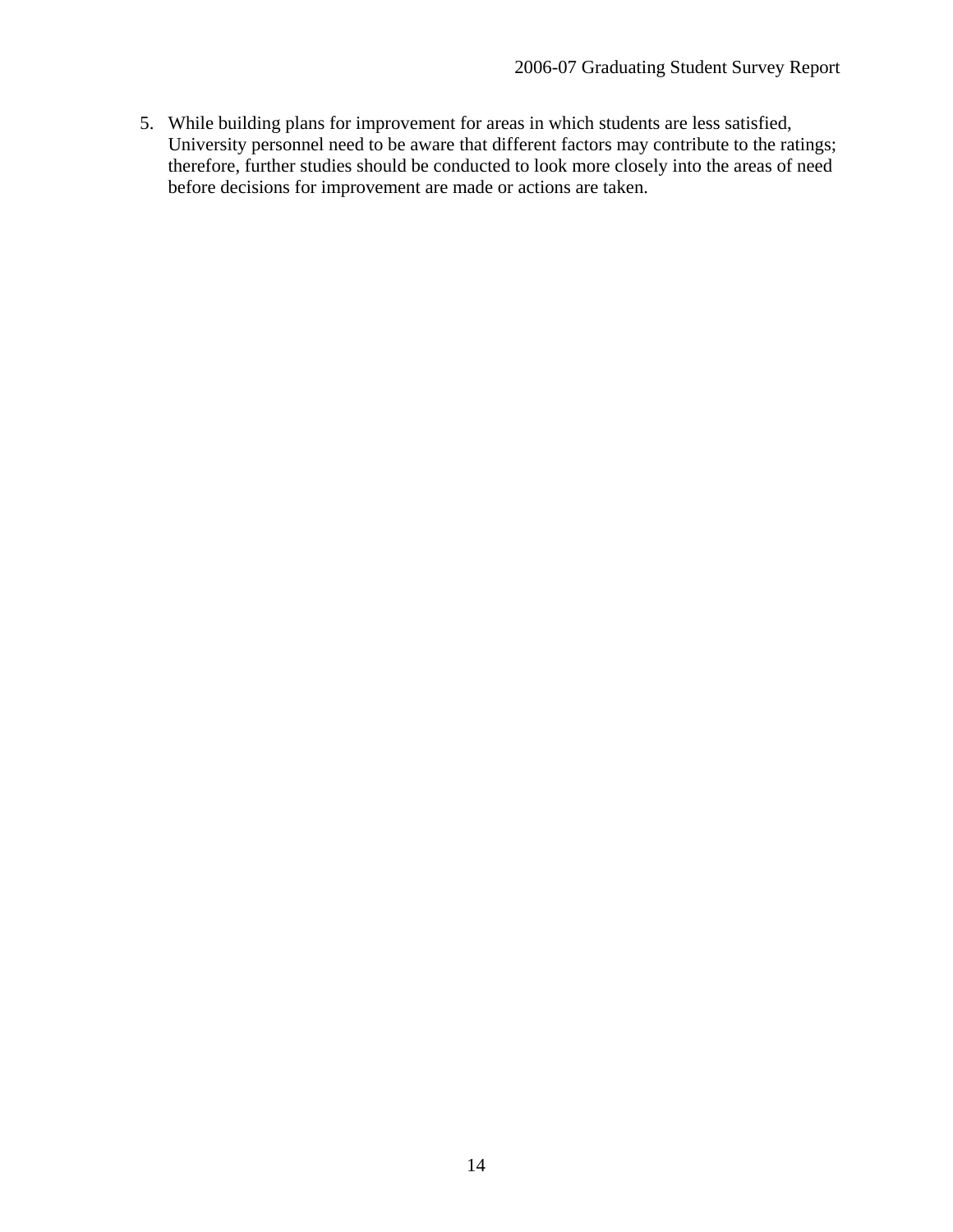# **Troy University 2006-07 Graduating Student Survey Report**

### **Report 1 (Q23): Student self-rated development in their educational experiences**

| Rank*           | <b>Knowledge, Skills, and Abilities</b>           | Excellent   |      | Good      |     | Average |      | Fair          |      | Poor           |      | Total | Mean* | <b>SD</b> |
|-----------------|---------------------------------------------------|-------------|------|-----------|-----|---------|------|---------------|------|----------------|------|-------|-------|-----------|
|                 |                                                   | $\mathbf N$ | $\%$ | ${\bf N}$ | %   | N       | $\%$ | $\mathbf N$   | $\%$ | N              | $\%$ |       |       |           |
| $\mathbf{1}$    | Planning and carrying out projects                | 875         | 46%  | 830       | 44% | 174     | 9%   | 12            | 1%   | $\overline{4}$ | 0%   | 1895  | 4.35  | 0.69      |
| 2               | Management and organization skills                | 863         | 45%  | 817       | 43% | 197     | 10%  | 16            | 1%   | 5              | 0%   | 1898  | 4.33  | 0.71      |
| 3               | Critical thinking skills                          | 787         | 41%  | 945       | 50% | 152     | 8%   | 10            | 1%   | 8              | 0%   | 1902  | 4.31  | 0.68      |
| 4               | Reading skills                                    | 815         | 43%  | 861       | 45% | 201     | 11%  | 16            | 1%   | $\overline{4}$ | 0%   | 1897  | 4.30  | 0.71      |
| 5               | Strategies for applying skills in the field       | 833         | 44%  | 845       | 45% | 185     | 10%  | 23            | 1%   | 11             | 1%   | 1897  | 4.30  | 0.74      |
| 6               | Working coorperatively in groups                  | 850         | 45%  | 809       | 43% | 203     | 11%  | 27            | 1%   | 11             | 1%   | 1900  | 4.29  | 0.76      |
| $7\phantom{.0}$ | Time management                                   | 823         | 43%  | 828       | 44% | 214     | 11%  | 27            | 1%   | 5              | 0%   | 1897  | 4.28  | 0.74      |
| 8               | Writing skills                                    | 757         | 40%  | 907       | 48% | 218     | 11%  | 15            | 1%   | 6              | 0%   | 1903  | 4.26  | 0.71      |
| 9               | Problem solving skills                            | 755         | 40%  | 918       | 48% | 207     | 11%  | <sup>11</sup> | 1%   | 10             | 1%   | 1901  | 4.26  | 0.71      |
| 10              | Leadership skills                                 | 791         | 42%  | 826       | 44% | 242     | 13%  | 22            | 1%   | 9              | 0%   | 1890  | 4.25  | 0.76      |
| 11              | Research skills                                   | 738         | 39%  | 908       | 48% | 226     | 12%  | 23            | 1%   | $\overline{4}$ | 0%   | 1899  | 4.24  | 0.72      |
| 12              | Speaking/presenatation skills                     | 697         | 37%  | 875       | 46% | 285     | 15%  | 36            | 2%   | 9              | 0%   | 1902  | 4.16  | 0.78      |
| 13              | Citizenship skills                                | 714         | 38%  | 811       | 43% | 312     | 17%  | 30            | 2%   | 20             | 1%   | 1887  | 4.15  | 0.83      |
| 14              | Understanding different philosophies and cultures | 620         | 33%  | 892       | 47% | 330     | 17%  | 42            | 2%   | 12             | 1%   | 1896  | 4.09  | 0.80      |
| 15              | Computer technologies                             | 579         | 30%  | 943       | 50% | 329     | 17%  | 37            | 2%   | 12             | 1%   | 1900  | 4.07  | 0.78      |
| 16              | Scientific principles and methods                 | 432         | 23%  | 937       | 50% | 445     | 24%  | 65            | 3%   | 12             | 1%   | 1891  | 3.91  | 0.81      |
| 17              | Appreciation of the arts                          | 489         | 26%  | 798       | 42% | 480     | 26%  | 68            | 4%   | 43             | 2%   | 1878  | 3.86  | 0.92      |
| 18              | Mathematical skills                               | 413         | 22%  | 883       | 47% | 493     | 26%  | 70            | 4%   | 25             | 1%   | 1884  | 3.84  | 0.85      |

\* Note: 1. The ranking is based on the mean.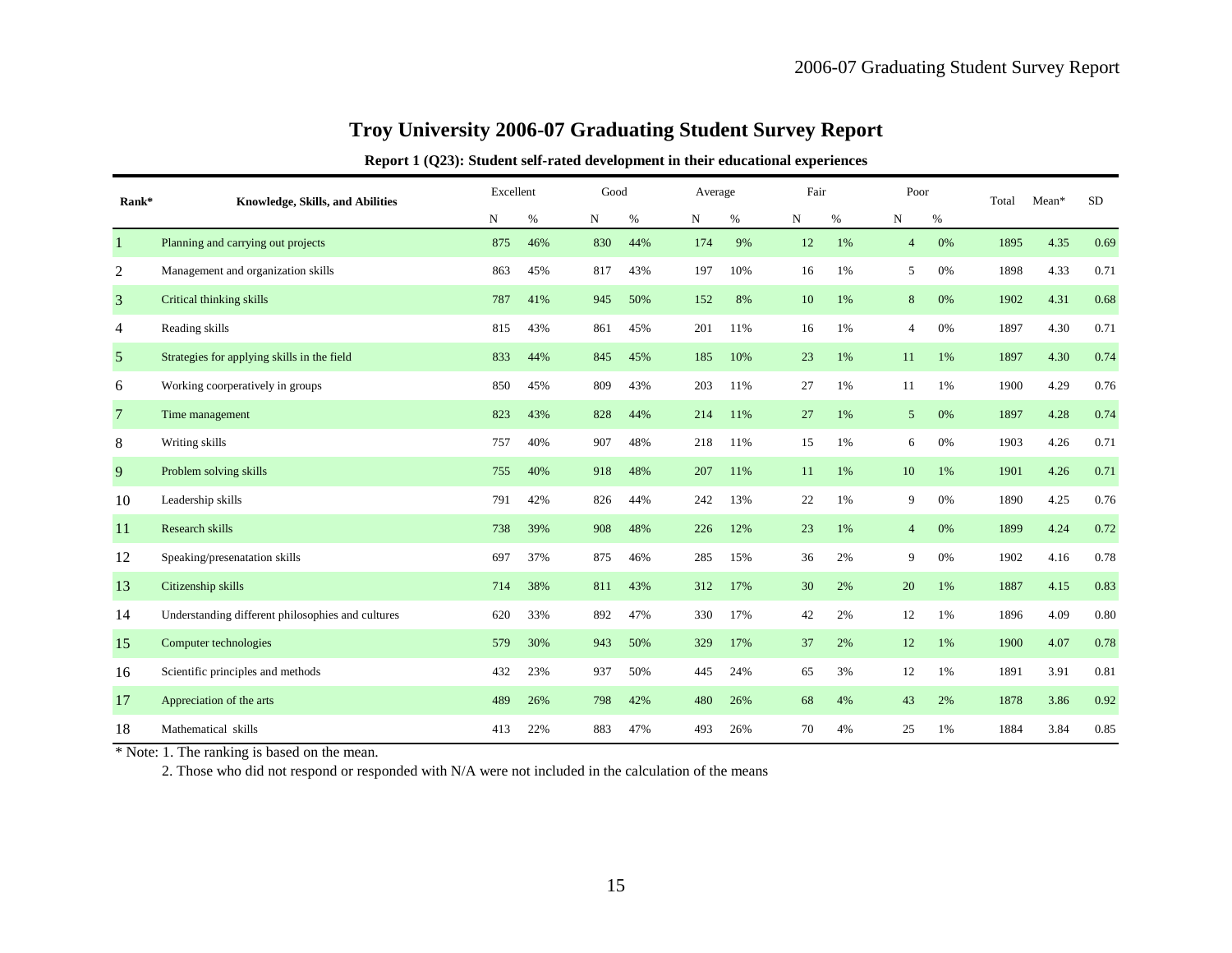# **Troy University 2006-07 Graduating Student Survey Report**

### **Report 2 (Q24): Student ratings on education and academic support services**

| Rank*            | <b>Education and Academic Support Services</b>    | Excellent |      | Good |      | Average |      | Fair |      | Poor           |    | Total | Mean* | <b>SD</b> |
|------------------|---------------------------------------------------|-----------|------|------|------|---------|------|------|------|----------------|----|-------|-------|-----------|
|                  |                                                   | N         | $\%$ | N    | $\%$ | N       | $\%$ | N    | $\%$ | ${\bf N}$      | %  |       |       |           |
| $\mathbf{1}$     | Overall quality of academic program               | 751       | 40%  | 902  | 48%  | 180     | 10%  | 43   | 2%   | $\overline{7}$ | 0% | 1883  | 4.25  | 0.75      |
| $\overline{2}$   | Instruction in major courses                      | 738       | 39%  | 876  | 46%  | 212     | 11%  | 60   | 3%   | 12             | 1% | 1898  | 4.19  | 0.80      |
| 3                | Instruction in general education courses          | 529       | 31%  | 861  | 50%  | 249     | 15%  | 55   | 3%   | 11             | 1% | 1705  | 4.08  | 0.80      |
| 4                | Communication between faculty and staff           | 684       | 36%  | 836  | 44%  | 264     | 14%  | 81   | 4%   | 37             | 2% | 1902  | 4.08  | 0.92      |
| 5                | Faculty's use of technologies to enhance teaching | 624       | 33%  | 879  | 47%  | 283     | 15%  | 71   | 4%   | 20             | 1% | 1877  | 4.07  | 0.85      |
| 6                | Faculty accessibilty                              | 632       | 34%  | 796  | 42%  | 316     | 17%  | 98   | 5%   | 37             | 2% | 1879  | 4.00  | 0.94      |
| $\boldsymbol{7}$ | Course availability in your major                 | 684       | 36%  | 745  | 39%  | 296     | 16%  | 108  | 6%   | 67             | 4% | 1900  | 3.98  | 1.03      |
| 8                | <b>Registration Procedures</b>                    | 657       | 35%  | 740  | 39%  | 297     | 16%  | 123  | 6%   | 86             | 5% | 1903  | 3.92  | 1.08      |
| 9                | <b>Reading Center</b>                             | 197       | 27%  | 323  | 44%  | 170     | 23%  | 26   | 4%   | 13             | 2% | 729   | 3.91  | 0.89      |
| 10               | Natural Science Center                            | 182       | 27%  | 296  | 43%  | 170     | 25%  | 25   | 4%   | 12             | 2% | 685   | 3.89  | 0.90      |
| <sup>11</sup>    | <b>Writing Center</b>                             | 221       | 27%  | 360  | 43%  | 201     | 24%  | 34   | 4%   | 15             | 2% | 831   | 3.89  | 0.91      |
| 12               | Center for International Program                  | 160       | 28%  | 242  | 42%  | 128     | 22%  | 23   | 4%   | 19             | 3% | 572   | 3.88  | 0.97      |
| 13               | <b>Testing Center</b>                             | 268       | 25%  | 472  | 45%  | 243     | 23%  | 48   | 5%   | 21             | 2% | 1052  | 3.87  | 0.91      |
| 14               | Academic advising                                 | 617       | 33%  | 696  | 37%  | 319     | 17%  | 158  | 8%   | 89             | 5% | 1879  | 3.85  | 1.11      |
| 15               | Computer labs                                     | 393       | 28%  | 597  | 42%  | 278     | 20%  | 92   | 7%   | 55             | 4% | 1415  | 3.83  | 1.03      |
| 16               | Library                                           | 405       | 26%  | 689  | 44%  | 336     | 21%  | 71   | 5%   | 62             | 4% | 1563  | 3.83  | 0.99      |
| 17               | <b>IMPACT/New Student Orientation Program</b>     | 316       | 26%  | 509  | 42%  | 271     | 22%  | 63   | 5%   | 46             | 4% | 1205  | 3.82  | 1.00      |
| 18               | Laboratory/instructional equipment                | 288       | 23%  | 547  | 44%  | 273     | 22%  | 91   | 7%   | 34             | 3% | 1233  | 3.78  | 0.98      |

\* Note: 1. The ranking is based on the mean.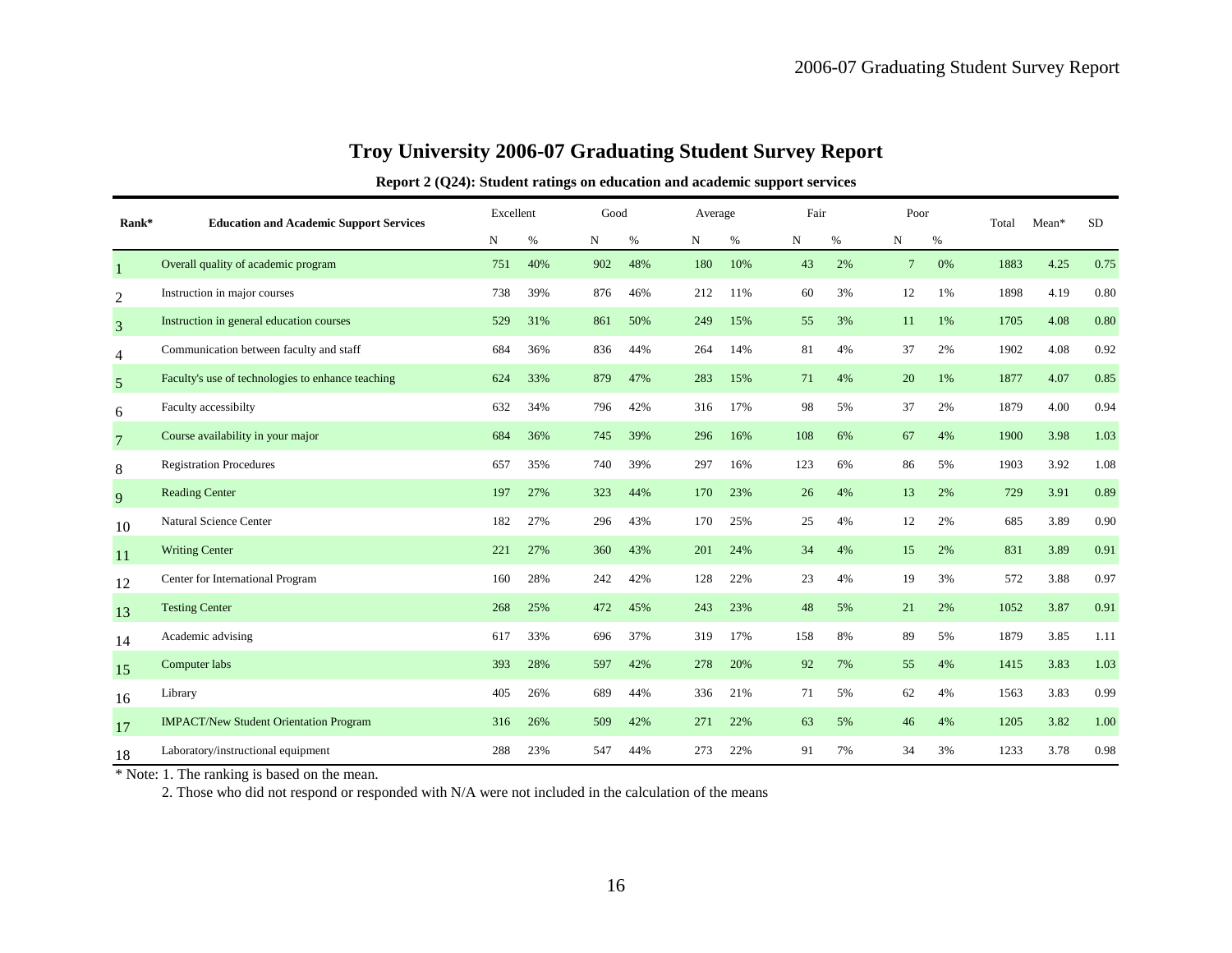| Troy University 2006-07 Graduating Student Survey Report |  |  |  |
|----------------------------------------------------------|--|--|--|
|                                                          |  |  |  |

#### **Report 3 (Q25): Student satisfaction with the offices and services at Troy University**

| Rank*          | <b>Offices and Services</b>                            | Very<br>Dissatisfied |      | Dissatisfied |      | Neutral |      | Satisfied |      | Very Satisfied |      | Total | Mean* | SD   |
|----------------|--------------------------------------------------------|----------------------|------|--------------|------|---------|------|-----------|------|----------------|------|-------|-------|------|
|                |                                                        | N                    | $\%$ | N            | $\%$ | N       | $\%$ | N         | $\%$ | N              | $\%$ |       |       |      |
| $\mathbf{1}$   | <b>Trojan WebExpress</b>                               | 62                   | 3%   | 75           | 4%   | 220     | 12%  | 788       | 43%  | 705            | 38%  | 1850  | 4.08  | 0.98 |
| $\overline{2}$ | <b>Admissions Office</b>                               | 61                   | 3%   | 54           | 3%   | 294     | 16%  | 816       | 44%  | 637            | 34%  | 1862  | 4.03  | 0.95 |
| 3              | <b>Buildings and Grounds</b>                           | 32                   | 2%   | 67           | 5%   | 237     | 18%  | 539       | 42%  | 419            | 32%  | 1294  | 3.96  | 0.97 |
| 4              | Information Technology (IT) Services                   | 54                   | 4%   | 52           | 4%   | 261     | 18%  | 648       | 45%  | 438            | 30%  | 1453  | 3.94  | 0.98 |
| 5              | Registrar/Records Office                               | 72                   | 4%   | 83           | 5%   | 303     | 17%  | 772       | 43%  | 552            | 31%  | 1782  | 3.93  | 1.01 |
| 6              | <b>Business Office</b>                                 | 55                   | 3%   | 58           | 4%   | 317     | 20%  | 677       | 43%  | 466            | 30%  | 1573  | 3.92  | 0.98 |
| 7              | Unversity Media (website, newsletter, radio, TV, etc.) | 40                   | 3%   | 43           | 3%   | 327     | 25%  | 540       | 41%  | 378            | 28%  | 1328  | 3.88  | 0.96 |
| 8              | Veteran Services                                       | 33                   | 4%   | 28           | 4%   | 210     | 27%  | 281       | 36%  | 235            | 30%  | 787   | 3.83  | 1.03 |
| 9              | <b>Safety and Security Services</b>                    | 42                   | 4%   | 59           | 6%   | 243     | 23%  | 432       | 40%  | 292            | 27%  | 1068  | 3.82  | 1.02 |
| 10             | <b>Student Support Services (SSS)</b>                  | 42                   | 4%   | 30           | 3%   | 249     | 26%  | 367       | 39%  | 255            | 27%  | 943   | 3.81  | 1.01 |
| 11             | Student organization                                   | 31                   | 4%   | 34           | 4%   | 230     | 29%  | 299       | 37%  | 210            | 26%  | 804   | 3.77  | 1.01 |
| 12             | Athletic programs                                      | 30                   | 4%   | 22           | 3%   | 198     | 30%  | 248       | 37%  | 171            | 26%  | 669   | 3.76  | 1.02 |
| 13             | <b>Financial Aid Services</b>                          | 86                   | 6%   | 115          | 8%   | 276     | 19%  | 531       | 37%  | 412            | 29%  | 1420  | 3.75  | 1.14 |
| 14             | <b>Adaptive Needs Services</b>                         | 25                   | 4%   | 12           | 2%   | 215     | 33%  | 238       | 37%  | 154            | 24%  | 644   | 3.75  | 0.97 |
| 15             | <b>Bookstore Services</b>                              | 91                   | 6%   | 132          | 9%   | 282     | 18%  | 619       | 40%  | 422            | 27%  | 1546  | 3.74  | 1.12 |
| 16             | Recreational and intramural activities                 | 22                   | 3%   | 26           | 4%   | 206     | 31%  | 263       | 40%  | 148            | 22%  | 665   | 3.74  | 0.96 |
| 17             | <b>Counseling Service</b>                              | 46                   | 5%   | 56           | 6%   | 243     | 27%  | 329       | 37%  | 225            | 25%  | 899   | 3.70  | 1.07 |
| 18             | <b>Student Health Services</b>                         | 18                   | 3%   | 33           | 5%   | 213     | 32%  | 255       | 39%  | 137            | 21%  | 656   | 3.70  | 0.95 |
| 19             | <b>Food Services</b>                                   | 40                   | 4%   | 73           | 8%   | 234     | 26%  | 361       | 40%  | 203            | 22%  | 911   | 3.67  | 1.04 |
| 20             | Career Service                                         | 44                   | 5%   | 52           | 6%   | 244     | 30%  | 309       | 37%  | 176            | 21%  | 825   | 3.63  | 1.05 |
| 21             | <b>Trojan Fitness Center</b>                           | 38                   | 6%   | 46           | 7%   | 190     | 29%  | 246       | 37%  | 146            | 22%  | 666   | 3.62  | 1.07 |
| 22             | <b>Placement Service</b>                               | 43                   | 6%   | 49           | 7%   | 240     | 32%  | 268       | 36%  | 145            | 19%  | 745   | 3.57  | 1.06 |
| 23             | Housing and Residential Life                           | 23                   | 4%   | 47           | 8%   | 204     | 34%  | 208       | 35%  | 110            | 19%  | 592   | 3.57  | 1.01 |
| 24             | Parking facilities                                     | 202                  | 16%  | 167          | 13%  | 276     | 21%  | 394       | 30%  | 259            | 20%  | 1298  | 3.26  | 1.34 |

\* Note: 1. The ranking is based on the mean.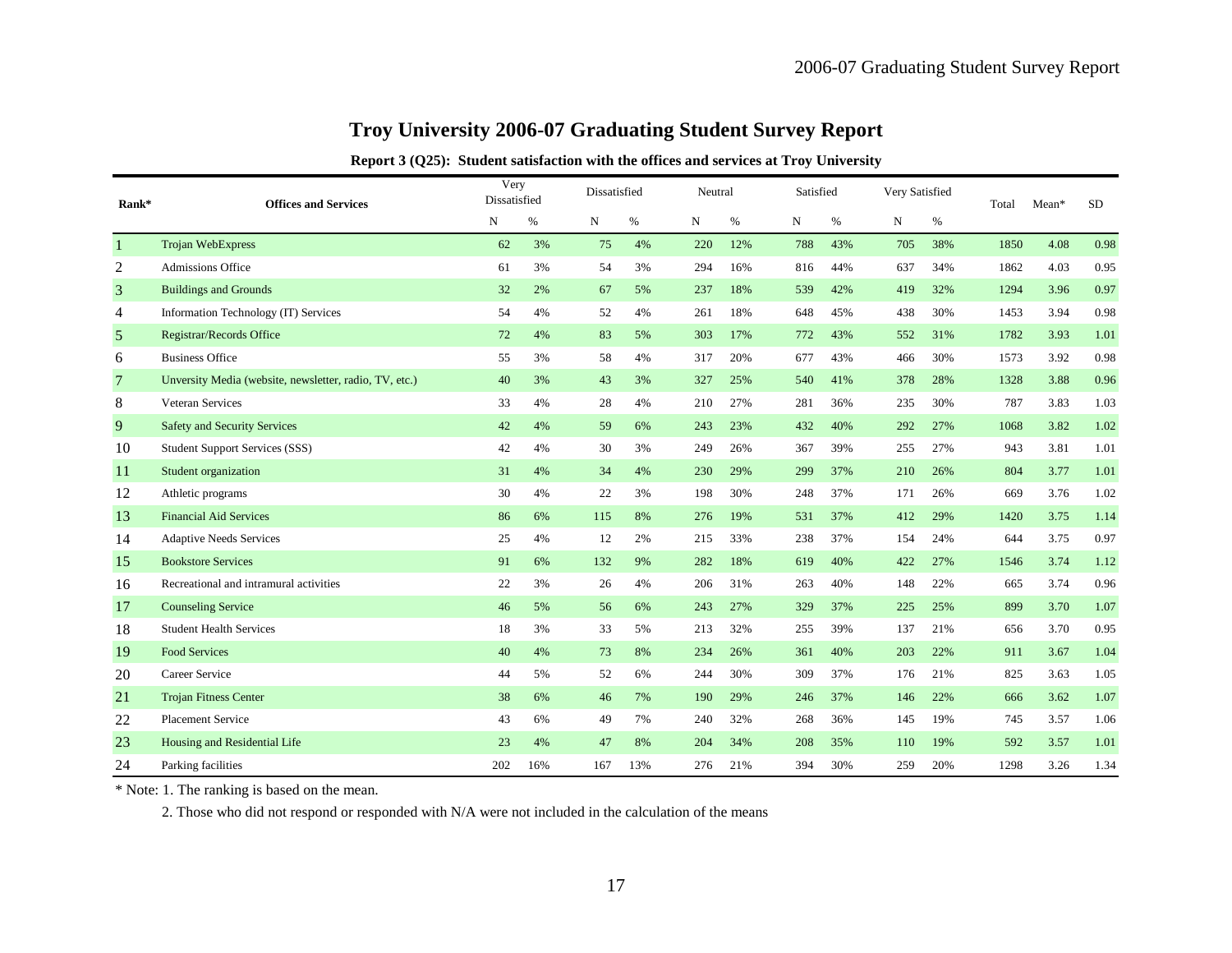# **Troy University 2006-07 Graduating Student Survey Report**

#### **Report 4 (Q26): Student opinions and perceptions about Troy University**

| Rank*          | <b>Student Opinions and Perceptions on</b>                                               | Strongly<br>Disagree |    | Disagree |      | Neutral |     | Agree |      | <b>Strongly Agree</b> |      | Total | Mean* | <b>SD</b> |
|----------------|------------------------------------------------------------------------------------------|----------------------|----|----------|------|---------|-----|-------|------|-----------------------|------|-------|-------|-----------|
|                |                                                                                          | N                    | %  | N        | $\%$ | N       | %   | N     | $\%$ | N                     | $\%$ |       |       |           |
|                | The degree program in which I enrolled is valuable for me in my<br>employment.           | 38                   | 2% | 32       | 2%   | 206     | 11% | 877   | 47%  | 732                   | 39%  | 1885  | 4.18  | 0.84      |
| $\overline{2}$ | My academic program was intellectually challenging and<br>stimulating.                   | 38                   | 2% | 48       | 3%   | 188     | 10% | 915   | 48%  | 699                   | 37%  | 1888  | 4.16  | 0.85      |
| 3              | Courses in my curriculum contributed to skills and knowledge<br>required in my field.    | 37                   | 2% | 45       | 2%   | 181     | 10% | 939   | 50%  | 679                   | 36%  | 1881  | 4.16  | 0.84      |
| $\overline{4}$ | The goals, objectives, and requirements for my academic<br>Program were clearly defined. | 62                   | 3% | 78       | 4%   | 221     | 12% | 946   | 50%  | 588                   | 31%  | 1895  | 4.01  | 0.94      |
| 5              | The tuition and fees I paid at Troy University were a worthwhile<br>investment.          | 59                   | 3% | 69       | 4%   | 329     | 17% | 849   | 45%  | 579                   | 31%  | 1885  | 3.97  | 0.95      |
| 6              | Troy University faculty care about students as individuals                               | 72                   | 4% | 51       | 3%   | 343     | 18% | 845   | 45%  | 579                   | 31%  | 1890  | 3.96  | 0.97      |
| $\overline{7}$ | Courses were offered frequently enough for timely completion of<br>my degree program.    | 73                   | 4% | 146      | 8%   | 251     | 13% | 858   | 45%  | 563                   | 30%  | 1891  | 3.89  | 1.04      |
| 8              | The intellectual caliber of students in my academic program was<br>high.                 | 54                   | 3% | 87       | 5%   | 402     | 21% | 921   | 49%  | 423                   | 22%  | 1887  | 3.83  | 0.92      |
| 9              | Troy University is responsive to needs of its students.                                  | 78                   | 4% | 109      | 6%   | 394     | 21% | 827   | 44%  | 477                   | 25%  | 1885  | 3.80  | 1.01      |
| 10             | Troy University faculty were helpful with my career plan.                                | 75                   | 4% | 116      | 6%   | 466     | 25% | 768   | 41%  | 458                   | 24%  | 1883  | 3.75  | 1.02      |

\* Note: 1. The ranking is based on the mean.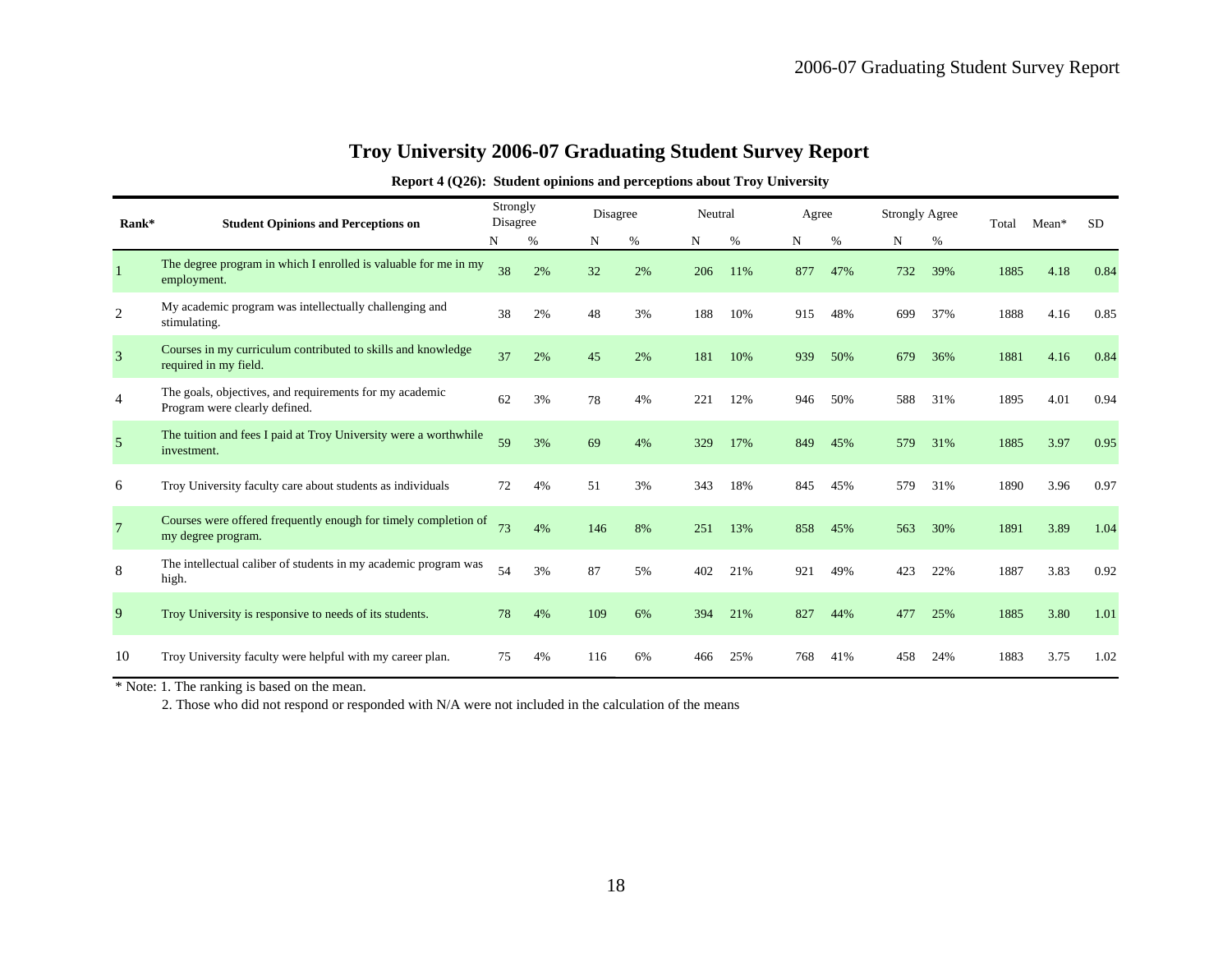|  | Troy University 2006-07 Graduating Student Survey Report |
|--|----------------------------------------------------------|
|--|----------------------------------------------------------|

| <b>Overall Ratings</b>                                                            | Excellent |      |     | Good |   | Average |     |    | Fair |    |   | Poor |    | Total | Mean* | <b>SD</b> |
|-----------------------------------------------------------------------------------|-----------|------|-----|------|---|---------|-----|----|------|----|---|------|----|-------|-------|-----------|
|                                                                                   | N         | $\%$ | N   | $\%$ | N |         | %   | N  | %    |    | N |      | %  |       |       |           |
| How would you rate Troy University's preparation of you for<br>employment?        | 564       | 30%  | 828 | 44%  |   | 371     | 20% | 97 |      | 5% |   | 31   | 2% | 1891  | 3.95  | 0.92      |
| How would you rate Troy University's preparation of you for<br>further education? | 646       | 34%  | 829 | 44%  |   | 308     | 16% | 83 |      | 4% |   | 25   | 1% | 1891  | 4.05  | 0.89      |
| What is your overall rating of your college experiences at Troy?                  | 731       | 39%  | 798 | 42%  |   | 259     | 14% | 75 |      | 4% |   | 22   | 1% | 1885  | 4.14  | 0.88      |

**Report 5 (Q27): Overall ratings on Troy University**

\* Note: Those who did not respond or responded with N/A were not included in the calculation of the means

# **Troy University 2006 - 07 Graduating Student Survey Report**

#### **Report 6: Recommendations of Troy University**

|                 | <b>Recommendations</b>                                                    | Definitely yes |      | Probably yes |      | Probably not |     |             | Definitely not |      |  |
|-----------------|---------------------------------------------------------------------------|----------------|------|--------------|------|--------------|-----|-------------|----------------|------|--|
|                 |                                                                           | N              | $\%$ | $\mathbf N$  | $\%$ | $\mathbf N$  | %   | $\mathbf N$ | %              |      |  |
| O <sub>28</sub> | If you were starting over, would you enroll in the same program?          | 1010           | 53%  | 639          | 34%  | 211          | 11% | 46          | 2%             | 1906 |  |
| Q <sub>29</sub> | If you could start college over, would you attend Troy University again?  | 989            | 52%  | 673          | 35%  | 201          | 11% | 50          | 3%             | 1913 |  |
| Q30             | Would you recommend your academic program to other students?              | 1122           | 59%  | 628          | 33%  | 128          | 7%  | 26          | 1%             | 1904 |  |
| Q31             | Would you recommend Troy University to someone planning to go to college? | 1132           | 59%  | 605          | 32%  | 136          | 7%  | 31          | 2%             | 1904 |  |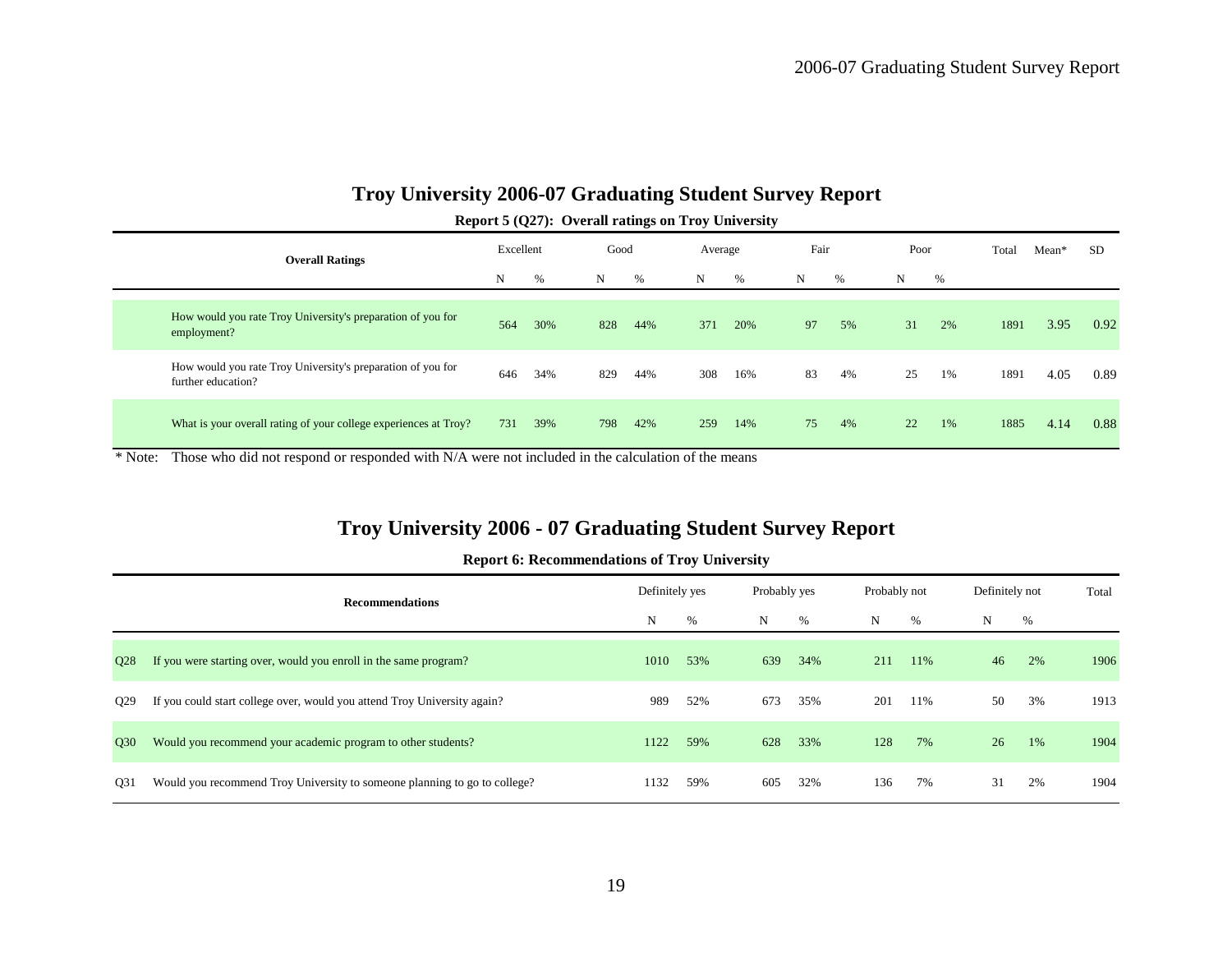### **Report 1 (Q23): Student self-rated development in their educational experiences**

| Rank*          | Knowledge, Skills, and Abilities                  | Excellent |      | Good |      | Average |     | Fair            |      |                | Poor | Total | Mean* | SD   |
|----------------|---------------------------------------------------|-----------|------|------|------|---------|-----|-----------------|------|----------------|------|-------|-------|------|
|                |                                                   | N         | $\%$ | N    | $\%$ | N       | %   | N               | $\%$ | N              | %    |       |       |      |
| $\mathbf{1}$   | Planning and carrying out projects                | 59        | 41%  | 70   | 49%  | 13      | 9%  | $\mathbf{0}$    | 0%   | $\mathbf{1}$   | 1%   | 143   | 4.30  | 0.69 |
| 2              | Management and organization skills                | 60        | 42%  | 71   | 50%  | 9       | 6%  | -1              | 1%   | $\overline{2}$ | 1%   | 143   | 4.30  | 0.74 |
| 3              | Problem solving skills                            | 58        | 40%  | 74   | 51%  | 10      | 7%  | $\mathbf{1}$    | 1%   | -1             | 1%   | 144   | 4.30  | 0.69 |
| 4              | Strategies for applying skills in the field       | 63        | 44%  | 66   | 46%  | 11      | 8%  | 3               | 2%   |                | 1%   | 144   | 4.30  | 0.76 |
| $\sqrt{5}$     | Working coorperatively in groups                  | 61        | 43%  | 67   | 47%  | 10      | 7%  | 3 <sup>1</sup>  | 2%   | $\mathbf{1}$   | 1%   | 142   | 4.30  | 0.75 |
| 6              | Critical thinking skills                          | 59        | 41%  | 73   | 51%  | 9       | 6%  | -1              | 1%   | 2              | 1%   | 144   | 4.29  | 0.74 |
| $\overline{7}$ | Reading skills                                    | 58        | 40%  | 68   | 47%  | 15      | 10% | $\overline{2}$  | 1%   | -1             | 1%   | 144   | 4.25  | 0.75 |
| 8              | Time management                                   | 57        | 40%  | 63   | 44%  | 19      | 13% | 2               | 1%   | $\overline{1}$ | 1%   | 142   | 4.22  | 0.78 |
| 9              | Writing skills                                    | 54        | 37%  | 70   | 48%  | 18      | 12% | $\overline{2}$  | 1%   | 1              | 1%   | 145   | 4.20  | 0.76 |
| 10             | Leadership skills                                 | 49        | 35%  | 74   | 52%  | 13      | 9%  | 2               | 1%   | 3              | 2%   | 141   | 4.16  | 0.82 |
| 11             | Computer technologies                             | 44        | 31%  | 74   | 52%  | 21      | 15% | 3               | 2%   | -1             | 1%   | 143   | 4.10  | 0.77 |
| 12             | Research skills                                   | 44        | 31%  | 76   | 53%  | 19      | 13% | $\overline{4}$  | 3%   | -1             | 1%   | 144   | 4.10  | 0.78 |
| 13             | Speaking/presenatation skills                     | 48        | 33%  | 70   | 48%  | 21      | 14% | $5\overline{)}$ | 3%   | -1             | 1%   | 145   | 4.10  | 0.82 |
| 14             | Citizenship skills                                | 48        | 34%  | 65   | 45%  | 23      | 16% | 3               | 2%   | $\overline{4}$ | 3%   | 143   | 4.05  | 0.91 |
| 15             | Understanding different philosophies and cultures | 40        | 28%  | 70   | 49%  | 27      | 19% | $\overline{4}$  | 3%   | $\mathfrak{Z}$ | 2%   | 144   | 3.97  | 0.88 |
| 16             | Mathematical skills                               | 30        | 21%  | 79   | 55%  | 27      | 19% | 6               | 4%   | $\mathbf{1}$   | 1%   | 143   | 3.92  | 0.79 |
| 17             | Scientific principles and methods                 | 26        | 19%  | 76   | 54%  | 26      | 19% | 10              | 7%   | $\overline{2}$ | 1%   | 140   | 3.81  | 0.87 |
| 18             | Appreciation of the arts                          | 32        | 23%  | 62   | 44%  | 32      | 23% | 8               | 6%   | $\overline{7}$ | 5%   | 141   | 3.74  | 1.03 |

\* Note: 1. The ranking is based on the mean.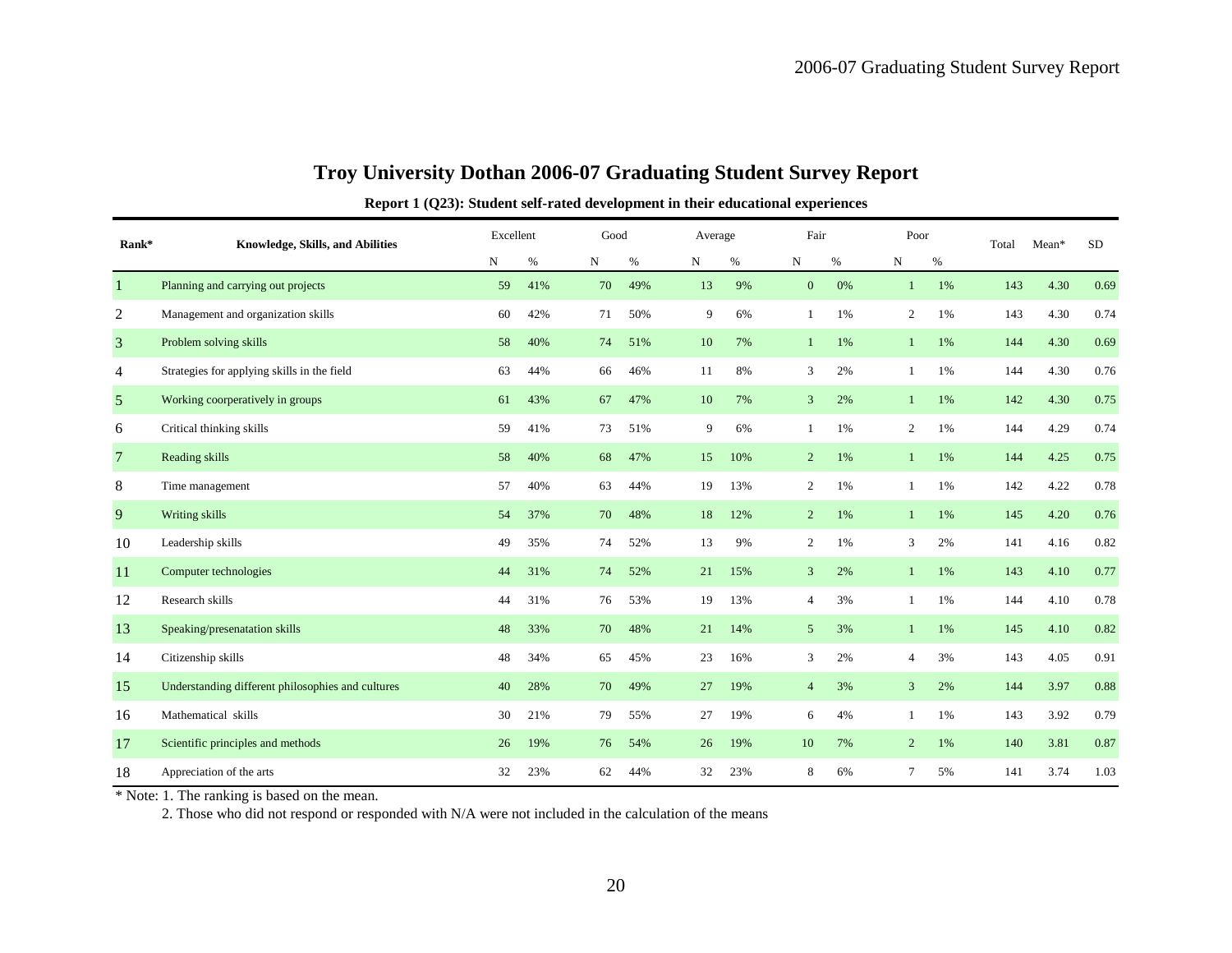|  | Troy University Dothan 2006-07 Graduating Student Survey Report |  |
|--|-----------------------------------------------------------------|--|
|  |                                                                 |  |

**Report 2 (Q24): Student ratings on education and academic support services**

| Rank*          | <b>Education and Academic Support Services</b>    | Excellent |     | Good |     | Average |      | Fair           |     | Poor           |       | Total | Mean* | <b>SD</b> |
|----------------|---------------------------------------------------|-----------|-----|------|-----|---------|------|----------------|-----|----------------|-------|-------|-------|-----------|
|                |                                                   | N         | %   | N    | %   | N       | $\%$ | N              | %   | N              | $\%$  |       |       |           |
| $\mathbf{1}$   | Instruction in major courses                      | 56        | 39% | 68   | 47% | 17      | 12%  | 3              | 2%  | $\overline{0}$ | 0%    | 144   | 4.23  | 0.74      |
| $\overline{c}$ | Computer labs                                     | 52        | 39% | 64   | 48% | 14      | 10%  | $\overline{4}$ | 3%  | $\overline{0}$ | 0%    | 134   | 4.22  | 0.75      |
| 3              | Overall quality of academic program               | 45        | 31% | 79   | 55% | 17      | 12%  | $\mathfrak{Z}$ | 2%  | $\overline{0}$ | 0%    | 144   | 4.15  | 0.70      |
| $\overline{4}$ | <b>Reading Center</b>                             | 26        | 36% | 29   | 40% | 14      | 19%  | 3              | 4%  | $\overline{0}$ | 0%    | 72    | 4.08  | 0.85      |
| 5              | <b>Natural Science Center</b>                     | 18        | 33% | 24   | 44% | 10      | 19%  | $\overline{2}$ | 4%  | $\overline{0}$ | 0%    | 54    | 4.07  | 0.82      |
| 6              | Communication between faculty and staff           | 44        | 31% | 72   | 50% | 20      | 14%  | 6              | 4%  | 1              | $1\%$ | 143   | 4.06  | 0.82      |
| $\overline{7}$ | <b>Writing Center</b>                             | 24        | 35% | 27   | 39% | 14      | 20%  | $\overline{4}$ | 6%  | $\overline{0}$ | 0%    | 69    | 4.03  | 0.89      |
| 8              | Instruction in general education courses          | 34        | 27% | 66   | 52% | 25      | 20%  | 2              | 2%  | 1              | 1%    | 128   | 4.02  | 0.77      |
| 9              | Faculty's use of technologies to enhance teaching | 38        | 27% | 71   | 50% | 26      | 18%  | 5 <sup>5</sup> | 4%  | $\mathbf{1}$   | 1%    | 141   | 3.99  | 0.82      |
| 10             | <b>Testing Center</b>                             | 25        | 29% | 40   | 46% | 16      | 18%  | 6              | 7%  | $\overline{0}$ | 0%    | 87    | 3.97  | 0.87      |
| 11             | <b>Center for International Program</b>           | 15        | 30% | 22   | 44% | 9       | 18%  | $\overline{2}$ | 4%  | $\overline{2}$ | 4%    | 50    | 3.92  | 1.01      |
| 12             | Library                                           | 37        | 28% | 58   | 44% | 26      | 20%  | 11             | 8%  | 1              | 1%    | 133   | 3.89  | 0.93      |
| 13             | Faculty accessibilty                              | 39        | 27% | 64   | 44% | 30      | 21%  | 8              | 6%  | 3              | 2%    | 144   | 3.89  | 0.94      |
| 14             | Laboratory/instructional equipment                | 36        | 30% | 49   | 40% | 25      | 21%  | 7              | 6%  | $\overline{4}$ | 3%    | 121   | 3.88  | 1.01      |
| 15             | Academic advising                                 | 48        | 34% | 51   | 36% | 26      | 18%  | 10             | 7%  | 8              | 6%    | 143   | 3.85  | 1.13      |
| 16             | <b>IMPACT/New Student Orientation Program</b>     | 17        | 24% | 29   | 40% | 21      | 29%  | $\overline{2}$ | 3%  | 3              | 4%    | 72    | 3.76  | 0.99      |
| 17             | <b>Registration Procedures</b>                    | 32        | 22% | 48   | 33% | 36      | 25%  | 15             | 10% | 13             | 9%    | 144   | 3.49  | 1.21      |
| 18             | Course availability in your major                 | 24        | 17% | 55   | 38% | 38      | 26%  | 19             | 13% | 8              | 6%    | 144   | 3.47  | 1.09      |

\* Note: 1. The ranking is based on the mean.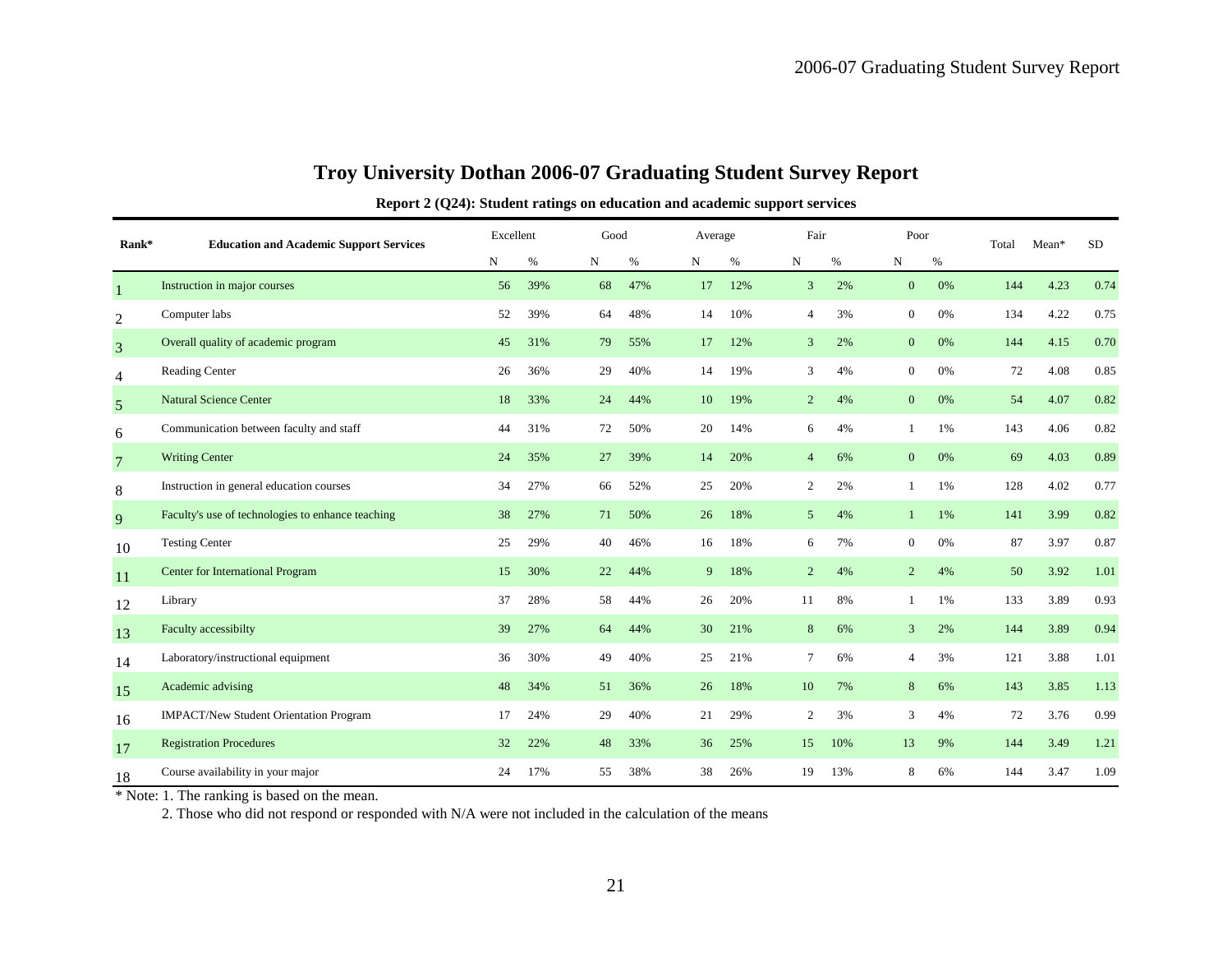|              | $\mathbf{R}$ is $\mathbf{Q}$ is the contraction of the direct and set tices at 110y Chryslery |                      |      |                  |      |           |      |            |      |                |      |       |       |           |
|--------------|-----------------------------------------------------------------------------------------------|----------------------|------|------------------|------|-----------|------|------------|------|----------------|------|-------|-------|-----------|
| Rank*        | <b>Offices and Services</b>                                                                   | Very<br>Dissatisfied |      | Dissatisfied     |      | Neutral   |      | Satisfied  |      | Very Satisfied |      | Total | Mean* | <b>SD</b> |
|              |                                                                                               | N                    | $\%$ | $\mathbf N$      | $\%$ | ${\bf N}$ | $\%$ | $_{\rm N}$ | $\%$ | ${\bf N}$      | $\%$ |       |       |           |
| $\mathbf{1}$ | <b>Buildings and Grounds</b>                                                                  | $\overline{4}$       | 3%   | $\mathbf{1}$     | 1%   | 18        | 13%  | 42         | 30%  | 73             | 53%  | 138   | 4.30  | 0.93      |
| 2            | Information Technology (IT) Services                                                          | $\overline{4}$       | 3%   | $\overline{4}$   | 3%   | 14        | 12%  | 50         | 42%  | 48             | 40%  | 120   | 4.12  | 0.97      |
| 3            | <b>Veteran Services</b>                                                                       | 3                    | 6%   | $\mathbf{0}$     | 0%   | 8         | 15%  | 19         | 36%  | 23             | 43%  | 53    | 4.11  | 1.05      |
| 4            | <b>Business Office</b>                                                                        | 7                    | 5%   | 6                | 4%   | 14        | 10%  | 60         | 44%  | 50             | 36%  | 137   | 4.02  | 1.05      |
| 5            | <b>Safety and Security Services</b>                                                           | 5                    | 4%   | 8                | 7%   | 15        | 13%  | 44         | 37%  | 47             | 39%  | 119   | 4.01  | 1.09      |
| 6            | Registrar/Records Office                                                                      | 8                    | 6%   | 5                | 4%   | 19        | 13%  | 62         | 44%  | 47             | 33%  | 141   | 3.96  | 1.06      |
| 7            | <b>Trojan WebExpress</b>                                                                      | 6                    | 4%   | 10               | 7%   | 13        | 9%   | 66         | 47%  | 45             | 32%  | 140   | 3.96  | 1.04      |
| 8            | <b>Financial Aid Services</b>                                                                 | 9                    | 8%   | $\tau$           | 6%   | 15        | 13%  | 40         | 34%  | 47             | 40%  | 118   | 3.92  | 1.21      |
| 9            | <b>Admissions Office</b>                                                                      | $\,8\,$              | 6%   | $\mathfrak{S}$   | 3%   | 20        | 14%  | 70         | 48%  | 42             | 29%  | 145   | 3.92  | 1.03      |
| 10           | Food Services                                                                                 | $\tau$               | 6%   | $\tau$           | 6%   | 19        | 15%  | 51         | 41%  | 40             | 32%  | 124   | 3.89  | 1.10      |
| 11           | Recreational and intramural activities                                                        | $\mathbf{1}$         | 2%   | $\overline{2}$   | 4%   | 16        | 31%  | 15         | 29%  | 17             | 33%  | 51    | 3.88  | 0.99      |
| 12           | <b>Adaptive Needs Services</b>                                                                | 4                    | 7%   | $\boldsymbol{0}$ | 0%   | 11        | 20%  | 25         | 46%  | 14             | 26%  | 54    | 3.83  | 1.06      |
| 13           | Unversity Media (website, newsletter, radio, TV, etc.)                                        | $\overline{7}$       | 6%   | 6                | 5%   | 30        | 24%  | 40         | 33%  | 40             | 33%  | 123   | 3.81  | 1.12      |
| 14           | Housing and Residential Life                                                                  | 1                    | 3%   | 1                | 3%   | 12        | 38%  |            | 22%  | 11             | 34%  | 32    | 3.81  | 1.06      |
| 15           | <b>Student Support Services (SSS)</b>                                                         | $\overline{7}$       | 9%   | 3                | 4%   | 13        | 16%  | 32         | 41%  | 24             | 30%  | 79    | 3.80  | 1.18      |
| 16           | Athletic programs                                                                             | 5                    | 10%  | 2                | 4%   | 11        | 22%  | 13         | 27%  | 18             | 37%  | 49    | 3.76  | 1.28      |
| 17           | Student organization                                                                          | 5                    | 6%   | $7\phantom{.0}$  | 8%   | 21        | 25%  | 26         | 31%  | 26             | 31%  | 85    | 3.72  | 1.16      |
| 18           | <b>Trojan Fitness Center</b>                                                                  | 2                    | 5%   | $\overline{2}$   | 5%   | 13        | 35%  | 9          | 24%  | 11             | 30%  | 37    | 3.68  | 1.13      |
| 19           | <b>Student Health Services</b>                                                                | 3                    | 7%   | $\mathbf{1}$     | 2%   | 14        | 34%  | 12         | 29%  | 11             | 27%  | 41    | 3.66  | 1.13      |
| 20           | <b>Bookstore Services</b>                                                                     | 14                   | 10%  | 17               | 12%  | 25        | 18%  | 45         | 32%  | 41             | 29%  | 142   | 3.58  | 1.29      |
| 21           | <b>Career Service</b>                                                                         | 9                    | 12%  | 6                | 8%   | 14        | 19%  | 26         | 35%  | 19             | 26%  | 74    | 3.54  | 1.29      |
| 22           | <b>Counseling Service</b>                                                                     | 9                    | 12%  | 8                | 10%  | 14        | 18%  | 26         | 33%  | 21             | 27%  | 78    | 3.54  | 1.31      |
| 23           | <b>Placement Service</b>                                                                      | $\overline{7}$       | 10%  | 8                | 11%  | 16        | 22%  | 25         | 34%  | 17             | 23%  | 73    | 3.51  | 1.24      |
| 24           | Parking facilities                                                                            | 14                   | 10%  | 19               | 14%  | 27        | 19%  | 43         | 31%  | 36             | 26%  | 139   | 3.49  | 1.29      |

## **Troy University Dothan 2006-07 Graduating Student Survey Report**

#### **Report 3 (Q25): Student satisfaction with the offices and services at Troy University**

\* Note: 1. The ranking is based on the mean.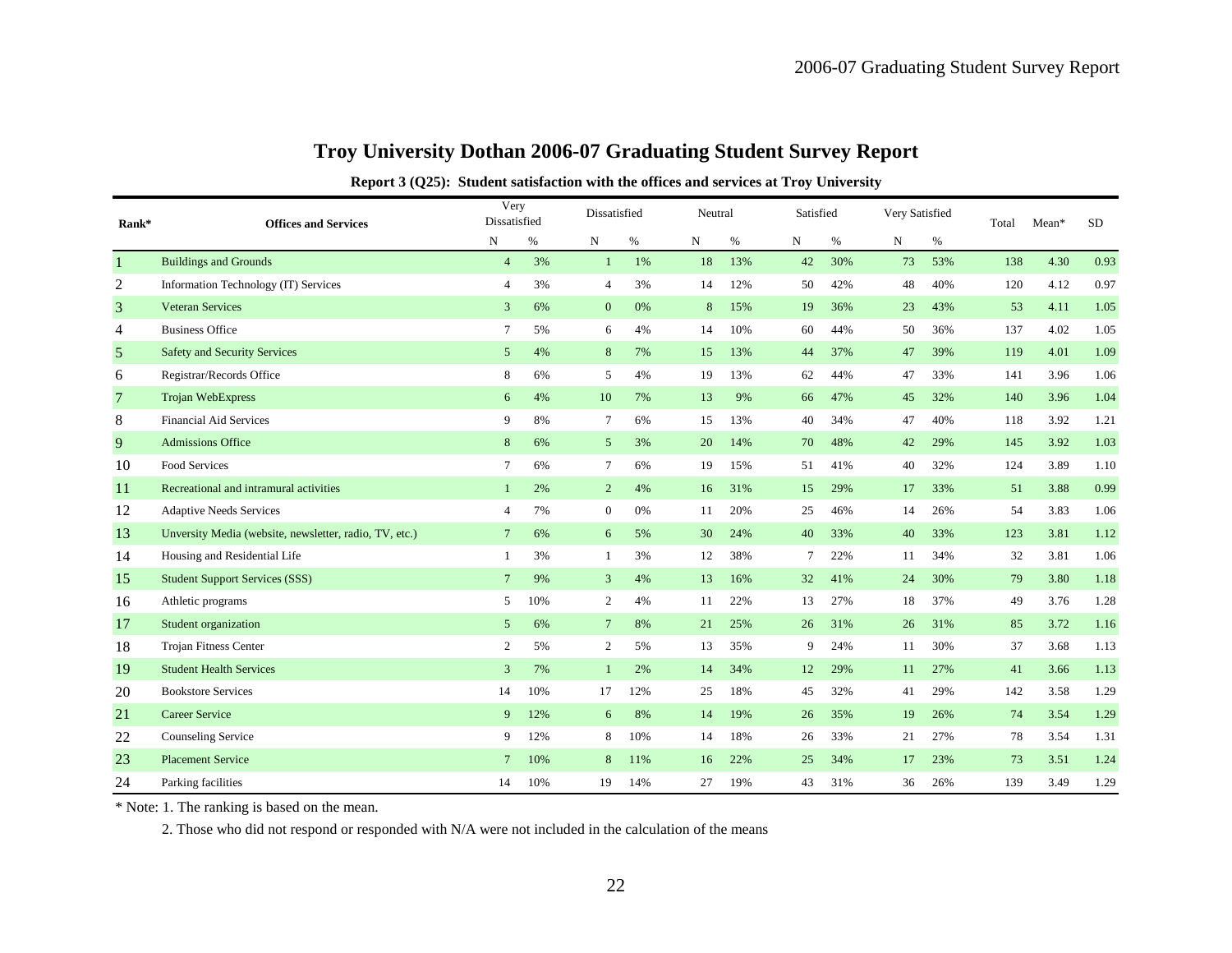# **Troy University Dothan 2006-07 Graduating Student Survey Report**

#### **Report 4 (Q26): Student opinions and perceptions about Troy University**

| Rank*          | <b>Student Opinions and Perceptions on</b>                                               | Strongly<br>Disagree |      | Disagree       |     | Neutral |     | Agree |     | <b>Strongly Agree</b> |     | Total | Mean* | <b>SD</b> |
|----------------|------------------------------------------------------------------------------------------|----------------------|------|----------------|-----|---------|-----|-------|-----|-----------------------|-----|-------|-------|-----------|
|                |                                                                                          | N                    | $\%$ | N              | %   | N       | %   | N     | %   | N                     | %   |       |       |           |
| $\mathbf{1}$   | My academic program was intellectually challenging and<br>stimulating.                   | 3                    | 2%   | 3              | 2%  | 13      | 9%  | 86    | 60% | 39                    | 27% | 144   | 4.08  | 0.79      |
| $\overline{c}$ | The degree program in which I enrolled is valuable for me in my<br>employment.           |                      | 3%   | 3              | 2%  | 22      | 15% | 66    | 46% | 50                    | 34% | 145   | 4.07  | 0.91      |
| 3              | Courses in my curriculum contributed to skills and knowledge<br>required in my field.    | $\overline{2}$       | 1%   | $\overline{2}$ | 1%  | 15      | 10% | 92    | 64% | 33                    | 23% | 144   | 4.06  | 0.72      |
| 4              | Troy University faculty care about students as individuals                               | 6                    | 4%   | 10             | 7%  | 29      | 20% | 59    | 40% | 42                    | 29% | 146   | 3.83  | 1.05      |
| 5              | The goals, objectives, and requirements for my academic<br>Program were clearly defined. | 6                    | 4%   | 10             | 7%  | 18      | 12% | 82    | 56% | 30                    | 21% | 146   | 3.82  | 0.97      |
| 6              | The intellectual caliber of students in my academic program was<br>high.                 | 3                    | 2%   | 12             | 8%  | 31      | 22% | 74    | 51% | 24                    | 17% | 144   | 3.72  | 0.91      |
| $\overline{7}$ | The tuition and fees I paid at Troy University were a worthwhile<br>investment.          | $\mathbf{Q}$         | 6%   | $\overline{7}$ | 5%  | 35      | 24% | 64    | 44% | 29                    | 20% | 144   | 3.67  | 1.05      |
| 8              | Troy University faculty were helpful with my career plan.                                | $\overline{4}$       | 3%   | 12             | 8%  | 40      | 28% | 62    | 43% | 27                    | 19% | 145   | 3.66  | 0.97      |
| 9              | Troy University is responsive to needs of its students.                                  | 12                   | 8%   | 9              | 6%  | 36      | 25% | 58    | 40% | 31                    | 21% | 146   | 3.60  | 1.14      |
| 10             | Courses were offered frequently enough for timely completion of<br>my degree program.    | 10                   | 7%   | 28             | 19% | 33      | 23% | 53    | 37% | 20                    | 14% | 144   | 3.31  | 1.14      |

\* Note: 1. The ranking is based on the mean.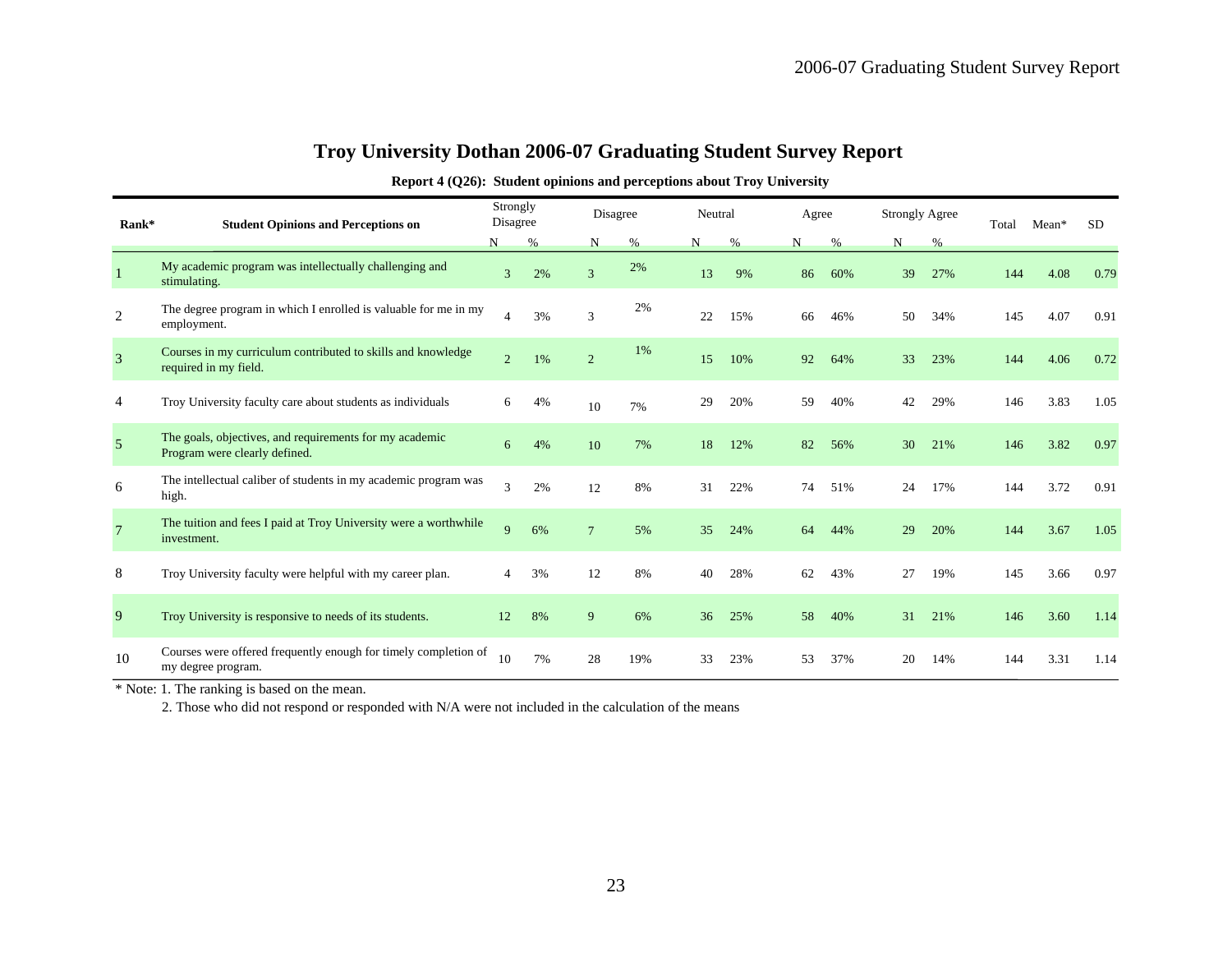| Report $5(027)$ : Overall ratings on Troy University                              |           |     |      |     |         |     |      |    |                |    |       |       |           |
|-----------------------------------------------------------------------------------|-----------|-----|------|-----|---------|-----|------|----|----------------|----|-------|-------|-----------|
| <b>Overall Ratings</b>                                                            | Excellent |     | Good |     | Average |     | Fair |    | Poor           |    | Total | Mean* | <b>SD</b> |
|                                                                                   | N         | %   | N    | %   | N       | %   | N    | %  | N              | %  |       |       |           |
| How would you rate Troy University's preparation of you for<br>employment?        | 36        | 25% | 65   | 45% | 31      | 22% | 8    | 6% | 3              | 2% | 143   | 3.86  | 0.93      |
| How would you rate Troy University's preparation of you for<br>further education? | 43        | 30% | 63   | 44% | 28      | 20% | 6    | 4% | 3              | 2% | 143   | 3.96  | 0.93      |
| What is your overall rating of your college experiences at Troy?                  | 44        | 31% | 67   | 47% | 25      | 17% | 8    | 6% | $\overline{0}$ | 0% | 144   | 4.02  | 0.84      |

## **Troy University Dothan 2006-07 Graduating Student Survey Report**

\* Note: Those who did not respond or responded with N/A were not included in the calculation of the means

# **Troy University Dothan 2006 - 07 Graduating Student Survey Report**

#### **Report 6: Recommendations of Troy University**

|     | <b>Recommendations</b>                                                     | Definitely yes |     | Probably yes |      | Probably not |      | Definitely not |       | Total |
|-----|----------------------------------------------------------------------------|----------------|-----|--------------|------|--------------|------|----------------|-------|-------|
|     |                                                                            | N              | %   | N            | $\%$ | N            | $\%$ | N              | %     |       |
| Q28 | If you were starting over, would you enroll in the same program?           | 72             | 49% | 53           | 36%  | 18           | 12%  | 3              | 2%    | 146   |
| Q29 | If you could start college over, would you attend Troy University again?   | 72             | 50% | 49           | 34%  | 18           | 12%  | 6              | 4%    | 145   |
| Q30 | Would you recommend your academic program to other students?               | 75             | 52% | 47           | 33%  | 20           | 14%  |                | $1\%$ | 143   |
| Q31 | Would you recommend Troy University to some one planning to go to college? | 79             | 54% | 44           | 30%  | 20           | 14%  |                | 2%    | 146   |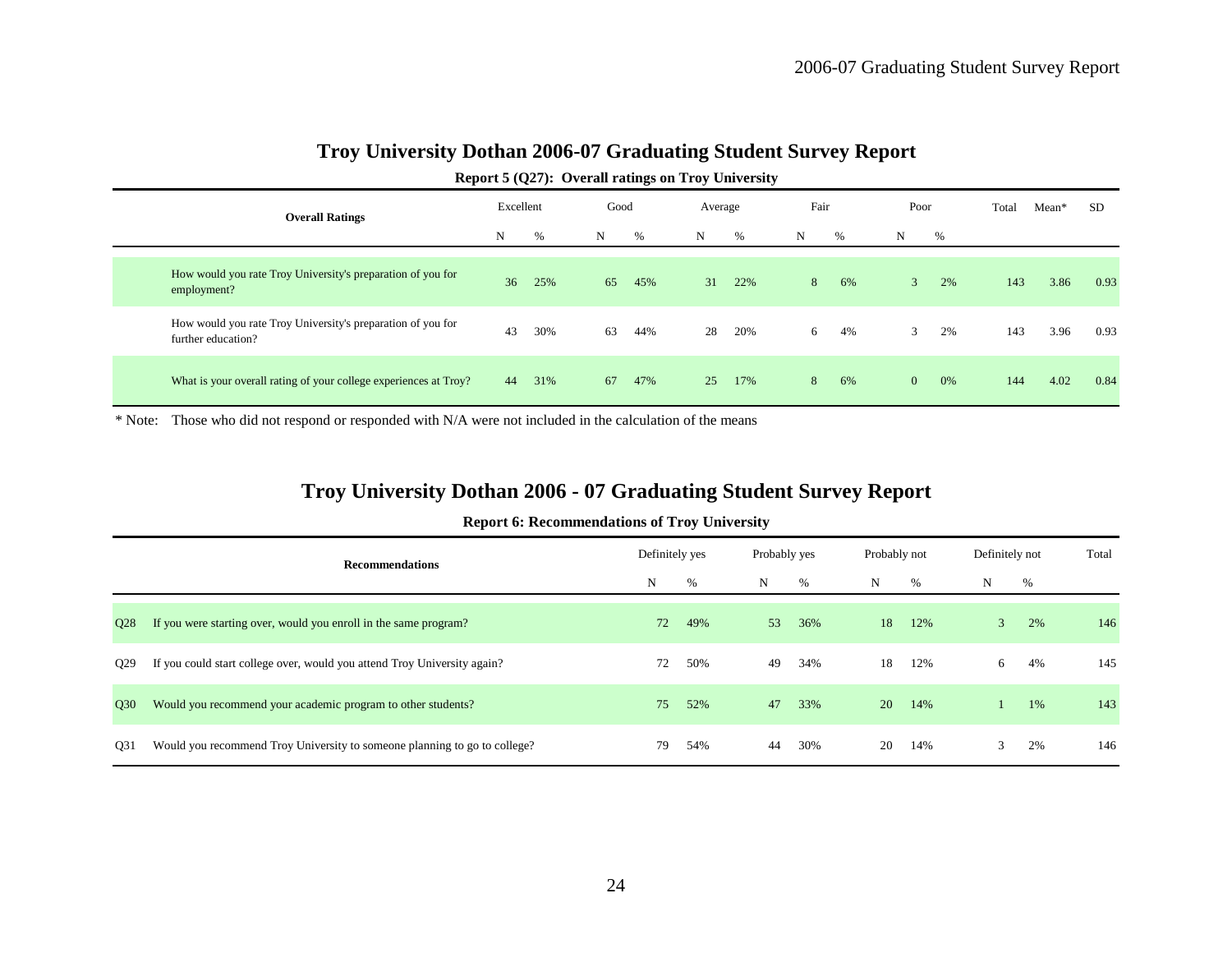| Rank*          | <b>Knowledge, Skills, and Abilities</b>           | Excellent |      | Good |      | Average |      | Fair           |    | Poor           |       | Total | Mean* | <b>SD</b> |
|----------------|---------------------------------------------------|-----------|------|------|------|---------|------|----------------|----|----------------|-------|-------|-------|-----------|
|                |                                                   | N         | $\%$ | N    | $\%$ | N       | $\%$ | N              | %  | $\mathbf N$    | $\%$  |       |       |           |
| $\mathbf{1}$   | Reading skills                                    | 69        | 43%  | 70   | 44%  | 21      | 13%  | $\mathbf{0}$   | 0% | $\overline{0}$ | 0%    | 160   | 4.30  | 0.69      |
| 2              | Planning and carrying out projects                | 64        | 40%  | 78   | 48%  | 17      | 11%  | 2              | 1% |                | 0%    | 161   | 4.27  | 0.70      |
| 3              | Strategies for applying skills in the field       | 62        | 39%  | 80   | 50%  | 16      | 10%  | $\overline{2}$ | 1% | $\mathbf{1}$   | $1\%$ | 161   | 4.24  | 0.73      |
| 4              | Working coorperatively in groups                  | 66        | 41%  | 69   | 43%  | 21      | 13%  | 3              | 2% | -1             | 1%    | 160   | 4.23  | 0.79      |
| 5              | Critical thinking skills                          | 51        | 32%  | 95   | 59%  | 15      | 9%   |                | 0% |                | 0%    | 161   | 4.22  | 0.60      |
| 6              | Management and organization skills                | 62        | 39%  | 74   | 47%  | 19      | 12%  | $\overline{4}$ | 3% |                | 0%    | 159   | 4.22  | 0.75      |
| $\overline{7}$ | Leadership skills                                 | 57        | 36%  | 74   | 47%  | 25      | 16%  | $\overline{2}$ | 1% |                | 0%    | 158   | 4.18  | 0.74      |
| 8              | Problem solving skills                            | 50        | 31%  | 89   | 55%  | 22      | 14%  |                | 0% |                | 0%    | 161   | 4.17  | 0.65      |
| 9              | Time management                                   | 60        | 38%  | 74   | 46%  | 21      | 13%  | 3              | 2% | $\overline{2}$ | 1%    | 160   | 4.17  | 0.82      |
| 10             | Citizenship skills                                | 58        | 37%  | 72   | 46%  | 24      | 15%  | 3              | 2% | 1              | 1%    | 158   | 4.16  | 0.79      |
| 11             | Writing skills                                    | 54        | 34%  | 78   | 48%  | 28      | 17%  | 1              | 1% | $\overline{0}$ | 0%    | 161   | 4.15  | 0.72      |
| 12             | Speaking/presenatation skills                     | 55        | 34%  | 70   | 44%  | 31      | 19%  | 4              | 3% | $\overline{0}$ | 0%    | 160   | 4.10  | 0.79      |
| 13             | Research skills                                   | 51        | 32%  | 78   | 48%  | 30      | 19%  | 1              | 1% | $\mathbf{1}$   | 1%    | 161   | 4.10  | 0.76      |
| 14             | Computer technologies                             | 46        | 29%  | 81   | 51%  | 28      | 18%  | 3              | 2% | $\mathbf{1}$   | 1%    | 159   | 4.06  | 0.77      |
| 15             | Understanding different philosophies and cultures | 44        | 28%  | 82   | 52%  | 30      | 19%  | $\overline{3}$ | 2% |                | 0%    | 159   | 4.05  | 0.74      |
| 16             | Appreciation of the arts                          | 45        | 28%  | 69   | 44%  | 40      | 25%  | 3              | 2% |                | 1%    | 158   | 3.97  | 0.82      |
| 17             | Scientific principles and methods                 | 34        | 21%  | 78   | 49%  | 41      | 26%  | 6              | 4% |                | 0%    | 159   | 3.88  | 0.78      |
| 18             | Mathematical skills                               | 36        | 23%  | 77   | 49%  | 35      | 22%  | 8              | 5% | 2              | 1%    | 158   | 3.87  | 0.87      |

## **Troy University Montgomery 2006-07 Graduating Student Survey Report**

**Report 1 (Q23): Student self-rated development in their educational experiences**

## \* Note: 1. The ranking is based on the mean.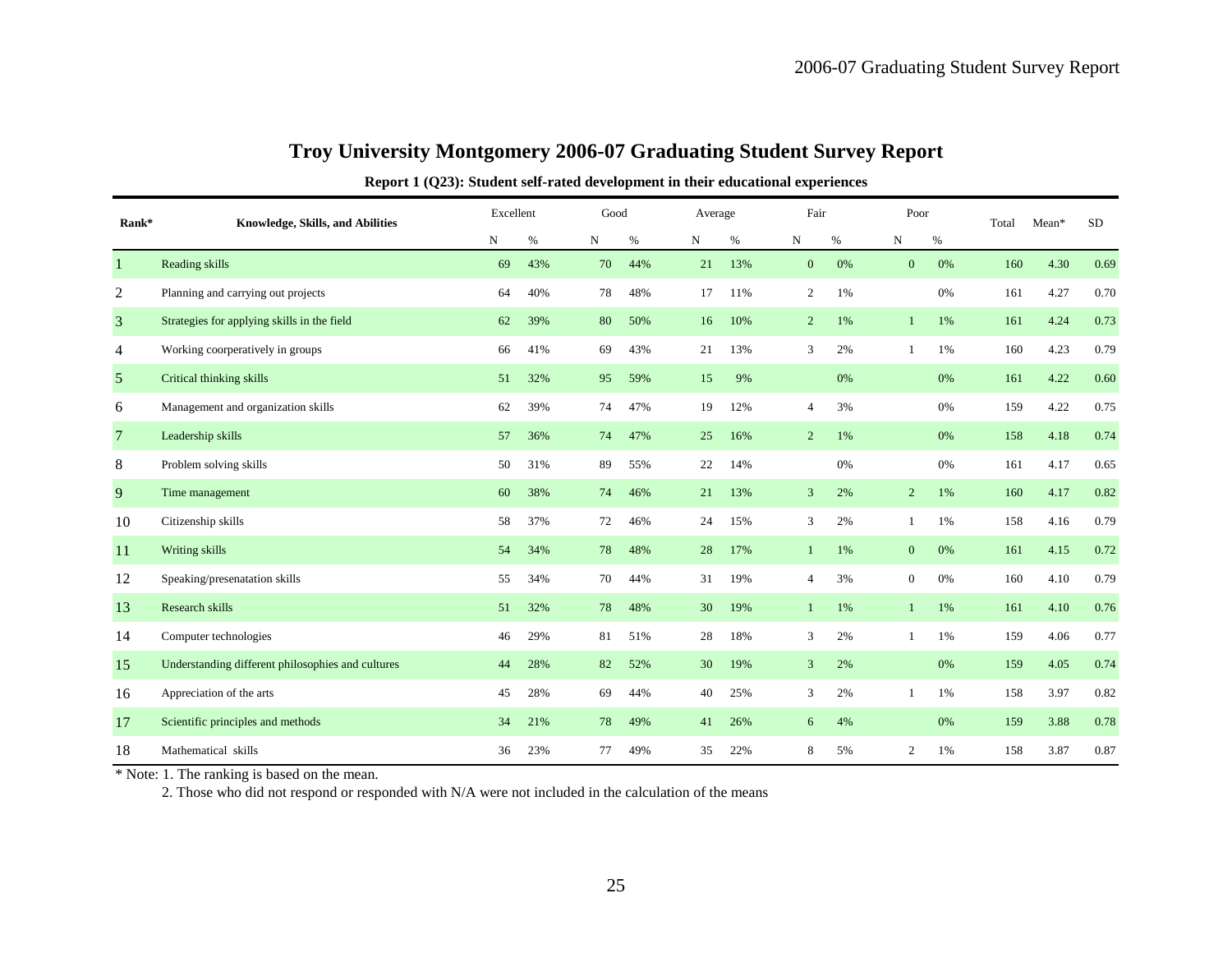| Rank*           | <b>Education and Academic Support Services</b>    | Excellent |      | Good |      | Average |     | Fair            |    | Poor           |    | Total | Mean* | <b>SD</b> |
|-----------------|---------------------------------------------------|-----------|------|------|------|---------|-----|-----------------|----|----------------|----|-------|-------|-----------|
|                 |                                                   | N         | $\%$ | N    | $\%$ | N       | %   | N               | %  | ${\bf N}$      | %  |       |       |           |
| $\mathbf{1}$    | Overall quality of academic program               | 60        | 38%  | 80   | 51%  | 13      | 8%  | $\mathbf{1}$    | 1% | $\overline{2}$ | 1% | 156   | 4.25  | 0.74      |
| $\overline{2}$  | Library                                           | 62        | 43%  | 58   | 40%  | 22      | 15% | 2               | 1% | -1             | 1% | 145   | 4.23  | 0.81      |
| 3               | Instruction in major courses                      | 54        | 34%  | 83   | 52%  | 17      | 11% | $\overline{4}$  | 3% | $\mathbf{1}$   | 1% | 159   | 4.16  | 0.76      |
| 4               | Center for International Program                  | 17        | 35%  | 25   | 51%  | 6       | 12% |                 | 0% | 1              | 2% | 49    | 4.16  | 0.80      |
| $5\phantom{.0}$ | <b>Writing Center</b>                             | 25        | 33%  | 36   | 48%  | 14      | 19% |                 | 0% |                | 0% | 75    | 4.15  | 0.71      |
| 6               | <b>Testing Center</b>                             | 46        | 34%  | 64   | 47%  | 22      | 16% | 3               | 2% |                | 0% | 135   | 4.13  | 0.76      |
| $\overline{7}$  | Instruction in general education courses          | 44        | 29%  | 82   | 55%  | 22      | 15% | $\overline{2}$  | 1% |                | 0% | 150   | 4.12  | 0.69      |
| 8               | Faculty's use of technologies to enhance teaching | 54        | 34%  | 75   | 47%  | 23      | 14% | 5               | 3% | 2              | 1% | 159   | 4.09  | 0.85      |
| 9               | <b>Reading Center</b>                             | 20        | 28%  | 38   | 53%  | 14      | 19% |                 | 0% |                | 0% | 72    | 4.08  | 0.69      |
| 10              | Natural Science Center                            | 18        | 29%  | 34   | 54%  | 10      | 16% |                 | 0% | -1             | 2% | 63    | 4.08  | 0.77      |
| 11              | Computer labs                                     | 46        | 34%  | 62   | 46%  | 21      | 15% | 3               | 2% | $\overline{4}$ | 3% | 136   | 4.05  | 0.92      |
| 12              | Communication between faculty and staff           | 50        | 31%  | 72   | 45%  | 30      | 19% | $\overline{4}$  | 3% | $\overline{4}$ | 3% | 160   | 4.00  | 0.91      |
| 13              | Faculty accessibilty                              | 52        | 33%  | 63   | 40%  | 31      | 20% | 9               | 6% | $\overline{2}$ | 1% | 157   | 3.98  | 0.94      |
| 14              | Course availability in your major                 | 53        | 33%  | 59   | 37%  | 30      | 19% | 12              | 8% | 6              | 4% | 160   | 3.88  | 1.07      |
| 15              | <b>IMPACT/New Student Orientation Program</b>     | 28        | 29%  | 38   | 40%  | 22      | 23% | $\overline{2}$  | 2% | 5 <sup>5</sup> | 5% | 95    | 3.86  | 1.04      |
| 16              | Registration Procedures                           | 56        | 35%  | 56   | 35%  | 26      | 16% | 11              | 7% | 10             | 6% | 159   | 3.86  | 1.16      |
| 17              | Laboratory/instructional equipment                | 32        | 24%  | 62   | 47%  | 27      | 20% | $7\phantom{.0}$ | 5% | $\mathfrak{S}$ | 4% | 133   | 3.82  | 0.98      |
| 18              | Academic advising                                 | 49        | 31%  | 56   | 35%  | 34      | 21% | 14              | 9% | $\tau$         | 4% | 160   | 3.79  | 1.11      |

# **Troy University Montgomery 2006-07 Graduating Student Survey Report Report 2 (Q24): Student ratings on education and academic support services**

## \* Note: 1. The ranking is based on the mean.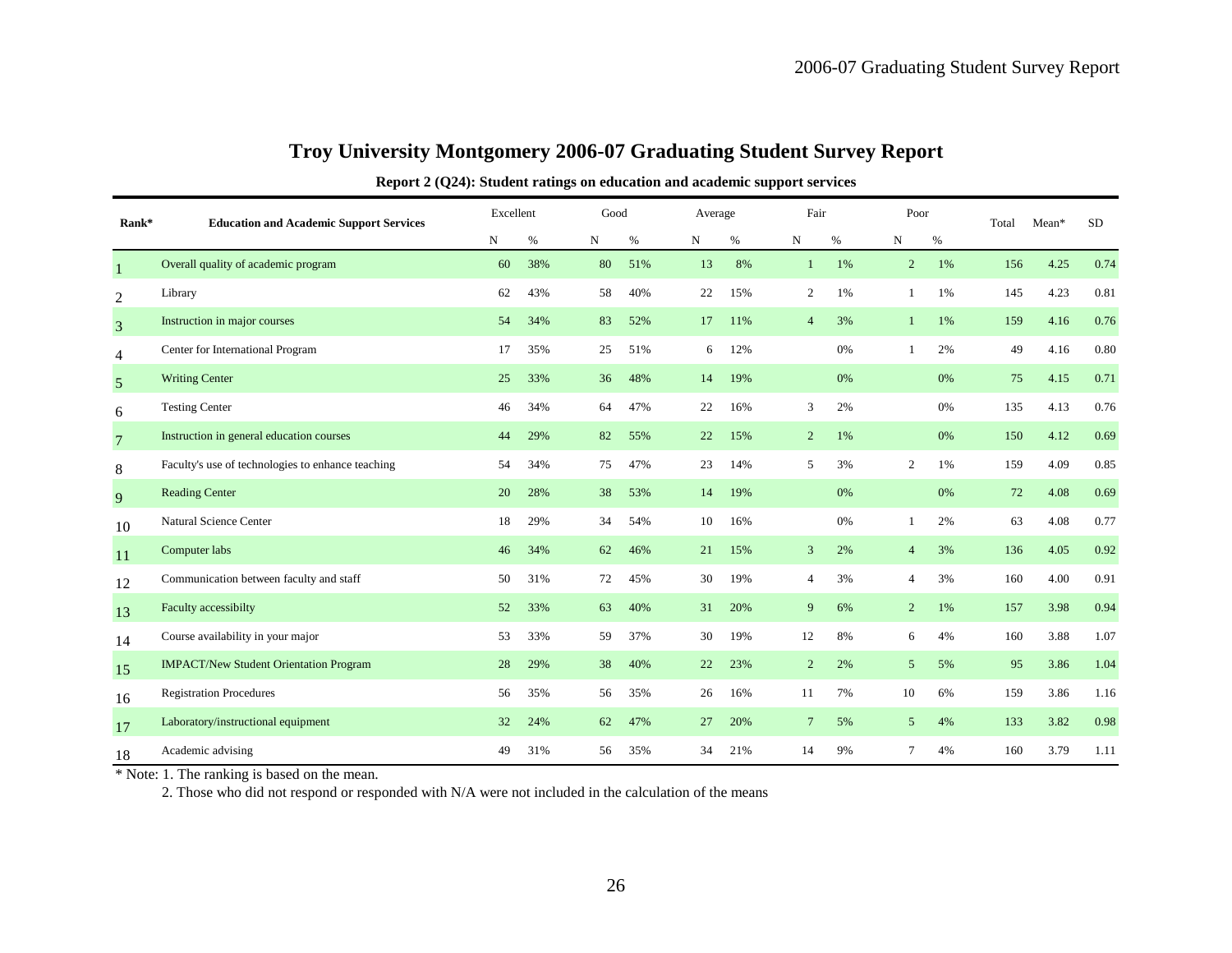| Rank*          | <b>Offices and Services</b>                            | Very<br>Dissatisfied |      | Dissatisfied     |      | Neutral |      | Satisfied |      | Very Satisfied |      | Total | Mean* | <b>SD</b> |
|----------------|--------------------------------------------------------|----------------------|------|------------------|------|---------|------|-----------|------|----------------|------|-------|-------|-----------|
|                |                                                        | N                    | $\%$ | N                | $\%$ | N       | $\%$ | N         | $\%$ | ${\bf N}$      | $\%$ |       |       |           |
| $\mathbf{1}$   | Trojan WebExpress                                      | $\overline{4}$       | 3%   | $7\phantom{.0}$  | 4%   | 11      | 7%   | 57        | 36%  | 80             | 50%  | 159   | 4.27  | 0.95      |
| 2              | <b>Buildings and Grounds</b>                           | 2                    | 1%   | 6                | 4%   | 18      | 13%  | 64        | 45%  | 53             | 37%  | 143   | 4.12  | 0.88      |
| 3              | <b>Student Support Services (SSS)</b>                  | $\overline{2}$       | 2%   | $\mathbf{1}$     | 1%   | 22      | 23%  | 33        | 34%  | 38             | 40%  | 96    | 4.08  | 0.93      |
| $\overline{4}$ | Admissions Office                                      | 6                    | 4%   | $\overline{2}$   | 1%   | 23      | 14%  | 72        | 45%  | 58             | 36%  | 161   | 4.08  | 0.94      |
| 5              | Information Technology (IT) Services                   | $\overline{2}$       | 2%   | $\overline{2}$   | 2%   | 22      | 18%  | 57        | 48%  | 36             | 30%  | 119   | 4.03  | 0.84      |
| 6              | <b>Business Office</b>                                 | 5                    | 3%   | 3                | 2%   | 21      | 15%  | 69        | 48%  | 45             | 31%  | 143   | 4.02  | 0.93      |
| $\overline{7}$ | Unversity Media (website, newsletter, radio, TV, etc.) | $\overline{4}$       | 3%   | $\overline{4}$   | 3%   | 27      | 21%  | 43        | 34%  | 49             | 39%  | 127   | 4.02  | 1.01      |
| 8              | Registrar/Records Office                               | 8                    | 5%   | $\tau$           | 4%   | 17      | 11%  | 75        | 48%  | 50             | 32%  | 157   | 3.97  | 1.03      |
| 9              | <b>Veteran Services</b>                                | 3                    | 5%   | $\mathfrak{Z}$   | 5%   | 16      | 25%  | 15        | 23%  | 27             | 42%  | 64    | 3.94  | 1.14      |
| 10             | Safety and Security Services                           | $\overline{4}$       | 3%   | 3                | 3%   | 24      | 20%  | 56        | 47%  | 33             | 28%  | 120   | 3.93  | 0.94      |
| 11             | <b>Food Services</b>                                   | 6                    | 5%   | $7\phantom{.0}$  | 6%   | 24      | 19%  | 50        | 40%  | 39             | 31%  | 126   | 3.87  | 1.07      |
| 12             | <b>Adaptive Needs Services</b>                         | 3                    | 6%   | $\boldsymbol{0}$ | 0%   | 19      | 36%  | 18        | 34%  | 13             | 25%  | 53    | 3.72  | 1.03      |
| 13             | <b>Bookstore Services</b>                              | 10                   | 6%   | 19               | 12%  | 24      | 15%  | 63        | 40%  | 41             | 26%  | 157   | 3.68  | 1.17      |
| 14             | <b>Financial Aid Services</b>                          | 10                   | 7%   | 13               | 9%   | 29      | 21%  | 49        | 36%  | 36             | 26%  | 137   | 3.64  | 1.18      |
| 15             | <b>Counseling Service</b>                              | 5                    | 6%   | $\mathfrak{S}$   | 6%   | 26      | 31%  | 28        | 34%  | 19             | 23%  | 83    | 3.61  | 1.09      |
| 16             | <b>Placement Service</b>                               | 5                    | 7%   | 2                | 3%   | 24      | 35%  | 22        | 32%  | 15             | 22%  | 68    | 3.59  | 1.10      |
| 17             | <b>Career Service</b>                                  | $\overline{4}$       | 5%   | 3                | 4%   | 27      | 36%  | 27        | 36%  | 14             | 19%  | 75    | 3.59  | 1.01      |
| 18             | <b>Student Health Services</b>                         | 3                    | 7%   | $\overline{2}$   | 4%   | 14      | 31%  | 19        | 42%  | 7              | 16%  | 45    | 3.56  | 1.03      |
| 19             | Housing and Residential Life                           | 3                    | 8%   | $\mathbf{1}$     | 3%   | 13      | 34%  | 14        | 37%  | $\overline{7}$ | 18%  | 38    | 3.55  | 1.08      |
| 20             | Recreational and intramural activities                 | 5                    | 12%  | $\boldsymbol{0}$ | 0%   | 15      | 35%  | 15        | 35%  | 8              | 19%  | 43    | 3.49  | 1.16      |
| 21             | Student organization                                   | 7                    | 12%  | $\overline{4}$   | 7%   | 14      | 24%  | 22        | 38%  | 11             | 19%  | 58    | 3.45  | 1.23      |
| 22             | Athletic programs                                      | 5                    | 12%  | $\mathbf{1}$     | 2%   | 13      | 31%  | 17        | 40%  | 6              | 14%  | 42    | 3.43  | 1.15      |
| 23             | <b>Trojan Fitness Center</b>                           | 5                    | 13%  | $\mathbf{1}$     | 3%   | 15      | 38%  | 13        | 33%  | 5              | 13%  | 39    | 3.31  | 1.15      |
| 24             | Parking facilities                                     | 34                   | 22%  | 30               | 20%  | 28      | 18%  | 38        | 25%  | 22             | 14%  | 152   | 2.89  | 1.39      |

## **Troy University Montgomery 2006-07 Graduating Student Survey Report**

### **Report 3 (Q25): Student satisfaction with the offices and services at Troy University**

\* Note: 1. The ranking is based on the mean.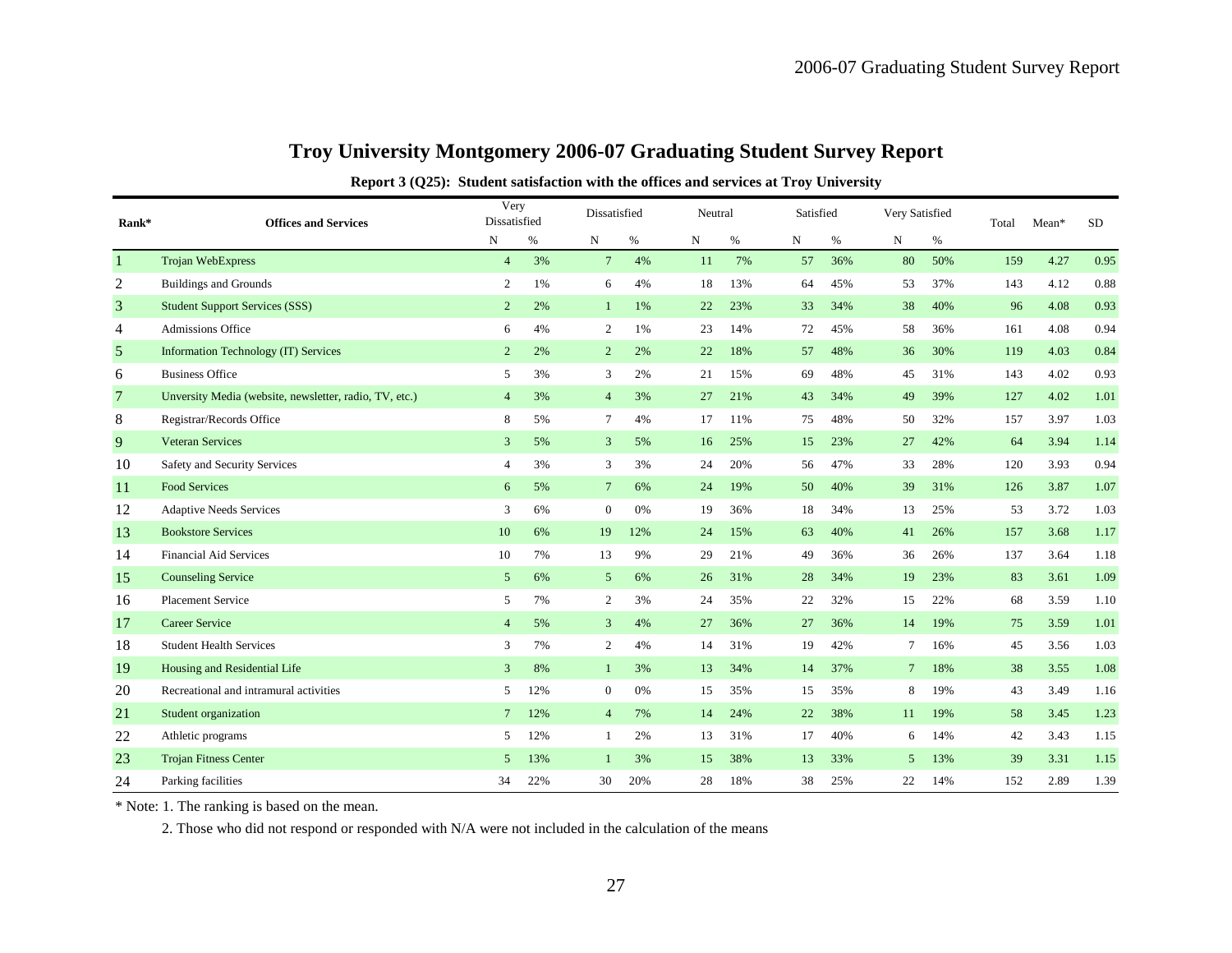# **Troy University Montgomery 2006-07 Graduating Student Survey Report**

| Rank*          | <b>Student Opinions and Perceptions on</b>                                               | Strongly<br>Disagree |      | Disagree |    | Neutral |     | Agree |      | <b>Strongly Agree</b> |      | Total | $Mean*$ | <b>SD</b> |
|----------------|------------------------------------------------------------------------------------------|----------------------|------|----------|----|---------|-----|-------|------|-----------------------|------|-------|---------|-----------|
|                |                                                                                          | N                    | $\%$ | N        | %  | N       | %   | N     | $\%$ | N                     | $\%$ |       |         |           |
|                | The degree program in which I enrolled is valuable for me in my<br>employment.           | 5                    | 3%   | 3        | 2% | 14      | 9%  | 74    | 47%  | 62                    | 39%  | 158   | 4.17    | 0.90      |
| $\overline{c}$ | My academic program was intellectually challenging and<br>stimulating.                   | 3                    | 2%   | 4        | 3% | 18      | 11% | 72    | 46%  | 61                    | 39%  | 158   | 4.16    | 0.87      |
| 3              | Courses in my curriculum contributed to skills and knowledge<br>required in my field.    | 3                    | 2%   |          | 4% | 21      | 13% | 67    | 43%  | 58                    | 37%  | 156   | 4.09    | 0.93      |
| $\overline{4}$ | The goals, objectives, and requirements for my academic<br>Program were clearly defined. | 5                    | 3%   | 4        | 3% | 18      | 11% | 79    | 50%  | 53                    | 33%  | 159   | 4.08    | 0.91      |
| 5              | The tuition and fees I paid at Troy University were a worthwhile<br>investment.          | $\overline{7}$       | 4%   | 9        | 6% | 22      | 14% | 74    | 47%  | 46                    | 29%  | 158   | 3.91    | 1.03      |
| 6              | Troy University faculty care about students as individuals                               | 6                    | 4%   | 7        | 4% | 35      | 22% | 72    | 45%  | 39                    | 25%  | 159   | 3.82    | 0.98      |
| $\overline{7}$ | The intellectual caliber of students in my academic program was<br>high.                 | $\overline{4}$       | 3%   | 6        | 4% | 40      | 26% | 84    | 54%  | 22                    | 14%  | 156   | 3.73    | 0.85      |
| 8              | Courses were offered frequently enough for timely completion of<br>my degree program.    | $\mathbf Q$          | 6%   | 15       | 9% | 27      | 17% | 71    | 45%  | 37                    | 23%  | 159   | 3.70    | 1.10      |
| 9              | Troy University faculty were helpful with my career plan.                                | 9                    | 6%   | 12       | 8% | 37      | 24% | 69    | 44%  | 30                    | 19%  | 157   | 3.63    | 1.06      |
| 10             | Troy University is responsive to needs of its students.                                  | 11                   | 7%   | 10       | 6% | 37      | 23% | 69    | 44%  | 31                    | 20%  | 158   | 3.63    | 1.09      |

**Report 4 (Q26): Student opinions and perceptions about Troy University**

\* Note: 1. The ranking is based on the mean.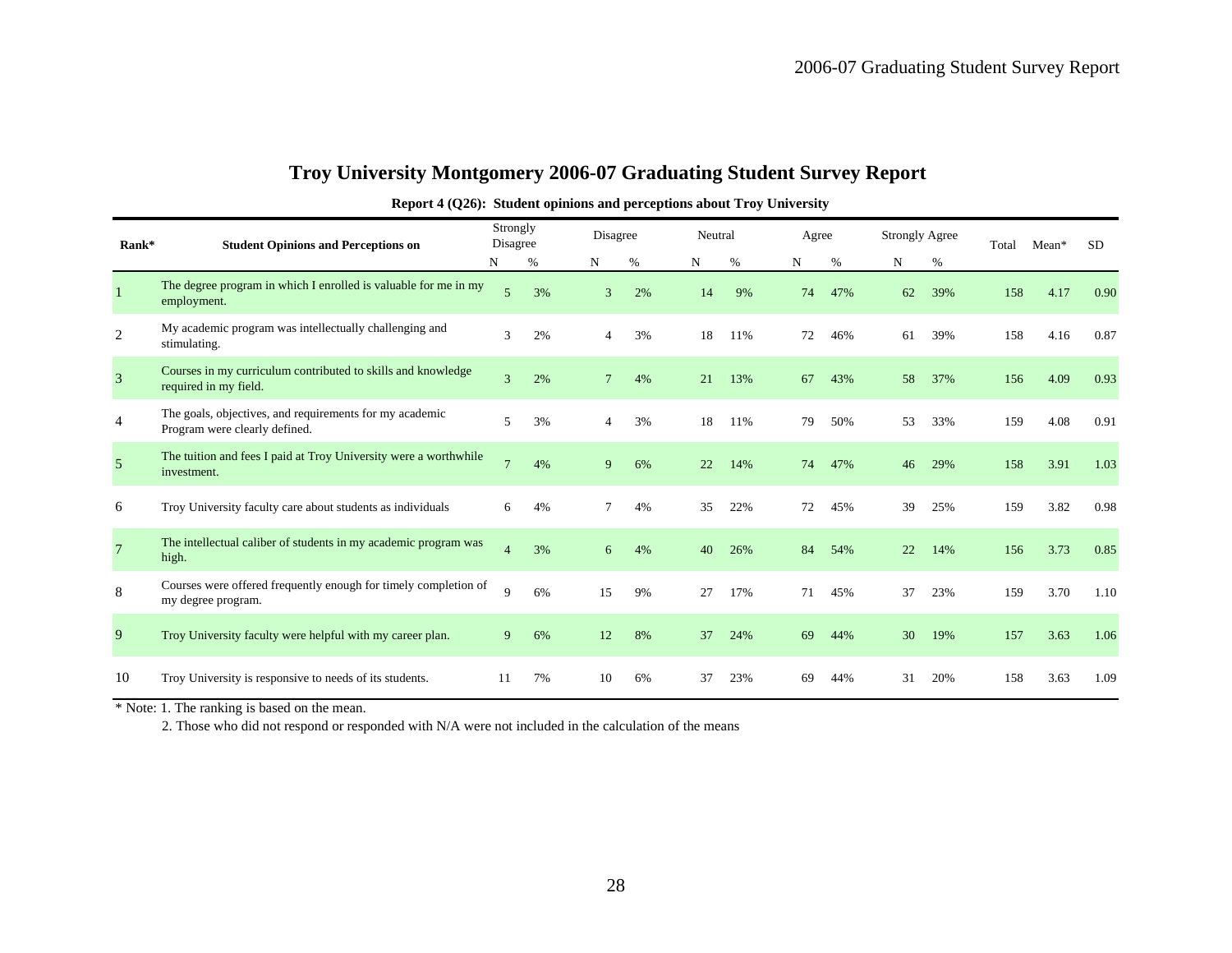## **Report 5 (Q27): Overall ratings on Troy University Troy University Montgomery 2006-07 Graduating Student Survey Report**

| <b>Overall Ratings</b>                                                            | Excellent |     | Good |     | Average |     |              | Fair                 | Poor           |       | Total | Mean* | -SD  |
|-----------------------------------------------------------------------------------|-----------|-----|------|-----|---------|-----|--------------|----------------------|----------------|-------|-------|-------|------|
|                                                                                   | N         | %   | N    | %   | N       | %   | N            | %                    | N              | $\%$  |       |       |      |
| How would you rate Troy University's preparation of you for<br>employment?        | 46        | 29% | 78   | 49% | 30      | 19% | $\mathbf{3}$ | 2%                   | $\overline{2}$ | 1%    | 159   | 4.03  | 0.82 |
| How would you rate Troy University's preparation of you for<br>further education? | 60        | 38% | 73   | 46% | 23      | 15% |              | $\overline{2}$<br>1% |                | 0%    | 158   | 4.21  | 0.73 |
| What is your overall rating of your college experiences at Troy?                  | 63        | 40% | 72   | 46% | 19      | 12% |              | 1%<br>$2^{\circ}$    | $\overline{2}$ | $1\%$ | 158   | 4.22  | 0.80 |

\* Note: Those who did not respond or responded with N/A were not included in the calculation of the means

# **Troy University Montgomery 2006 - 07 Graduating Student Survey Report**

#### **Report 6: Recommendations of Troy University**

|                 | <b>Recommendations</b>                                                    | Definitely yes |     | Probably yes |     | Probably not |     | Definitely not |    | Total |
|-----------------|---------------------------------------------------------------------------|----------------|-----|--------------|-----|--------------|-----|----------------|----|-------|
|                 |                                                                           | N              | %   | N            | %   | N            | %   | N              | %  |       |
| Q28             | If you were starting over, would you enroll in the same program?          | 72             | 44% | 68           | 42% | 19           | 12% | $\overline{4}$ | 2% | 163   |
| Q29             | If you could start college over, would you attend Troy University again?  | 90             | 56% | 61           | 38% | 10           | 6%  |                | 1% | 162   |
| Q30             | Would you recommend your academic program to other students?              | 90             | 56% | 61           | 38% | 9            | 6%  |                | 1% | 161   |
| Q <sub>31</sub> | Would you recommend Troy University to someone planning to go to college? | 101            | 63% | 52           | 32% | 8            | 5%  |                | 0% | 161   |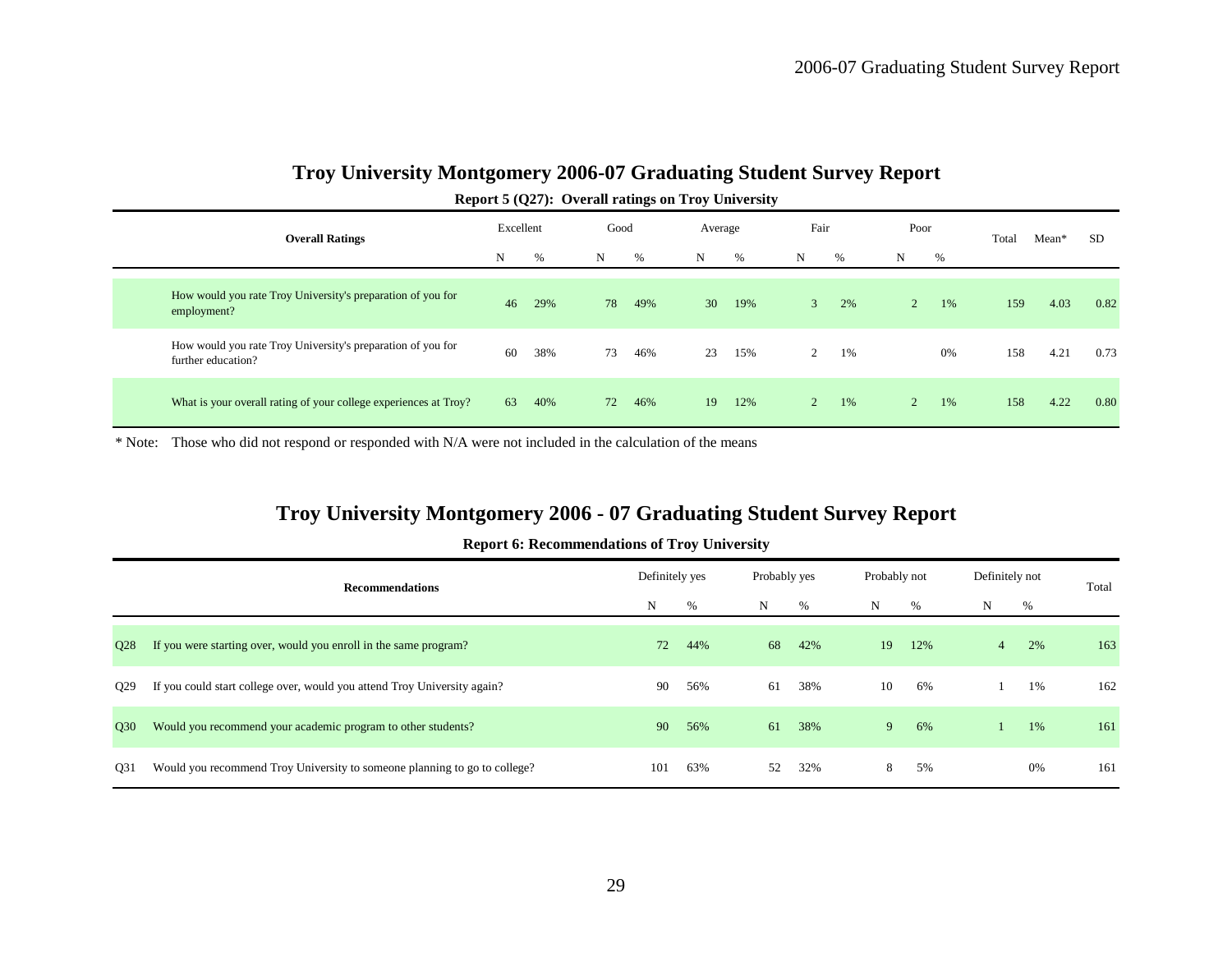| Rank* | <b>Knowledge, Skills, and Abilities</b>     | Excellent |     | Good |     | Average |      |                | Fair |                | Poor | Total | Mean* | <b>SD</b> |
|-------|---------------------------------------------|-----------|-----|------|-----|---------|------|----------------|------|----------------|------|-------|-------|-----------|
|       |                                             | N         | %   | N    | %   | N       | $\%$ | N              | %    | N              | %    |       |       |           |
|       | Working coorperatively in groups            | 139       | 55% | 95   | 38% | 17      | 7%   |                | 0%   |                | 0%   | 252   | 4.48  | 0.64      |
| 2     | Leadership skills                           | 122       | 49% | 110  | 44% | 18      | 7%   |                | 0%   |                | 0%   | 251   | 4.41  | 0.64      |
| 3     | Management and organization skills          | 125       | 50% | 103  | 41% | 22      | 9%   | $\overline{2}$ | 1%   |                | 0%   | 252   | 4.39  | 0.68      |
| 4     | Planning and carrying out projects          | 123       | 49% | 105  | 42% | 19      | 8%   | $\overline{4}$ | 2%   |                | 0%   | 251   | 4.38  | 0.70      |
| 5     | Time management                             | 120       | 48% | 105  | 42% | 22      | 9%   | $\mathfrak{Z}$ | 1%   |                | 0%   | 250   | 4.37  | 0.69      |
| 6     | Strategies for applying skills in the field | 118       | 47% | 107  | 43% | 20      | 8%   | $\overline{4}$ | 2%   |                | 0%   | 249   | 4.36  | 0.70      |
| 7     | Reading skills                              | 123       | 49% | 100  | 40% | 25      | 10%  |                | 0%   | $\overline{2}$ | 1%   | 251   | 4.36  | 0.74      |
| 8     | Critical thinking skills                    | 109       | 44% | 118  | 47% | 18      | 7%   | 3              | 1%   | $\overline{c}$ | 1%   | 250   | 4.32  | 0.73      |
|       |                                             |           |     |      |     |         |      |                |      |                |      |       |       |           |

Research skills 100 40% 128 51% 21 8% 2 1% 0% 251 4.30 0.65

Citizenship skills 114 45% 103 41% 29 12% 4 2% 1 0% 251 4.29 0.76

Writing skills 107 42% 118 47% 23 9% 1 0% 3 1% 252 4.29 0.75

Speaking/presenatation skills 105 42% 116 46% 26 10% 2 1% 2 1% 251 4.27 0.74

Problem solving skills 103 41% 122 48% 22 9% 2 1% 3 1% 252 4.27 0.75

Computer technologies 8 118 38% 118 47% 34 13% 3 1% 2 1% 2 252 4.19 0.77

Understanding different philosophies and cultures 85 34% 122 49% 39 16% 4 2% 1 0% 251 4.14 0.76

Scientific principles and methods **73** 29% 129 51% 44 18% 2 1% 3 1% 251 4.06 0.78

Mathematical skills 70 28% 125 50% 46 19% 4 2% 3 1% 248 4.03 0.80

Appreciation of the arts **73 29%** 108 44% 55 22% 5 29% 7 3% 248 3.95 0.92

## **Troy University Phenix City 2006-07 Graduating Student Survey Report**

**Report 1 (Q23): Student self-rated development in their educational experiences**

\* Note: 1. The ranking is based on the mean.

1

2

3

4

5

6

7

8

9

10

11

12

13

14

15

16

17

18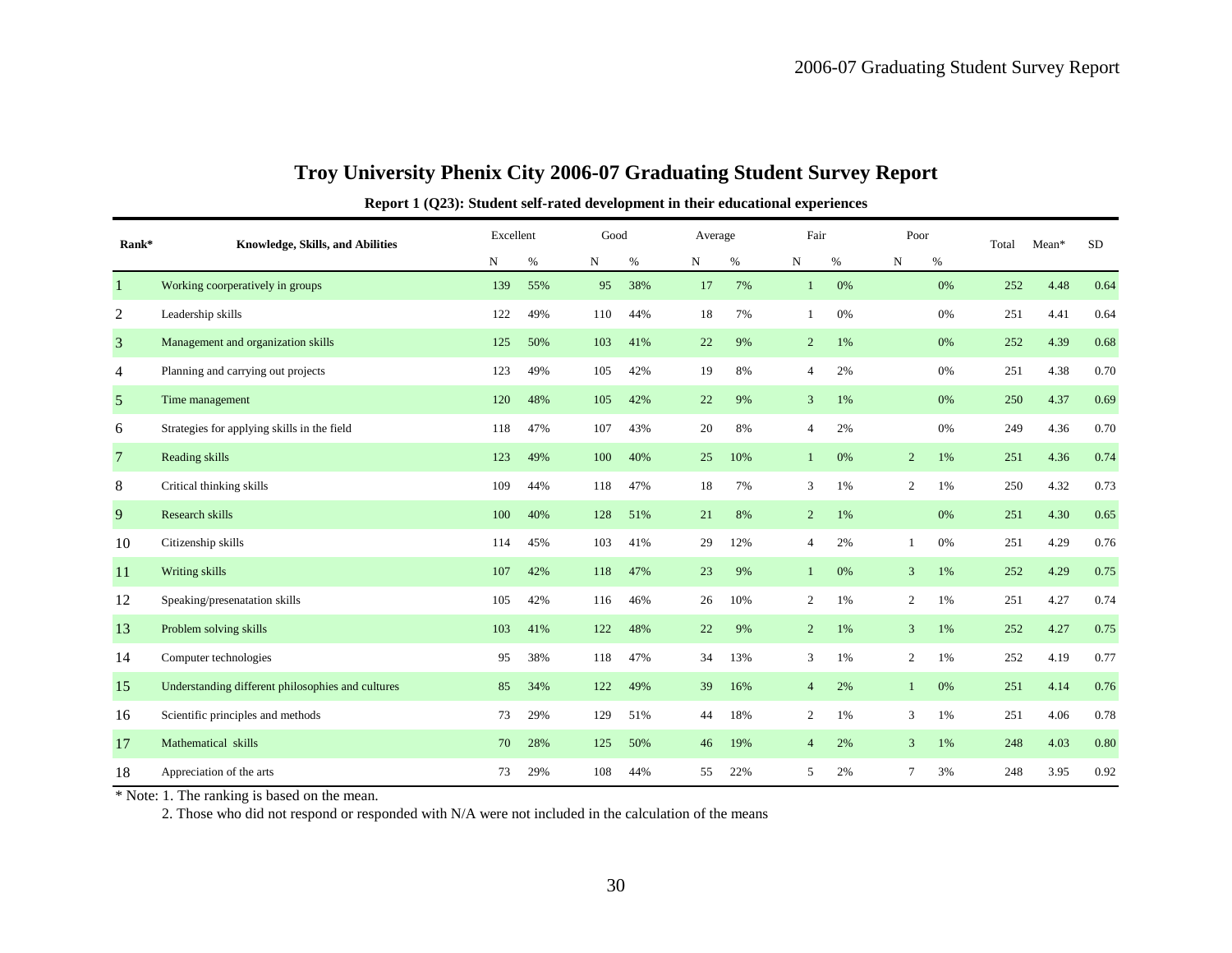|  |  | Troy University Phenix City 2006-07 Graduating Student Survey Report |  |
|--|--|----------------------------------------------------------------------|--|
|  |  |                                                                      |  |

**Report 2 (Q24): Student ratings on education and academic support services**

| Rank*          | <b>Education and Academic Support Services</b>    | Excellent |     | Good |      | Average |      | Fair           |    | Poor            |      | Total | Mean* | <b>SD</b> |
|----------------|---------------------------------------------------|-----------|-----|------|------|---------|------|----------------|----|-----------------|------|-------|-------|-----------|
|                |                                                   | N         | %   | N    | $\%$ | N       | $\%$ | N              | %  | N               | $\%$ |       |       |           |
| $\mathbf{1}$   | Overall quality of academic program               | 107       | 43% | 113  | 45%  | 21      | 8%   | 6              | 2% | $\overline{2}$  | 1%   | 249   | 4.27  | 0.78      |
| $\overline{c}$ | Computer labs                                     | 101       | 43% | 95   | 40%  | 34      | 14%  | 5              | 2% | 2               | 1%   | 237   | 4.22  | 0.83      |
| 3              | Instruction in major courses                      | 93        | 37% | 119  | 48%  | 32      | 13%  | $\overline{4}$ | 2% | $\overline{2}$  | 1%   | 250   | 4.19  | 0.78      |
| $\overline{4}$ | Course availability in your major                 | 104       | 41% | 105  | 42%  | 30      | 12%  | 7              | 3% | 5               | 2%   | 251   | 4.18  | 0.89      |
| $\sqrt{5}$     | Instruction in general education courses          | 72        | 32% | 116  | 52%  | 28      | 13%  | $\overline{4}$ | 2% | $\overline{2}$  | 1%   | 222   | 4.14  | 0.77      |
| 6              | Reading Center                                    | 31        | 38% | 35   | 43%  | 12      | 15%  |                | 0% | 3               | 4%   | 81    | 4.12  | 0.93      |
| $\overline{7}$ | <b>Writing Center</b>                             | 31        | 37% | 37   | 45%  | 12      | 14%  |                | 0% | 3               | 4%   | 83    | 4.12  | 0.92      |
| 8              | Faculty's use of technologies to enhance teaching | 85        | 34% | 122  | 49%  | 32      | 13%  | 7              | 3% | $\overline{4}$  | 2%   | 250   | 4.11  | 0.85      |
| 9              | Laboratory/instructional equipment                | 57        | 33% | 83   | 48%  | 28      | 16%  | $\overline{4}$ | 2% | $\overline{2}$  | 1%   | 174   | 4.09  | 0.82      |
| 10             | Center for International Program                  | 27        | 38% | 32   | 44%  | 9       | 13%  |                | 0% | $\overline{4}$  | 6%   | 72    | 4.08  | 1.00      |
| 11             | Communication between faculty and staff           | 85        | 34% | 118  | 47%  | 36      | 14%  | 10             | 4% | $\overline{4}$  | 2%   | 253   | 4.07  | 0.88      |
| 12             | Natural Science Center                            | 25        | 34% | 33   | 45%  | 11      | 15%  |                | 0% | $\overline{4}$  | 5%   | 73    | 4.03  | 1.00      |
| 13             | <b>Testing Center</b>                             | 37        | 31% | 58   | 49%  | 14      | 12%  | 6              | 5% | 3               | 3%   | 118   | 4.02  | 0.93      |
| 14             | <b>Registration Procedures</b>                    | 94        | 37% | 97   | 38%  | 33      | 13%  | 19             | 8% | 10              | 4%   | 253   | 3.97  | 1.08      |
| 15             | Faculty accessibilty                              | 71        | 29% | 117  | 47%  | 45      | 18%  | 10             | 4% | 6               | 2%   | 249   | 3.95  | 0.92      |
| 16             | Library                                           | 46        | 28% | 77   | 46%  | 32      | 19%  | 9              | 5% | 3               | 2%   | 167   | 3.92  | 0.92      |
| 17             | <b>IMPACT/New Student Orientation Program</b>     | 40        | 31% | 56   | 44%  | 20      | 16%  | 5 <sup>5</sup> | 4% | $7\phantom{.0}$ | 5%   | 128   | 3.91  | 1.06      |
| 18             | Academic advising                                 | 75        | 30% | 106  | 43%  | 35      | 14%  | 23             | 9% | 10              | 4%   | 249   | 3.86  | 1.08      |

\* Note: 1. The ranking is based on the mean.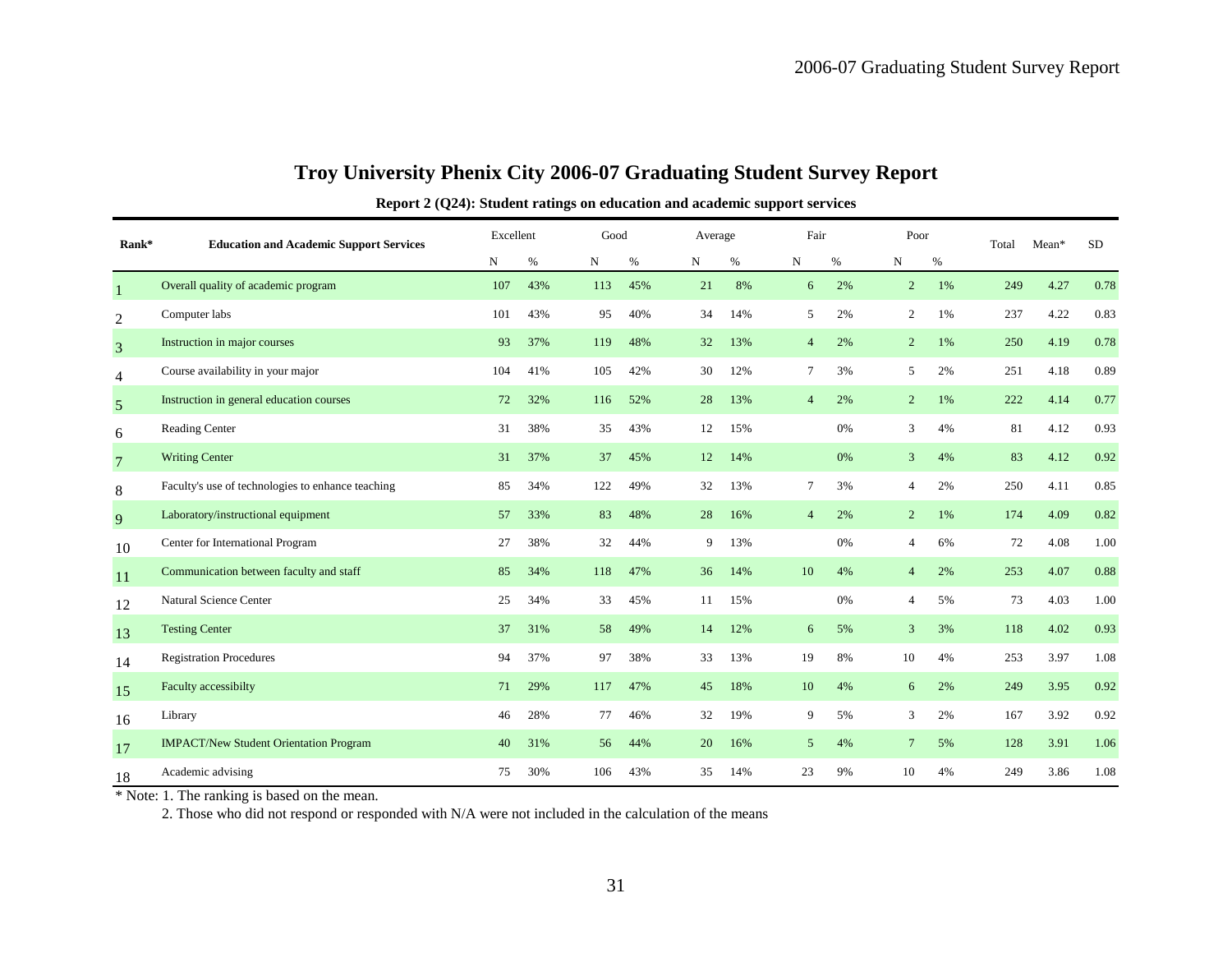| Rank*          | <b>Offices and Services</b>                            | Very<br>Dissatisfied |      |                  | Dissatisfied |           | Neutral |     | Satisfied |            | Very Satisfied |     | Mean* | <b>SD</b> |
|----------------|--------------------------------------------------------|----------------------|------|------------------|--------------|-----------|---------|-----|-----------|------------|----------------|-----|-------|-----------|
|                |                                                        | ${\bf N}$            | $\%$ | $_{\rm N}$       | %            | ${\bf N}$ | $\%$    | N   | $\%$      | $_{\rm N}$ | $\%$           |     |       |           |
| 1              | <b>Trojan WebExpress</b>                               | 14                   | 6%   | 2                | 1%           | 29        | 12%     | 97  | 39%       | 105        | 43%            | 247 | 4.12  | 1.04      |
| $\mathfrak{2}$ | Admissions Office                                      | $\tau$               | 3%   | 6                | 2%           | 29        | 12%     | 125 | 50%       | 83         | 33%            | 250 | 4.08  | 0.89      |
| 3              | Registrar/Records Office                               | 8                    | 3%   | 8                | 3%           | 27        | 11%     | 121 | 50%       | 76         | 32%            | 240 | 4.04  | 0.93      |
| 4              | Information Technology (IT) Services                   | 12                   | 6%   | 1                | 0%           | 26        | 12%     | 106 | 50%       | 67         | 32%            | 212 | 4.01  | 0.99      |
| 5              | <b>Buildings and Grounds</b>                           | $7\phantom{.0}$      | 3%   | 9                | 4%           | 27        | 13%     | 98  | 47%       | 68         | 33%            | 209 | 4.01  | 0.97      |
| 6              | <b>Business Office</b>                                 | 11                   | 5%   | 4                | 2%           | 42        | 18%     | 107 | 45%       | 73         | 31%            | 237 | 3.96  | 0.99      |
| $\overline{7}$ | Unversity Media (website, newsletter, radio, TV, etc.) | 10                   | 6%   | $\mathbf{0}$     | 0%           | 37        | 20%     | 79  | 44%       | 55         | 30%            | 181 | 3.93  | 1.00      |
| 8              | Parking facilities                                     | 11                   | 5%   | $\tau$           | 3%           | 36        | 16%     | 104 | 47%       | 62         | 28%            | 220 | 3.90  | 1.01      |
| 9              | <b>Safety and Security Services</b>                    | 10                   | 6%   | 6                | 4%           | 31        | 18%     | 68  | 40%       | 53         | 32%            | 168 | 3.88  | 1.08      |
| 10             | <b>Student Support Services (SSS)</b>                  | 8                    | 7%   | $\mathbf{1}$     | 1%           | 31        | 27%     | 46  | 40%       | 30         | 26%            | 116 | 3.77  | 1.07      |
| 11             | <b>Adaptive Needs Services</b>                         | 5                    | 6%   | $\mathbf{1}$     | 1%           | 25        | 29%     | 32  | 38%       | 22         | 26%            | 85  | 3.76  | 1.04      |
| 12             | <b>Counseling Service</b>                              | 5                    | 5%   | 7                | 7%           | 26        | 25%     | 39  | 37%       | 28         | 27%            | 105 | 3.74  | 1.07      |
| 13             | <b>Bookstore Services</b>                              | 15                   | 7%   | 18               | 8%           | 46        | 20%     | 94  | 41%       | 57         | 25%            | 230 | 3.70  | 1.12      |
| 14             | <b>Veteran Services</b>                                | 8                    | 9%   | 2                | 2%           | 22        | 25%     | 32  | 37%       | 23         | 26%            | 87  | 3.69  | 1.16      |
| 15             | <b>Career Service</b>                                  | 6                    | 7%   | 6                | 7%           | 26        | 28%     | 31  | 34%       | 23         | 25%            | 92  | 3.64  | 1.12      |
| 16             | <b>Placement Service</b>                               | 6                    | 6%   | 6                | 6%           | 29        | 31%     | 27  | 29%       | 25         | 27%            | 93  | 3.63  | 1.14      |
| 17             | <b>Trojan Fitness Center</b>                           | 5                    | 8%   | $\overline{0}$   | 0%           | 20        | 34%     | 21  | 36%       | 13         | 22%            | 59  | 3.63  | 1.10      |
| 18             | Athletic programs                                      | 5                    | 8%   | $\boldsymbol{0}$ | 0%           | 23        | 37%     | 21  | 33%       | 14         | 22%            | 63  | 3.62  | 1.08      |
| 19             | <b>Student Health Services</b>                         | $\overline{4}$       | 6%   | $\mathfrak{Z}$   | 4%           | 24        | 36%     | 21  | 31%       | 15         | 22%            | 67  | 3.60  | 1.07      |
| 20             | Student organization                                   | 8                    | 10%  | 1                | 1%           | 27        | 35%     | 22  | 28%       | 20         | 26%            | 78  | 3.58  | 1.19      |
| 21             | Housing and Residential Life                           | $\overline{4}$       | 7%   | 3                | 5%           | 22        | 36%     | 20  | 33%       | 12         | 20%            | 61  | 3.54  | 1.07      |
| 22             | Recreational and intramural activities                 | 6                    | 9%   | $\overline{4}$   | 6%           | 20        | 31%     | 21  | 32%       | 14         | 22%            | 65  | 3.51  | 1.17      |
| 23             | <b>Financial Aid Services</b>                          | 19                   | 10%  | 23               | 12%          | 36        | 19%     | 73  | 38%       | 42         | 22%            | 193 | 3.50  | 1.23      |
| 24             | Food Services                                          | $\overline{7}$       | 9%   | 8                | 11%          | 23        | 30%     | 22  | 29%       | 16         | 21%            | 76  | 3.42  | 1.20      |

## **Troy University Phenix City 2006-07 Graduating Student Survey Report**

#### **Report 3 (Q25): Student satisfaction with the offices and services at Troy University**

\* Note: 1. The ranking is based on the mean.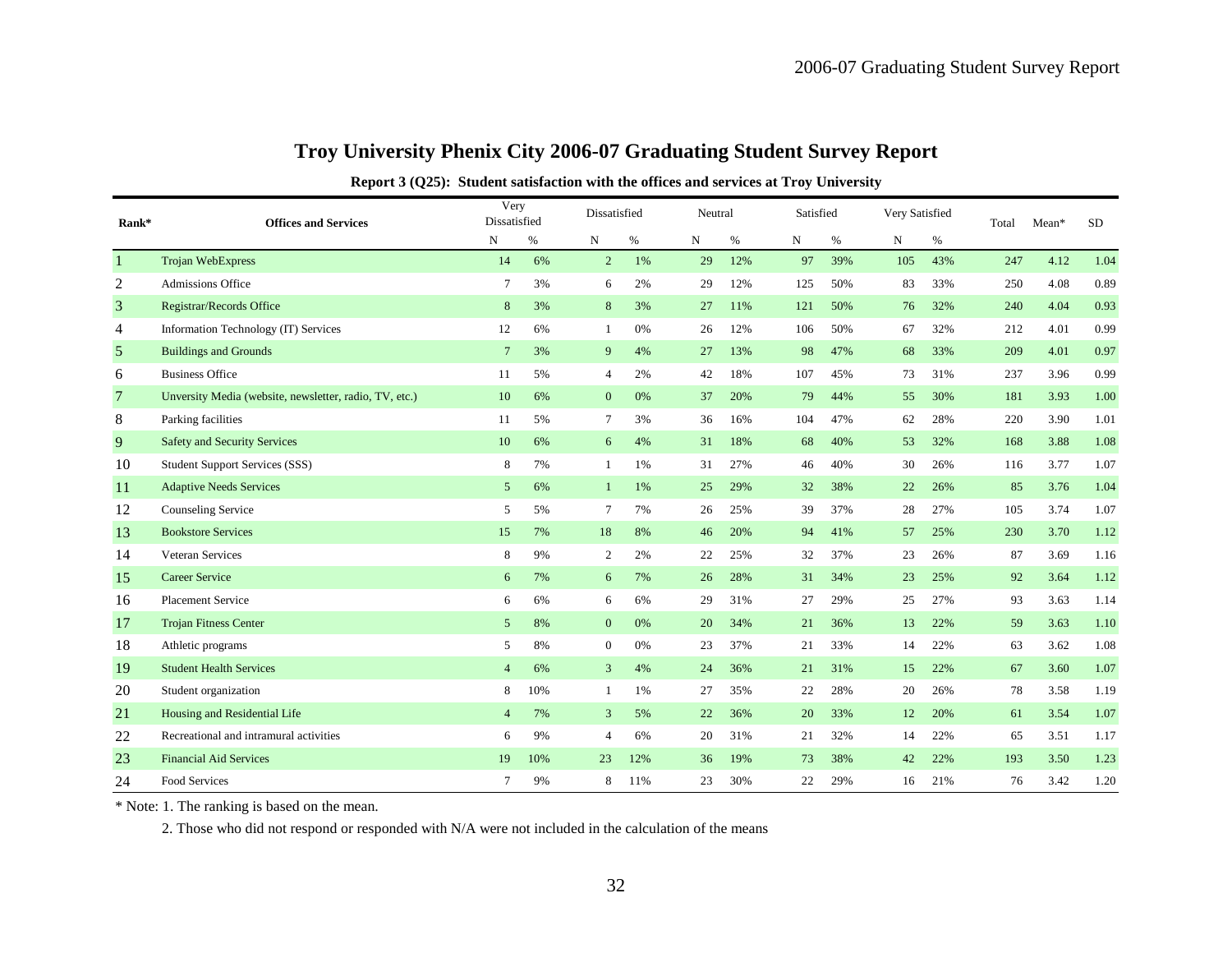# **Troy University Phenix City 2006-07 Graduating Student Survey Report**

#### **Report 4 (Q26): Student opinions and perceptions about Troy University**

| Rank*           | <b>Student Opinions and Perceptions on</b>                                               | Strongly<br>Disagree |               |    | Disagree |    | Neutral |     | Agree |    | <b>Strongly Agree</b> |     | $Mean*$ | <b>SD</b> |
|-----------------|------------------------------------------------------------------------------------------|----------------------|---------------|----|----------|----|---------|-----|-------|----|-----------------------|-----|---------|-----------|
|                 |                                                                                          | N                    | $\frac{0}{0}$ | N  | %        | N  | $\%$    | N   | $\%$  | N  | $\%$                  |     |         |           |
|                 | The degree program in which I enrolled is valuable for me in my<br>employment.           | 8                    | 3%            | 6  | 2%       | 21 | 9%      | 113 | 46%   | 99 | 40%                   | 247 | 4.17    | 0.92      |
| 2               | Courses in my curriculum contributed to skills and knowledge<br>required in my field.    | 8                    | 3%            | 5  | 2%       | 19 | 8%      | 128 | 52%   | 88 | 35%                   | 248 | 4.14    | 0.89      |
| 3               | Courses were offered frequently enough for timely completion of<br>my degree program.    | 6                    | 2%            | 6  | 2%       | 25 | 10%     | 131 | 53%   | 81 | 33%                   | 249 | 4.10    | 0.85      |
| $\overline{4}$  | My academic program was intellectually challenging and<br>stimulating.                   | 6                    | 2%            | 7  | 3%       | 25 | 10%     | 129 | 52%   | 80 | 32%                   | 247 | 4.09    | 0.87      |
| 5               | The goals, objectives, and requirements for my academic<br>Program were clearly defined. | 10                   | 4%            | 9  | 4%       | 29 | 12%     | 128 | 52%   | 72 | 29%                   | 248 | 3.98    | 0.96      |
| 6               | Troy University faculty care about students as individuals                               | 12                   | 5%            | 5  | 2%       | 44 | 18%     | 106 | 43%   | 80 | 32%                   | 247 | 3.96    | 1.01      |
| $7\phantom{.0}$ | The tuition and fees I paid at Troy University were a worthwhile<br>investment.          | 8                    | 3%            | 10 | 4%       | 43 | 17%     | 117 | 47%   | 70 | 28%                   | 248 | 3.93    | 0.95      |
| 8               | Troy University is responsive to needs of its students.                                  | 8                    | 3%            | 15 | 6%       | 47 | 19%     | 105 | 43%   | 71 | 29%                   | 246 | 3.88    | 1.00      |
| 9               | The intellectual caliber of students in my academic program was<br>high.                 | 10                   | 4%            | 16 | 6%       | 44 | 18%     | 116 | 47%   | 62 | 25%                   | 248 | 3.82    | 1.01      |
| 10              | Troy University faculty were helpful with my career plan.                                | 14                   | 6%            | 12 | 5%       | 46 | 19%     | 109 | 44%   | 66 | 27%                   | 247 | 3.81    | 1.06      |

\* Note: 1. The ranking is based on the mean.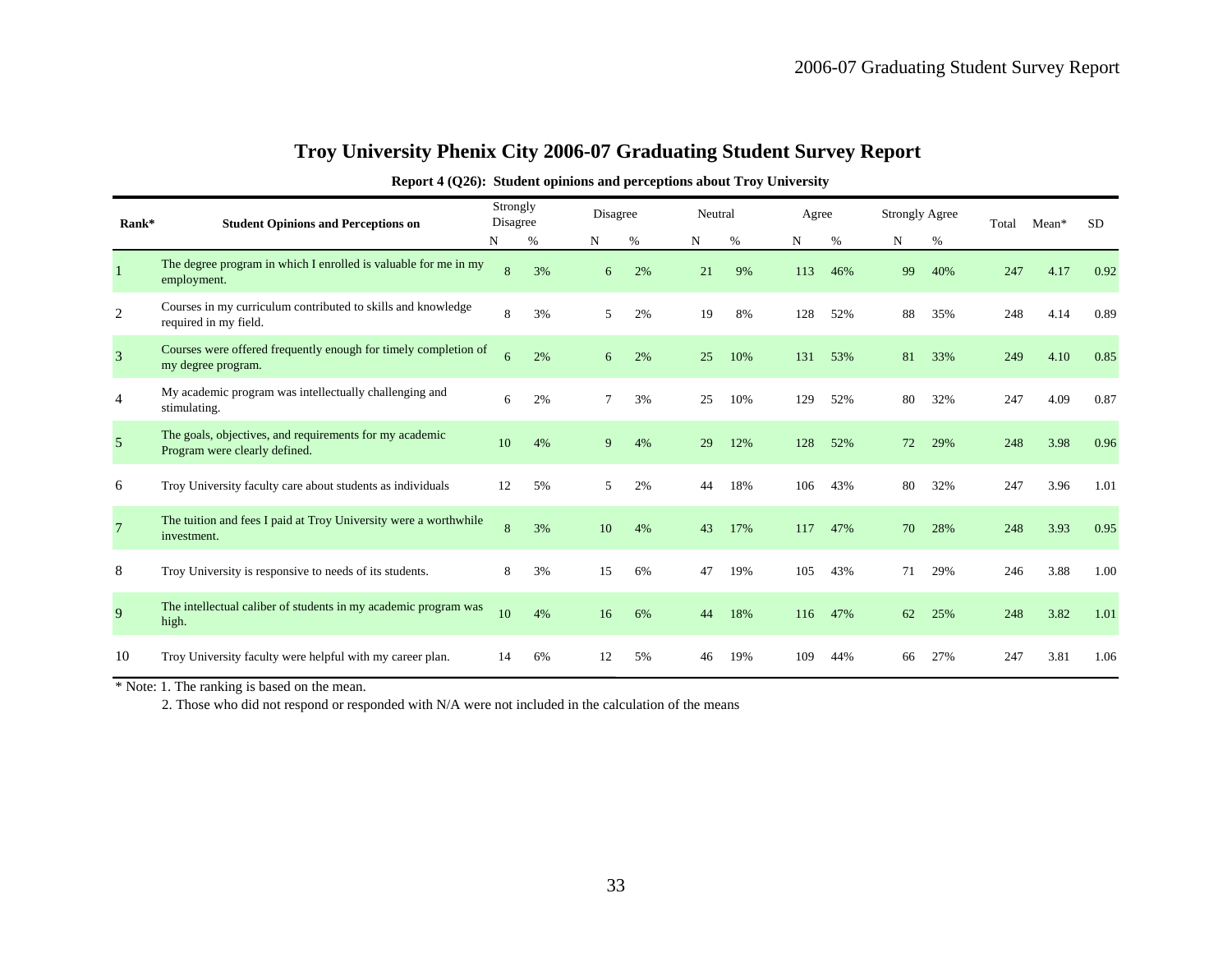| Report $5(Q27)$ : Overall ratings on Troy University                              |           |     |     |      |    |         |    |      |              |      |     |       |           |
|-----------------------------------------------------------------------------------|-----------|-----|-----|------|----|---------|----|------|--------------|------|-----|-------|-----------|
| <b>Overall Ratings</b>                                                            | Excellent |     |     | Good |    | Average |    | Fair |              | Poor |     | Mean* | <b>SD</b> |
|                                                                                   |           | %   | N   | %    | N  | %       | N  | %    | N            | %    |     |       |           |
| How would you rate Troy University's preparation of you for<br>employment?        | 86        | 35% | 111 | 45%  | 33 | 13%     | 13 | 5%   | 3            | 1%   | 246 | 4.07  | 0.90      |
| How would you rate Troy University's preparation of you for<br>further education? | 82        | 33% | 118 | 48%  | 30 | 12%     | 14 | 6%   | 2            | 1%   | 246 | 4.07  | 0.87      |
| What is your overall rating of your college experiences at Troy?                  | 96        | 39% | 106 | 43%  | 31 | 13%     | 11 | 4%   | $\mathbf{3}$ | 1%   | 247 | 4.14  | 0.89      |

## **Troy University Phenix City 2006-07 Graduating Student Survey Report**

\* Note: Those who did not respond or responded with N/A were not included in the calculation of the means

# **Troy University Phenix City 2006 - 07 Graduating Student Survey Report**

#### **Report 6: Recommendations of Troy University**

|     | <b>Recommendations</b>                                                     | Definitely yes |     | Probably yes |     | Probably not |      |    | Definitely not |     |  |
|-----|----------------------------------------------------------------------------|----------------|-----|--------------|-----|--------------|------|----|----------------|-----|--|
|     |                                                                            |                | %   | N            | %   | N            | $\%$ | N  | %              |     |  |
| Q28 | If you were starting over, would you enroll in the same program?           | 134            | 54% | 88           | 35% | 22           | 9%   | 6. | 2%             | 250 |  |
| Q29 | If you could start college over, would you attend Troy University again?   | 129            | 51% | 86           | 34% | 30           | 12%  |    | 3%             | 252 |  |
| Q30 | Would you recommend your academic program to other students?               | 152            | 61% | 78           | 31% | 20           | 8%   |    | 0%             | 251 |  |
| Q31 | Would you recommend Troy University to some one planning to go to college? | 144            | 57% | 80           | 32% | 22           | 9%   |    | 2%             | 251 |  |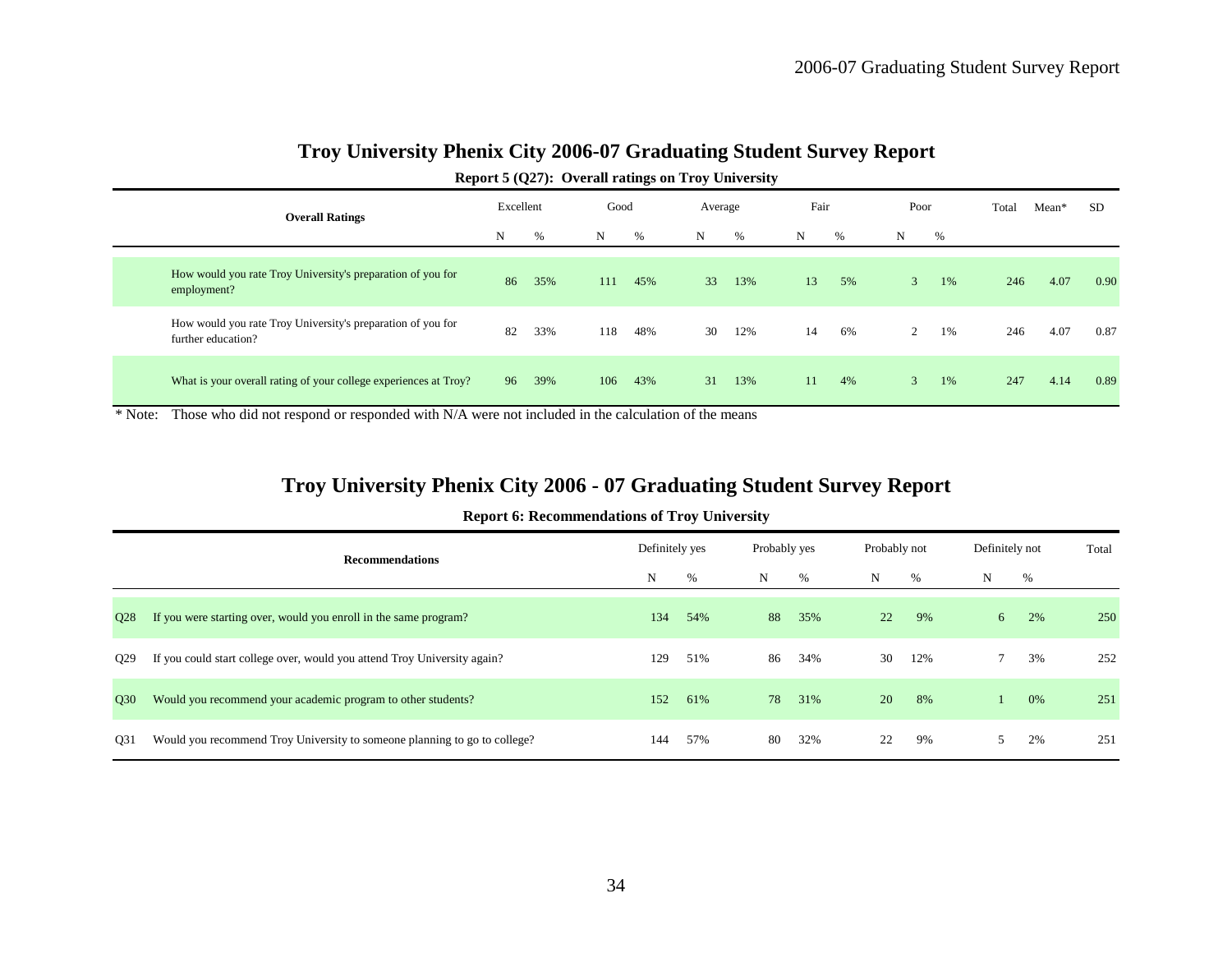| Rank*          | <b>Knowledge, Skills, and Abilities</b>           | Excellent |      |     | Good |     | Average |                | Fair |                | Poor | Total | Mean* | <b>SD</b> |
|----------------|---------------------------------------------------|-----------|------|-----|------|-----|---------|----------------|------|----------------|------|-------|-------|-----------|
|                |                                                   | N         | $\%$ | N   | $\%$ | N   | $\%$    | N              | %    | $\mathbf N$    | $\%$ |       |       |           |
| $\mathbf{1}$   | Planning and carrying out projects                | 268       | 43%  | 279 | 45%  | 65  | 11%     | $\overline{4}$ | 1%   | $\overline{2}$ | 0%   | 618   | 4.31  | 0.71      |
| 2              | Working coorperatively in groups                  | 261       | 42%  | 275 | 44%  | 69  | 11%     | 10             | 2%   | 5              | 1%   | 620   | 4.25  | 0.78      |
| 3              | Critical thinking skills                          | 231       | 37%  | 320 | 51%  | 64  | 10%     | $\overline{4}$ | 1%   | 3              | 0%   | 622   | 4.24  | 0.70      |
| 4              | Reading skills                                    | 243       | 39%  | 289 | 47%  | 78  | 13%     | 9              | 1%   | 1              | 0%   | 620   | 4.23  | 0.73      |
| 5              | Management and organization skills                | 249       | 40%  | 273 | 44%  | 86  | 14%     | 6              | 1%   | 3              | 0%   | 617   | 4.23  | 0.76      |
| 6              | Strategies for applying skills in the field       | 248       | 40%  | 277 | 45%  | 79  | 13%     | 9              | 1%   | 6              | 1%   | 619   | 4.21  | 0.79      |
| $\overline{7}$ | Time management                                   | 241       | 39%  | 275 | 44%  | 87  | 14%     | 14             | 2%   | $\overline{2}$ | 0%   | 619   | 4.19  | 0.78      |
| 8              | Writing skills                                    | 223       | 36%  | 288 | 47%  | 98  | 16%     | 5              | 1%   | 1              | 0%   | 615   | 4.18  | 0.73      |
| 9              | Problem solving skills                            | 218       | 35%  | 304 | 49%  | 86  | 14%     | $\overline{4}$ | 1%   | $\mathfrak{S}$ | 1%   | 617   | 4.18  | 0.75      |
| 10             | Leadership skills                                 | 233       | 38%  | 264 | 43%  | 104 | 17%     | 9              | 1%   | $\overline{4}$ | 1%   | 614   | 4.16  | 0.80      |
| 11             | Research skills                                   | 218       | 35%  | 294 | 48%  | 92  | 15%     | 12             | 2%   | $\mathbf{1}$   | 0%   | 617   | 4.16  | 0.75      |
| 12             | Speaking/presenatation skills                     | 210       | 34%  | 281 | 45%  | 115 | 19%     | 12             | 2%   | 3              | 0%   | 621   | 4.10  | 0.80      |
| 13             | Citizenship skills                                | 209       | 34%  | 270 | 44%  | 118 | 19%     | $\tau$         | 1%   | 10             | 2%   | 614   | 4.08  | 0.85      |
| 14             | Understanding different philosophies and cultures | 173       | 28%  | 289 | 47%  | 128 | 21%     | 24             | 4%   | 5              | 1%   | 619   | 3.97  | 0.85      |
| 15             | Computer technologies                             | 149       | 24%  | 304 | 49%  | 138 | 22%     | 21             | 3%   | 8              | 1%   | 620   | 3.91  | 0.84      |
| 16             | Appreciation of the arts                          | 155       | 25%  | 237 | 39%  | 174 | 28%     | 33             | 5%   | 15             | 2%   | 614   | 3.79  | 0.96      |
| 17             | Scientific principles and methods                 | 124       | 20%  | 282 | 46%  | 172 | 28%     | 34             | 6%   | 6              | 1%   | 618   | 3.78  | 0.86      |
| 18             | Mathematical skills                               | 121       | 20%  | 280 | 45%  | 169 | 27%     | 36             | 6%   | 12             | 2%   | 618   | 3.75  | 0.90      |

# **Troy University Troy Campus 2006-07 Graduating Student Survey Report Report 1 (Q23): Student self-rated development in their educational experiences**

## \* Note: 1. The ranking is based on the mean.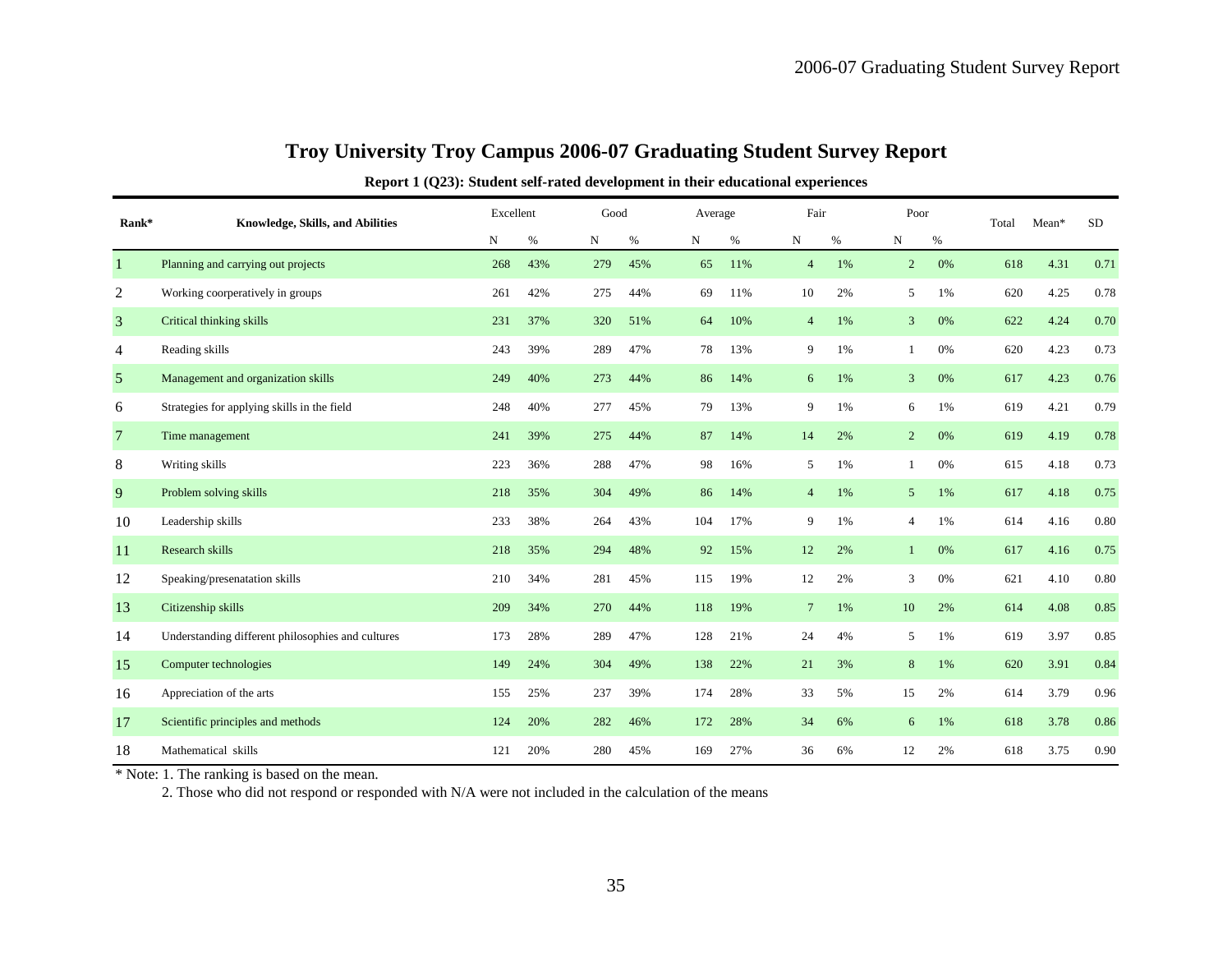| Rank*          | <b>Education and Academic Support Services</b>    | Excellent |      | Good |      | Average |      | Fair |      | Poor            |      | Total | Mean* | <b>SD</b> |
|----------------|---------------------------------------------------|-----------|------|------|------|---------|------|------|------|-----------------|------|-------|-------|-----------|
|                |                                                   | N         | $\%$ | N    | $\%$ | N       | $\%$ | N    | $\%$ | N               | $\%$ |       |       |           |
| $\mathbf{1}$   | Overall quality of academic program               | 223       | 36%  | 295  | 48%  | 74      | 12%  | 21   | 3%   | $\overline{2}$  | 0%   | 615   | 4.16  | 0.79      |
| $\overline{c}$ | Instruction in major courses                      | 221       | 36%  | 280  | 45%  | 75      | 12%  | 36   | 6%   | 5               | 1%   | 617   | 4.10  | 0.88      |
| $\mathfrak{Z}$ | Communication between faculty and staff           | 212       | 34%  | 261  | 42%  | 92      | 15%  | 35   | 6%   | 17              | 3%   | 617   | 4.00  | 0.98      |
| 4              | Faculty accessibilty                              | 203       | 33%  | 249  | 41%  | 104     | 17%  | 43   | 7%   | 13              | 2%   | 612   | 3.96  | 0.99      |
| 5              | Faculty's use of technologies to enhance teaching | 172       | 28%  | 283  | 46%  | 112     | 18%  | 36   | 6%   | 11              | 2%   | 614   | 3.93  | 0.92      |
| 6              | Instruction in general education courses          | 137       | 24%  | 280  | 49%  | 114     | 20%  | 35   | 6%   | $\tau$          | 1%   | 573   | 3.88  | 0.88      |
| $\overline{7}$ | <b>Natural Science Center</b>                     | 79        | 24%  | 136  | 41%  | 96      | 29%  | 12   | 4%   | 5 <sup>5</sup>  | 2%   | 328   | 3.83  | 0.89      |
| $\,8\,$        | Course availability in your major                 | 187       | 30%  | 248  | 40%  | 106     | 17%  | 45   | 7%   | 33              | 5%   | 619   | 3.83  | 1.10      |
| 9              | <b>Reading Center</b>                             | 67        | 22%  | 137  | 45%  | 84      | 27%  | 11   | 4%   | $7\phantom{.0}$ | 2%   | 306   | 3.80  | 0.90      |
| 10             | Academic advising                                 | 196       | 32%  | 218  | 36%  | 102     | 17%  | 60   | 10%  | 37              | 6%   | 613   | 3.78  | 1.17      |
| 11             | <b>Writing Center</b>                             | 87        | 22%  | 169  | 43%  | 113     | 29%  | 18   | 5%   | 9               | 2%   | 396   | 3.78  | 0.92      |
| 12             | Center for International Program                  | 58        | 23%  | 102  | 41%  | 64      | 26%  | 13   | 5%   | 10              | 4%   | 247   | 3.75  | 1.00      |
| 13             | <b>IMPACT/New Student Orientation Program</b>     | 122       | 25%  | 189  | 39%  | 118     | 24%  | 35   | 7%   | 19              | 4%   | 483   | 3.75  | 1.04      |
| 14             | <b>Testing Center</b>                             | 73        | 20%  | 162  | 44%  | 110     | 30%  | 16   | 4%   | 10              | 3%   | 371   | 3.73  | 0.92      |
| 15             | <b>Registration Procedures</b>                    | 162       | 26%  | 243  | 39%  | 128     | 21%  | 52   | 8%   | 34              | 5%   | 619   | 3.72  | 1.11      |
| 16             | Library                                           | 125       | 22%  | 240  | 42%  | 136     | 24%  | 34   | 6%   | 40              | 7%   | 575   | 3.65  | 1.09      |
| 17             | Laboratory/instructional equipment                | 88        | 18%  | 205  | 42%  | 133     | 27%  | 52   | 11%  | 14              | 3%   | 492   | 3.61  | 0.99      |
| 18             | Computer labs                                     | 96        | 18%  | 207  | 39%  | 129     | 24%  | 58   | 11%  | 38              | 7%   | 528   | 3.50  | 1.13      |

#### **Report 2 (Q24): Student ratings on education and academic support services**

\* Note: 1. The ranking is based on the mean.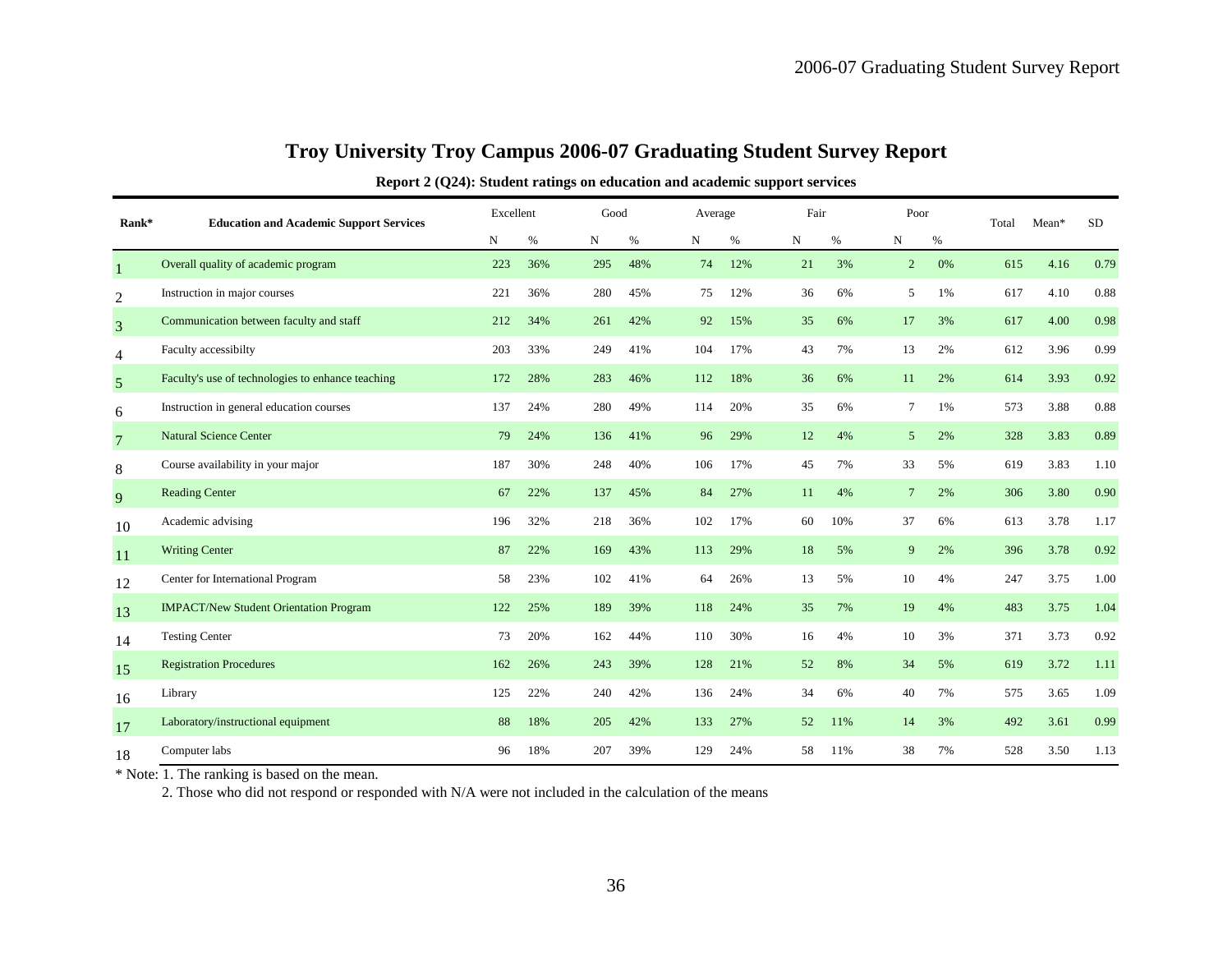| Rank*          | <b>Offices and Services</b>                            | Very<br>Dissatisfied |      | Dissatisfied |     | Neutral |      |   | Satisfied |      | Very Satisfied |      | Total | Mean* | <b>SD</b> |
|----------------|--------------------------------------------------------|----------------------|------|--------------|-----|---------|------|---|-----------|------|----------------|------|-------|-------|-----------|
|                |                                                        | N                    | $\%$ | N            | %   | N       | $\%$ | N |           | $\%$ | N              | $\%$ |       |       |           |
| $\mathbf{1}$   | Trojan WebExpress                                      | 20                   | 3%   | 33           | 5%  | 111     | 18%  |   | 275       | 45%  | 174            | 28%  | 613   | 3.90  | 0.98      |
| 2              | Student organization                                   | 6                    | 1%   | 19           | 4%  | 110     | 25%  |   | 181       | 42%  | 118            | 27%  | 434   | 3.89  | 0.90      |
| 3              | <b>Admissions Office</b>                               | 21                   | 3%   | 22           | 4%  | 131     | 22%  |   | 272       | 45%  | 161            | 27%  | 607   | 3.87  | 0.96      |
| 4              | <b>Buildings and Grounds</b>                           | 13                   | 3%   | 28           | 6%  | 112     | 22%  |   | 211       | 42%  | 140            | 28%  | 504   | 3.87  | 0.97      |
| 5              | Athletic programs                                      | 12                   | 3%   | 16           | 4%  | 106     | 27%  |   | 159       | 40%  | 105            | 26%  | 398   | 3.83  | 0.97      |
| 6              | Recreational and intramural activities                 | 8                    | 2%   | 16           | 4%  | 106     | 27%  |   | 174       | 45%  | 85             | 22%  | 389   | 3.80  | 0.90      |
| $\overline{7}$ | Unversity Media (website, newsletter, radio, TV, etc.) | 10                   | 2%   | 24           | 5%  | 149     | 29%  |   | 216       | 42%  | 113            | 22%  | 512   | 3.78  | 0.91      |
| 8              | <b>Student Health Services</b>                         | 6                    | 2%   | 23           | 6%  | 114     | 30%  |   | 165       | 43%  | 76             | 20%  | 384   | 3.73  | 0.90      |
| 9              | Information Technology (IT) Services                   | 20                   | 4%   | 30           | 6%  | 117     | 24%  |   | 214       | 44%  | 103            | 21%  | 484   | 3.72  | 1.00      |
| 10             | <b>Business Office</b>                                 | 18                   | 4%   | 28           | 5%  | 140     | 27%  |   | 223       | 44%  | 103            | 20%  | 512   | 3.71  | 0.96      |
| 11             | <b>Bookstore Services</b>                              | 26                   | 5%   | 49           | 9%  | 119     | 21%  |   | 239       | 42%  | 132            | 23%  | 565   | 3.71  | 1.06      |
| 12             | Safety and Security Services                           | 18                   | 4%   | 36           | 8%  | 116     | 25%  |   | 199       | 42%  | 101            | 21%  | 470   | 3.70  | 1.01      |
| 13             | <b>Counseling Service</b>                              | 10                   | 3%   | 19           | 6%  | 98      | 30%  |   | 127       | 39%  | 68             | 21%  | 322   | 3.70  | 0.97      |
| 14             | <b>Student Support Services (SSS)</b>                  | 13                   | 4%   | 14           | 4%  | 103     | 31%  |   | 137       | 41%  | 65             | 20%  | 332   | 3.68  | 0.96      |
| 15             | Registrar/Records Office                               | 29                   | 5%   | 50           | 8%  | 137     | 23%  |   | 256       | 43%  | 130            | 22%  | 602   | 3.68  | 1.05      |
| 16             | <b>Adaptive Needs Services</b>                         | 10                   | 4%   | 9            | 3%  | 98      | 37%  |   | 91        | 35%  | 55             | 21%  | 263   | 3.65  | 0.97      |
| 17             | <b>Career Service</b>                                  | 12                   | 3%   | 23           | 7%  | 106     | 30%  |   | 145       | 41%  | 64             | 18%  | 350   | 3.65  | 0.97      |
| 18             | <b>Trojan Fitness Center</b>                           | 22                   | 5%   | 38           | 9%  | 97      | 23%  |   | 173       | 41%  | 90             | 21%  | 420   | 3.65  | 1.07      |
| 19             | <b>Veteran Services</b>                                | 10                   | 4%   | 16           | 6%  | 96      | 34%  |   | 109       | 39%  | 51             | 18%  | 282   | 3.62  | 0.96      |
| 20             | <b>Financial Aid Services</b>                          | 32                   | 6%   | 56           | 11% | 114     | 23%  |   | 184       | 37%  | 115            | 23%  | 501   | 3.59  | 1.14      |
| 21             | <b>Food Services</b>                                   | 18                   | 4%   | 46           | 10% | 120     | 27%  |   | 190       | 42%  | 77             | 17%  | 451   | 3.58  | 1.02      |
| 22             | <b>Placement Service</b>                               | 12                   | 4%   | 24           | 8%  | 105     | 34%  |   | 123       | 40%  | 43             | 14%  | 307   | 3.52  | 0.96      |
| 23             | Housing and Residential Life                           | 13                   | 4%   | 40           | 12% | 108     | 31%  |   | 132       | 38%  | 51             | 15%  | 344   | 3.49  | 1.00      |
| 24             | Parking facilities                                     | 134                  | 26%  | 103          | 20% | 124     | 24%  |   | 96        | 19%  | 53             | 10%  | 510   | 2.67  | 1.32      |

# **Report 3 (Q25): Student satisfaction with the offices and services at Troy University**

\* Note: 1. The ranking is based on the mean.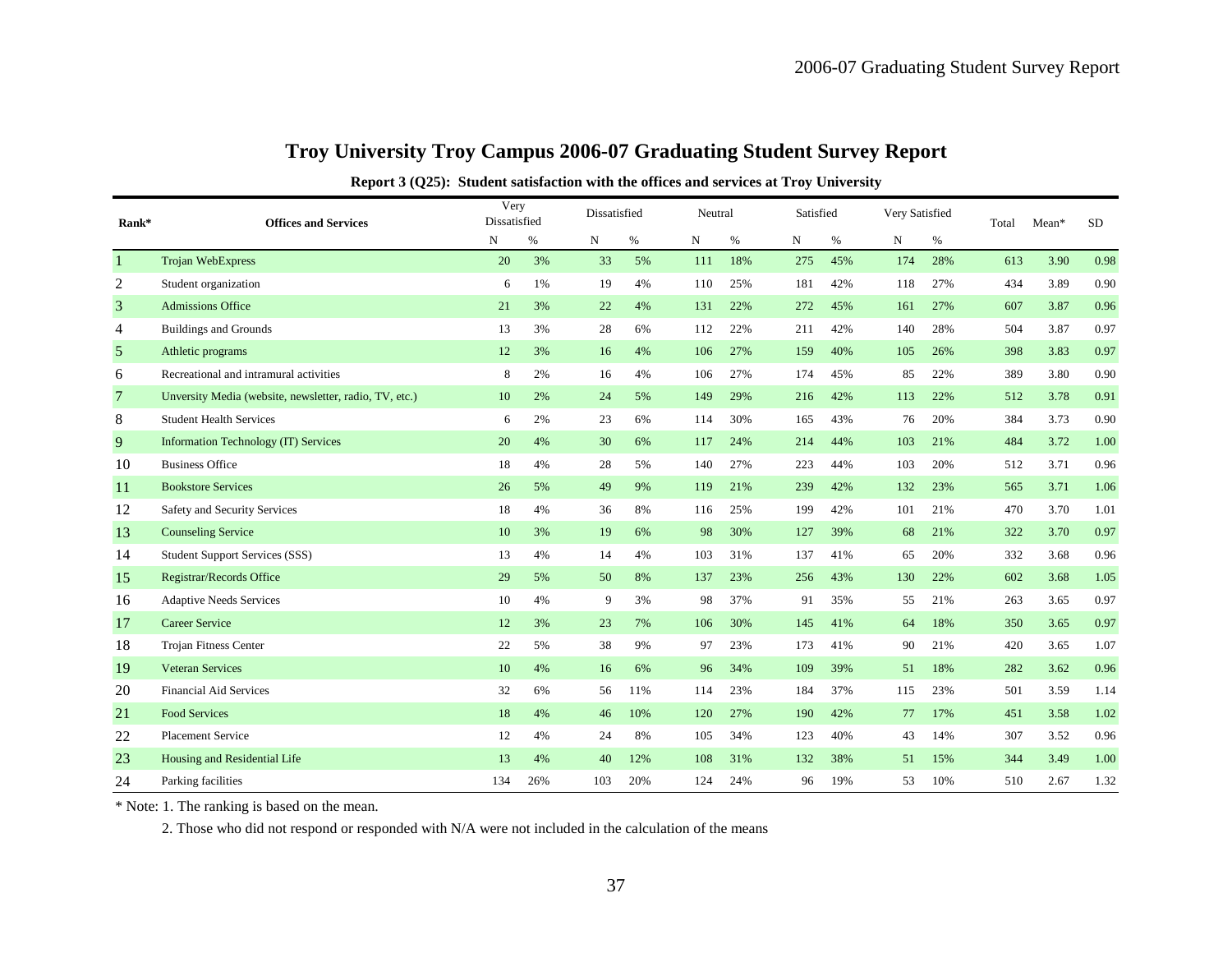#### **Report 4 (Q26): Student opinions and perceptions about Troy University**

| Rank*          | <b>Student Opinions and Perceptions on</b>                                               | Strongly<br>Disagree |      | Disagree |      | Neutral |     | Agree |      | <b>Strongly Agree</b> |     | Total | Mean* | <b>SD</b> |
|----------------|------------------------------------------------------------------------------------------|----------------------|------|----------|------|---------|-----|-------|------|-----------------------|-----|-------|-------|-----------|
|                |                                                                                          | N                    | $\%$ | N        | $\%$ | N       | %   | N     | $\%$ | N                     | %   |       |       |           |
| 1              | The degree program in which I enrolled is valuable for me in my<br>employment.           | 13                   | 2%   | 10       | 2%   | 81      | 13% | 286   | 47%  | 220                   | 36% | 610   | 4.13  | 0.86      |
| $\overline{c}$ | Courses in my curriculum contributed to skills and knowledge<br>required in my field.    | 15                   | 2%   | 19       | 3%   | 72      | 12% | 301   | 49%  | 206                   | 34% | 613   | 4.08  | 0.89      |
| $\mathfrak{Z}$ | My academic program was intellectually challenging and<br>stimulating.                   | 14                   | 2%   | 25       | 4%   | 80      | 13% | 279   | 46%  | 214                   | 35% | 612   | 4.07  | 0.92      |
| 4              | Troy University faculty care about students as individuals                               | 29                   | 5%   | 22       | 4%   | 121     | 20% | 266   | 43%  | 176                   | 29% | 614   | 3.88  | 1.02      |
| 5              | The goals, objectives, and requirements for my academic<br>Program were clearly defined. | 28                   | 5%   | 36       | 6%   | 91      | 15% | 301   | 49%  | 159                   | 26% | 615   | 3.86  | 1.02      |
| 6              | The tuition and fees I paid at Troy University were a worthwhile<br>investment.          | 23                   | 4%   | 29       | 5%   | 146     | 24% | 267   | 44%  | 145                   | 24% | 610   | 3.79  | 0.98      |
| $\overline{7}$ | The intellectual caliber of students in my academic program was<br>high.                 | 19                   | 3%   | 29       | 5%   | 152     | 25% | 285   | 46%  | 130                   | 21% | 615   | 3.78  | 0.94      |
| 8              | Courses were offered frequently enough for timely completion of<br>my degree program.    | 27                   | 4%   | 55       | 9%   | 99      | 16% | 277   | 45%  | 153                   | 25% | 611   | 3.78  | 1.06      |
| 9              | Troy University faculty were helpful with my career plan.                                | 31                   | 5%   | 42       | 7%   | 160     | 26% | 247   | 40%  | 133                   | 22% | 613   | 3.67  | 1.05      |
| 10             | Troy University is responsive to needs of its students.                                  | 29                   | 5%   | 48       | 8%   | 156     | 26% | 256   | 42%  | 121                   | 20% | 610   | 3.64  | 1.03      |

\* Note: 1. The ranking is based on the mean.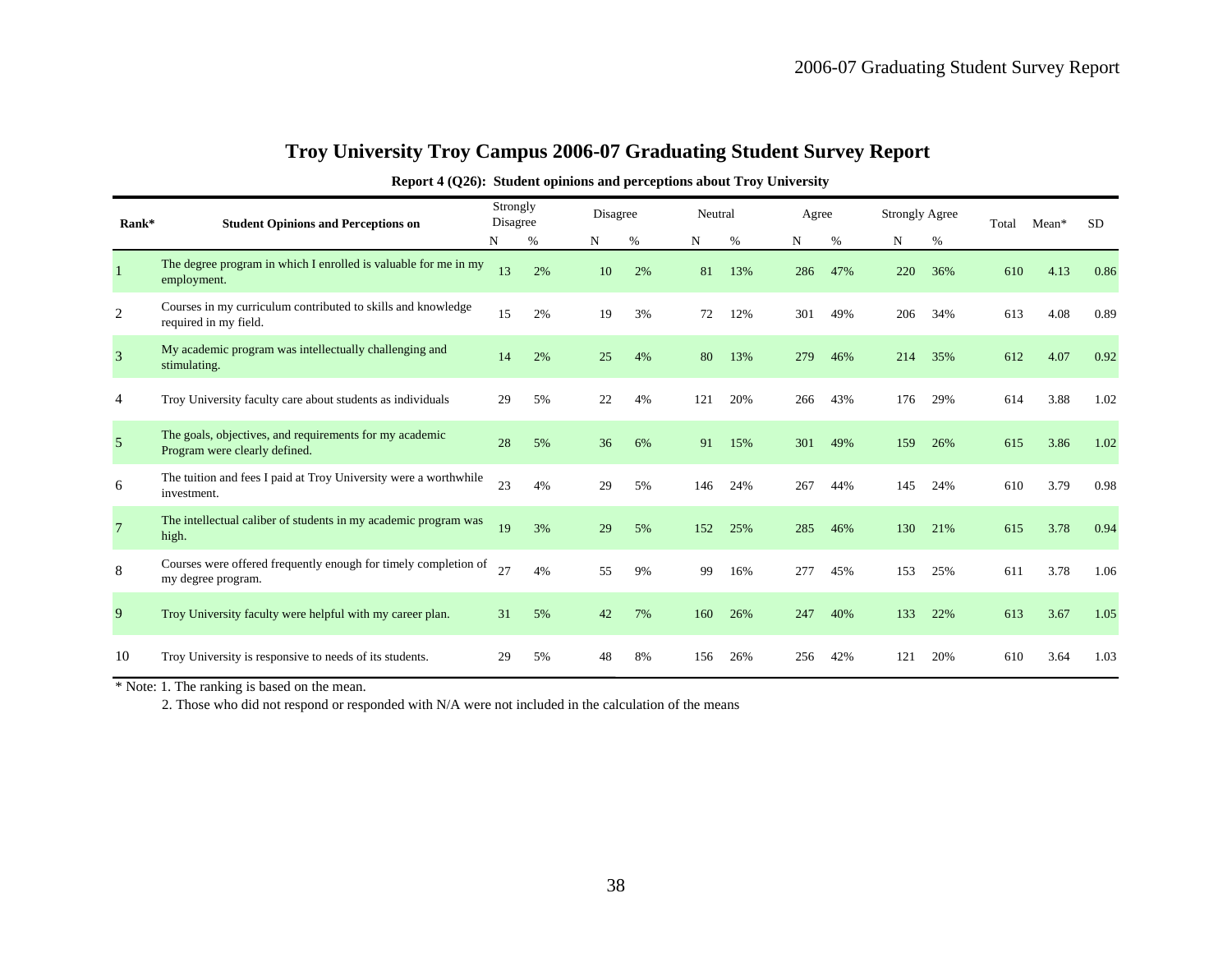|                                                                                   |           |     |      |     | <b>Report 5 (Q27): Overall ratings on Troy University</b> |     |      |    |      |    |       |       |           |
|-----------------------------------------------------------------------------------|-----------|-----|------|-----|-----------------------------------------------------------|-----|------|----|------|----|-------|-------|-----------|
| <b>Overall Ratings</b>                                                            | Excellent |     | Good |     | Average                                                   |     | Fair |    | Poor |    | Total | Mean* | <b>SD</b> |
|                                                                                   | N         | %   | N    | %   | N                                                         | %   | N    | %  | N    | %  |       |       |           |
| How would you rate Troy University's preparation of you for<br>employment?        | 158       | 26% | 258  | 42% | 150                                                       | 24% | 36   | 6% | 15   | 2% | 617   | 3.82  | 0.96      |
| How would you rate Troy University's preparation of you for<br>further education? | 174       | 28% | 264  | 43% | 129                                                       | 21% | 37   | 6% | 14   | 2% | 618   | 3.89  | 0.96      |
| What is your overall rating of your college experiences at Troy?                  | 205       | 33% | 255  | 42% | 109                                                       | 18% | 32   | 5% | 12   | 2% | 613   | 3.99  | 0.95      |

\* Note: Those who did not respond or responded with N/A were not included in the calculation of the means

# **Troy University Troy Campus 2006 - 07 Graduating Student Survey Report**

#### **Report 6: Recommendations of Troy University**

|     | <b>Recommendations</b>                                                     | Definitely yes |      | Probably yes |     | Probably not |     | Definitely not |    | Total |
|-----|----------------------------------------------------------------------------|----------------|------|--------------|-----|--------------|-----|----------------|----|-------|
|     |                                                                            | N              | $\%$ | N            | %   | $\mathbf N$  | %   | N              | %  |       |
| Q28 | If you were starting over, would you enroll in the same program?           | 319            | 52%  | 187          | 30% | 86           | 14% | 23             | 4% | 615   |
| Q29 | If you could start college over, would you attend Troy University again?   | 263            | 42%  | 233          | 38% | 95           | 15% | 30             | 5% | 621   |
| Q30 | Would you recommend your academic program to other students?               | 319            | 51%  | 233          | 38% | 51           | 8%  | 17             | 3% | 620   |
| Q31 | Would you recommend Troy University to some one planning to go to college? | 326            | 53%  | 221          | 36% | 56           | 9%  | 17             | 3% | 620   |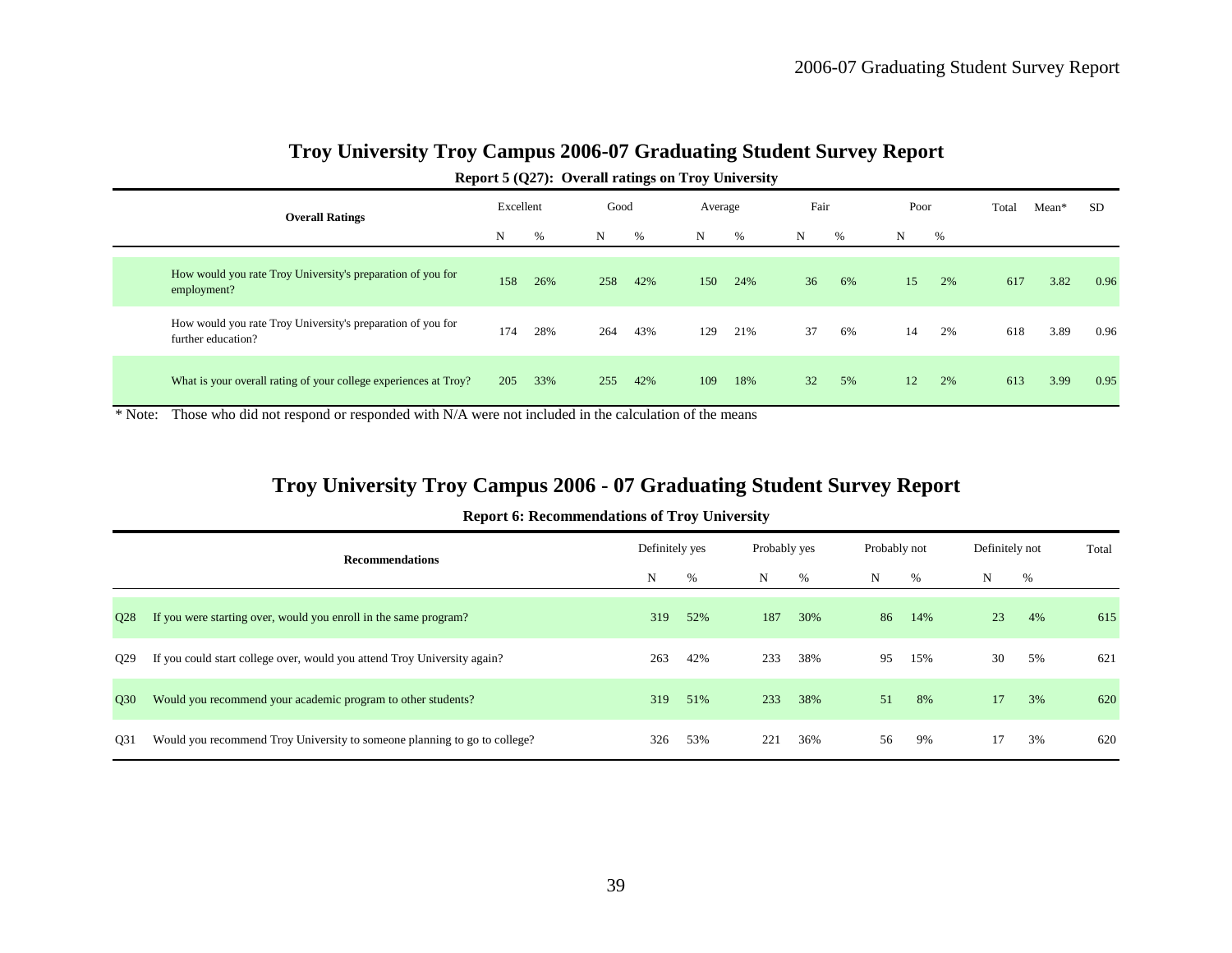|       | Report 1 (Q23): Student self-rated development in their educational experiences |           |      |           |      |         |      |                |      |                |       |       |       |           |
|-------|---------------------------------------------------------------------------------|-----------|------|-----------|------|---------|------|----------------|------|----------------|-------|-------|-------|-----------|
| Rank* | Knowledge, Skills, and Abilities                                                | Excellent |      | Good      |      | Average |      | Fair           |      |                | Poor  | Total | Mean* | <b>SD</b> |
|       |                                                                                 | N         | $\%$ | ${\bf N}$ | $\%$ | N       | $\%$ | ${\bf N}$      | $\%$ | N              | $\%$  |       |       |           |
| 1     | Management and organization skills                                              | 354       | 51%  | 286       | 41%  | 51      | 7%   | $\mathfrak{Z}$ | 0%   |                | 0%    | 694   | 4.43  | 0.65      |
| 2     | Planning and carrying out projects                                              | 351       | 51%  | 283       | 41%  | 52      | 8%   | $\overline{c}$ | 0%   | 1              | 0%    | 689   | 4.42  | 0.66      |
| 3     | Critical thinking skills                                                        | 329       | 47%  | 323       | 47%  | 38      | 5%   | $\overline{2}$ | 0%   | 1              | 0%    | 693   | 4.41  | 0.62      |
| 4     | Time management                                                                 | 336       | 48%  | 299       | 43%  | 53      | 8%   | 5              | 1%   |                | 0%    | 693   | 4.39  | 0.66      |
| 5     | Strategies for applying skills in the field                                     | 328       | 47%  | 304       | 44%  | 51      | 7%   | 5              | 1%   | 3              | 0%    | 691   | 4.37  | 0.69      |
| 6     | Reading skills                                                                  | 312       | 45%  | 321       | 47%  | 53      | 8%   | 4              | 1%   |                | 0%    | 690   | 4.36  | 0.65      |
| 7     | Research skills                                                                 | 315       | 45%  | 323       | 46%  | 52      | 7%   | $\overline{4}$ | 1%   | 1              | 0%    | 695   | 4.36  | 0.66      |
| 8     | Writing skills                                                                  | 310       | 44%  | 336       | 48%  | 44      | 6%   | 6              | 1%   | 1              | 0%    | 697   | 4.36  | 0.65      |
| 9     | Problem solving skills                                                          | 316       | 45%  | 315       | 45%  | 59      | 8%   | $\overline{4}$ | 1%   | 1              | 0%    | 695   | 4.35  | 0.67      |
| 10    | Leadership skills                                                               | 318       | 46%  | 293       | 42%  | 72      | 10%  | 8              | 1%   | 2              | 0%    | 693   | 4.32  | 0.73      |
| 11    | Working coorperatively in groups                                                | 309       | 45%  | 293       | 42%  | 77      | 11%  | 10             | 1%   | $\overline{4}$ | 1%    | 693   | 4.29  | 0.76      |
| 12    | Understanding different philosophies and cultures                               | 269       | 39%  | 317       | 46%  | 97      | 14%  | 5              | 1%   | 3              | 0%    | 691   | 4.22  | 0.74      |
| 13    | Speaking/presenatation skills                                                   | 269       | 39%  | 324       | 47%  | 84      | 12%  | 13             | 2%   | $\mathbf{3}$   | 0%    | 693   | 4.22  | 0.76      |
| 14    | Citizenship skills                                                              | 275       | 40%  | 288       | 42%  | 109     | 16%  | 12             | 2%   | $\overline{4}$ | 1%    | 688   | 4.19  | 0.80      |
| 15    | Computer technologies                                                           | 236       | 34%  | 358       | 52%  | 93      | 13%  | 7              | 1%   |                | 0%    | 694   | 4.19  | 0.69      |
| 16    | Scientific principles and methods                                               | 172       | 25%  | 359       | 52%  | 149     | 22%  | 10             | 1%   | 1              | $0\%$ | 691   | 4.00  | 0.73      |
| 17    | Appreciation of the arts                                                        | 178       | 26%  | 309       | 45%  | 167     | 24%  | 18             | 3%   | 13             | 2%    | 685   | 3.91  | 0.88      |
| 18    | Mathematical skills                                                             | 152       | 22%  | 313       | 46%  | 199     | 29%  | 15             | 2%   | 6              | 1%    | 685   | 3.86  | 0.81      |

# **Troy University - University College 2006-07 Graduating Student Survey Report**

\* Note: 1. The ranking is based on the mean.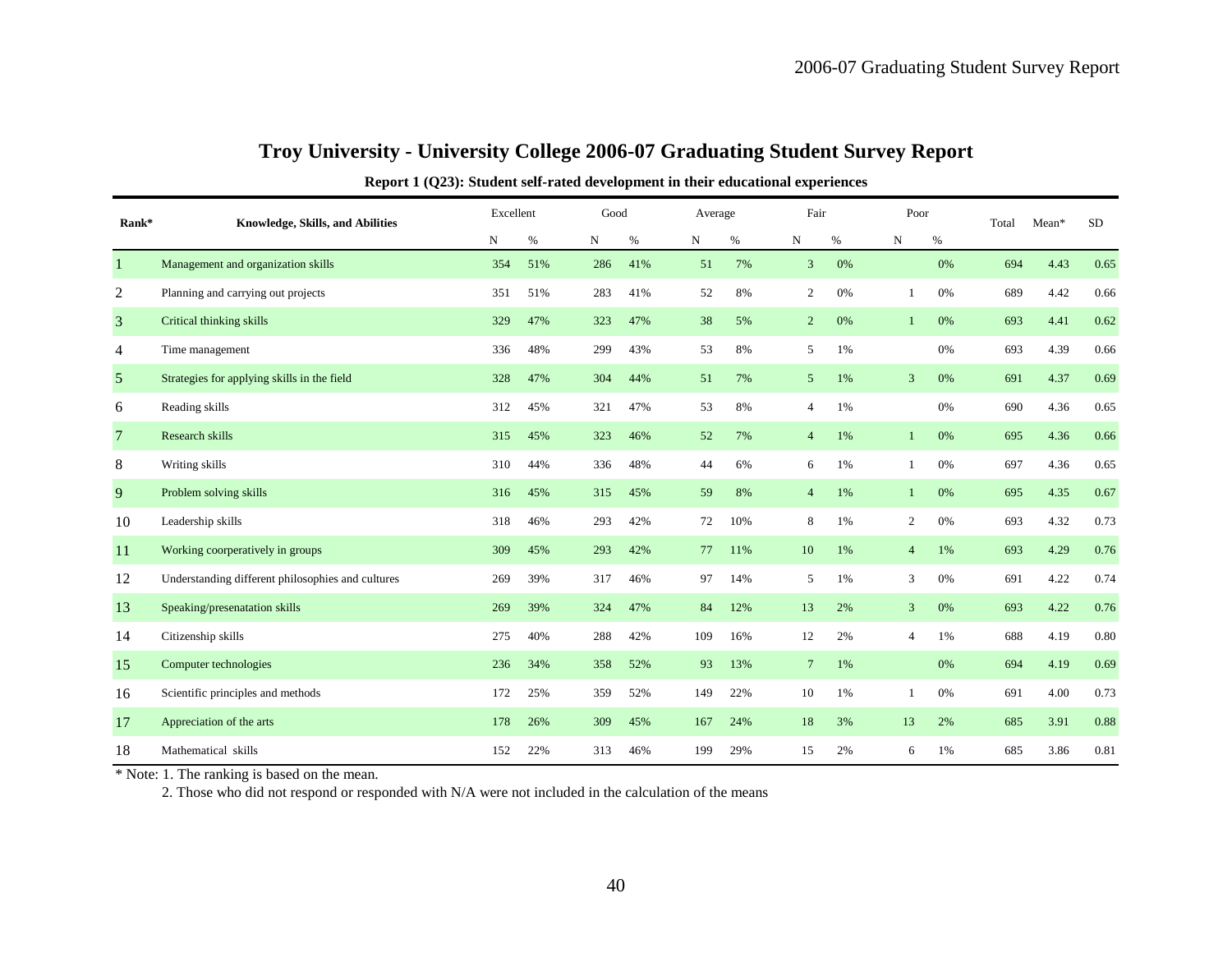| Rank*                   | <b>Education and Academic Support Services</b>    | Excellent |      | Good |     | Average |      | Fair |      | Poor           |      | Total | Mean* | <b>SD</b> |
|-------------------------|---------------------------------------------------|-----------|------|------|-----|---------|------|------|------|----------------|------|-------|-------|-----------|
|                         |                                                   | N         | $\%$ | N    | %   | N       | $\%$ | N    | $\%$ | N              | $\%$ |       |       |           |
| $\mathbf{1}$            | Overall quality of academic program               | 305       | 44%  | 319  | 47% | 52      | 8%   | 9    | 1%   | $\mathbf{1}$   | 0%   | 686   | 4.34  | 0.69      |
| $\overline{c}$          | Instruction in major courses                      | 303       | 44%  | 311  | 45% | 65      | 9%   | 13   | 2%   | $\overline{4}$ | 1%   | 696   | 4.29  | 0.76      |
| $\overline{\mathbf{3}}$ | Instruction in general education courses          | 231       | 38%  | 305  | 51% | 56      | 9%   | 9    | 1%   | $\mathbf{1}$   | 0%   | 602   | 4.26  | 0.70      |
| 4                       | Faculty's use of technologies to enhance teaching | 263       | 38%  | 317  | 46% | 84      | 12%  | 18   | 3%   | 2              | 0%   | 684   | 4.20  | 0.77      |
| 5                       | <b>Registration Procedures</b>                    | 304       | 44%  | 281  | 40% | 70      | 10%  | 24   | 3%   | 16             | 2%   | 695   | 4.20  | 0.92      |
| 6                       | Course availability in your major                 | 304       | 44%  | 268  | 39% | 82      | 12%  | 24   | 3%   | 15             | 2%   | 693   | 4.19  | 0.93      |
| $\overline{7}$          | Communication between faculty and staff           | 280       | 40%  | 303  | 44% | 77      | 11%  | 25   | 4%   | 11             | 2%   | 696   | 4.17  | 0.88      |
| 8                       | Faculty accessibilty                              | 256       | 37%  | 290  | 42% | 98      | 14%  | 27   | 4%   | 13             | 2%   | 684   | 4.10  | 0.92      |
| 9                       | Academic advising                                 | 241       | 35%  | 255  | 37% | 113     | 17%  | 45   | 7%   | 27             | 4%   | 681   | 3.94  | 1.07      |
| 10                      | Center for International Program                  | 40        | 28%  | 59   | 41% | 35      | 24%  | 8    | 6%   | -1             | 1%   | 143   | 3.90  | 0.90      |
| 11                      | <b>Reading Center</b>                             | 50        | 27%  | 81   | 44% | 40      | 22%  | 12   | 6%   | $\overline{2}$ | 1%   | 185   | 3.89  | 0.91      |
| 12                      | <b>Writing Center</b>                             | 51        | 26%  | 87   | 45% | 42      | 22%  | 12   | 6%   | $\overline{c}$ | 1%   | 194   | 3.89  | 0.90      |
| 13                      | <b>IMPACT/New Student Orientation Program</b>     | 106       | 26%  | 189  | 46% | 82      | 20%  | 18   | 4%   | 12             | 3%   | 407   | 3.88  | 0.94      |
| 14                      | Library                                           | 127       | 24%  | 247  | 47% | 115     | 22%  | 15   | 3%   | 17             | 3%   | 521   | 3.87  | 0.93      |
| 15                      | Computer labs                                     | 93        | 26%  | 165  | 46% | 74      | 20%  | 20   | 6%   | 10             | 3%   | 362   | 3.86  | 0.96      |
| 16                      | <b>Testing Center</b>                             | 83        | 25%  | 143  | 44% | 76      | 23%  | 16   | 5%   | 8              | 2%   | 326   | 3.85  | 0.94      |
| 17                      | Laboratory/instructional equipment                | 73        | 24%  | 141  | 47% | 55      | 18%  | 20   | 7%   | 9              | 3%   | 298   | 3.84  | 0.97      |
| 18                      | Natural Science Center                            | 39        | 25%  | 64   | 41% | 40      | 26%  | 11   | 7%   |                | 1%   | 155   | 3.83  | 0.91      |

# **Troy University - University College 2006-07 Graduating Student Survey Report**

#### **Report 2 (Q24): Student ratings on education and academic support services**

\* Note: 1. The ranking is based on the mean.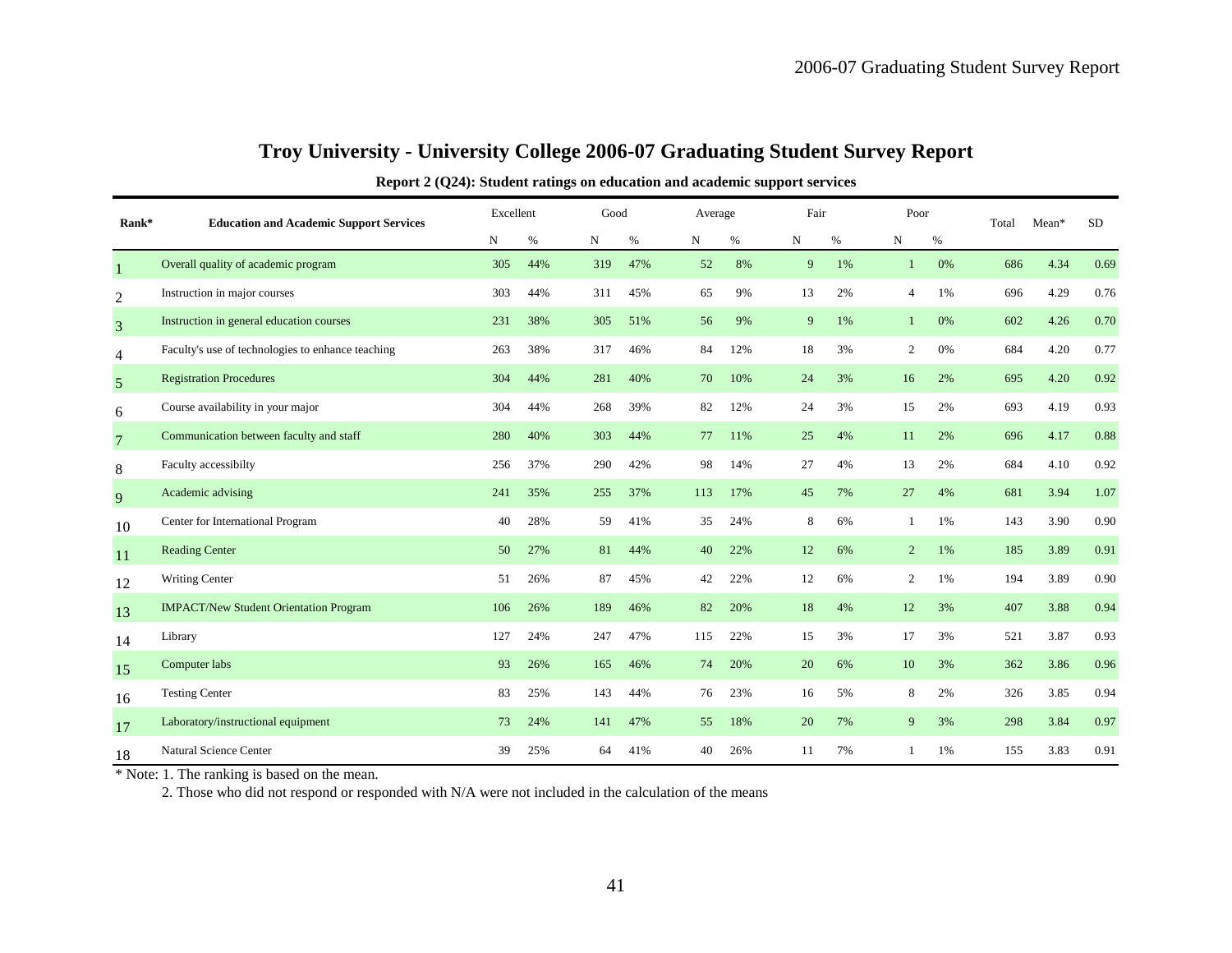| Rank*          | <b>Offices and Services</b>                            | Very<br>Dissatisfied |      | Dissatisfied    |      | Neutral |      |     | Satisfied | Very Satisfied |      | Total | Mean* | <b>SD</b> |
|----------------|--------------------------------------------------------|----------------------|------|-----------------|------|---------|------|-----|-----------|----------------|------|-------|-------|-----------|
|                |                                                        | N                    | $\%$ | N               | $\%$ | N       | $\%$ | N   | $\%$      | N              | $\%$ |       |       |           |
| $\mathbf{1}$   | Trojan WebExpress                                      | 17                   | 3%   | 22              | 3%   | 53      | 8%   | 284 | 43%       | 287            | 43%  | 663   | 4.21  | 0.91      |
| 2              | <b>Admissions Office</b>                               | 18                   | 3%   | 18              | 3%   | 87      | 13%  | 262 | 39%       | 283            | 42%  | 668   | 4.16  | 0.94      |
| 3              | Registrar/Records Office                               | 17                   | 3%   | 13              | 2%   | 99      | 16%  | 245 | 40%       | 240            | 39%  | 614   | 4.10  | 0.94      |
| 4              | Information Technology (IT) Services                   | 15                   | 3%   | 14              | 3%   | 76      | 15%  | 214 | 43%       | 175            | 35%  | 494   | 4.05  | 0.95      |
| 5              | <b>Business Office</b>                                 | 12                   | 2%   | 17              | 3%   | 92      | 18%  | 215 | 41%       | 186            | 36%  | 522   | 4.05  | 0.93      |
| 6              | <b>Financial Aid Services</b>                          | 14                   | 3%   | 15              | 3%   | 77      | 17%  | 182 | 40%       | 165            | 36%  | 453   | 4.04  | 0.97      |
| $\overline{7}$ | <b>Veteran Services</b>                                | 9                    | 3%   | 6               | 2%   | 64      | 22%  | 103 | 36%       | 107            | 37%  | 289   | 4.01  | 0.98      |
| 8              | Unversity Media (website, newsletter, radio, TV, etc.) | 9                    | 2%   | 9               | 2%   | 79      | 22%  | 154 | 43%       | 111            | 31%  | 362   | 3.96  | 0.92      |
| 9              | Parking facilities                                     | 8                    | 3%   | $7\overline{ }$ | 3%   | 57      | 22%  | 108 | 41%       | 83             | 32%  | 263   | 3.95  | 0.96      |
| 10             | <b>Adaptive Needs Services</b>                         | 2                    | 1%   | 1               | 1%   | 57      | 32%  | 71  | 40%       | 48             | 27%  | 179   | 3.91  | 0.84      |
| 11             | <b>Student Support Services (SSS)</b>                  | 11                   | 4%   | 10              | 3%   | 76      | 25%  | 116 | 38%       | 93             | 30%  | 306   | 3.88  | 1.00      |
| 12             | <b>Buildings and Grounds</b>                           | 6                    | 2%   | 21              | 7%   | 58      | 20%  | 118 | 41%       | 83             | 29%  | 286   | 3.88  | 0.98      |
| 13             | <b>Safety and Security Services</b>                    | $\mathfrak{S}$       | 3%   | $\mathfrak{S}$  | 3%   | 53      | 30%  | 60  | 34%       | 56             | 31%  | 179   | 3.88  | 0.98      |
| 14             | <b>Bookstore Services</b>                              | 26                   | 6%   | 29              | 7%   | 64      | 15%  | 168 | 39%       | 146            | 34%  | 433   | 3.88  | 1.13      |
| 15             | Housing and Residential Life                           | $\overline{2}$       | 2%   | $\mathbf{1}$    | 1%   | 44      | 41%  | 33  | 31%       | 28             | 26%  | 108   | 3.78  | 0.91      |
| 16             | Counseling Service                                     | 16                   | 5%   | 16              | 5%   | 75      | 26%  | 101 | 34%       | 86             | 29%  | 294   | 3.77  | 1.10      |
| 17             | Athletic programs                                      | 3                    | 3%   | $\overline{2}$  | 2%   | 41      | 38%  | 35  | 32%       | 27             | 25%  | 108   | 3.75  | 0.95      |
| 18             | <b>Student Health Services</b>                         | 2                    | 2%   | 3               | 3%   | 43      | 39%  | 36  | 32%       | 27             | 24%  | 111   | 3.75  | 0.92      |
| 19             | Food Services                                          | $\overline{2}$       | 2%   | 5 <sup>5</sup>  | 4%   | 45      | 36%  | 43  | 35%       | 29             | 23%  | 124   | 3.74  | 0.92      |
| 20             | Student organization                                   | 5                    | 4%   | 2               | 1%   | 54      | 38%  | 48  | 34%       | 32             | 23%  | 141   | 3.71  | 0.95      |
| 21             | Recreational and intramural activities                 | $\overline{2}$       | 2%   | $\overline{2}$  | 2%   | 45      | 42%  | 36  | 33%       | 23             | 21%  | 108   | 3.70  | 0.89      |
| 22             | Career Service                                         | 12                   | 5%   | 12              | 5%   | 68      | 30%  | 77  | 34%       | 55             | 25%  | 224   | 3.67  | 1.07      |
| 23             | <b>Trojan Fitness Center</b>                           | $\overline{4}$       | 4%   | 3               | 3%   | 43      | 41%  | 28  | 27%       | 26             | 25%  | 104   | 3.66  | 1.01      |
| 24             | <b>Placement Service</b>                               | 12                   | 6%   | 8               | 4%   | 63      | 32%  | 68  | 35%       | 43             | 22%  | 194   | 3.63  | 1.07      |

# **Troy University - University College 2006-07 Graduating Student Survey Report Report 3 (Q25): Student satisfaction with the offices and services at Troy University**

\* Note: 1. The ranking is based on the mean.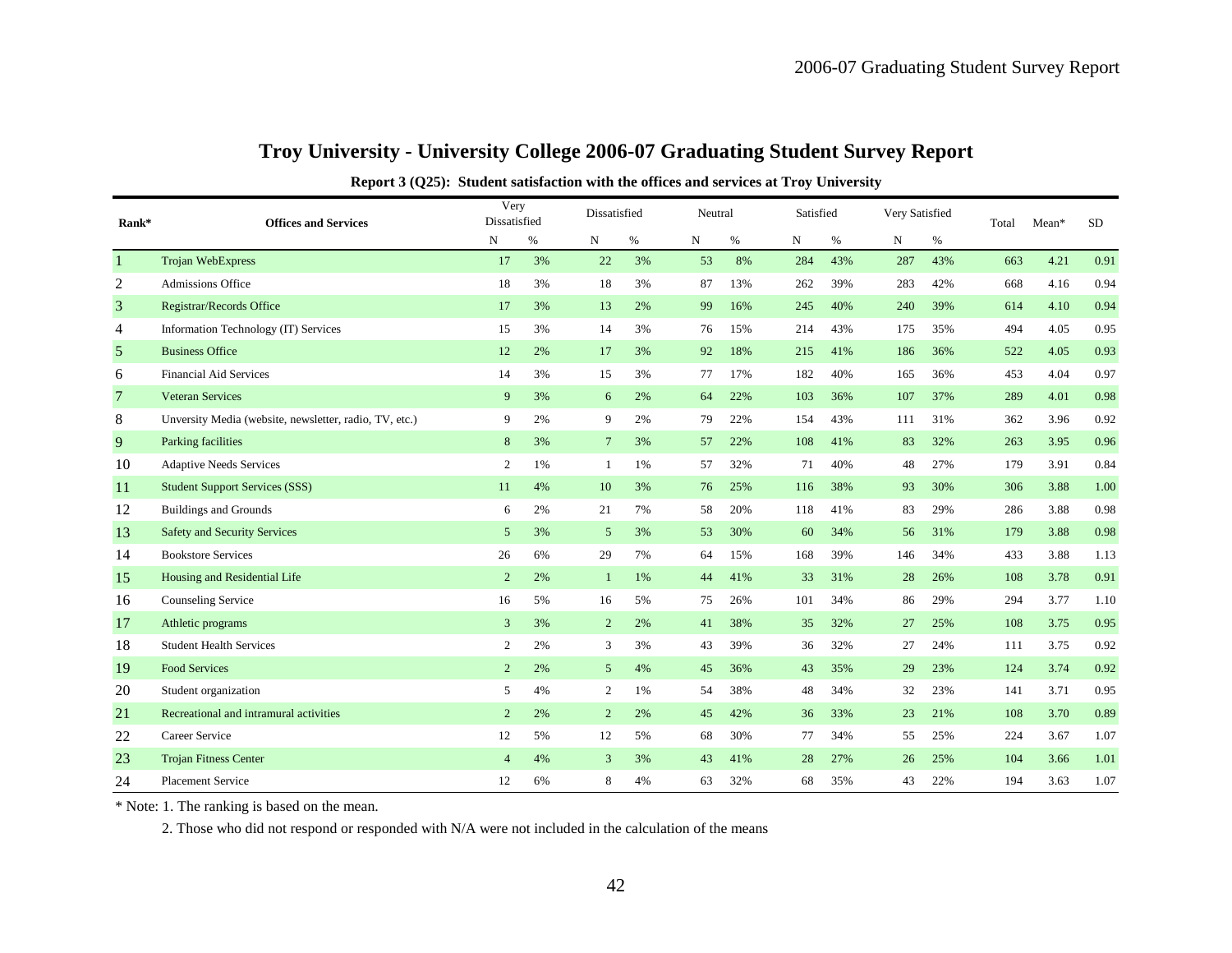# **Troy University - University College 2006-07 Graduating Student Survey Report**

| Rank*          | <b>Student Opinions and Perceptions on</b>                                               | Strongly<br>Disagree |         | Disagree |         | Neutral |         | Agree    |          | <b>Strongly Agree</b> |          | Total | Mean* | <b>SD</b> |
|----------------|------------------------------------------------------------------------------------------|----------------------|---------|----------|---------|---------|---------|----------|----------|-----------------------|----------|-------|-------|-----------|
|                | The degree program in which I enrolled is valuable for me in my<br>employment.           | N<br>8               | %<br>1% | N<br>10  | %<br>1% | N<br>59 | %<br>9% | N<br>322 | %<br>47% | N<br>293              | %<br>42% | 692   | 4.27  | 0.77      |
| $\overline{2}$ | My academic program was intellectually challenging and<br>stimulating.                   | 12                   | 2%      | 9        | 1%      | 46      | 7%      | 337      | 49%      | 290                   | 42%      | 694   | 4.27  | 0.79      |
| $\overline{3}$ | Courses in my curriculum contributed to skills and knowledge<br>required in my field.    | 9                    | 1%      | 12       | 2%      | 48      | 7%      | 337      | 49%      | 281                   | 41%      | 687   | 4.26  | 0.77      |
| 4              | The tuition and fees I paid at Troy University were a worthwhile<br>investment.          | 12                   | 2%      | 14       | 2%      | 70      | 10%     | 317      | 46%      | 279                   | 40%      | 692   | 4.21  | 0.84      |
| 5              | The goals, objectives, and requirements for my academic<br>Program were clearly defined. | 13                   | 2%      | 19       | 3%      | 57      | 8%      | 344      | 50%      | 261                   | 38%      | 694   | 4.18  | 0.84      |
| 6              | Courses were offered frequently enough for timely completion of<br>my degree program.    | 2.1                  | 3%      | 41       | 6%      | 60      | 9%      | 309      | 44%      | 264                   | 38%      | 695   | 4.08  | 0.98      |
| $\overline{7}$ | Troy University faculty care about students as individuals                               | 18                   | 3%      | $\tau$   | 1%      | 107     | 15%     | 329      | 48%      | 231                   | 33%      | 692   | 4.08  | 0.87      |
| 8              | Troy University is responsive to needs of its students.                                  | 17                   | 2%      | 26       | 4%      | 111     | 16%     | 325      | 47%      | 213                   | 31%      | 692   | 4.00  | 0.92      |
| 9              | The intellectual caliber of students in my academic program was<br>high.                 | 18                   | 3%      | 24       | 3%      | 125     | 18%     | 347      | 50%      | 177                   | 26%      | 691   | 3.93  | 0.90      |
| 10             | Troy University faculty were helpful with my career plan.                                | 17                   | 2%      | 37       | 5%      | 169     | 25%     | 273      | 40%      | 192                   | 28%      | 688   | 3.85  | 0.97      |

#### **Report 4 (Q26): Student opinions and perceptions about Troy University**

\* Note: 1. The ranking is based on the mean.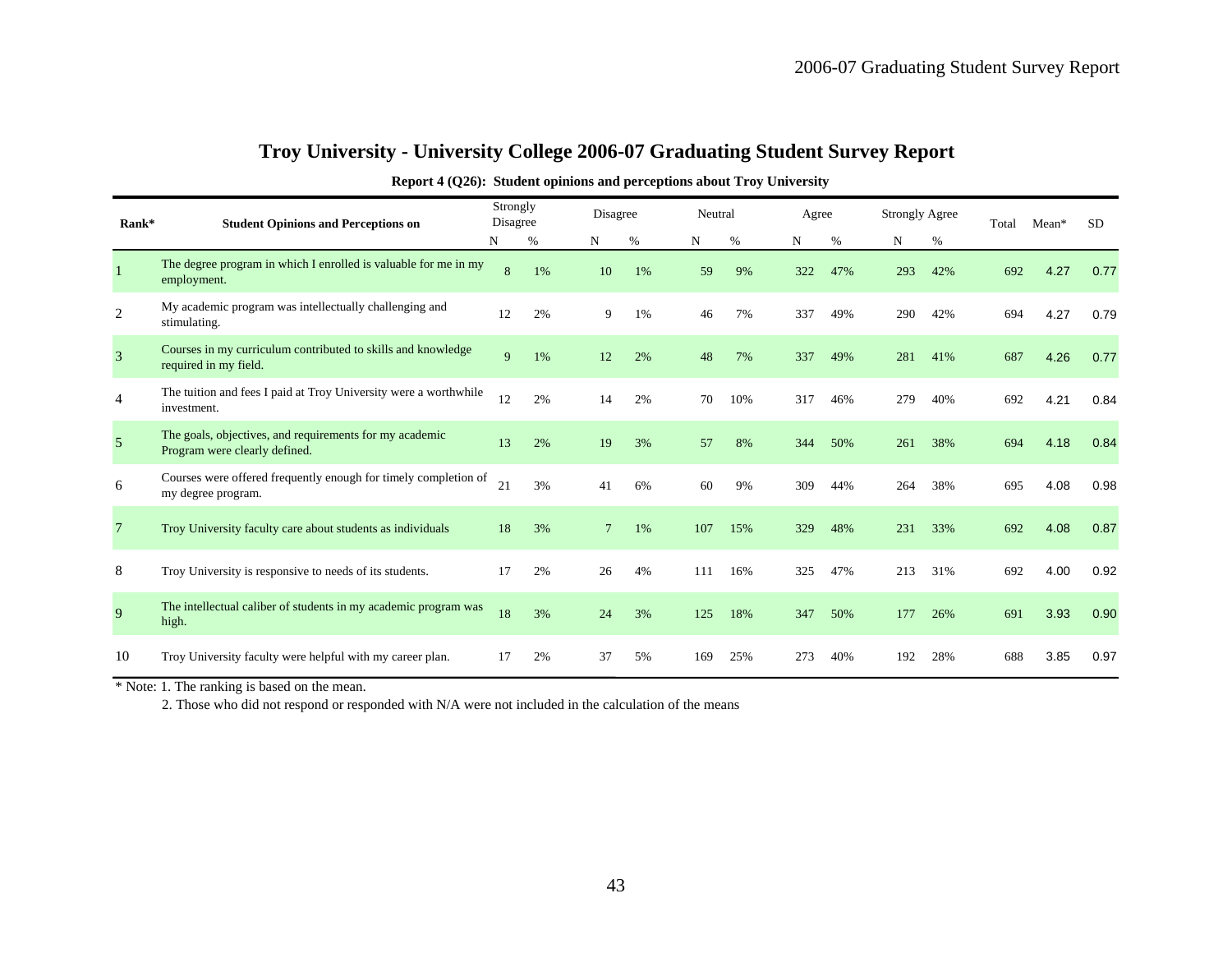|                                                                                   |           |     |      |     | <b>Report 5 (Q27): Overall ratings on Troy University</b> |     |             |    |             |    |       |       |           |
|-----------------------------------------------------------------------------------|-----------|-----|------|-----|-----------------------------------------------------------|-----|-------------|----|-------------|----|-------|-------|-----------|
| <b>Overall Ratings</b>                                                            | Excellent |     | Good |     | Average                                                   |     | Fair        |    | Poor        |    | Total | Mean* | <b>SD</b> |
|                                                                                   | N         | %   | N    | %   | N                                                         | %   | $\mathbf N$ | %  | N           | %  |       |       |           |
| How would you rate Troy University's preparation of you for<br>employment?        | 228       | 33% | 305  | 44% | 119                                                       | 17% | 33          | 5% | 8           | 1% | 693   | 4.03  | 0.89      |
| How would you rate Troy University's preparation of you for<br>further education? | 275       | 40% | 297  | 43% | 96                                                        | 14% | 20          | 3% | 5           | 1% | 693   | 4.18  | 0.83      |
| What is your overall rating of your college experiences at Troy?                  | 309       | 45% | 288  | 42% | 70                                                        | 10% | 18          | 3% | $5^{\circ}$ | 1% | 690   | 4.27  | 0.80      |

## **Troy University - University College 2006-07 Graduating Student Survey Report**

\* Note: Those who did not respond or responded with N/A were not included in the calculation of the means

# **Troy University - University College 2006 - 07 Graduating Student Survey Report**

#### **Report 6: Recommendations of Troy University**

|     | <b>Recommendations</b>                                                     | Definitely yes |     | Probably yes |     |    | Probably not | Definitely not |       | Total |
|-----|----------------------------------------------------------------------------|----------------|-----|--------------|-----|----|--------------|----------------|-------|-------|
|     |                                                                            | N              | %   | N            | %   | N  | $\%$         | N              | %     |       |
| Q28 | If you were starting over, would you enroll in the same program?           | 398            | 57% | 230          | 33% | 61 | 9%           | 10             | 1%    | 699   |
| Q29 | If you could start college over, would you attend Troy University again?   | 420            | 60% | 229          | 33% | 45 | 6%           | 6              | 1%    | 700   |
| Q30 | Would you recommend your academic program to other students?               | 466            | 67% | 196          | 28% | 28 | 4%           | 6              | $1\%$ | 696   |
| Q31 | Would you recommend Troy University to some one planning to go to college? | 463            | 67% | 195          | 28% | 29 | 4%           | 6              | 1%    | 693   |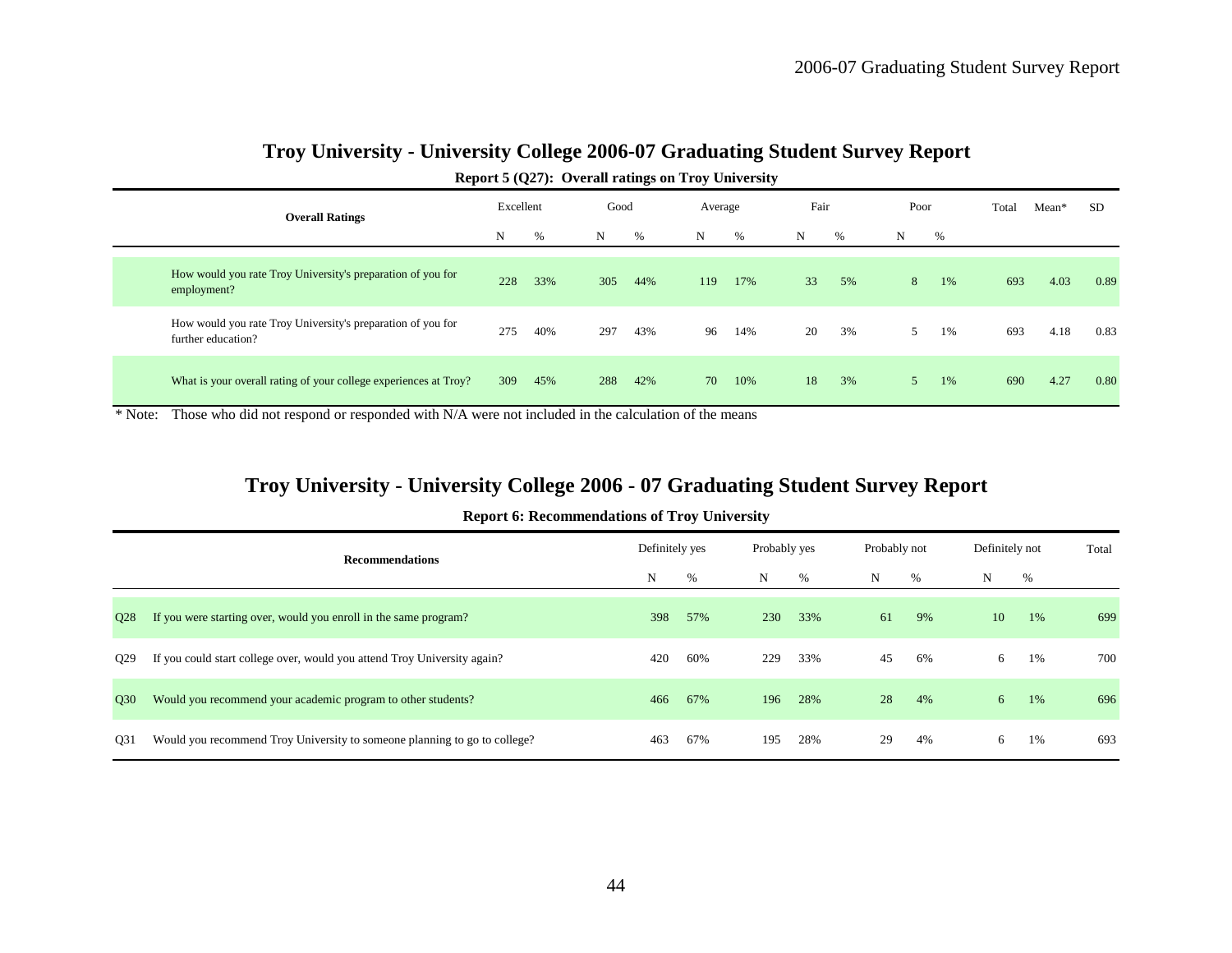# **Troy University 06-07 Graduating Student Survey Frequencies - Overall**

|       |                  |                   |           |               | Cumulative |
|-------|------------------|-------------------|-----------|---------------|------------|
|       |                  | Frequency         | Percent   | Valid Percent | Percent    |
| Valid | $\Omega$         | 56                | 2.9       | 2.9           | 2.9        |
|       | <b>Fall 2005</b> | 6                 | .3        | .3            | 3.2        |
|       | Spring 2006      | 9                 | .5        | .5            | 3.7        |
|       | Summer 2006      | 16                | .8        | .8            | 4.5        |
|       | <b>Fall 2006</b> | 598               | 30.9      | 30.9          | 35.4       |
|       | Spring 2007      | 477               | 24.7      | 24.7          | 60.1       |
|       | Summer 2007      | 204               | 10.5      | 10.5          | 70.6       |
|       | <b>Fall 2007</b> | 36                | 1.9       | 1.9           | 72.5       |
|       | Spring 2008      | $\overline{2}$    | $\cdot$ 1 | $\cdot$ 1     | 72.6       |
|       | Summer 2008      | 4                 | $\cdot$   | $\cdot$       | 72.8       |
|       | 05_Term 2        | $12 \overline{ }$ | .6        | .6            | 73.4       |
|       | 05_Term 4        | 1                 | $\cdot$ 1 | $\cdot$ 1     | 73.5       |
|       | 05 Term 5        | 1                 | $\cdot$ 1 | .1            | 73.5       |
|       | 06_Term 1        | 57                | 2.9       | 2.9           | 76.5       |
|       | 06_Term 2        | 176               | 9.1       | 9.1           | 85.6       |
|       | 06_Term 3        | 25                | 1.3       | 1.3           | 86.9       |
|       | 06_Term 4        | 3                 | $\cdot$   | $\cdot$       | 87.0       |
|       | 06_Term 5        | 16                | .8        | .8            | 87.8       |
|       | 07_Term 1        | 32                | 1.7       | 1.7           | 89.5       |
|       | 07 Term 2        | 25                | 1.3       | 1.3           | 90.8       |
|       | 07_Term 3        | 49                | 2.5       | 2.5           | 93.3       |
|       | 07_Term 4        | 63                | 3.3       | 3.3           | 96.6       |
|       | 07_Term 5        | 66                | 3.4       | 3.4           | 100.0      |
|       | Total            | 1934              | 100.0     | 100.0         |            |

#### **Q1: Semester/Term of Intended Graduation**

**Q2: Gender**

|       |        | Frequency | Percent | <b>Valid Percent</b> | Cumulative<br>Percent |
|-------|--------|-----------|---------|----------------------|-----------------------|
| Valid | 0      | 10        | .5      | .5                   | .5                    |
|       | Male   | 594       | 30.7    | 30.7                 | 31.2                  |
|       | Female | 1330      | 68.8    | 68.8                 | 100.0                 |
|       | Total  | 1934      | 100.0   | 100.0                |                       |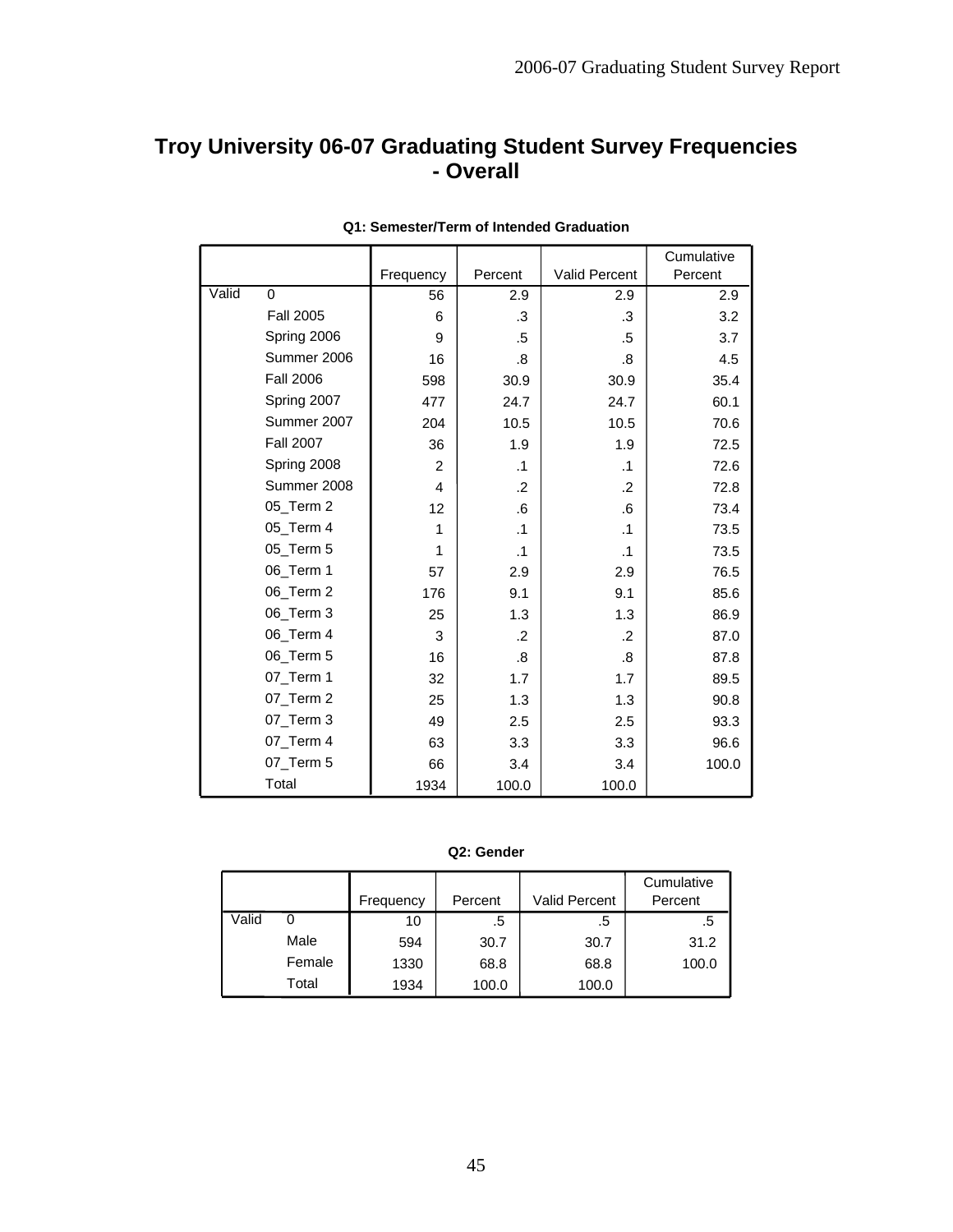|       |                        | Frequency | Percent | <b>Valid Percent</b> | Cumulative<br>Percent |
|-------|------------------------|-----------|---------|----------------------|-----------------------|
| Valid | 0                      | 9         | .5      | .5                   | .5                    |
|       | Non-resident Alien     | 10        | .5      | .5                   | 1.0                   |
|       | <b>Black</b>           | 653       | 33.8    | 33.8                 | 34.7                  |
|       | American Indian/Native | 14        | .7      | .7                   | 35.5                  |
|       | Asian/Pacific Islander | 98        | 5.1     | 5.1                  | 40.5                  |
|       | Hispanic               | 54        | 2.8     | 2.8                  | 43.3                  |
|       | White                  | 1083      | 56.0    | 56.0                 | 99.3                  |
|       | Unknown                | 13        | .7      | .7                   | 100.0                 |
|       | Total                  | 1934      | 100.0   | 100.0                |                       |

## **Q3: Ethnicity**

## **Q4: Age Group**

|       |            |           |         |                      | Cumulative |
|-------|------------|-----------|---------|----------------------|------------|
|       |            | Frequency | Percent | <b>Valid Percent</b> | Percent    |
| Valid | 0          | 5         | .3      | .3                   | .3         |
|       | $18 - 19$  | 1         | .1      | .1                   | .3         |
|       | $20 - 21$  | 85        | 4.4     | 4.4                  | 4.7        |
|       | $22 - 24$  | 454       | 23.5    | 23.5                 | 28.2       |
|       | 25-29      | 397       | 20.5    | 20.5                 | 48.7       |
|       | 30-34      | 267       | 13.8    | 13.8                 | 62.5       |
|       | 35-39      | 251       | 13.0    | 13.0                 | 75.5       |
|       | 40-49      | 358       | 18.5    | 18.5                 | 94.0       |
|       | 50-64      | 115       | 5.9     | 5.9                  | 99.9       |
|       | 65 or over |           | .1      | .1                   | 100.0      |
|       | Total      | 1934      | 100.0   | 100.0                |            |

#### **Q5: Marital Status**

|       |                 |           |         |                      | Cumulative |
|-------|-----------------|-----------|---------|----------------------|------------|
|       |                 | Frequency | Percent | <b>Valid Percent</b> | Percent    |
| Valid | 0               |           | .4      | .4                   | $\cdot$    |
|       | Single          | 810       | 41.9    | 41.9                 | 42.2       |
|       | Married         | 929       | 48.0    | 48.0                 | 90.3       |
|       | <b>Divorced</b> | 161       | 8.3     | 8.3                  | 98.6       |
|       | Widowed         | 6         | .3      | .3                   | 98.9       |
|       | Other           | 21        | 1.1     | 1.1                  | 100.0      |
|       | Total           | 1934      | 100.0   | 100.0                |            |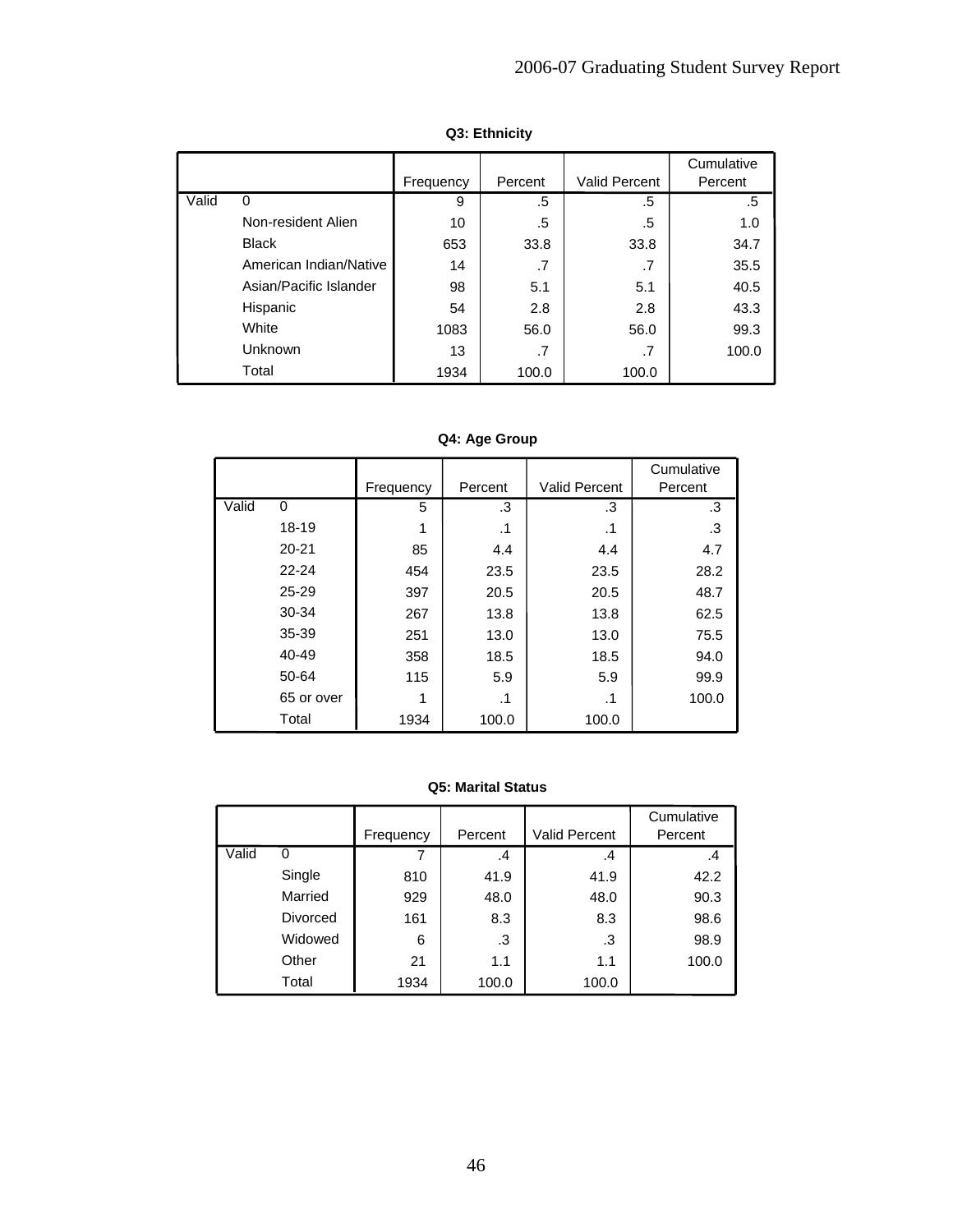|       |       | Frequency | Percent | Valid Percent | Cumulative<br>Percent |
|-------|-------|-----------|---------|---------------|-----------------------|
| Valid | 0     | 5         | .3      | .3            | .3                    |
|       | Yes   | 1822      | 94.2    | 94.2          | 94.5                  |
|       | No    | 107       | 5.5     | 5.5           | 100.0                 |
|       | Total | 1934      | 100.0   | 100.0         |                       |

**Q6: Are you a US Citizen?**

|       |            |                |            |               | Cumulative |
|-------|------------|----------------|------------|---------------|------------|
|       |            | Frequency      | Percent    | Valid Percent | Percent    |
| Valid |            | 1770           | 91.5       | 91.5          | 91.5       |
|       | <b>AFG</b> | $\overline{c}$ | $\cdot$ 1  | $\cdot$ 1     | 91.6       |
|       | <b>ALB</b> | 1              | .1         | .1            | 91.7       |
|       | <b>BTN</b> | 1              | $\cdot$ 1  | $\cdot$ 1     | 91.7       |
|       | CAN        | $\overline{c}$ | $\cdot$ 1  | $\cdot$ 1     | 91.8       |
|       | <b>CHN</b> | 58             | 3.0        | 3.0           | 94.8       |
|       | <b>COL</b> | $\overline{c}$ | .1         | $\cdot$ 1     | 94.9       |
|       | <b>DEU</b> | 5              | .3         | .3            | 95.2       |
|       | <b>DOM</b> | 1              | $\cdot$ 1  | $\cdot$ 1     | 95.2       |
|       | <b>DZA</b> | 1              | $\cdot$ 1  | $\cdot$ 1     | 95.3       |
|       | <b>IDN</b> | $\overline{c}$ | $\cdot$ 1  | $\cdot$ 1     | 95.4       |
|       | <b>IND</b> | 3              | $\cdot$ .2 | $\cdot$ .2    | 95.6       |
|       | <b>JAM</b> | 1              | $\cdot$ 1  | $\cdot$ 1     | 95.6       |
|       | <b>JPN</b> | $\mathbf 1$    | $\cdot$ 1  | $\cdot$ 1     | 95.7       |
|       | <b>KOR</b> | 3              | $\cdot$ .2 | $\cdot$ .2    | 95.8       |
|       | LBN        | 1              | $\cdot$ 1  | $\cdot$ 1     | 95.9       |
|       | <b>MYS</b> | 5              | .3         | .3            | 96.1       |
|       | <b>NPL</b> | $\overline{4}$ | $\cdot$ .2 | $\cdot$ .2    | 96.3       |
|       | <b>PAK</b> | $\overline{7}$ | $\cdot$    | $\cdot$       | 96.7       |
|       | PHL        | 3              | $\cdot$ .2 | .2            | 96.8       |
|       | PRI        | 1              | $\cdot$ 1  | $\cdot$ 1     | 96.9       |
|       | <b>SDN</b> | $\overline{c}$ | $\cdot$ 1  | $\cdot$ 1     | 97.0       |
|       | <b>TUR</b> | $\mathbf{1}$   | $\cdot$ 1  | $\cdot$ 1     | 97.1       |
|       | <b>USA</b> | 55             | 2.8        | 2.8           | 99.9       |
|       | <b>VNM</b> | 1              | .1         | .1            | 99.9       |
|       | <b>YUG</b> | 1              | $\cdot$ 1  | .1            | 100.0      |
|       | Total      | 1934           | 100.0      | 100.0         |            |

## **Q7: If you answered "No" to Q6, which country are you from?**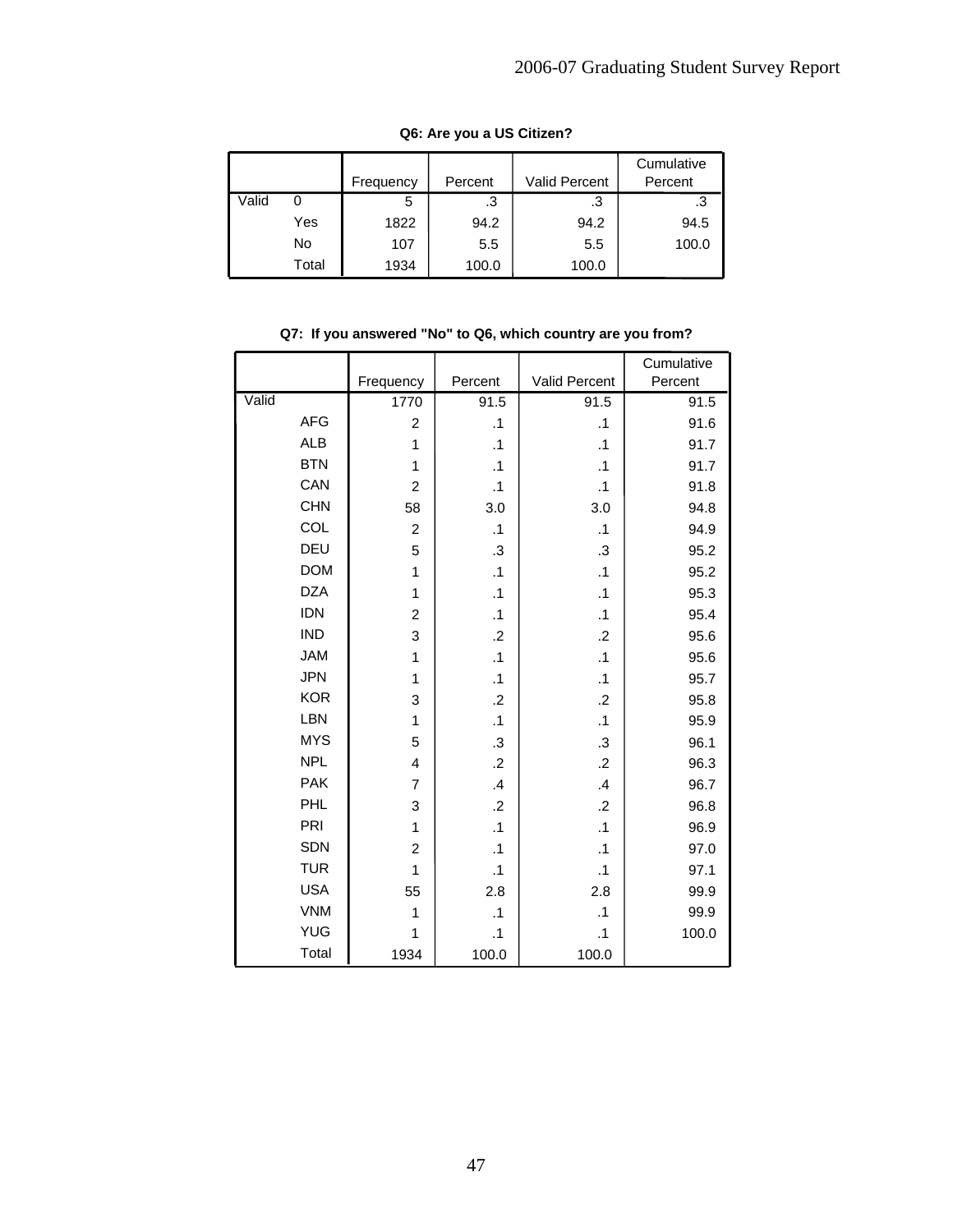|       |                   |                |               |               | Cumulative |
|-------|-------------------|----------------|---------------|---------------|------------|
|       |                   | Frequency      | Percent       | Valid Percent | Percent    |
| Valid | $\overline{0}$    | 222            | 11.5          | 11.5          | 11.5       |
|       | Alabama           | 718            | 37.1          | 37.1          | 48.6       |
|       | Alaska            | 3              | $\cdot$       | $\cdot$ .2    | 48.8       |
|       | Arizona           | $\overline{c}$ | $\cdot$ 1     | $\cdot$ 1     | 48.9       |
|       | Arkansas          | 1              | $\cdot$ 1     | $\cdot$ 1     | 48.9       |
|       | California        | 7              | $\mathbf{.4}$ | .4            | 49.3       |
|       | Colorado          | $\overline{c}$ | $\cdot$ 1     | $\cdot$ 1     | 49.4       |
|       | Delaware          | $\mathbf{1}$   | $\cdot$ 1     | $\cdot$ 1     | 49.4       |
|       | Florida           | 412            | 21.3          | 21.3          | 70.7       |
|       | Georgia           | 352            | 18.2          | 18.2          | 88.9       |
|       | Hawaii            | 3              | $\cdot$       | $\cdot$       | 89.1       |
|       | Idaho             | 3              | $\cdot$ .2    | $\cdot$ .2    | 89.2       |
|       | Illinois          | 15             | 8.5           | 8.5           | 90.0       |
|       | Indiana           | 5              | .3            | $\cdot$ 3     | 90.3       |
|       | lowa              | 6              | $\cdot$ 3     | $\cdot$ 3     | 90.6       |
|       | Kansas            | $\mathbf 1$    | $\cdot$ 1     | $\cdot$ 1     | 90.6       |
|       | Kentucky          | $\overline{c}$ | $\cdot$ 1     | $\cdot$ 1     | 90.7       |
|       | Louisiana         | 5              | .3            | $\cdot$ 3     | 91.0       |
|       | Maryland          | 3              | $\cdot$ .2    | $\cdot$ .2    | 91.2       |
|       | Michigan          | $\overline{c}$ | $\cdot$ 1     | $\cdot$ 1     | 91.3       |
|       | Minnesota         | $\mathbf{1}$   | $\cdot$ 1     | $\cdot$ 1     | 91.3       |
|       | Mississippi       | 13             | $\cdot$ 7     | .7            | 92.0       |
|       | Missouri          | 9              | $.5\,$        | $.5\,$        | 92.5       |
|       | Montana           | $\overline{c}$ | $\cdot$ 1     | $\cdot$ 1     | 92.6       |
|       | New Hampshire     | $\mathbf{1}$   | $\cdot$ 1     | $\cdot$ 1     | 92.6       |
|       | New Jersey        | $\overline{2}$ | .1            | $\cdot$ 1     | 92.7       |
|       | <b>New Mexico</b> | $\mathbf{1}$   | $\cdot$ 1     | $\cdot$ 1     | 92.8       |
|       | New York          | 9              | $.5\,$        | $.5\,$        | 93.2       |
|       | North Carolina    | 12             | .6            | .6            | 93.8       |
|       | Ohio              | 3              | $\cdot$ .2    | $\cdot$ .2    | 94.0       |
|       | Oklahoma          | $\overline{2}$ | $\cdot$ 1     | $\cdot$ 1     | 94.1       |
|       | Oregon            | $\mathbf{1}$   | $\cdot$ 1     | $\cdot$ 1     | 94.2       |
|       | Pennsylvania      | $\overline{4}$ | $\cdot$ .2    | $\cdot$       | 94.4       |
|       | South Carolina    | 19             | 1.0           | 1.0           | 95.3       |
|       | South Dakota      | $\mathbf{1}$   | $\cdot$ 1     | $\cdot$ 1     | 95.4       |
|       | Tennessee         | 9              | $.5\,$        | $.5\,$        | 95.9       |
|       | Texas             | 27             | 1.4           | 1.4           | 97.3       |
|       | Vermont           | $\mathbf{1}$   | $\cdot$ 1     | $\cdot$ 1     | 97.3       |
|       | Virginia          | 41             | 2.1           | 2.1           | 99.4       |
|       | Washington        | $\overline{7}$ | $\mathcal{A}$ | $\mathcal{A}$ | 99.8       |
|       | Washington, D.C   | $\overline{2}$ | $\cdot$ 1     | $\cdot$ 1     | 99.9       |
|       | Wisconsin         | $\overline{2}$ | $\cdot$ 1     | $\cdot$ 1     | 100.0      |
|       | Total             | 1934           | 100.0         | 100.0         |            |

## **Q8: If you answered "Yes" to Q6, which state is your permanent home state in the United States?**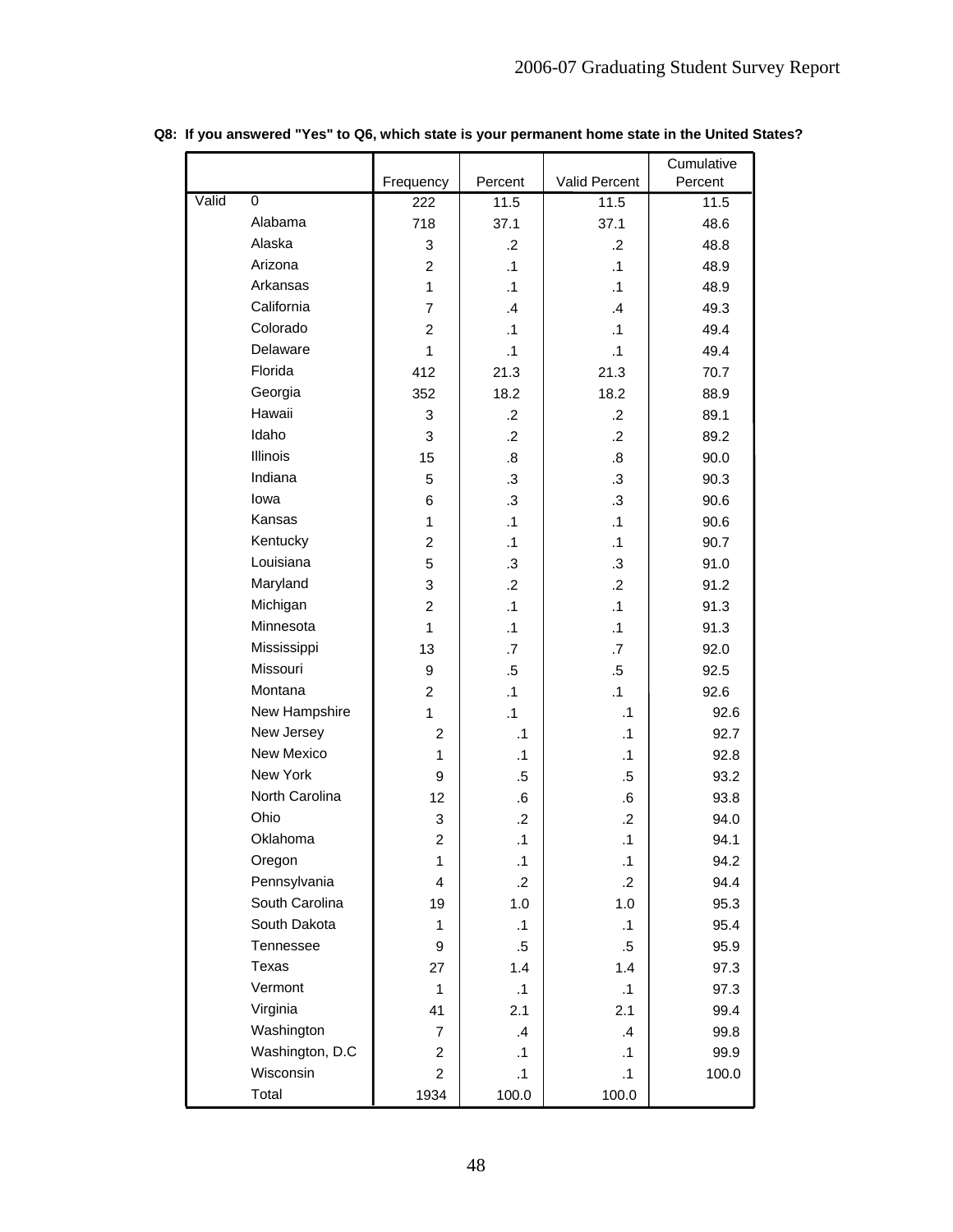|       |                    | Frequency | Percent | <b>Valid Percent</b> | Cumulative<br>Percent |
|-------|--------------------|-----------|---------|----------------------|-----------------------|
| Valid | 0                  | 37        | 1.9     | 1.9                  | 1.9                   |
|       | Dothan             | 148       | 7.7     | 7.7                  | 9.6                   |
|       | Montgomery         | 165       | 8.5     | 8.5                  | 18.1                  |
|       | <b>Phenix City</b> | 253       | 13.1    | 13.1                 | 31.2                  |
|       | Troy               | 628       | 32.5    | 32.5                 | 63.7                  |
|       | University College | 703       | 36.3    | 36.3                 | 100.0                 |
|       | Total              | 1934      | 100.0   | 100.0                |                       |

**Q9: From which Troy University campus will you graduate?**

**Q10: If you chose "University College" in Q9, from which site did you file your intent to graduate?** 

|       |                                              | Frequency      | Percent   | Valid Percent | Cumulative<br>Percent |
|-------|----------------------------------------------|----------------|-----------|---------------|-----------------------|
| Valid | $\Omega$                                     | 1135           | 58.7      | 58.7          | 58.7                  |
|       | Albany, Georgia                              | 41             | 2.1       | 2.1           | 60.8                  |
|       | Atlanta, Georgia                             | 2              | $\cdot$ 1 | $\cdot$ 1     | 60.9                  |
|       | Augusta, Georgia                             | 78             | 4.0       | 4.0           | 64.9                  |
|       | Bangkok, Thailand                            | 1              | $\cdot$ 1 | $\cdot$ 1     | 65.0                  |
|       | Bethesda, Maryland                           | $\overline{2}$ | $\cdot$ 1 | $\cdot$ 1     | 65.1                  |
|       | Brunswick, Georgia                           | 12             | .6        | .6            | 65.7                  |
|       | Clarksville, Tennessee                       | 6              | .3        | .3            | 66.0                  |
|       | Colombo, Sri Lanka                           | $\overline{2}$ | $\cdot$ 1 | $\cdot$ 1     | 66.1                  |
|       | Covington, Georgia                           | 17             | .9        | .9            | 67.0                  |
|       | Distance Learning,<br>Florida_Western Region | 104            | 5.4       | 5.4           | 72.4                  |
|       | Distance Learning, Pacific<br>Region         | 3              | $\cdot$   | $\cdot$       | 72.5                  |
|       | Distance Learning, Troy,<br>Alabama          | 22             | 1.1       | 1.1           | 73.7                  |
|       | eArmyU Programs                              | 3              | $\cdot$   | $\cdot$       | 73.8                  |
|       | Fort Belvoir, Virginia                       | 6              | .3        | .3            | 74.1                  |
|       | Fort Benning, Georgia                        | 109            | 5.6       | 5.6           | 79.8                  |
|       | Fort Bragg, North Carolina                   | 1              | .1        | $\cdot$ 1     | 79.8                  |
|       | Fort Eustis, Virginia                        | $\overline{c}$ | $\cdot$ 1 | $\cdot$ 1     | 79.9                  |
|       | Fort Gordon, Georgia                         | 3              | .2        | $\cdot$       | 80.1                  |
|       | Fort Lewis, Washington                       | 6              | .3        | $\cdot$ 3     | 80.4                  |
|       | Fort Monroe, Virginia                        | $\overline{2}$ | $\cdot$ 1 | $\cdot$ 1     | 80.5                  |
|       | Fort Walton Beach Area                       | 87             | 4.5       | 4.5           | 85.0                  |
|       | Guantanamo Bay, Cuba                         | 1              | $\cdot$ 1 | $\cdot$ 1     | 85.1                  |
|       | Heidelberg, Germany                          | 1              | $\cdot$ 1 | $\cdot$ 1     | 85.1                  |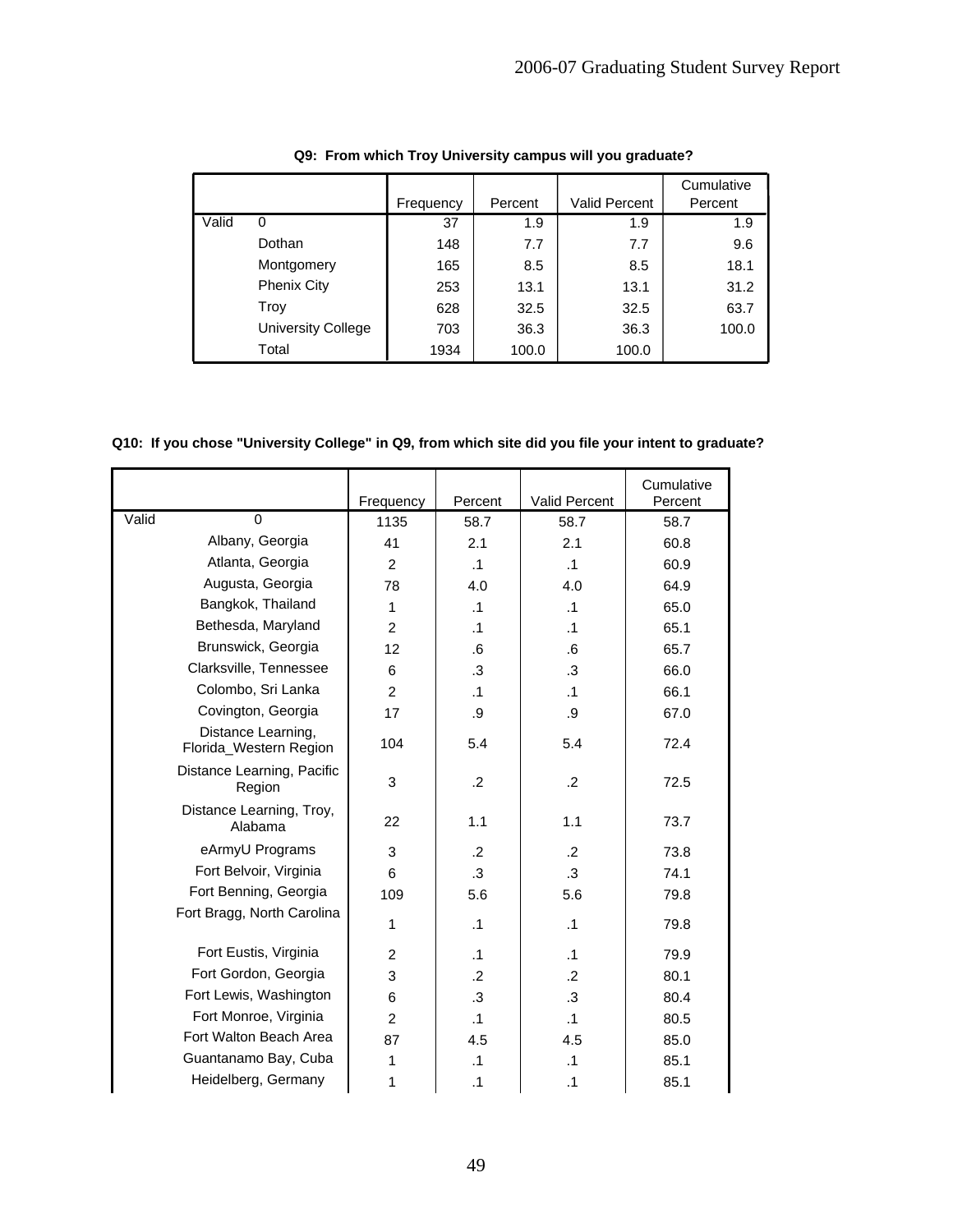| Holloman AFB, New<br>Mexico               | 1              | $\cdot$ 1 | $\cdot$ 1      | 85.2  |
|-------------------------------------------|----------------|-----------|----------------|-------|
| Jacksonville, Florida                     | 6              | .3        | .3             | 85.5  |
| Kuala Lumpur, Malaysia                    | $\overline{2}$ | $\cdot$ 1 | $\cdot$ 1      | 85.6  |
| Langley AFB, Virginia                     | 5              | .3        | .3             | 85.8  |
| Little Creek Amphibious<br>Base, Virginia | $\overline{2}$ | $\cdot$ 1 | $\cdot$ 1      | 85.9  |
| Malacca, Malaysia                         | 3              | $\cdot$   | $\cdot$        | 86.1  |
| Malmstrom AFB                             | 1              | $\cdot$ 1 | $\cdot$ 1      | 86.1  |
| Norfolk Naval Station,<br>Virginia        | 3              | $\cdot$   | $\overline{2}$ | 86.3  |
| Norfolk Regional Office,<br>Virginia      | 28             | 1.4       | 1.4            | 87.7  |
| Oceana NAS, Virginia                      | $\overline{2}$ | $\cdot$ 1 | $\cdot$ 1      | 87.8  |
| Orlando, Florida                          | 53             | 2.7       | 2.7            | 90.6  |
| Pensacola, Florida                        | 71             | 3.7       | 3.7            | 94.3  |
| Savannah, Georgia                         | 1              | $\cdot$ 1 | $\cdot$ 1      | 94.3  |
| Sharjah, United Arab<br>Emirates          | $\overline{7}$ | .4        | .4             | 94.7  |
| Tampa_MacDill AFB,<br>Florida             | 30             | 1.6       | 1.6            | 96.2  |
| Tyndall AFB, Florida                      | 37             | 1.9       | 1.9            | 98.1  |
| Vidalia, Georgia                          | $\overline{2}$ | $\cdot$ 1 | $\cdot$ 1      | 98.2  |
| Other                                     | 34             | 1.8       | 1.8            | 100.0 |
| Total                                     | 1934           | 100.0     | 100.0          |       |

## **Q11: What degree program are you currently completing at Troy University?**

|       |                             | Frequency | Percent | <b>Valid Percent</b> | Cumulative<br>Percent |
|-------|-----------------------------|-----------|---------|----------------------|-----------------------|
| Valid | 0                           | 12        | .6      | .6                   | .6                    |
|       | Associate                   | 116       | 6.0     | 6.0                  | 6.6                   |
|       | Bachelor's                  | 1062      | 54.9    | 54.9                 | 61.5                  |
|       | Master's                    | 693       | 35.8    | 35.8                 | 97.4                  |
|       | <b>Education Specialist</b> | 47        | 2.4     | 2.4                  | 99.8                  |
|       | Other                       | 4         | .2      | .2                   | 100.0                 |
|       | Total                       | 1934      | 100.0   | 100.0                |                       |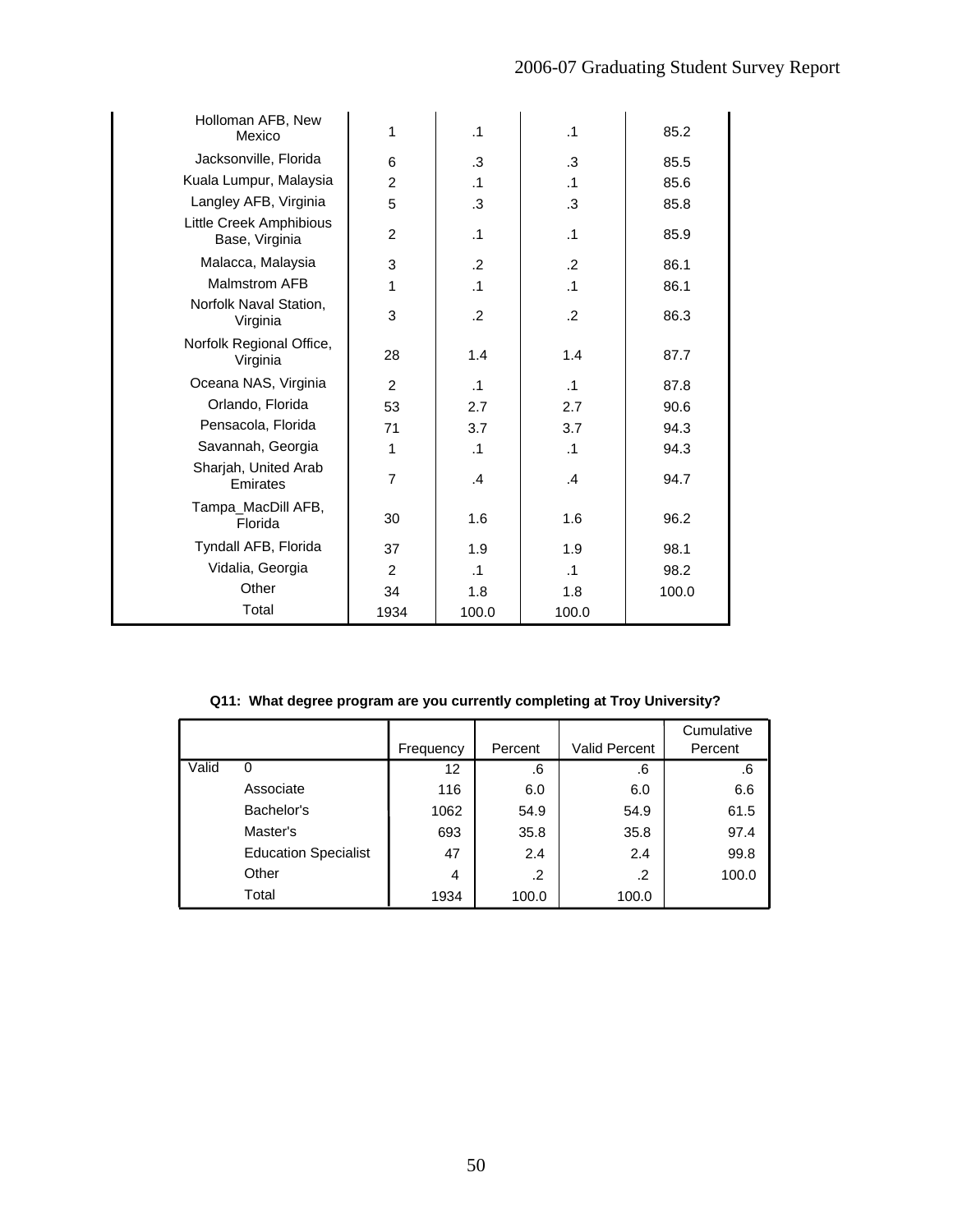|       |                                                              | Frequency      | Percent   | Valid Percent | Cumulative<br>Percent |
|-------|--------------------------------------------------------------|----------------|-----------|---------------|-----------------------|
| Valid | <b>Applied Computer Science</b>                              | 6              | .3        | .3            | .3                    |
|       | Biology                                                      | 23             | 1.2       | 1.2           | 1.5                   |
|       | <b>Biology Education</b>                                     | 1              | $\cdot$ 1 | $\cdot$ 1     | 1.6                   |
|       | Chemistry                                                    | 3              | $\cdot$   | $\cdot$ .2    | 1.7                   |
|       | <b>Comprehensive General</b><br>Science                      | 1              | $\cdot$ 1 | .1            | 1.8                   |
|       | <b>Computer Science</b>                                      | 67             | 3.5       | 3.5           | 5.3                   |
|       | <b>Criminal Justice</b>                                      | 134            | 6.9       | 7.0           | 12.2                  |
|       | English                                                      | 18             | .9        | .9            | 13.2                  |
|       | <b>English Education</b>                                     | 4              | .2        | $\cdot$       | 13.4                  |
|       | <b>Environmental Analysis</b><br>and Mgmt                    | 6              | .3        | .3            | 13.7                  |
|       | <b>Environmental Science</b>                                 | 6              | .3        | .3            | 14.0                  |
|       | <b>General Education</b>                                     | 25             | 1.3       | 1.3           | 15.3                  |
|       | Geomatics                                                    | 2              | $\cdot$ 1 | $\cdot$ 1     | 15.4                  |
|       | History                                                      | 13             | $\cdot$ 7 | .7            | 16.1                  |
|       | <b>History Education</b>                                     | 4              | $\cdot$   | $\cdot$ .2    | 16.3                  |
|       | <b>International Relations</b>                               | 23             | 1.2       | 1.2           | 17.5                  |
|       | <b>Mathematics</b>                                           | 3              | $\cdot$   | $\cdot$ .2    | 17.6                  |
|       | <b>Mathematics Education</b>                                 | 5              | .3        | .3            | 17.9                  |
|       | <b>Political Science</b>                                     | 26             | 1.3       | 1.4           | 19.2                  |
|       | <b>Public Administration</b>                                 | 56             | 2.9       | 2.9           | 22.2                  |
|       | Social Science                                               | 59             | 3.1       | 3.1           | 25.2                  |
|       | Social Science Education                                     | 6              | .3        | .3            | 25.5                  |
|       | Sociology                                                    | $\overline{4}$ | $\cdot$   | $\cdot$       | 25.7                  |
|       | Other                                                        | 41             | 2.1       | 2.1           | 27.9                  |
|       | Accounting                                                   | 89             | 4.6       | 4.6           | 32.5                  |
|       | Finance                                                      | 29             | 1.5       | 1.5           | 34.0                  |
|       | <b>General Business</b>                                      | 67             | 3.5       | 3.5           | 37.5                  |
|       | General<br>Management_Management                             | 186            | 9.6       | 9.7           | 47.2                  |
|       | Human Resource<br>Management                                 | 105            | 5.4       | 5.5           | 52.6                  |
|       | <b>Information Systems</b>                                   | 22             | 1.1       | 1.1           | 53.8                  |
|       | <b>International Business</b>                                | $\overline{7}$ | .4        | .4            | 54.1                  |
|       | Marketing                                                    | 38             | 2.0       | 2.0           | 56.1                  |
|       | Resources Mgmt &<br>Technology                               | 35             | 1.8       | 1.8           | 57.9                  |
|       | <b>Master of Business</b><br>Administration                  | 43             | 2.2       | 2.2           | 60.2                  |
|       | <b>Executive Master of</b><br><b>Business Administration</b> | $\overline{c}$ | $\cdot$ 1 | $\cdot$ 1     | 60.3                  |
|       | Other                                                        | 20             | 1.0       | 1.0           | 61.3                  |
|       | Art_General                                                  | 3              | $\cdot$   | $\cdot$       | 61.5                  |

## **Q12a: What is your major/concentration?**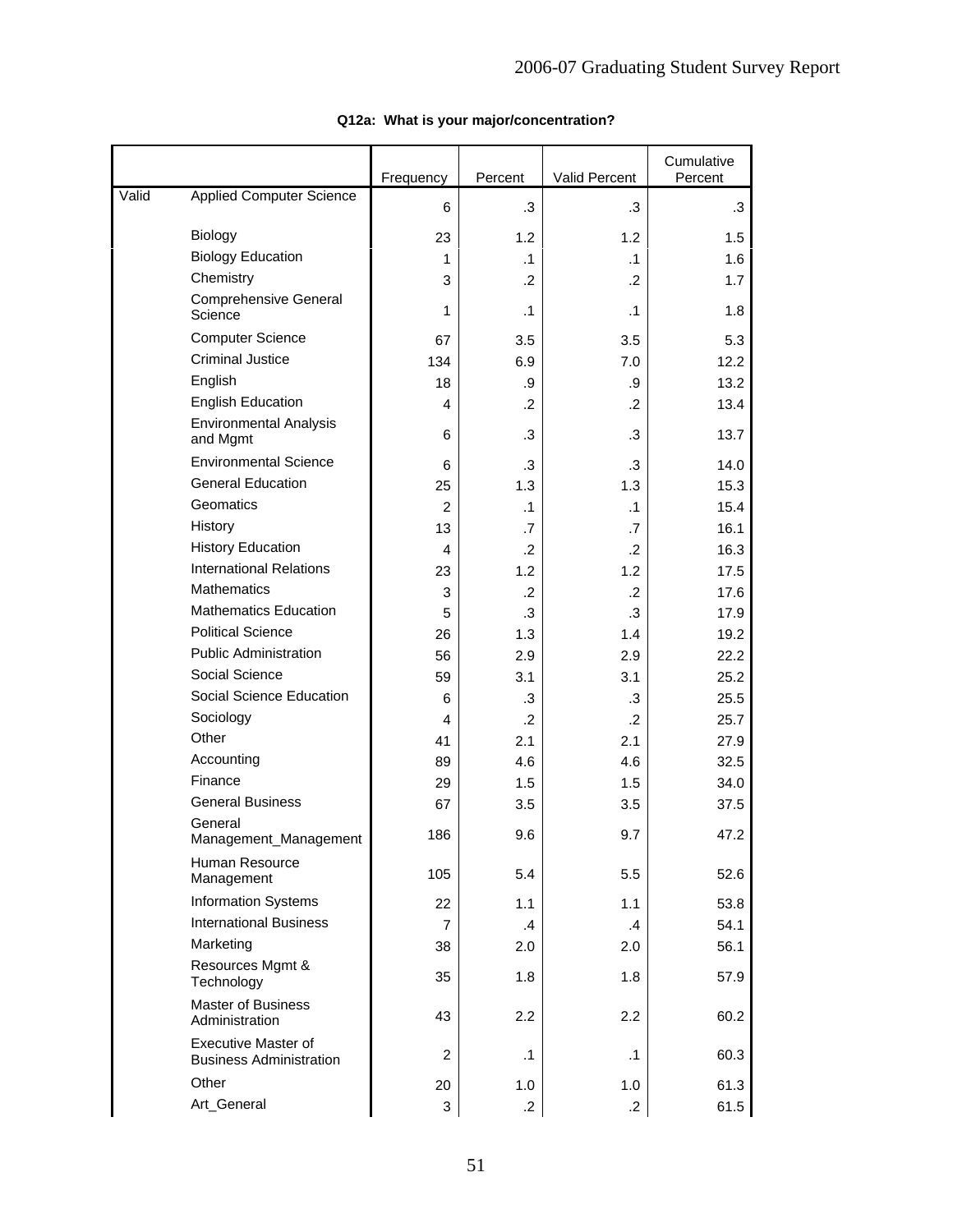| <b>Art Education</b>                               | 3              | $\cdot$ .2        | $\cdot$    | 61.6  |
|----------------------------------------------------|----------------|-------------------|------------|-------|
| Art Studio_Professional                            | 3              | $\cdot$           | $\cdot$    | 61.8  |
| <b>Communication Arts-</b><br><b>Dramatic Arts</b> | $\overline{2}$ | $\cdot$ 1         | $\cdot$ 1  | 61.9  |
| <b>Communication Arts-</b><br>Speech Comm          | 1              | $\cdot$ 1         | $\cdot$ 1  | 61.9  |
| Design_Tech_and<br>Industry_Graphic Design         | 6              | .3                | .3         | 62.2  |
| Journalism                                         | 25             | 1.3               | 1.3        | 63.5  |
| <b>Music Education</b>                             | 10             | $.5\,$            | .5         | 64.1  |
| Other                                              | 1              | $\cdot$ 1         | .1         | 64.1  |
| <b>Adult Education</b>                             | 6              | .3                | .3         | 64.4  |
| <b>Collaborative Teacher</b>                       | 3              | $\cdot$ .2        | $\cdot$ .2 | 64.6  |
| Counseling and<br>Psychology                       | 103            | 5.3               | 5.4        | 69.9  |
| Early Childhood Education                          | 18             | .9                | .9         | 70.9  |
| <b>Educational Administration</b>                  | 16             | .8                | .8         | 71.7  |
| <b>Elementary Education</b>                        | 109            | 5.6               | 5.7        | 77.4  |
| Elementary_Secondary<br>Education                  | 4              | $\cdot$           | $\cdot$    | 77.6  |
| Health_Phys Ed<br>Comprehensive                    | 1              | $\cdot$ 1         | .1         | 77.6  |
| K-6 Collaborative                                  | 1              | $\cdot$ 1         | $\cdot$ 1  | 77.7  |
| K-6 Elementary Education                           | 25             | 1.3               | 1.3        | 79.0  |
| N-12 Physical Education                            | 1              | $\cdot$ 1         | $\cdot$ 1  | 79.0  |
| Post Secondary Education                           | 66             | 3.4               | 3.4        | 82.5  |
| Psychology                                         | 108            | 5.6               | 5.6        | 88.1  |
| Secondary Education                                | 19             | 1.0               | 1.0        | 89.1  |
| Other                                              | 16             | $\boldsymbol{.8}$ | 8.5        | 89.9  |
| <b>Athletic Training</b>                           | 8              | $\cdot$           | $\cdot$    | 90.3  |
| <b>Human Services</b>                              | 21             | 1.1               | 1.1        | 91.4  |
| M.S.N. - Post Masters - for<br>F.N.P. Certificate  | 20             | 1.0               | 1.0        | 92.5  |
| Nursing                                            | 74             | 3.8               | 3.8        | 96.3  |
| Rehabilitation                                     | 7              | .4                | $\cdot$    | 96.7  |
| Social Work                                        | 5              | .3                | .3         | 96.9  |
| Sport and Fitness<br>Management                    | 20             | 1.0               | 1.0        | 98.0  |
| Other                                              | 39             | 2.0               | 2.0        | 100.0 |
| Total                                              | 1923           | 99.4              | 100.0      |       |
| Missing<br>$\,0\,$                                 | 11             | .6                |            |       |
| Total                                              | 1934           | 100.0             |            |       |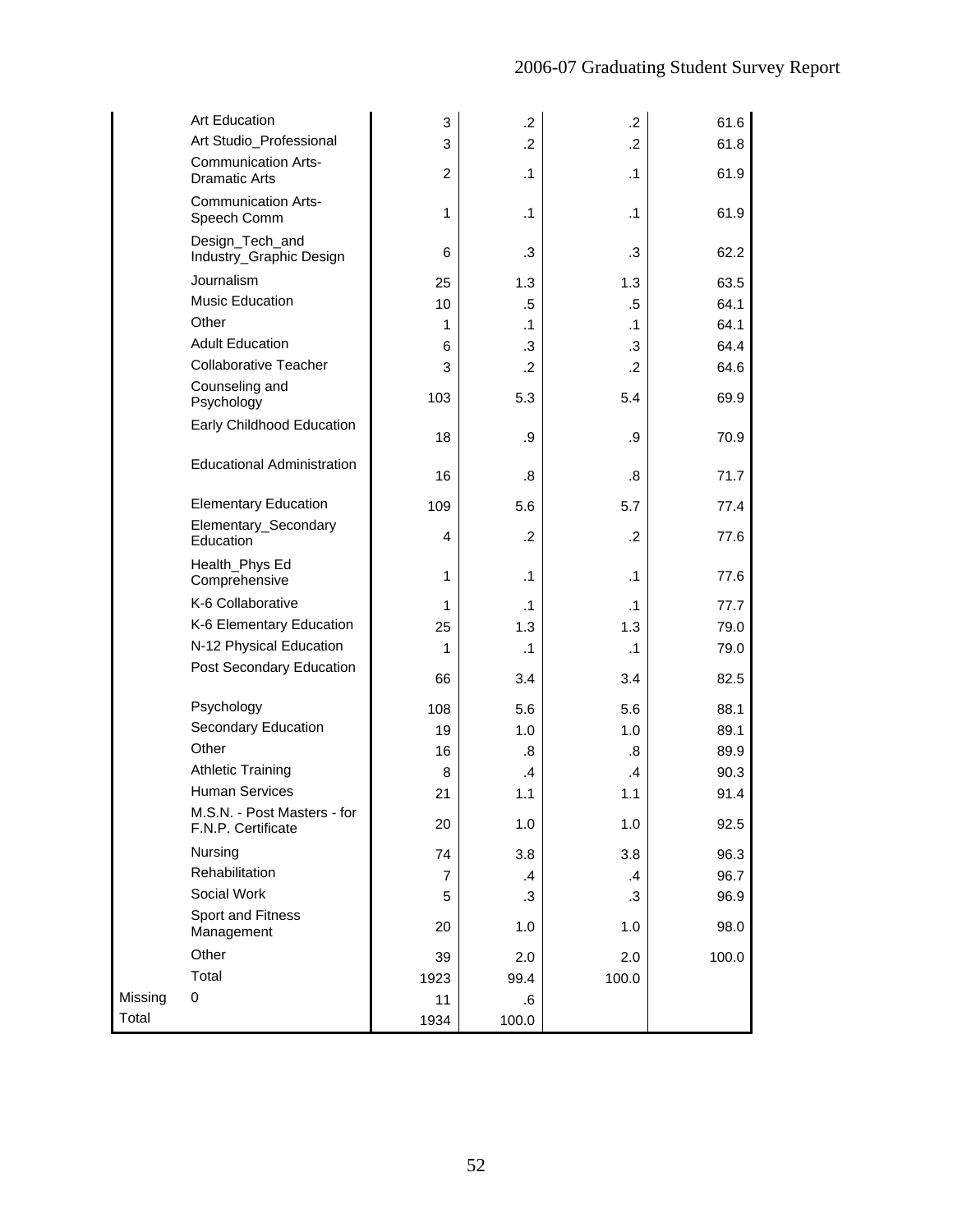|         |           | Frequency | Percent | <b>Valid Percent</b> | Cumulative<br>Percent |
|---------|-----------|-----------|---------|----------------------|-----------------------|
| Valid   | AS.       | 536       | 27.7    | 27.9                 | 27.9                  |
|         | BU        | 643       | 33.2    | 33.4                 | 61.3                  |
|         | <b>CF</b> | 54        | 2.8     | 2.8                  | 64.1                  |
|         | <b>ED</b> | 496       | 25.6    | 25.8                 | 89.9                  |
|         | HH        | 194       | 10.0    | 10.1                 | 100.0                 |
|         | Total     | 1923      | 99.4    | 100.0                |                       |
| Missing | System    | 11        | .6      |                      |                       |
| Total   |           | 1934      | 100.0   |                      |                       |

**Q12b: College**

**Q13: When you first started at Troy University, you were a:**

|       |                             |           |         |                      | Cumulative |
|-------|-----------------------------|-----------|---------|----------------------|------------|
|       |                             | Frequency | Percent | <b>Valid Percent</b> | Percent    |
| Valid | 0                           | 46        | 2.4     | 2.4                  | 2.4        |
|       | Dually-admitted student     | 20        | 1.0     | 1.0                  | 3.4        |
|       | First-time freshman         | 437       | 22.6    | 22.6                 | 26.0       |
|       | UG transfer student         | 752       | 38.9    | 38.9                 | 64.9       |
|       | UG transient student        | 51        | 2.6     | 2.6                  | 67.5       |
|       | First-time GR student       | 535       | 27.7    | 27.7                 | 95.2       |
|       | <b>GR</b> transfer student  | 65        | 3.4     | 3.4                  | 98.6       |
|       | <b>GR Transient student</b> | 28        | 1.4     | 1.4                  | 100.0      |
|       | Total                       | 1934      | 100.0   | 100.0                |            |

**Q14: How many credit hours did you transfer to Troy University from another college or university?** 

|       |          | Frequency | Percent | <b>Valid Percent</b> | Cumulative<br>Percent |
|-------|----------|-----------|---------|----------------------|-----------------------|
| Valid | 0        | 38        | 2.0     | 2.0                  | 2.0                   |
|       | $1 - 15$ | 254       | 13.1    | 13.1                 | 15.1                  |
|       | 16-30    | 199       | 10.3    | 10.3                 | 25.4                  |
|       | >30      | 671       | 34.7    | 34.7                 | 60.1                  |
|       | Not any  | 772       | 39.9    | 39.9                 | 100.0                 |
|       | Total    | 1934      | 100.0   | 100.0                |                       |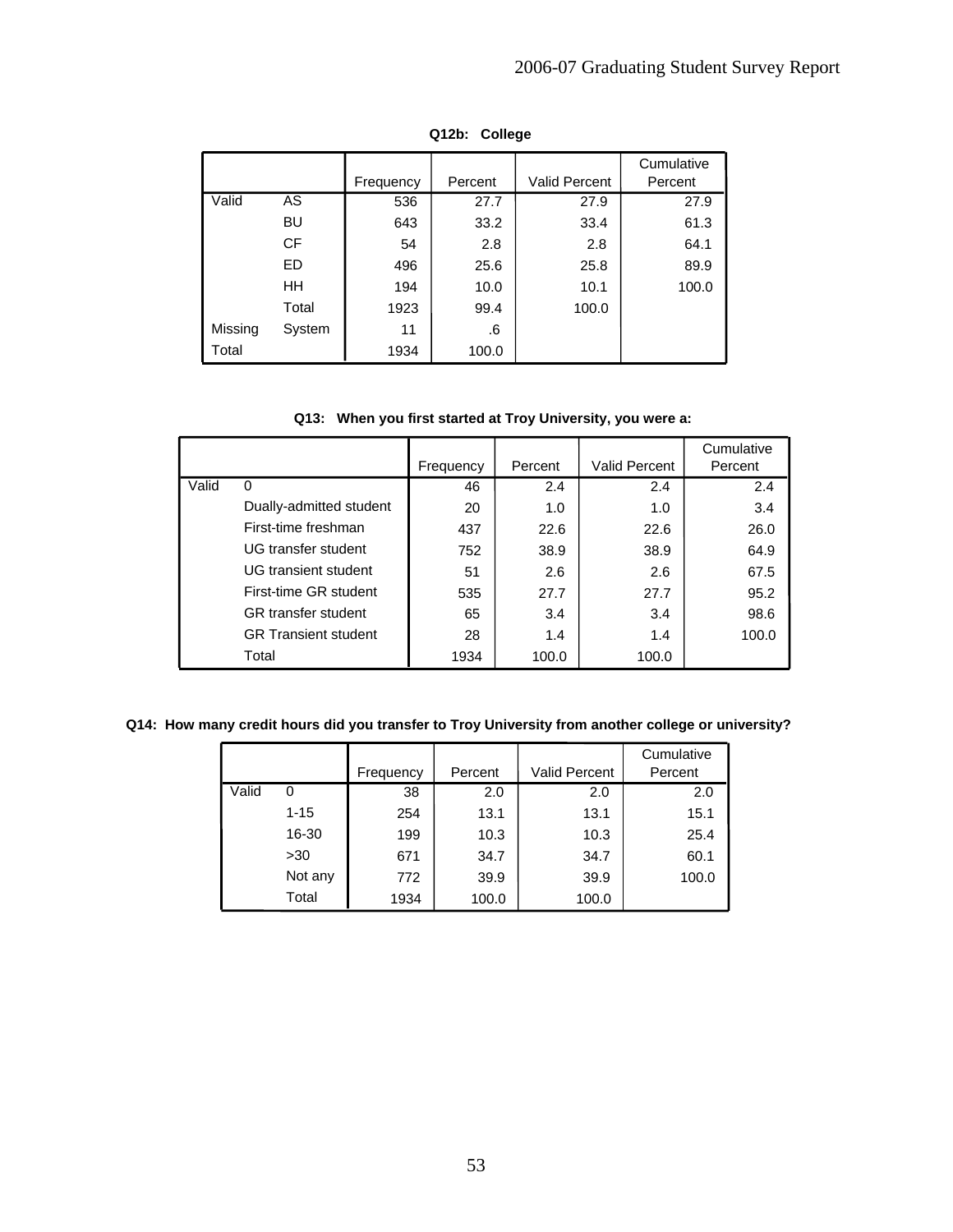|       |       |           |         |                      | Cumulative |
|-------|-------|-----------|---------|----------------------|------------|
|       |       | Frequency | Percent | <b>Valid Percent</b> | Percent    |
| Valid |       | 20        | 1.0     | 1.0                  | 1.0        |
|       | Yes   | 1161      | 60.0    | 60.0                 | 61.1       |
|       | No    | 753       | 38.9    | 38.9                 | 100.0      |
|       | Total | 1934      | 100.0   | 100.0                |            |

**Q15: Have you taken any courses online or in any other Distance Learning format at Troy University?**

|       |            |           |         |                      | Cumulative |
|-------|------------|-----------|---------|----------------------|------------|
|       |            | Frequency | Percent | <b>Valid Percent</b> | Percent    |
| Valid | $\Omega$   | 11        | .6      | .6                   | .6         |
|       | 1 year     | 331       | 17.1    | 17.1                 | 17.7       |
|       | 2 years    | 670       | 34.6    | 34.6                 | 52.3       |
|       | 3 years    | 353       | 18.3    | 18.3                 | 70.6       |
|       | 4 years    | 344       | 17.8    | 17.8                 | 88.4       |
|       | 5 years    | 106       | 5.5     | 5.5                  | 93.8       |
|       | 6 years    | 64        | 3.3     | 3.3                  | 97.2       |
|       | 7 years    | 19        | 1.0     | 1.0                  | 98.1       |
|       | 8 years    | 10        | .5      | .5                   | 98.7       |
|       | 9 years    | 5         | .3      | .3                   | 98.9       |
|       | 10 years   | 4         | $\cdot$ | $\cdot$              | 99.1       |
|       | > 10 years | 17        | .9      | .9                   | 100.0      |
|       | Total      | 1934      | 100.0   | 100.0                |            |

#### **Q16: How long have you attended Troy University?**

**Q17: What is your overall GPA?**

|       |              |           |         |               | Cumulative    |
|-------|--------------|-----------|---------|---------------|---------------|
|       |              | Frequency | Percent | Valid Percent | Percent       |
| Valid | 0            | 24        | 1.2     | 1.2           | $1.2^{\circ}$ |
|       | < 2.0        | 5         | .3      | .3            | 1.5           |
|       | $2.0 - 2.49$ | 83        | 4.3     | 4.3           | 5.8           |
|       | $2.5 - 2.99$ | 301       | 15.6    | 15.6          | 21.4          |
|       | $3.0 - 3.49$ | 619       | 32.0    | 32.0          | 53.4          |
|       | $3.5 - 4.0$  | 902       | 46.6    | 46.6          | 100.0         |
|       | Total        | 1934      | 100.0   | 100.0         |               |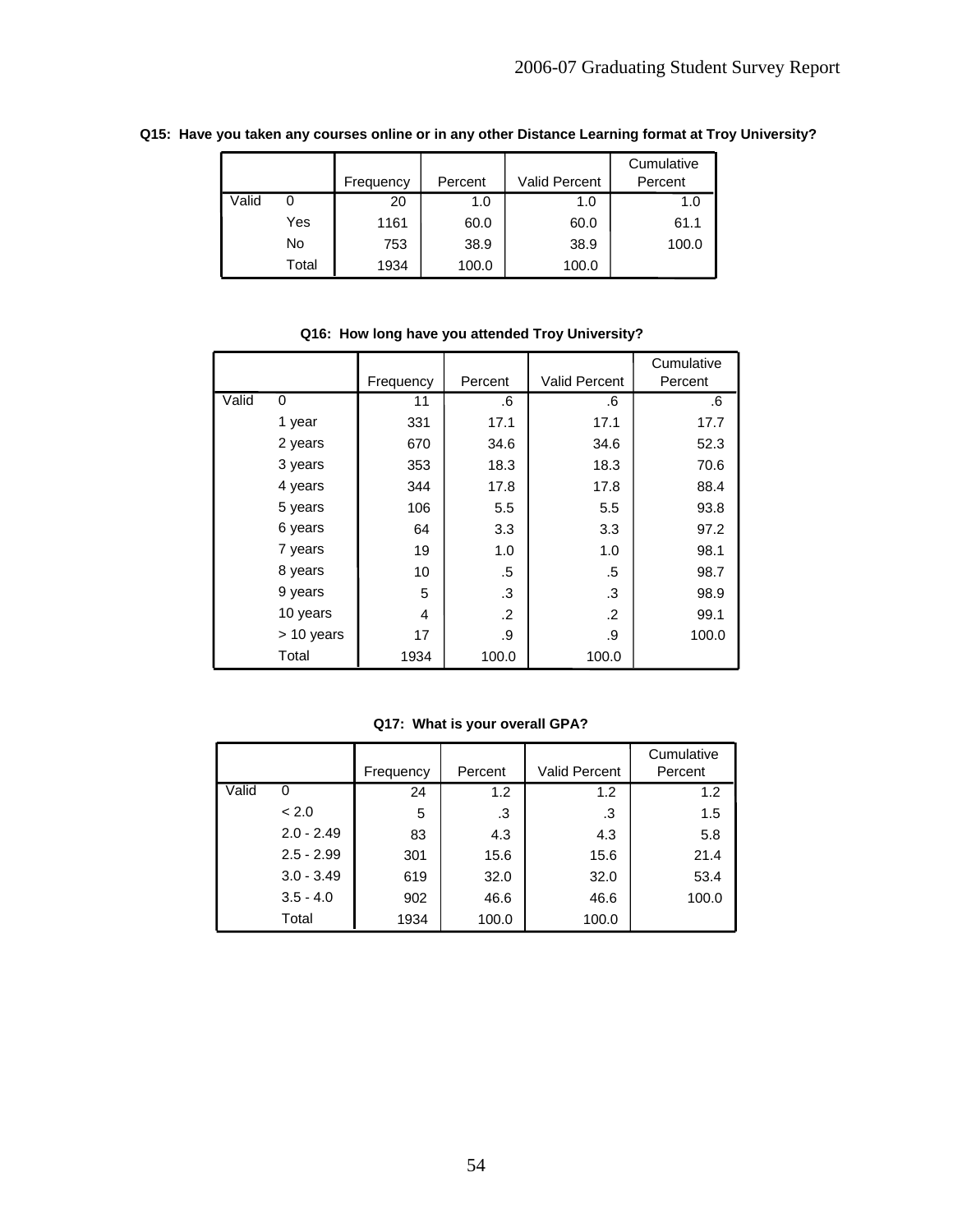|       |                                                         | Frequency | Percent | <b>Valid Percent</b> | Cumulative<br>Percent |
|-------|---------------------------------------------------------|-----------|---------|----------------------|-----------------------|
| Valid | 0                                                       | 14        | .7      | .7                   | .7                    |
|       | Work in an area related to<br>your major field of study | 819       | 42.3    | 42.3                 | 43.1                  |
|       | Work in an area outside<br>your major field of study    | 44        | 2.3     | 2.3                  | 45.3                  |
|       | Continue working in the<br>job you have had             | 366       | 18.9    | 18.9                 | 64.3                  |
|       | Continue your education                                 | 549       | 28.4    | 28.4                 | 92.7                  |
|       | Undecided                                               | 142       | 7.3     | 7.3                  | 100.0                 |
|       | Total                                                   | 1934      | 100.0   | 100.0                |                       |

#### **Q18: What do you plan to do after your graduation?**

### **Q19: If you plan to continue your education, what is your ultimate goal?**

|       |                         |           |         |               | Cumulative |
|-------|-------------------------|-----------|---------|---------------|------------|
|       |                         | Frequency | Percent | Valid Percent | Percent    |
| Valid | 0                       | 400       | 20.7    | 20.7          | 20.7       |
|       | A Bachelor's degree     | 78        | 4.0     | 4.0           | 24.7       |
|       | A Master's degree       | 765       | 39.6    | 39.6          | 64.3       |
|       | An Education Specialist | 113       | 5.8     | 5.8           | 70.1       |
|       | A professional degree   | 107       | 5.5     | 5.5           | 75.6       |
|       | A doctoral degree       | 471       | 24.4    | 24.4          | 100.0      |
|       | Total                   | 1934      | 100.0   | 100.0         |            |

#### **Q20: Are/were you employed while attending Troy University?**

|       |       |           |         |                      | Cumulative |
|-------|-------|-----------|---------|----------------------|------------|
|       |       | Frequency | Percent | <b>Valid Percent</b> | Percent    |
| Valid | 0     | 13        |         |                      |            |
|       | Yes   | 1600      | 82.7    | 82.7                 | 83.4       |
|       | No    | 321       | 16.6    | 16.6                 | 100.0      |
|       | Total | 1934      | 100.0   | 100.0                |            |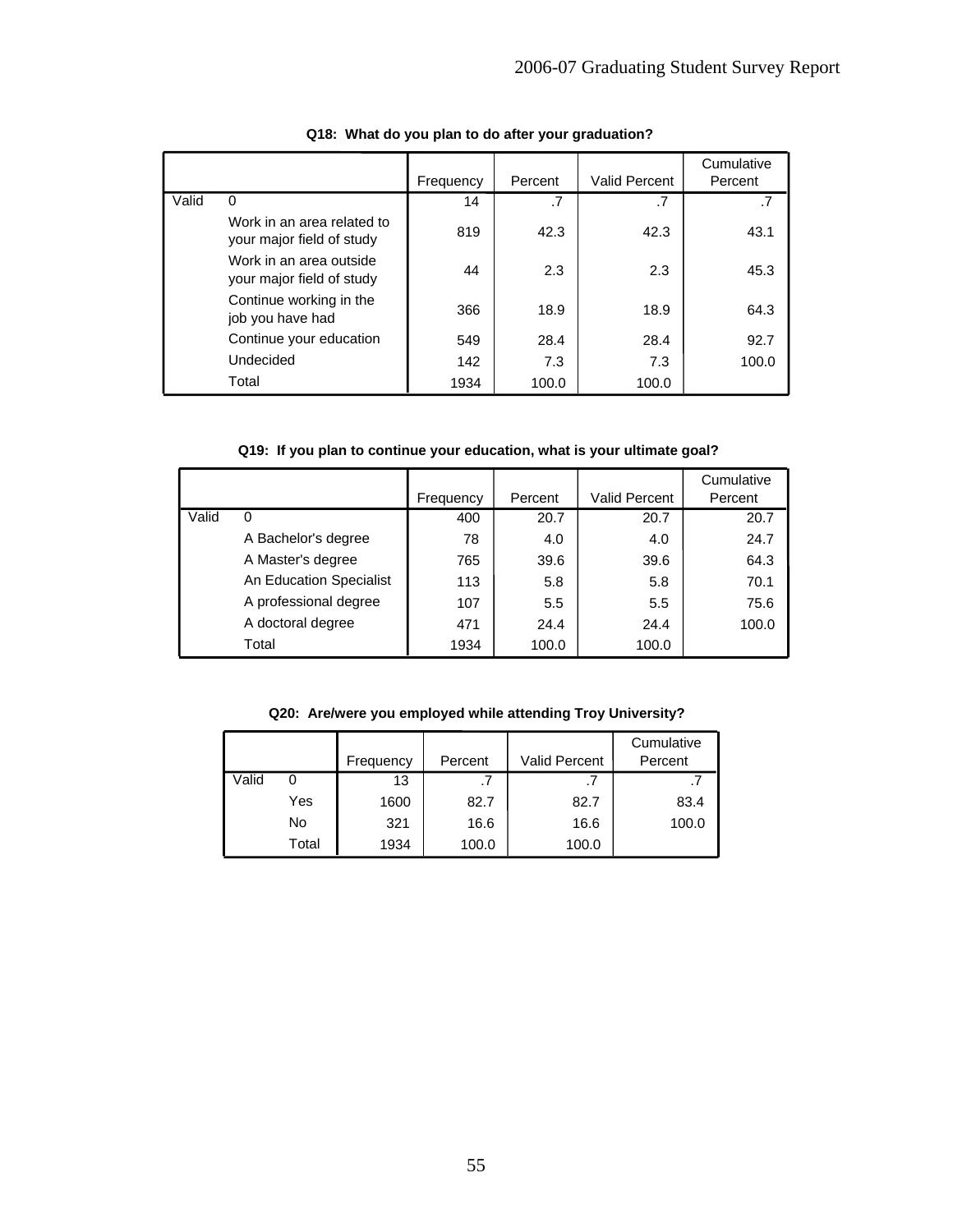|         |            | Frequency | Percent | <b>Valid Percent</b> | Cumulative<br>Percent |
|---------|------------|-----------|---------|----------------------|-----------------------|
| Valid   | $1 - 9$    | 41        | 2.1     | 2.6                  | 2.6                   |
|         | $10 - 19$  | 143       | 7.4     | 8.9                  | 11.4                  |
|         | 20-29      | 160       | 8.3     | 10.0                 | 21.4                  |
|         | 30-39      | 127       | 6.6     | 7.9                  | 29.3                  |
|         | 40 or more | 1136      | 58.7    | 70.7                 | 100.0                 |
|         | Total      | 1607      | 83.1    | 100.0                |                       |
| Missing | 0          | 327       | 16.9    |                      |                       |
| Total   |            | 1934      | 100.0   |                      |                       |

#### **Q21: If you answered "Yes" to Q20, how many hours do/did you usually work per week?**

**Q22a: What financial aid have you received at Troy University? Scholarship/Fellowship**

|       |       | Frequency | Percent | <b>Valid Percent</b> | Cumulative<br>Percent |
|-------|-------|-----------|---------|----------------------|-----------------------|
| Valid | No    | 1637      | 84.6    | 84.6                 | 84.6                  |
|       | Yes   | 297       | 15.4    | 15.4                 | 100.0                 |
|       | Total | 1934      | 100.0   | 100.0                |                       |

**Q22b: What financial aid have you received at Troy University? Graduate Assistantship**

|       |       | Frequency | Percent | <b>Valid Percent</b> | Cumulative<br>Percent |
|-------|-------|-----------|---------|----------------------|-----------------------|
| Valid | No.   | 1918      | 99.2    | 99.2                 | 99.2                  |
|       | Yes   | 16        | .8      | 8.                   | 100.0                 |
|       | Total | 1934      | 100.0   | 100.0                |                       |

**Q22c: What financial aid have you received at Troy University? Grants**

|       |       |           |         |                      | Cumulative |
|-------|-------|-----------|---------|----------------------|------------|
|       |       | Frequency | Percent | <b>Valid Percent</b> | Percent    |
| Valid | No    | 1532      | 79.2    | 79.2                 | 79.2       |
|       | Yes   | 402       | 20.8    | 20.8                 | 100.0      |
|       | Total | 1934      | 100.0   | 100.0                |            |

**Q22d: What financial aid have you received at Troy University? Loans**

|       |       | Frequency | Percent | Valid Percent | Cumulative<br>Percent |
|-------|-------|-----------|---------|---------------|-----------------------|
| Valid | No    | 961       | 49.7    | 49.7          | 49.7                  |
|       | Yes   | 973       | 50.3    | 50.3          | 100.0                 |
|       | Total | 1934      | 100.0   | 100.0         |                       |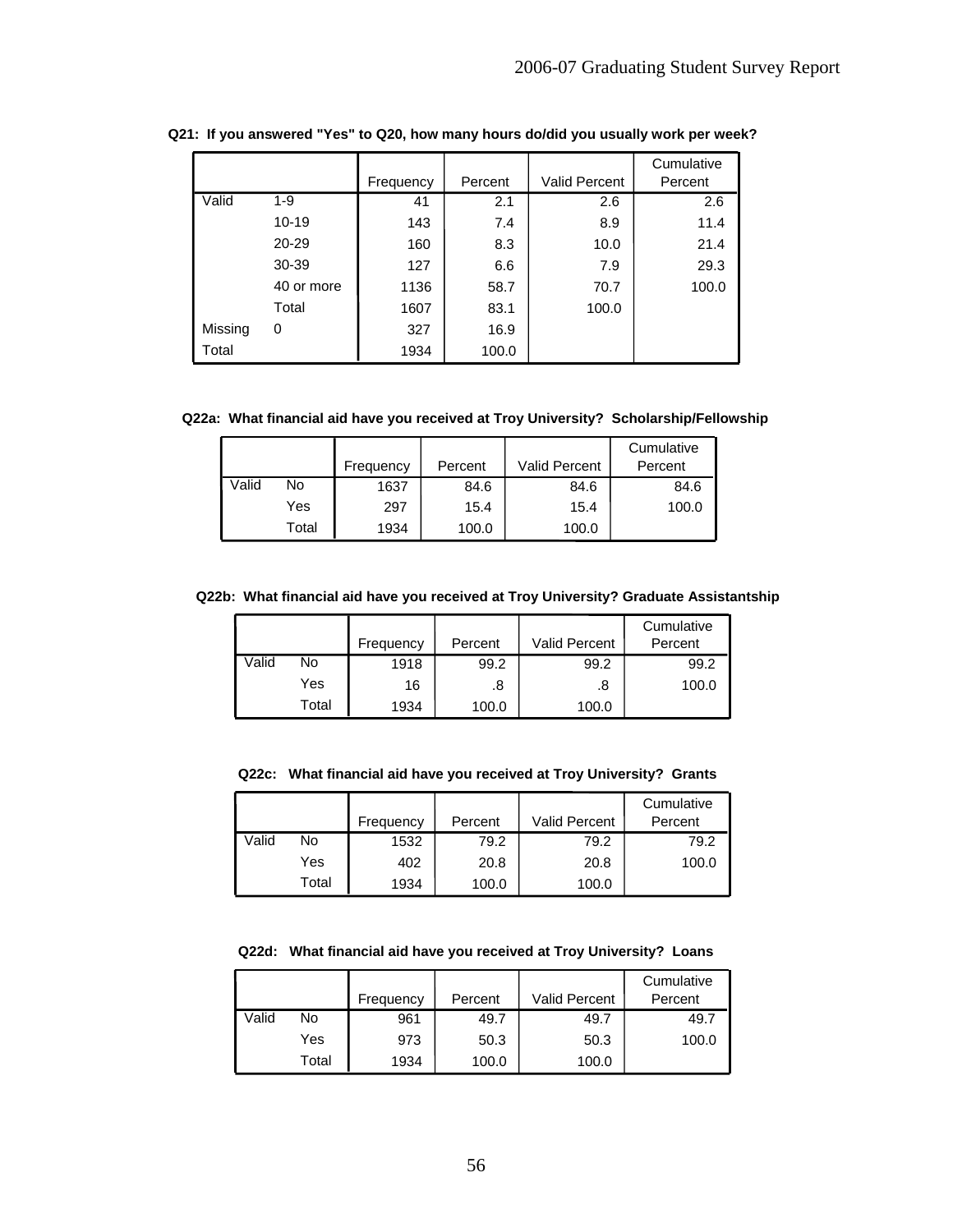|       |       | Frequency | Percent | Valid Percent | Cumulative<br>Percent |
|-------|-------|-----------|---------|---------------|-----------------------|
| Valid | No    | 1865      | 96.4    | 96.4          | 96.4                  |
|       | Yes   | 69        | 3.6     | 3.6           | 100.0                 |
|       | Total | 1934      | 100.0   | 100.0         |                       |

**Q22e: What financial aid have you received at Troy University? Work Study**

**Q22f: What financial aid have you received at Troy University? Tuition Assistance**

|       |       | Frequency | Percent | <b>Valid Percent</b> | Cumulative<br>Percent |
|-------|-------|-----------|---------|----------------------|-----------------------|
| Valid | No    | 1647      | 85.2    | 85.2                 | 85.2                  |
|       | Yes   | 287       | 14.8    | 14.8                 | 100.0                 |
|       | Total | 1934      | 100.0   | 100.0                |                       |

**Q22g: What financial aid have you received at Troy University? Third Party Pay**

|       |       | Frequency | Percent | <b>Valid Percent</b> | Cumulative<br>Percent |
|-------|-------|-----------|---------|----------------------|-----------------------|
| Valid | No    | 1872      | 96.8    | 96.8                 | 96.8                  |
|       | Yes   | 62        | 3.2     | 3.2                  | 100.0                 |
|       | Total | 1934      | 100.0   | 100.0                |                       |

**Q22h: What financial aid have you received at Troy University? Other**

|       |       |           |         |                      | Cumulative |
|-------|-------|-----------|---------|----------------------|------------|
|       |       | Frequency | Percent | <b>Valid Percent</b> | Percent    |
| Valid | No    | 1734      | 89.7    | 89.7                 | 89.7       |
|       | Yes   | 200       | 10.3    | 10.3                 | 100.0      |
|       | Total | 1934      | 100.0   | 100.0                |            |

**Q32a: To which student organization did you belong while attending Troy? Departmental**

|       |       |           |         |               | Cumulative |
|-------|-------|-----------|---------|---------------|------------|
|       |       | Frequency | Percent | Valid Percent | Percent    |
| Valid | No    | 1763      | 91.2    | 91.2          | 91.2       |
|       | Yes   | 171       | 8.8     | 8.8           | 100.0      |
|       | Total | 1934      | 100.0   | 100.0         |            |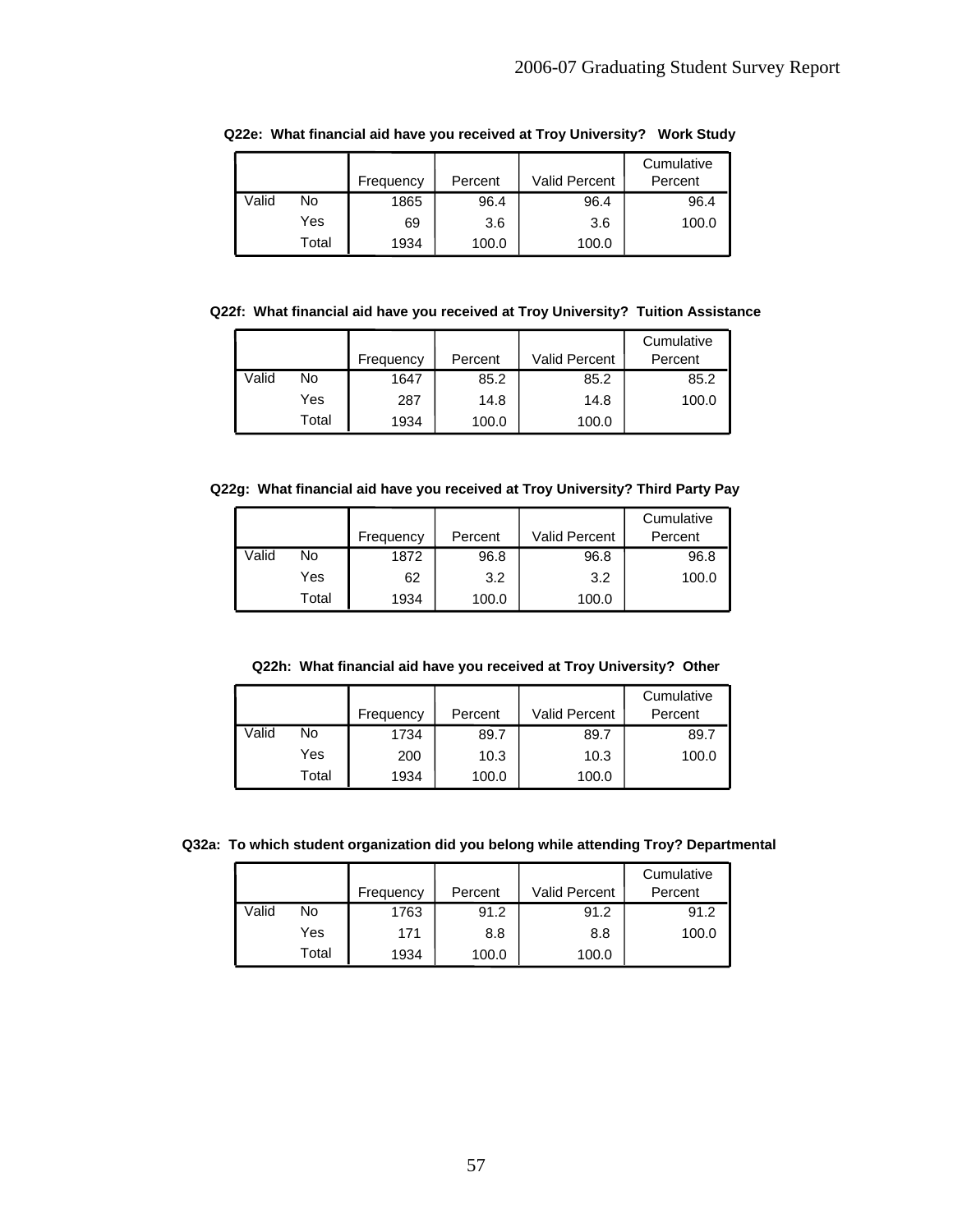|       |       | Frequency | Percent | <b>Valid Percent</b> | Cumulative<br>Percent |
|-------|-------|-----------|---------|----------------------|-----------------------|
| Valid | No    | 1805      | 93.3    | 93.3                 | 93.3                  |
|       | Yes   | 129       | 6.7     | 6.7                  | 100.0                 |
|       | Total | 1934      | 100.0   | 100.0                |                       |

#### **Q32b: To which student organization did you belong while attending Troy? Professional**

**Q32c: To which student organization did you belong while attending Troy? Religious**

|       |       | Frequency | Percent | Valid Percent | Cumulative<br>Percent |
|-------|-------|-----------|---------|---------------|-----------------------|
| Valid | No    | 1853      | 95.8    | 95.8          | 95.8                  |
|       | Yes   | 81        | 4.2     | 4.2           | 100.0                 |
|       | Total | 1934      | 100.0   | 100.0         |                       |

**Q32d: To which student organization did you belong while attending Troy? Leadership**

|       |       | Frequency | Percent | Valid Percent | Cumulative<br>Percent |
|-------|-------|-----------|---------|---------------|-----------------------|
| Valid | No    | 1839      | 95.1    | 95.1          | 95.1                  |
|       | Yes   | 95        | 4.9     | 4.9           | 100.0                 |
|       | Total | 1934      | 100.0   | 100.0         |                       |

**Q32e: To which student organization did you belong while attending Troy? Services**

|       |       | Frequency | Percent | <b>Valid Percent</b> | Cumulative<br>Percent |
|-------|-------|-----------|---------|----------------------|-----------------------|
| Valid | No    | 1881      | 97.3    | 97.3                 | 97.3                  |
|       | Yes   | 53        | 2.7     | 2.7                  | 100.0                 |
|       | Total | 1934      | 100.0   | 100.0                |                       |

**Q32f: To which student organization did you belong while attending Troy? Honor society**

|       |       |           |         |                      | Cumulative |
|-------|-------|-----------|---------|----------------------|------------|
|       |       | Frequency | Percent | <b>Valid Percent</b> | Percent    |
| Valid | No    | 1625      | 84.0    | 84.0                 | 84.0       |
|       | Yes   | 309       | 16.0    | 16.0                 | 100.0      |
|       | Total | 1934      | 100.0   | 100.0                |            |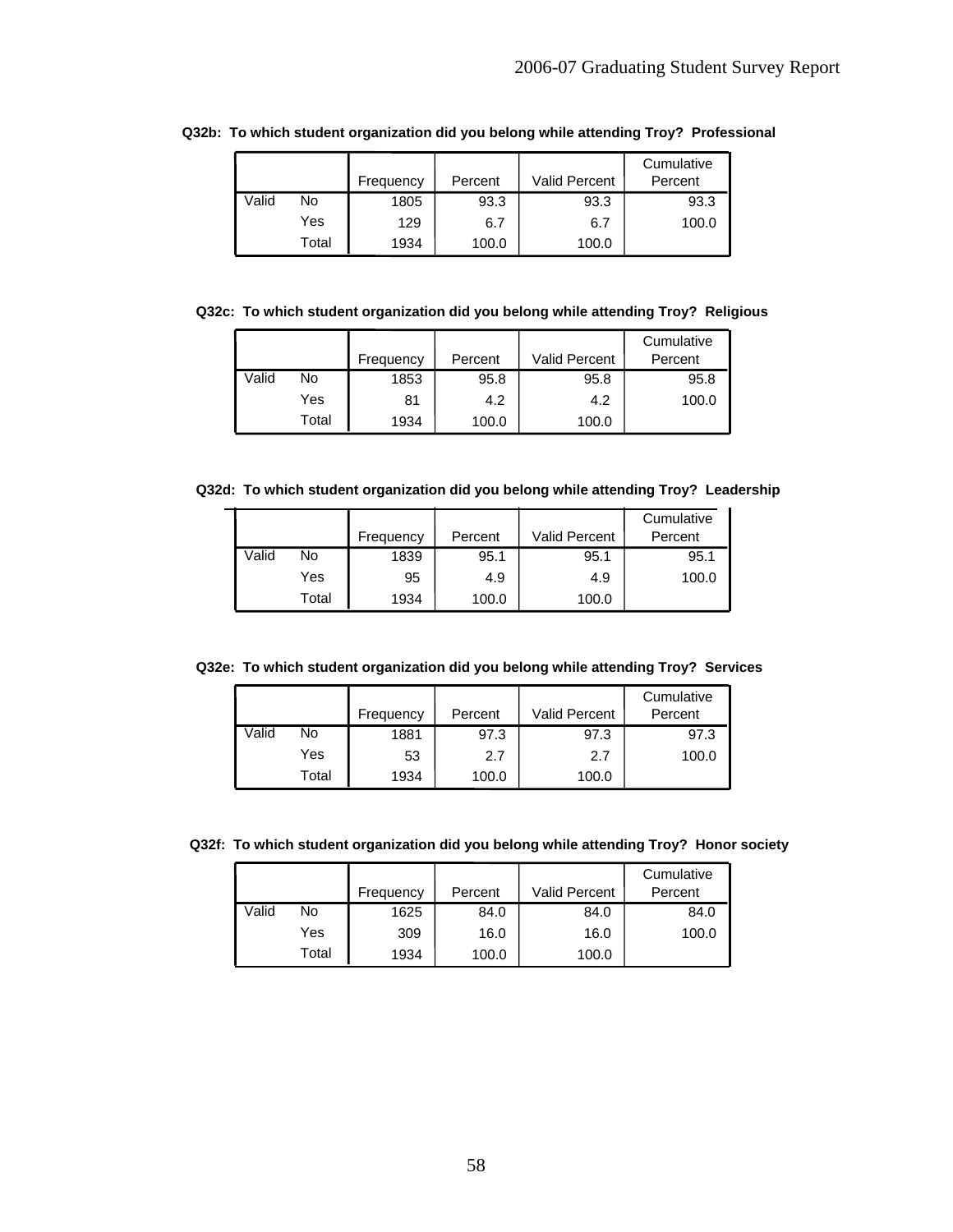|       |       | Frequency | Percent | <b>Valid Percent</b> | Cumulative<br>Percent |
|-------|-------|-----------|---------|----------------------|-----------------------|
| Valid | No    | 1921      | 99.3    | 99.3                 | 99.3                  |
|       | Yes   | 13        | .7      |                      | 100.0                 |
|       | Total | 1934      | 100.0   | 100.0                |                       |

#### **Q32g: To which student organization did you belong while attending Troy? Publication**

**Q32h: To which student organization did you belong while attending Troy? Political**

|       |       | Frequency | Percent | Valid Percent | Cumulative<br>Percent |
|-------|-------|-----------|---------|---------------|-----------------------|
| Valid | No    | 1903      | 98.4    | 98.4          | 98.4                  |
|       | Yes   | 31        | 1.6     | 1.6           | 100.0                 |
|       | Total | 1934      | 100.0   | 100.0         |                       |

**Q32i: To which student organization did you belong while attending Troy? Fraternity/Sorority**

|       |       | Frequency | Percent | Valid Percent | Cumulative<br>Percent |
|-------|-------|-----------|---------|---------------|-----------------------|
| Valid | No    | 1794      | 92.8    | 92.8          | 92.8                  |
|       | Yes   | 140       | 7.2     | 7.2           | 100.0                 |
|       | Total | 1934      | 100.0   | 100.0         |                       |

**Q32j: To which student organization did you belong while attending Troy? Art/Music/Drama**

|       |       | Frequency | Percent | <b>Valid Percent</b> | Cumulative<br>Percent |
|-------|-------|-----------|---------|----------------------|-----------------------|
|       |       |           |         |                      |                       |
| Valid | No    | 1878      | 97.1    | 97.1                 | 97.1                  |
|       | Yes   | 56        | 2.9     | 2.9                  | 100.0                 |
|       | Total | 1934      | 100.0   | 100.0                |                       |

**Q32k: To which student organization did you belong while attending Troy? Sports**

|       |       |           |         |                      | Cumulative |
|-------|-------|-----------|---------|----------------------|------------|
|       |       | Frequency | Percent | <b>Valid Percent</b> | Percent    |
| Valid | No    | 1868      | 96.6    | 96.6                 | 96.6       |
|       | Yes   | 66        | 3.4     | 3.4                  | 100.0      |
|       | Total | 1934      | 100.0   | 100.0                |            |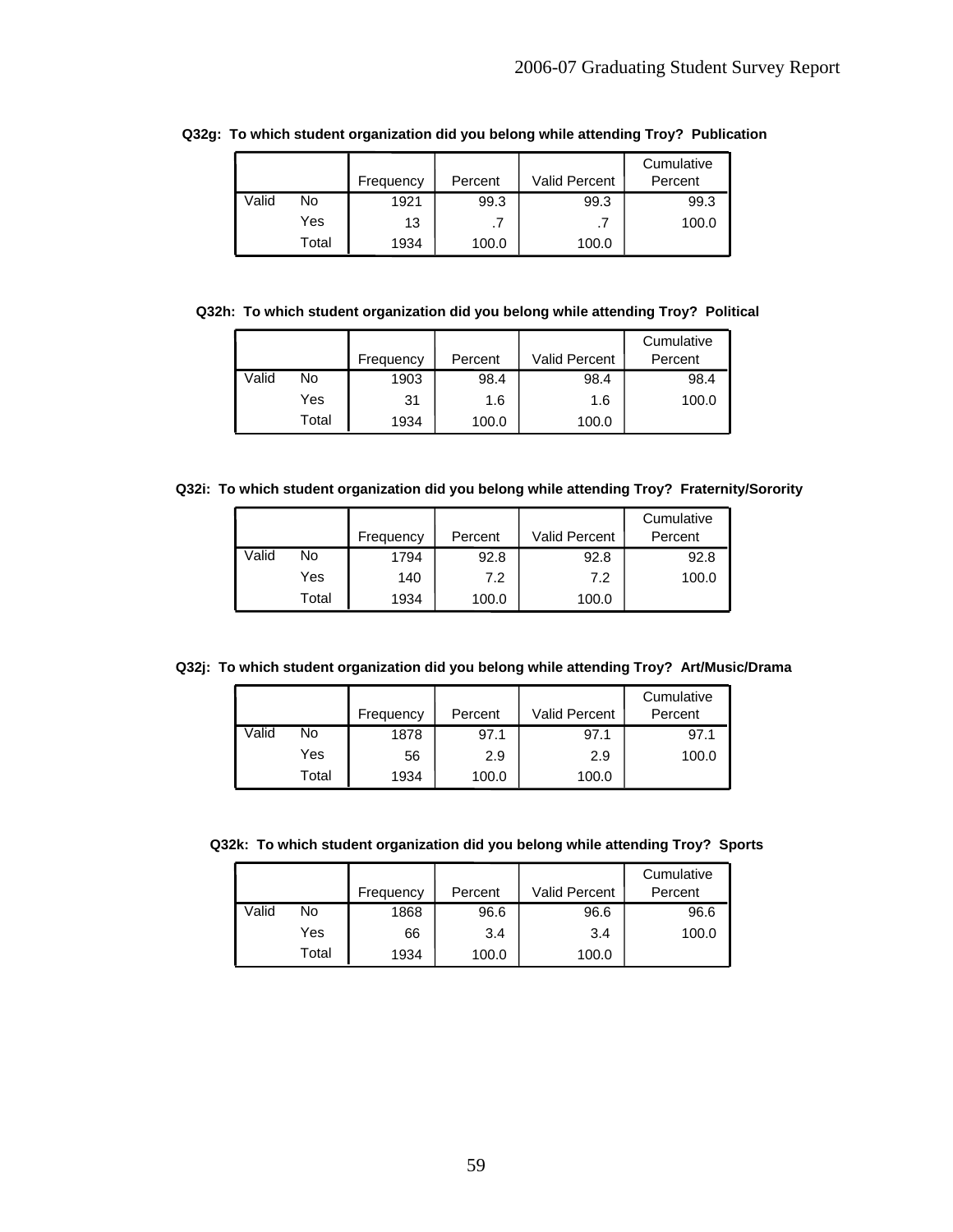|       |       | Frequency | Percent | Valid Percent | Cumulative<br>Percent |
|-------|-------|-----------|---------|---------------|-----------------------|
| Valid | No    | 680       | 35.2    | 35.2          | 35.2                  |
|       | Yes   | 1254      | 64.8    | 64.8          | 100.0                 |
|       | Total | 1934      | 100.0   | 100.0         |                       |

**Q32l: To which student organization did you belong while attending Troy? None**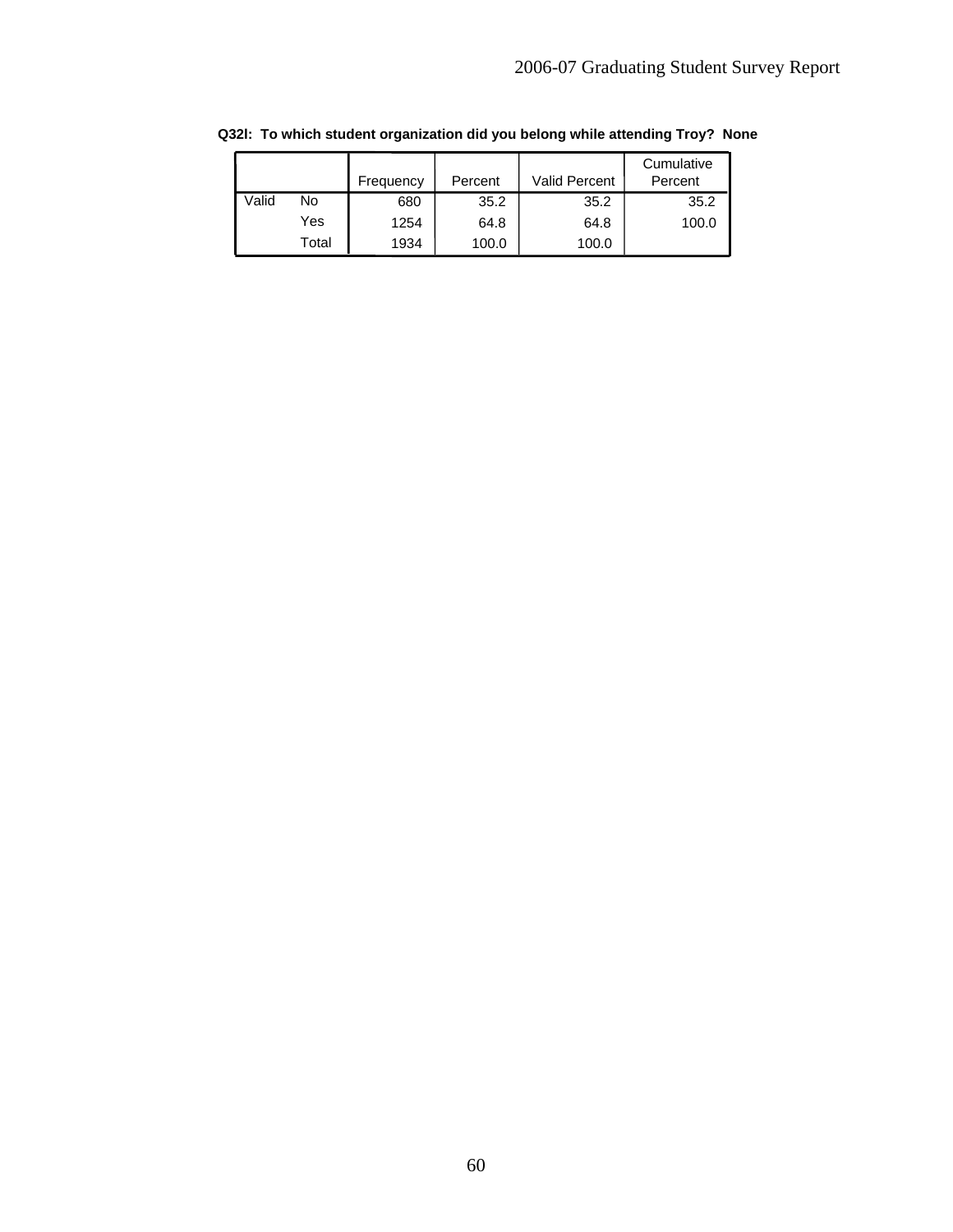# **Troy University 06-07 Graduating Student Survey Frequencies - Dothan Campus**

|       |                  |                |         |               | Cumulative |
|-------|------------------|----------------|---------|---------------|------------|
|       |                  | Frequency      | Percent | Valid Percent | Percent    |
| Valid | 0                | 2              | 1.4     | 1.4           | 1.4        |
|       | <b>Fall 2005</b> | 1              | .7      | .7            | 2.0        |
|       | Spring 2006      |                | .7      | .7            | 2.7        |
|       | Summer 2006      | 4              | 2.7     | 2.7           | 5.4        |
|       | <b>Fall 2006</b> | 105            | 70.9    | 70.9          | 76.4       |
|       | Spring 2007      | 8              | 5.4     | 5.4           | 81.8       |
|       | Summer 2007      | 19             | 12.8    | 12.8          | 94.6       |
|       | <b>Fall 2007</b> | 4              | 2.7     | 2.7           | 97.3       |
|       | 06 Term 2        | $\overline{2}$ | 1.4     | 1.4           | 98.6       |
|       | 06_Term 5        | 1              | .7      | .7            | 99.3       |
|       | 07 Term 5        |                | .7      | .7            | 100.0      |
|       | Total            | 148            | 100.0   | 100.0         |            |

#### **Q1: Semeter/Term of Intended Graduation**

**Q2: Gender**

|       |        | Frequency | Percent | Valid Percent | Cumulative<br>Percent |
|-------|--------|-----------|---------|---------------|-----------------------|
| Valid | Male   | 36        | 24.3    | 24.3          | 24.3                  |
|       | Female | 112       | 75.7    | 75.7          | 100.0                 |
|       | Total  | 148       | 100.0   | 100.0         |                       |

**Q3: Ethnicity**

|       |                        | Frequency | Percent | <b>Valid Percent</b> | Cumulative<br>Percent |
|-------|------------------------|-----------|---------|----------------------|-----------------------|
| Valid | <b>Black</b>           | 29        | 19.6    | 19.6                 | 19.6                  |
|       | Asian/Pacific Islander | 4         | 2.7     | 2.7                  | 22.3                  |
|       | Hispanic               | 4         | 2.7     | 2.7                  | 25.0                  |
|       | White                  | 109       | 73.6    | 73.6                 | 98.6                  |
|       | <b>Unknown</b>         | 2         | 1.4     | 1.4                  | 100.0                 |
|       | Total                  | 148       | 100.0   | 100.0                |                       |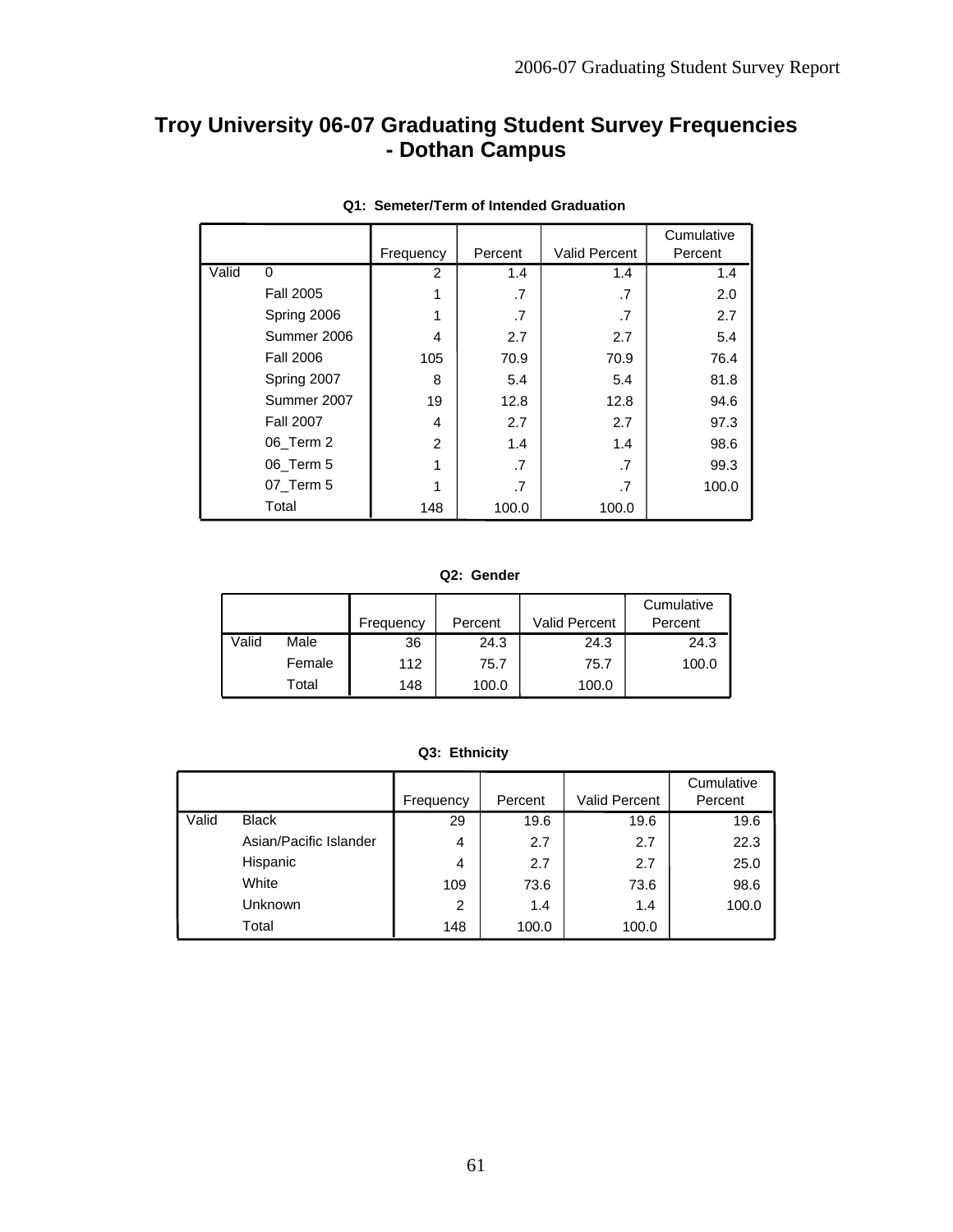|       |            | Frequency | Percent | <b>Valid Percent</b> | Cumulative<br>Percent |
|-------|------------|-----------|---------|----------------------|-----------------------|
| Valid | $20 - 21$  | 3         | 2.0     | 2.0                  | 2.0                   |
|       | $22 - 24$  | 48        | 32.4    | 32.4                 | 34.5                  |
|       | 25-29      | 35        | 23.6    | 23.6                 | 58.1                  |
|       | 30-34      | 12        | 8.1     | 8.1                  | 66.2                  |
|       | 35-39      | 17        | 11.5    | 11.5                 | 77.7                  |
|       | 40-49      | 22        | 14.9    | 14.9                 | 92.6                  |
|       | 50-64      | 10        | 6.8     | 6.8                  | 99.3                  |
|       | 65 or over |           | .7      | .7                   | 100.0                 |
|       | Total      | 148       | 100.0   | 100.0                |                       |

#### **Q4: Age Group**

#### **Q5: Marital Status**

|       |                 | Frequency | Percent | <b>Valid Percent</b> | Cumulative<br>Percent |
|-------|-----------------|-----------|---------|----------------------|-----------------------|
| Valid | Single          | 57        | 38.5    | 38.5                 | 38.5                  |
|       | Married         | 73        | 49.3    | 49.3                 | 87.8                  |
|       | <b>Divorced</b> | 15        | 10.1    | 10.1                 | 98.0                  |
|       | Other           | 3         | 2.0     | 2.0                  | 100.0                 |
|       | Total           | 148       | 100.0   | 100.0                |                       |

### **Q6: Are you a US Citizen?**

|       |       | Frequency | Percent | Valid Percent | Cumulative<br>Percent |
|-------|-------|-----------|---------|---------------|-----------------------|
| Valid | Yes   | 146       | 98.6    | 98.6          | 98.6                  |
|       | No    |           | 1.4     | 1.4           | 100.0                 |
|       | Total | 148       | 100.0   | 100.0         |                       |

## **Q7: If you answered "No" to Q6, which countrty are you from?**

|       |            | Frequency      | Percent | <b>Valid Percent</b> | Cumulative<br>Percent |
|-------|------------|----------------|---------|----------------------|-----------------------|
| Valid |            | 141            | 95.3    | 95.3                 | 95.3                  |
|       | <b>ALB</b> |                | .7      | .7                   | 95.9                  |
|       | COL        | $\overline{2}$ | 1.4     | 1.4                  | 97.3                  |
|       | DEU        | 2              | 1.4     | 1.4                  | 98.6                  |
|       | <b>USA</b> | 2              | 1.4     | 1.4                  | 100.0                 |
|       | Total      | 148            | 100.0   | 100.0                |                       |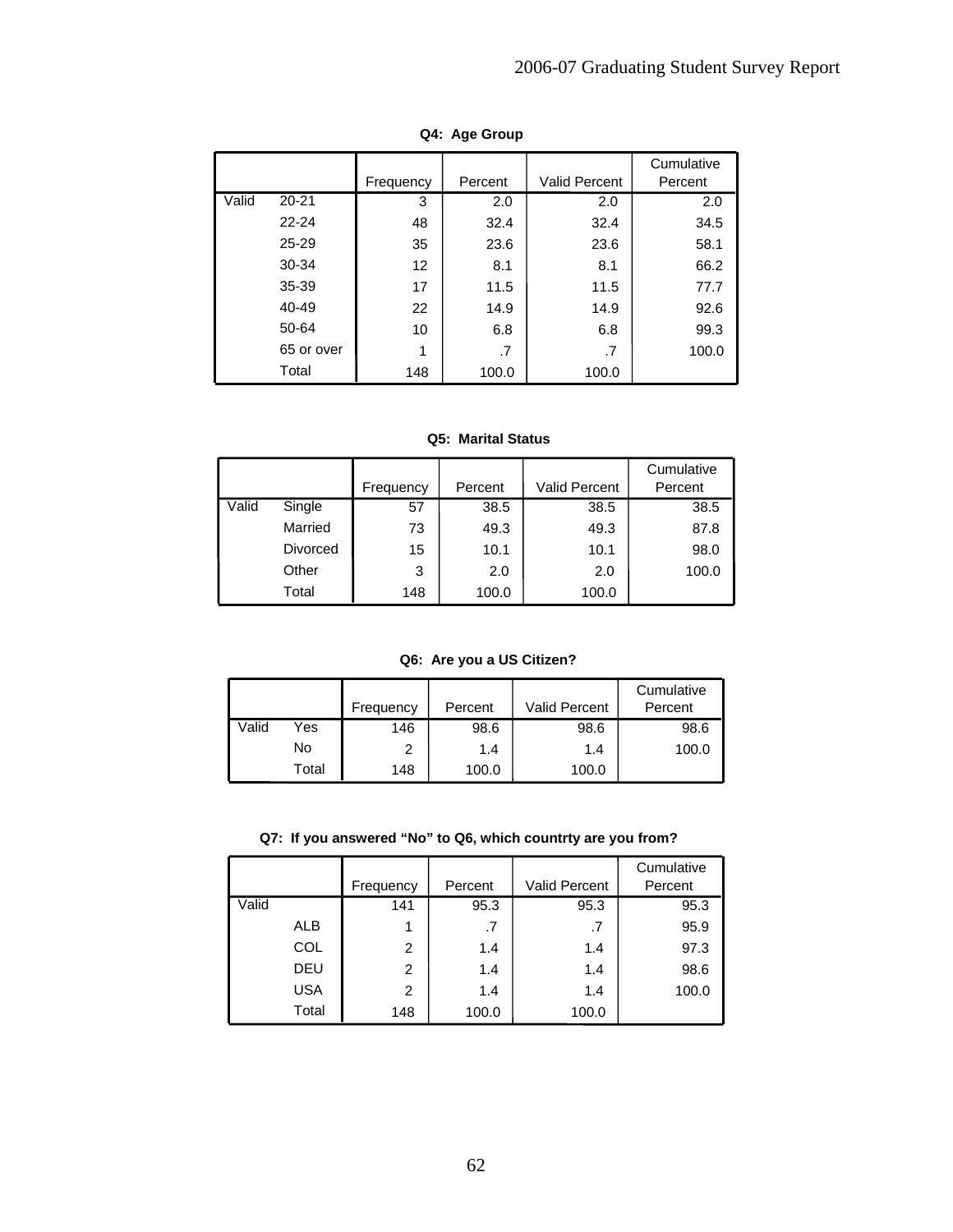|       |                 |                |           |               | Cumulative |
|-------|-----------------|----------------|-----------|---------------|------------|
|       |                 | Frequency      | Percent   | Valid Percent | Percent    |
| Valid | 0               | 6              | 4.1       | 4.1           | 4.1        |
|       | Alabama         | 117            | 79.1      | 79.1          | 83.1       |
|       | Alaska          |                | .7        | .7            | 83.8       |
|       | Florida         | 10             | 6.8       | 6.8           | 90.5       |
|       | Georgia         | 8              | 5.4       | 5.4           | 95.9       |
|       | <b>Illinois</b> | $\overline{2}$ | 1.4       | 1.4           | 97.3       |
|       | Missouri        | 1              | .7        | .7            | 98.0       |
|       | Montana         |                | .7        | .7            | 98.6       |
|       | New York        |                | .7        | .7            | 99.3       |
|       | South Carolina  |                | $\cdot$ 7 | $\cdot$ 7     | 100.0      |
|       | Total           | 148            | 100.0     | 100.0         |            |

#### **Q8: If you answered "Yes" to Q6, which state is your permanent home state in the United States?**

#### **Q9: From which Troy University campus will you graduate?**

|       |        |           |         |                      | Cumulative |
|-------|--------|-----------|---------|----------------------|------------|
|       |        | Frequency | Percent | <b>Valid Percent</b> | Percent    |
| Valid | Dothan | 148       | 100.0   | 100.0                | 100.0      |

### **Q10: If you chose "University College" in Q9, from which site did you file your intent to graduate?**

|       |                    |           |         |               | Cumulative |
|-------|--------------------|-----------|---------|---------------|------------|
|       |                    | Frequency | Percent | Valid Percent | Percent    |
| Valid | 0                  | 139       | 93.9    | 93.9          | 93.9       |
|       | Atlanta, Georgia   | 1         | .7      | .7            | 94.6       |
|       | Augusta, Georgia   |           | .7      | .7            | 95.3       |
|       | eArmyU Programs    |           | .7      | .7            | 95.9       |
|       | Pensacola, Florida |           | .7      |               | 96.6       |
|       | Other              | 5         | 3.4     | 3.4           | 100.0      |
|       | Total              | 148       | 100.0   | 100.0         |            |

#### **Q11: What degree program are you currently completing at Troy University?**

|       |                             | Frequency | Percent | Valid Percent | Cumulative<br>Percent |
|-------|-----------------------------|-----------|---------|---------------|-----------------------|
| Valid | 0                           |           | .7      | .7            | .7                    |
|       | Associate                   | 2         | 1.4     | 1.4           | 2.0                   |
|       | Bachelor's                  | 116       | 78.4    | 78.4          | 80.4                  |
|       | Master's                    | 26        | 17.6    | 17.6          | 98.0                  |
|       | <b>Education Specialist</b> | 2         | 1.4     | 1.4           | 99.3                  |
|       | Other                       |           | .7      | .7            | 100.0                 |
|       | Total                       | 148       | 100.0   | 100.0         |                       |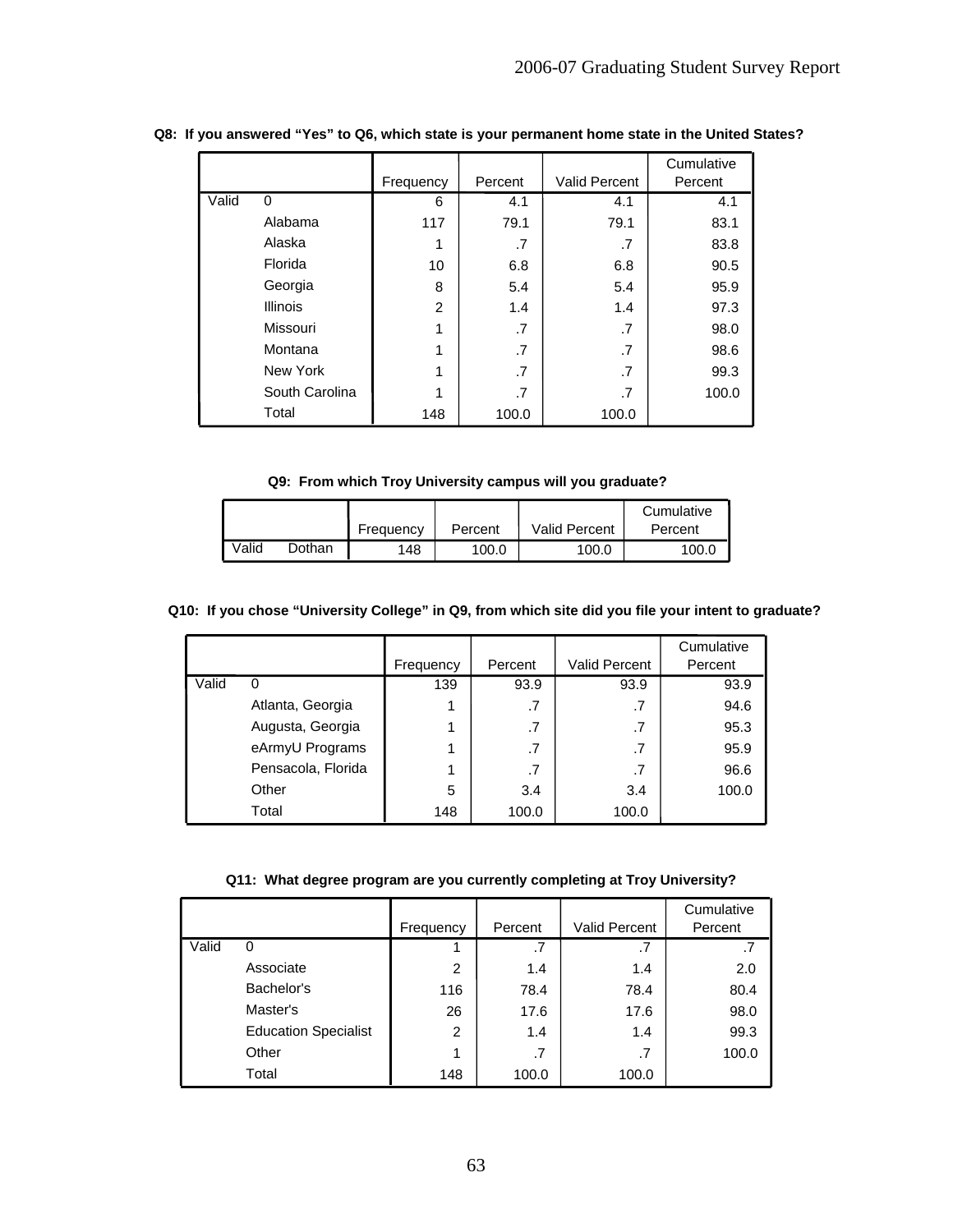|       |                                      |                |                 |                 | Cumulative |
|-------|--------------------------------------|----------------|-----------------|-----------------|------------|
|       |                                      | Frequency      | Percent         | Valid Percent   | Percent    |
| Valid | Biology                              | 3              | 2.0             | 2.0             | 2.0        |
|       | <b>Comprehensive General Science</b> | 1              | .7              | .7              | 2.7        |
|       | <b>Computer Science</b>              | 9              | 6.1             | 6.1             | 8.8        |
|       | <b>Criminal Justice</b>              | 9              | 6.1             | 6.1             | 14.9       |
|       | English                              | $\overline{2}$ | 1.4             | 1.4             | 16.2       |
|       | <b>English Education</b>             | $\overline{2}$ | 1.4             | 1.4             | 17.6       |
|       | <b>General Education</b>             | 1              | $\overline{.7}$ | $\overline{.7}$ | 18.2       |
|       | <b>International Relations</b>       | 3              | 2.0             | 2.0             | 20.3       |
|       | Social Science                       | 3              | 2.0             | 2.0             | 22.3       |
|       | Social Science Education             | 1              | $\cdot$ 7       | $\cdot$ 7       | 23.0       |
|       | Sociology                            | 1              | .7              | $\overline{.7}$ | 23.6       |
|       | Accounting                           | 20             | 13.5            | 13.5            | 37.2       |
|       | Finance                              | 1              | $\cdot$ 7       | $\cdot$ 7       | 37.8       |
|       | <b>General Business</b>              | $\overline{7}$ | 4.7             | 4.7             | 42.6       |
|       | General Management_Management        | 9              | 6.1             | 6.1             | 48.6       |
|       | Human Resource Management            | 6              | 4.1             | 4.1             | 52.7       |
|       | <b>Information Systems</b>           | 4              | 2.7             | 2.7             | 55.4       |
|       | Marketing                            | $\overline{7}$ | 4.7             | 4.7             | 60.1       |
|       | Resources Mgmt & Technology          | 1              | $\cdot$ 7       | $\cdot$ 7       | 60.8       |
|       | Master of Business Administration    | 1              | $\cdot$ 7       | .7              | 61.5       |
|       | Other                                | $\overline{2}$ | 1.4             | 1.4             | 62.8       |
|       | Art_General                          | 1              | .7              | .7              | 63.5       |
|       | <b>Collaborative Teacher</b>         | $\overline{2}$ | 1.4             | 1.4             | 64.9       |
|       | Counseling and Psychology            | $\overline{4}$ | 2.7             | 2.7             | 67.6       |
|       | Early Childhood Education            | $\overline{2}$ | 1.4             | 1.4             | 68.9       |
|       | <b>Elementary Education</b>          | 25             | 16.9            | 16.9            | 85.8       |
|       | K-6 Elementary Education             | 1              | $\overline{.7}$ | $\overline{.7}$ | 86.5       |
|       | Psychology                           | 11             | 7.4             | 7.4             | 93.9       |
|       | Secondary Education                  | $\overline{7}$ | 4.7             | 4.7             | 98.6       |
|       | Other                                | $\overline{2}$ | 1.4             | 1.4             | 100.0      |
|       | Total                                | 148            | 100.0           | 100.0           |            |

### **Q12a: What is your major/concentration?**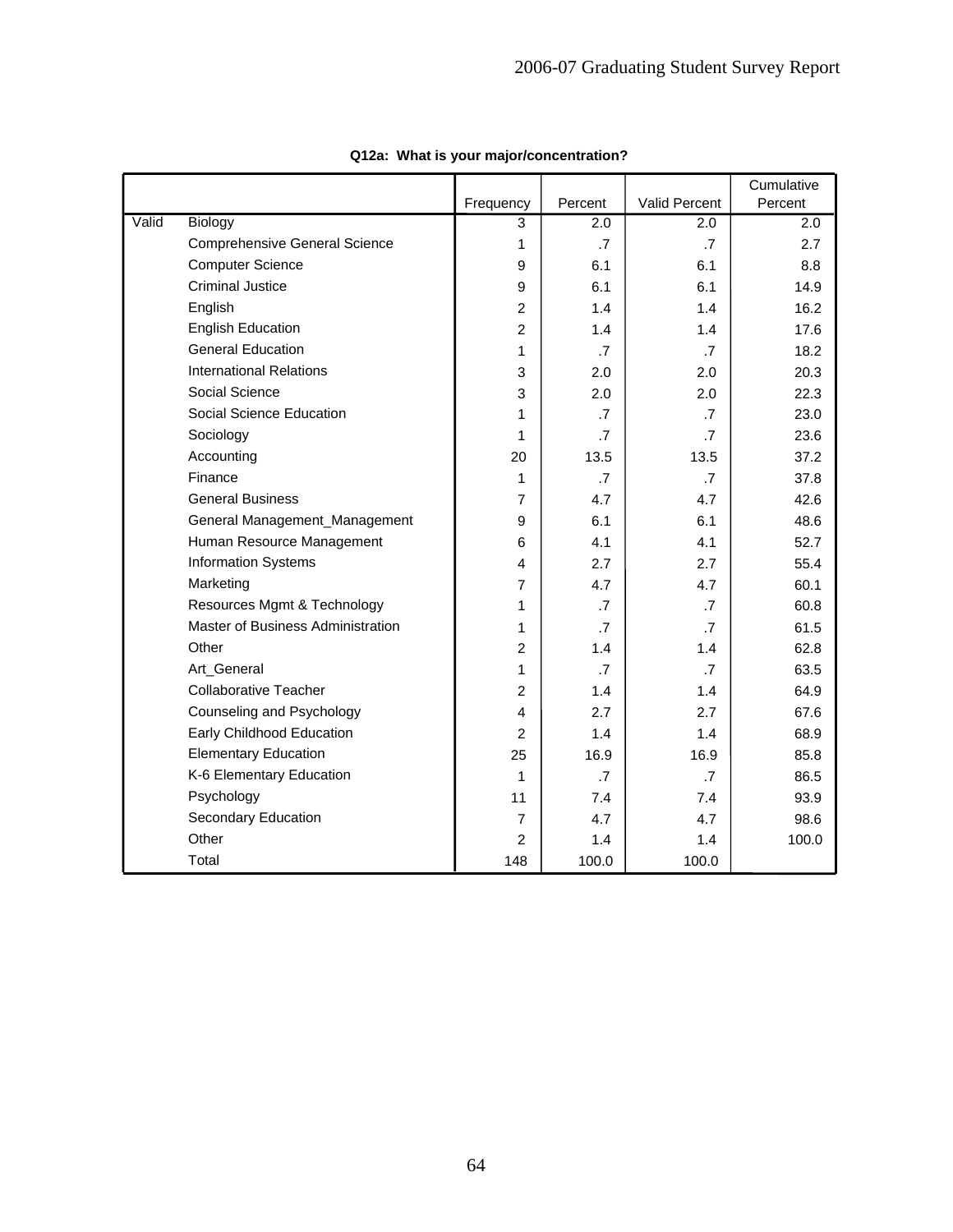|       |           | Frequency | Percent | <b>Valid Percent</b> | Cumulative<br>Percent |
|-------|-----------|-----------|---------|----------------------|-----------------------|
| Valid | AS.       | 35        | 23.6    | 23.6                 | 23.6                  |
|       | BU        | 58        | 39.2    | 39.2                 | 62.8                  |
|       | CF        |           | .7      | .7                   | 63.5                  |
|       | ED        | 52        | 35.1    | 35.1                 | 98.6                  |
|       | <b>HH</b> | 2         | 1.4     | 1.4                  | 100.0                 |
|       | Total     | 148       | 100.0   | 100.0                |                       |

**Q12b: College**

#### **Q13: When you first started at Troy University, you were a:**

|       |                            | Frequency | Percent | <b>Valid Percent</b> | Cumulative<br>Percent |
|-------|----------------------------|-----------|---------|----------------------|-----------------------|
| Valid | 0                          | 5         | 3.4     | 3.4                  | 3.4                   |
|       | Dually-admitted student    | 1         | .7      | .7                   | 4.1                   |
|       | First-time freshman        | 21        | 14.2    | 14.2                 | 18.2                  |
|       | UG transfer student        | 95        | 64.2    | 64.2                 | 82.4                  |
|       | UG transient student       | 7         | 4.7     | 4.7                  | 87.2                  |
|       | First-time GR student      | 18        | 12.2    | 12.2                 | 99.3                  |
|       | <b>GR</b> transfer student | 1         | .7      | .7                   | 100.0                 |
|       | Total                      | 148       | 100.0   | 100.0                |                       |

**Q14: How many credit hours did you transfer to Troy University from another college or university?**

|       |          | Frequency         | Percent | <b>Valid Percent</b> | Cumulative<br>Percent |
|-------|----------|-------------------|---------|----------------------|-----------------------|
|       |          |                   |         |                      |                       |
| Valid | 0        | $\overline{2}$    | 1.4     | 1.4                  | 1.4                   |
|       | $1 - 15$ | $12 \overline{ }$ | 8.1     | 8.1                  | 9.5                   |
|       | 16-30    | 17                | 11.5    | 11.5                 | 20.9                  |
|       | >30      | 89                | 60.1    | 60.1                 | 81.1                  |
|       | Not any  | 28                | 18.9    | 18.9                 | 100.0                 |
|       | Total    | 148               | 100.0   | 100.0                |                       |

**Q15: Have you taken any courses online or in any other Distance Learning format at Troy Univeristy?**

|       |       | Frequency | Percent | <b>Valid Percent</b> | Cumulative<br>Percent |
|-------|-------|-----------|---------|----------------------|-----------------------|
| Valid | Yes   | 109       | 73.6    | 73.6                 | 73.6                  |
|       | No    | 39        | 26.4    | 26.4                 | 100.0                 |
|       | Total | 148       | 100.0   | 100.0                |                       |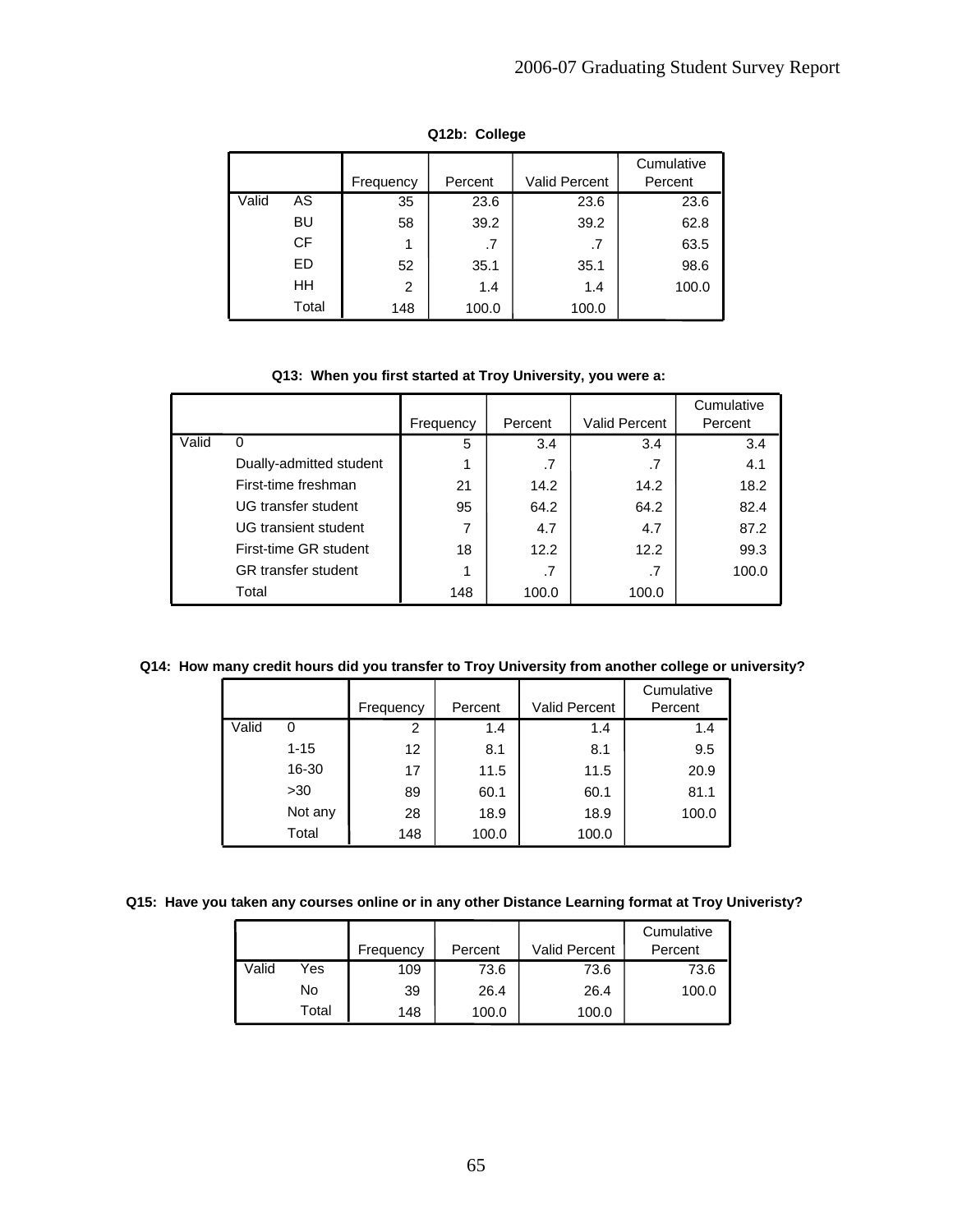|       |         | Frequency | Percent | <b>Valid Percent</b> | Cumulative<br>Percent |
|-------|---------|-----------|---------|----------------------|-----------------------|
| Valid | 1 year  | 10        | 6.8     | 6.8                  | 6.8                   |
|       | 2 years | 58        | 39.2    | 39.2                 | 45.9                  |
|       | 3 years | 32        | 21.6    | 21.6                 | 67.6                  |
|       | 4 years | 22        | 14.9    | 14.9                 | 82.4                  |
|       | 5 years | 14        | 9.5     | 9.5                  | 91.9                  |
|       | 6 years | 9         | 6.1     | 6.1                  | 98.0                  |
|       | 7 years | 2         | 1.4     | 1.4                  | 99.3                  |
|       | 8 years | 1         | .7      | .7                   | 100.0                 |
|       | Total   | 148       | 100.0   | 100.0                |                       |

#### **Q16: How long have you attended Troy University?**

**Q17: What is your overall GPA?**

|       |              | Frequency | Percent | <b>Valid Percent</b> | Cumulative<br>Percent |
|-------|--------------|-----------|---------|----------------------|-----------------------|
| Valid |              |           | .7      | .7                   | .7                    |
|       | $2.0 - 2.49$ | 4         | 2.7     | 2.7                  | 3.4                   |
|       | $2.5 - 2.99$ | 35        | 23.6    | 23.6                 | 27.0                  |
|       | $3.0 - 3.49$ | 52        | 35.1    | 35.1                 | 62.2                  |
|       | $3.5 - 4.0$  | 56        | 37.8    | 37.8                 | 100.0                 |
|       | Total        | 148       | 100.0   | 100.0                |                       |

**Q18: What do you plan to do after you graduation?**

|       |                                                         | Frequency | Percent | <b>Valid Percent</b> | Cumulative<br>Percent |
|-------|---------------------------------------------------------|-----------|---------|----------------------|-----------------------|
| Valid | 0                                                       | 3         | 2.0     | 2.0                  | 2.0                   |
|       | Work in an area related to<br>your major field of study | 79        | 53.4    | 53.4                 | 55.4                  |
|       | Work in an area outside<br>your major field of study    | 5         | 3.4     | 3.4                  | 58.8                  |
|       | Continue working in the<br>job you have had             | 23        | 15.5    | 15.5                 | 74.3                  |
|       | Continue your education                                 | 30        | 20.3    | 20.3                 | 94.6                  |
|       | Undecided                                               | 8         | 5.4     | 5.4                  | 100.0                 |
|       | Total                                                   | 148       | 100.0   | 100.0                |                       |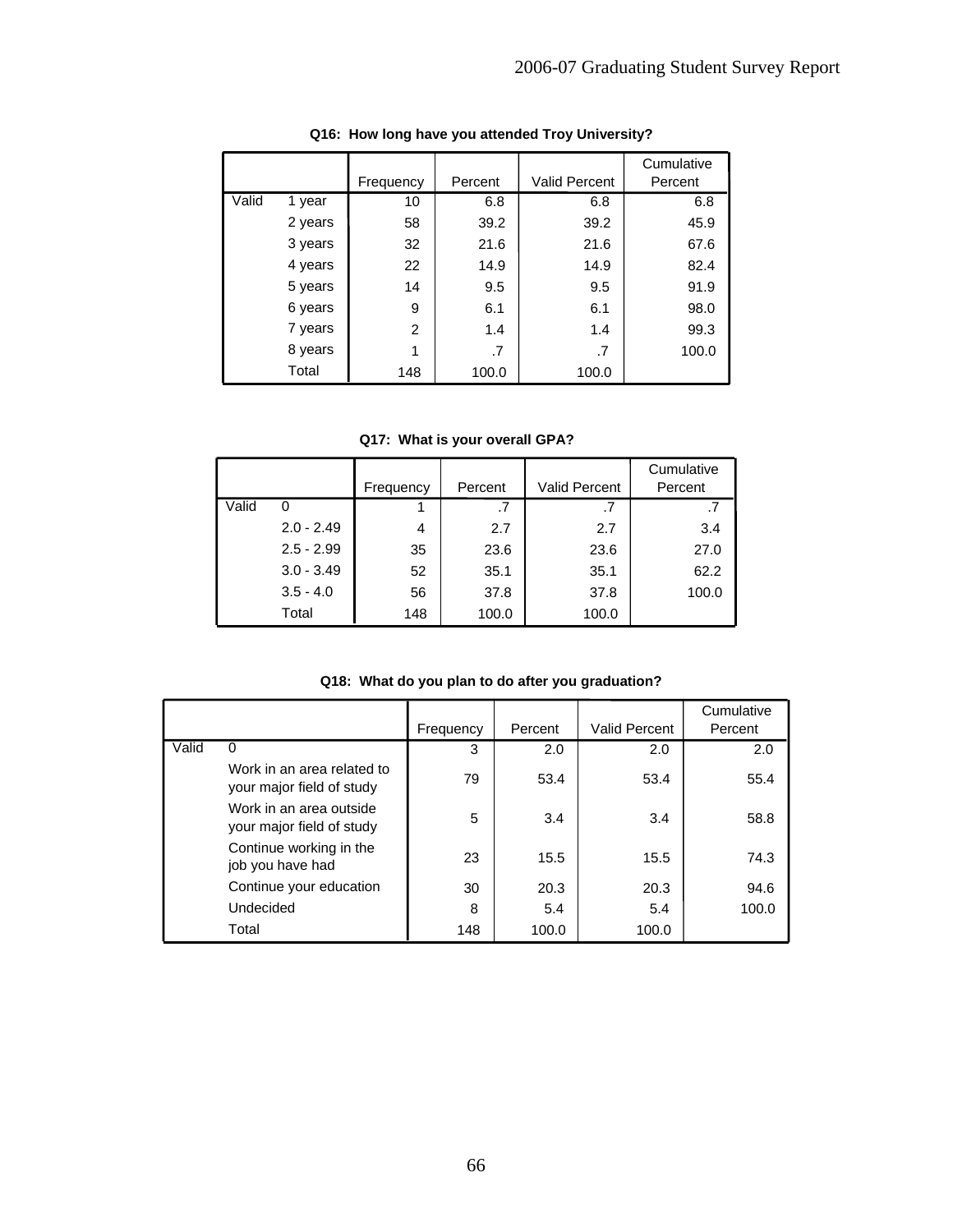|       |                         | Frequency | Percent | Valid Percent | Cumulative<br>Percent |
|-------|-------------------------|-----------|---------|---------------|-----------------------|
| Valid | 0                       | 21        | 14.2    | 14.2          | 14.2                  |
|       | A Bachelor's degree     | 3         | 2.0     | 2.0           | 16.2                  |
|       | A Master's degree       | 77        | 52.0    | 52.0          | 68.2                  |
|       | An Education Specialist | 11        | 7.4     | 7.4           | 75.7                  |
|       | A professional degree   | 4         | 2.7     | 2.7           | 78.4                  |
|       | A doctoral degree       | 32        | 21.6    | 21.6          | 100.0                 |
|       | Total                   | 148       | 100.0   | 100.0         |                       |

#### **Q19: If you plan to continue your education, what is your ultimate goal?**

#### **Q20: Are/were you employed while attending Troy University?**

|       |       | Frequency | Percent | Valid Percent | Cumulative<br>Percent |
|-------|-------|-----------|---------|---------------|-----------------------|
| Valid | 0     |           |         |               |                       |
|       | Yes   | 125       | 84.5    | 84.5          | 85.1                  |
|       | No    | 22        | 14.9    | 14.9          | 100.0                 |
|       | Total | 148       | 100.0   | 100.0         |                       |

#### **Q21: If you answered "Yes" to Q20, how many hours do/did you usually work per week?**

|         |            |           |         |                      | Cumulative |
|---------|------------|-----------|---------|----------------------|------------|
|         |            | Frequency | Percent | <b>Valid Percent</b> | Percent    |
| Valid   | $1 - 9$    | 2         | 1.4     | 1.6                  | 1.6        |
|         | $10 - 19$  | 8         | 5.4     | 6.4                  | 8.0        |
|         | 20-29      | 27        | 18.2    | 21.6                 | 29.6       |
|         | 30-39      | 16        | 10.8    | 12.8                 | 42.4       |
|         | 40 or more | 72        | 48.6    | 57.6                 | 100.0      |
|         | Total      | 125       | 84.5    | 100.0                |            |
| Missing | 0          | 23        | 15.5    |                      |            |
| Total   |            | 148       | 100.0   |                      |            |

**Q22a: What financial aid have you received at Troy University? Scholarship/Fellowship**

|       |       | Frequency | Percent | <b>Valid Percent</b> | Cumulative<br>Percent |
|-------|-------|-----------|---------|----------------------|-----------------------|
| Valid | No    | 124       | 83.8    | 83.8                 | 83.8                  |
|       | Yes   | 24        | 16.2    | 16.2                 | 100.0                 |
|       | Total | 148       | 100.0   | 100.0                |                       |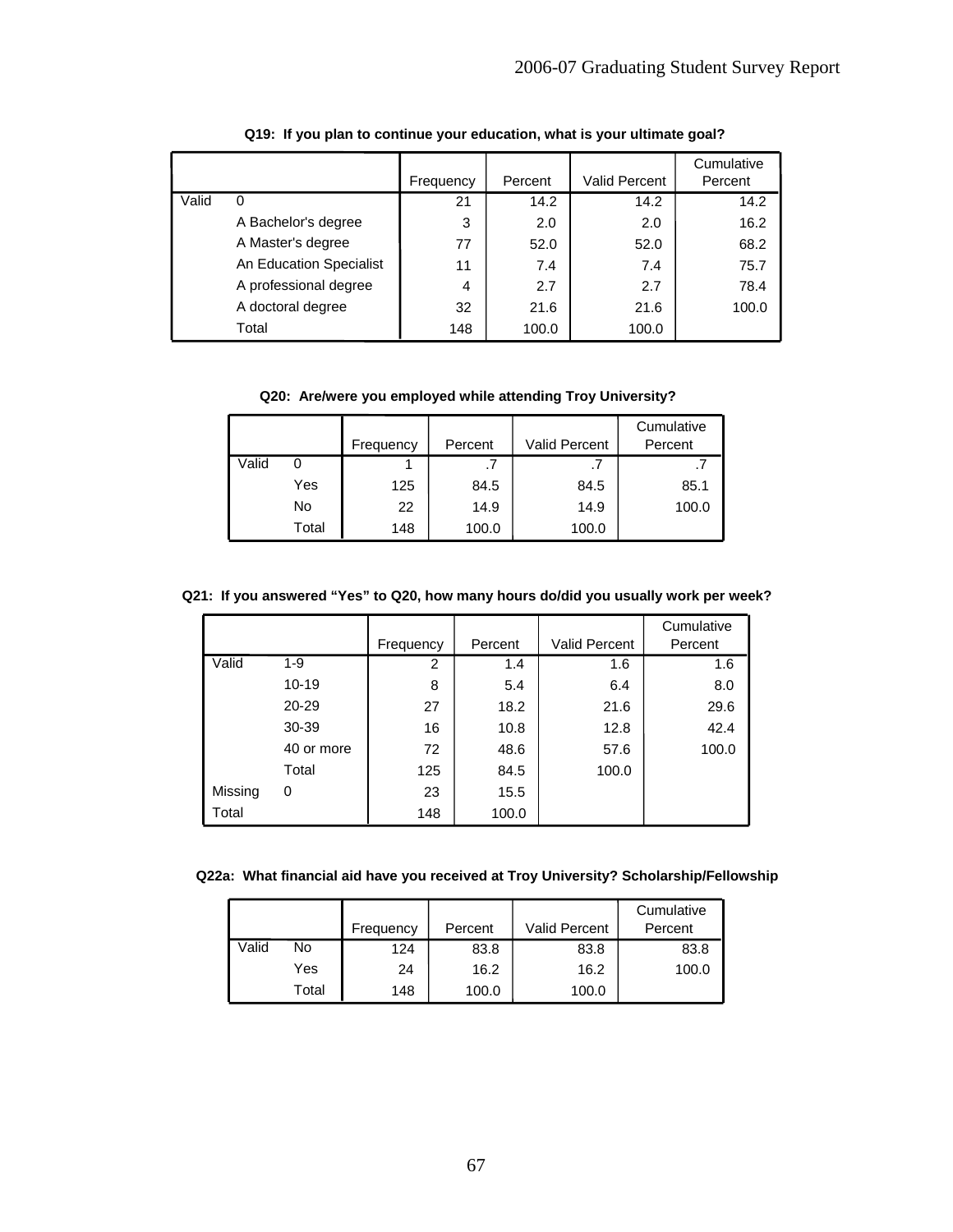|       |    | Frequency | Percent | <b>Valid Percent</b> | Cumulative<br>Percent |
|-------|----|-----------|---------|----------------------|-----------------------|
| √alid | N٥ | 148       | 100.0   | 100.0                | 100.0                 |

#### **Q22b: What financial aid have you received at Troy University? Graduate Assistantship**

**Q22c: What financial aid have you received at Troy University? Grants**

|       |       |           |         |               | Cumulative |
|-------|-------|-----------|---------|---------------|------------|
|       |       | Frequency | Percent | Valid Percent | Percent    |
| Valid | No    | 95        | 64.2    | 64.2          | 64.2       |
|       | Yes   | 53        | 35.8    | 35.8          | 100.0      |
|       | Total | 148       | 100.0   | 100.0         |            |

**Q22d: What financial aid have you received at Troy University? Loans**

|       |       | Frequency | Percent | <b>Valid Percent</b> | Cumulative<br>Percent |
|-------|-------|-----------|---------|----------------------|-----------------------|
| Valid | No    | 69        | 46.6    | 46.6                 | 46.6                  |
|       | Yes   | 79        | 53.4    | 53.4                 | 100.0                 |
|       | Total | 148       | 100.0   | 100.0                |                       |

**Q22e: What financial aid have you received at Troy University? Work Study**

|       |       | Frequency | Percent | Valid Percent | Cumulative<br>Percent |
|-------|-------|-----------|---------|---------------|-----------------------|
|       |       |           |         |               |                       |
| Valid | No    | 141       | 95.3    | 95.3          | 95.3                  |
|       | Yes   |           | 4.7     | 4.7           | 100.0                 |
|       | Total | 148       | 100.0   | 100.0         |                       |

**Q22f: What financial aid have you received at Troy University? Tuition Assistance**

|       |       |           |         |                      | Cumulative |
|-------|-------|-----------|---------|----------------------|------------|
|       |       | Frequency | Percent | <b>Valid Percent</b> | Percent    |
| Valid | No    | 135       | 91.2    | 91.2                 | 91.2       |
|       | Yes   | 13        | 8.8     | 8.8                  | 100.0      |
|       | Total | 148       | 100.0   | 100.0                |            |

**Q22g: What financial aid have you received at Troy University? Third Party Pay**

|       |       |           |         |                      | Cumulative |
|-------|-------|-----------|---------|----------------------|------------|
|       |       | Frequency | Percent | <b>Valid Percent</b> | Percent    |
| Valid | No    | 147       | 99.3    | 99.3                 | 99.3       |
|       | Yes   |           |         |                      | 100.0      |
|       | Total | 148       | 100.0   | 100.0                |            |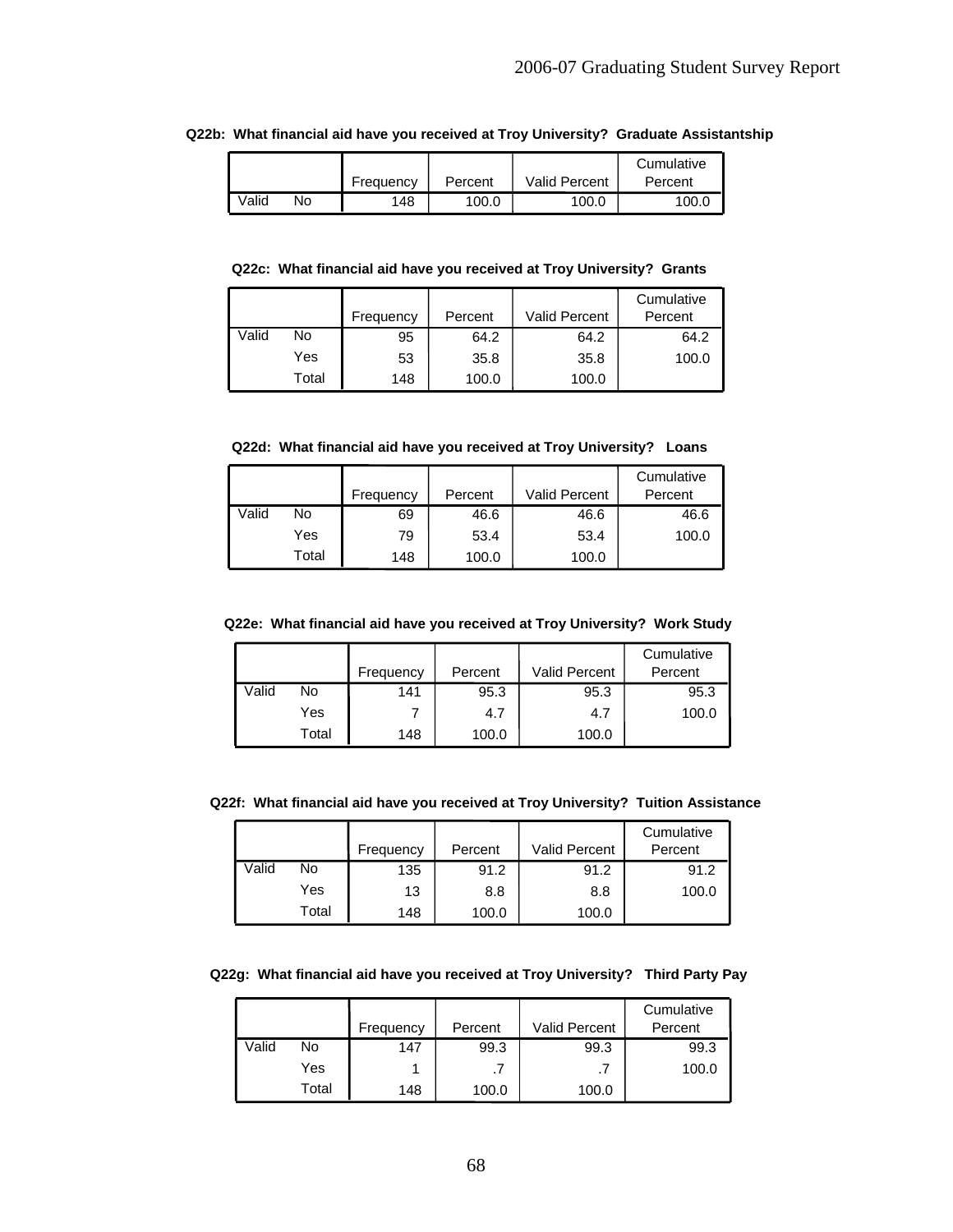|       |       | Frequency | Percent | <b>Valid Percent</b> | Cumulative<br>Percent |
|-------|-------|-----------|---------|----------------------|-----------------------|
| Valid | No    | 135       | 91.2    | 91.2                 | 91.2                  |
|       | Yes   | 13        | 8.8     | 8.8                  | 100.0                 |
|       | Total | 148       | 100.0   | 100.0                |                       |

**Q22h: What financial aid have you received at Troy University? Other**

**Q32a: To which student organization did you belong while attending Troy? Departmental**

|       |       | Frequency | Percent | <b>Valid Percent</b> | Cumulative<br>Percent |
|-------|-------|-----------|---------|----------------------|-----------------------|
| Valid | No    | 136       | 91.9    | 91.9                 | 91.9                  |
|       | Yes   | 12        | 8.1     | 8.1                  | 100.0                 |
|       | Total | 148       | 100.0   | 100.0                |                       |

**Q32b: To which student organization did you belong while attending Troy? Professional**

|       |       | Frequency | Percent | <b>Valid Percent</b> | Cumulative<br>Percent |
|-------|-------|-----------|---------|----------------------|-----------------------|
| Valid | No    | 141       | 95.3    | 95.3                 | 95.3                  |
|       | Yes   |           | 4.7     | 4.7                  | 100.0                 |
|       | Total | 148       | 100.0   | 100.0                |                       |

**Q32c: To which student organization did you belong while attending Troy? Religious**

|       |       |           |         |                      | Cumulative |
|-------|-------|-----------|---------|----------------------|------------|
|       |       | Frequency | Percent | <b>Valid Percent</b> | Percent    |
| Valid | No    | 146       | 98.6    | 98.6                 | 98.6       |
|       | Yes   | າ         | 1.4     | 1.4                  | 100.0      |
|       | Total | 148       | 100.0   | 100.0                |            |

**Q32d: To which student organization did you belong while attending Troy? Leadership**

|       |       | Frequency | Percent | <b>Valid Percent</b> | Cumulative<br>Percent |
|-------|-------|-----------|---------|----------------------|-----------------------|
| Valid | No    | 142       | 95.9    | 95.9                 | 95.9                  |
|       | Yes   |           | 4.1     | 4.1                  | 100.0                 |
|       | Total | 148       | 100.0   | 100.0                |                       |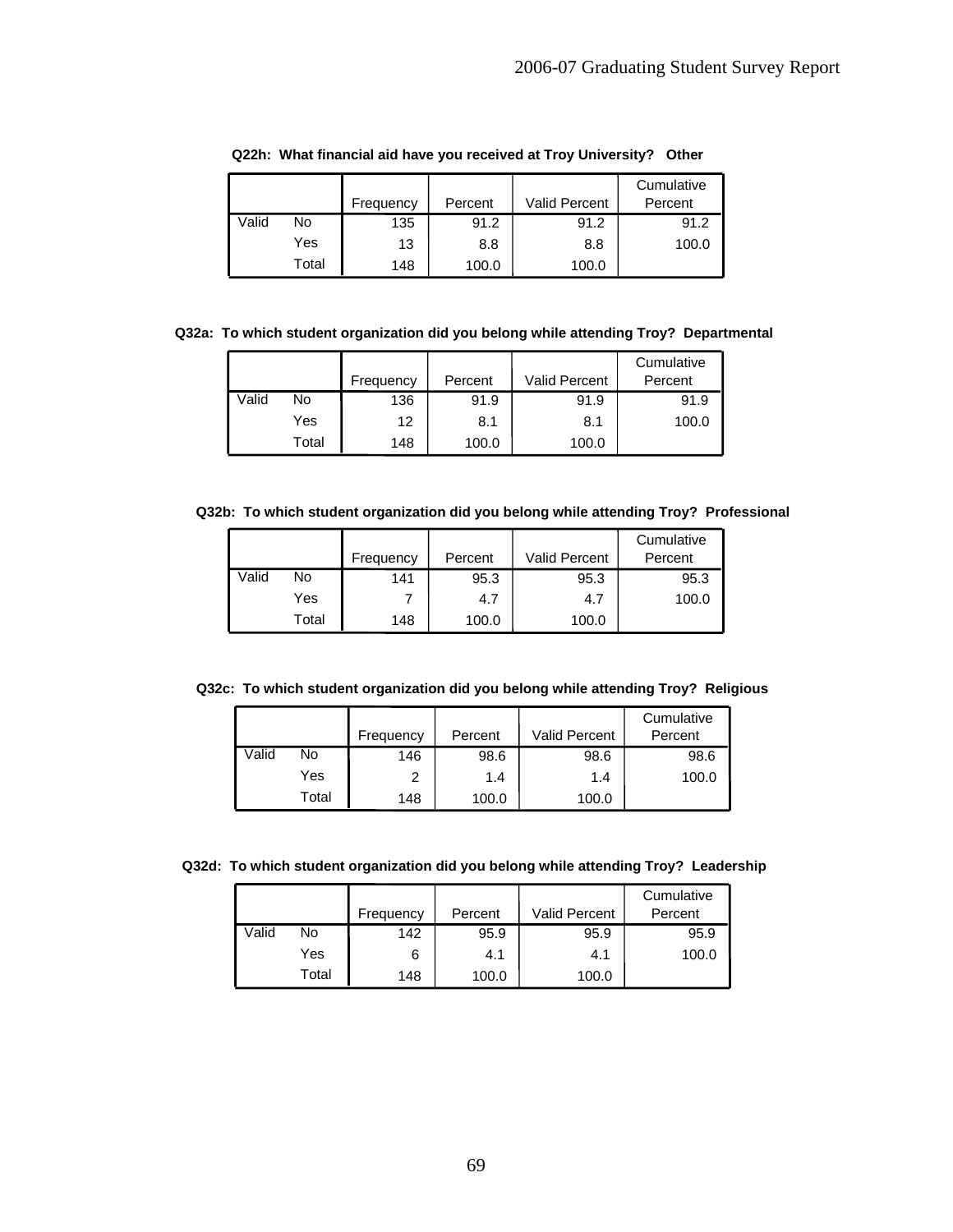|       |       | Frequency | Percent | <b>Valid Percent</b> | Cumulative<br>Percent |
|-------|-------|-----------|---------|----------------------|-----------------------|
| Valid | No    | 138       | 93.2    | 93.2                 | 93.2                  |
|       | Yes   | 10        | 6.8     | 6.8                  | 100.0                 |
|       | Total | 148       | 100.0   | 100.0                |                       |

**Q32e: To which student organization did you belong while attending Troy? Services**

**Q32f: To which student organization did you belong while attending Troy? Honor society**

|       |       | Frequency | Percent | <b>Valid Percent</b> | Cumulative<br>Percent |
|-------|-------|-----------|---------|----------------------|-----------------------|
|       |       |           |         |                      |                       |
| Valid | No    | 102       | 68.9    | 68.9                 | 68.9                  |
|       | Yes   | 46        | 31.1    | 31.1                 | 100.0                 |
|       | Total | 148       | 100.0   | 100.0                |                       |

**Q32g: To which student organization did you belong while attending Troy? Publication**

|       |       | Frequency | Percent | <b>Valid Percent</b> | Cumulative<br>Percent |
|-------|-------|-----------|---------|----------------------|-----------------------|
| Valid | No    | 147       | 99.3    | 99.3                 | 99.3                  |
|       | Yes   |           |         |                      | 100.0                 |
|       | Total | 148       | 100.0   | 100.0                |                       |

**Q32h: To which student organization did you belong while attending Troy? Political**

|       |    |           |         |                      | Cumulative |
|-------|----|-----------|---------|----------------------|------------|
|       |    | Frequency | Percent | <b>Valid Percent</b> | Percent    |
| Valid | No | 148       | 100.0   | 100.0                | 100.0      |

**Q32i: To which student organization did you belong while attending Troy? Fraternity/Sorority**

|       |       | Frequency | Percent | Valid Percent | Cumulative<br>Percent |
|-------|-------|-----------|---------|---------------|-----------------------|
|       |       |           |         |               |                       |
| Valid | No    | 143       | 96.6    | 96.6          | 96.6                  |
|       | Yes   | 5         | 3.4     | 3.4           | 100.0                 |
|       | Total | 148       | 100.0   | 100.0         |                       |

**Q32j: To which student organization did you belong while attending Troy? Art/Music/Drama**

|       |    |           |         |                      | Cumulative |
|-------|----|-----------|---------|----------------------|------------|
|       |    | Frequency | Percent | <b>Valid Percent</b> | Percent    |
| Valid | No | 148       | 100.0   | 100.0                | 100.0      |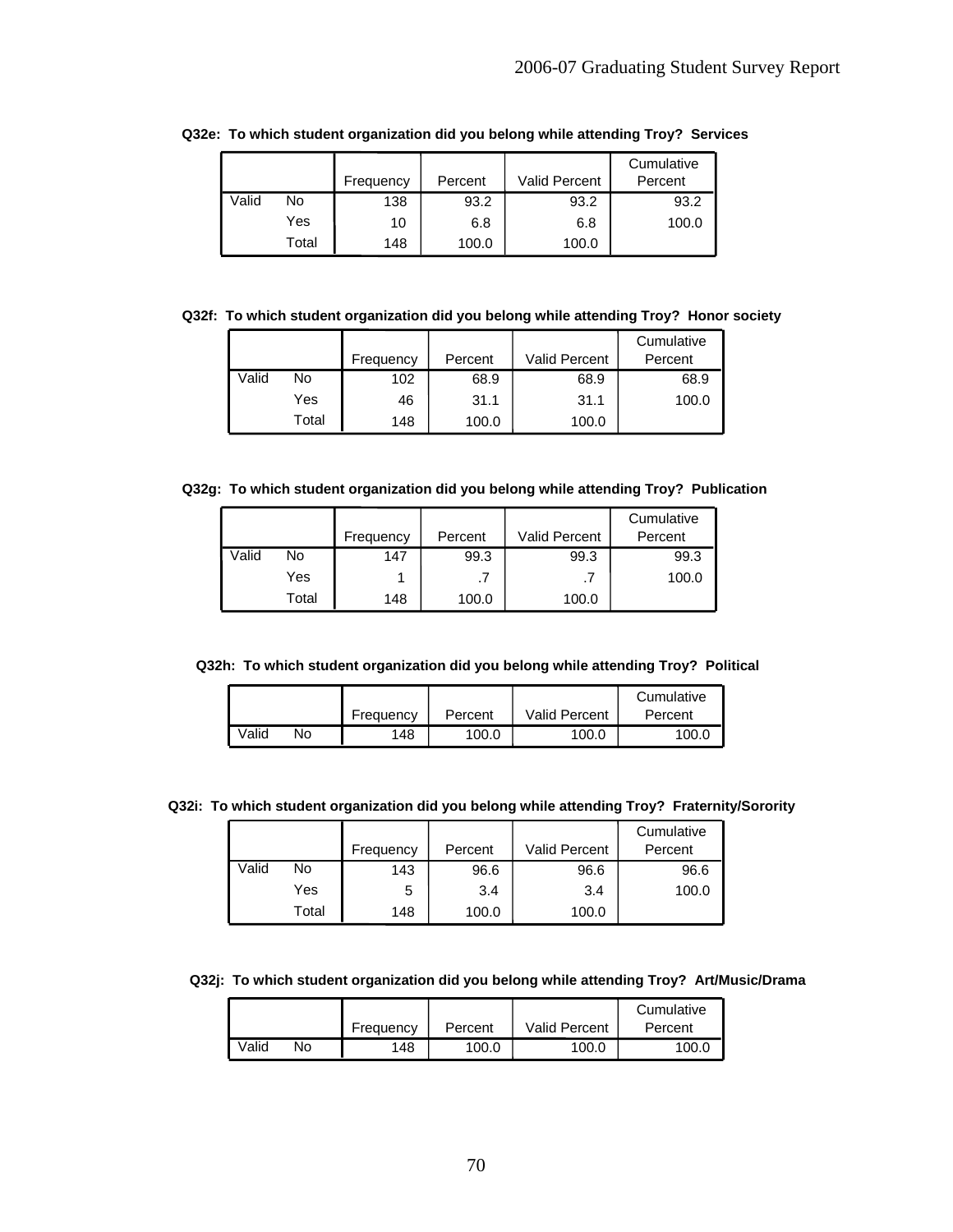|       |       | Frequency | Percent | <b>Valid Percent</b> | Cumulative<br>Percent |
|-------|-------|-----------|---------|----------------------|-----------------------|
| Valid | No    | 147       | 99.3    | 99.3                 | 99.3                  |
|       | Yes   |           |         |                      | 100.0                 |
|       | Total | 148       | 100.0   | 100.0                |                       |

**Q32k: To which student organization did you belong while attending Troy? Sports**

**Q32l: To which student organization did you belong while attending Troy? None**

|       |       | Frequency | Percent | Valid Percent | Cumulative<br>Percent |
|-------|-------|-----------|---------|---------------|-----------------------|
| Valid | No    | 69        | 46.6    | 46.6          | 46.6                  |
|       | Yes   | 79        | 53.4    | 53.4          | 100.0                 |
|       | Total | 148       | 100.0   | 100.0         |                       |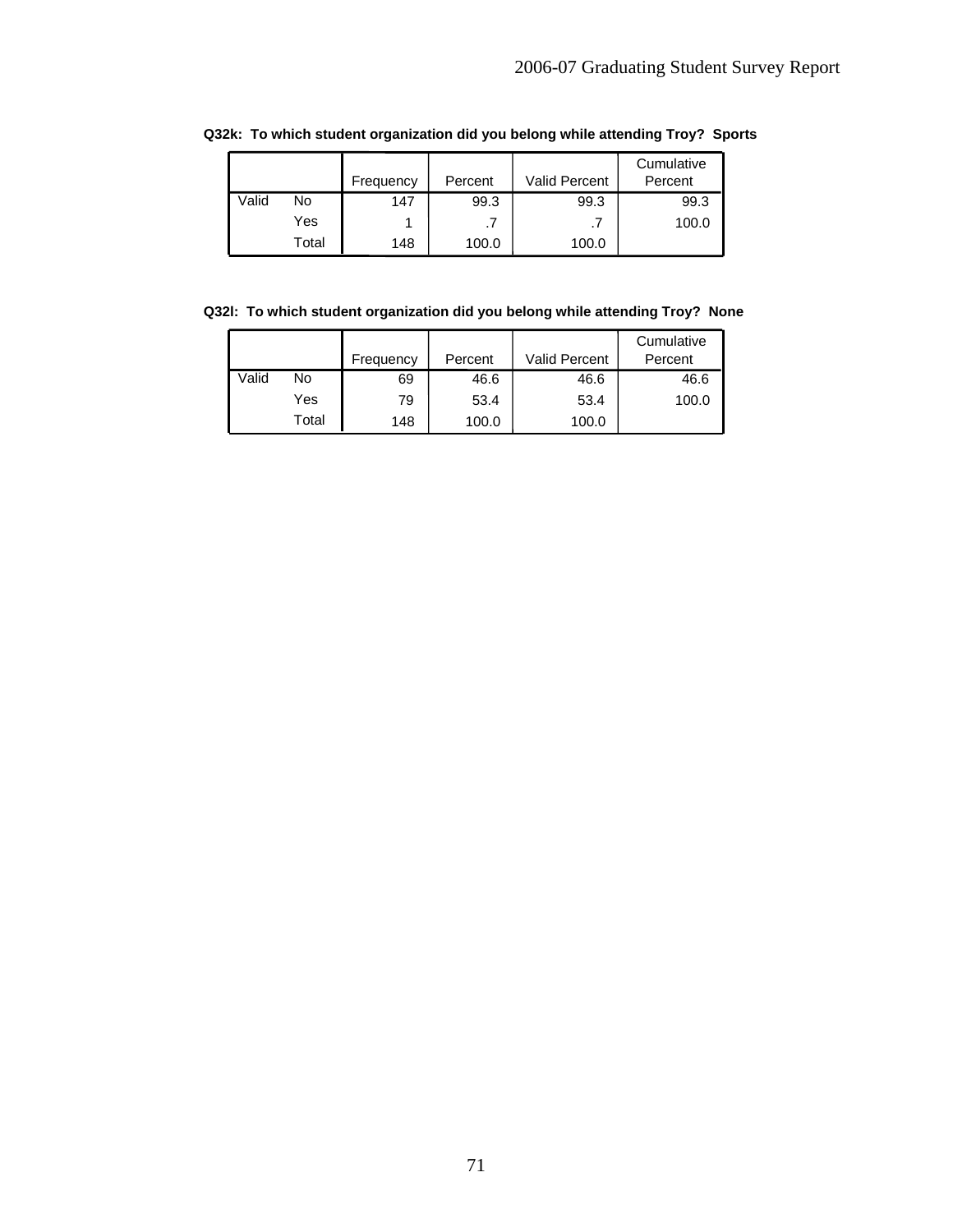# **Troy University 06-07 Graduating Student Survey Frequencies - Montgomery Campus**

|       |                  |                |         |               | Cumulative |
|-------|------------------|----------------|---------|---------------|------------|
|       |                  | Frequency      | Percent | Valid Percent | Percent    |
| Valid | 0                | 5              | 3.0     | 3.0           | 3.0        |
|       | <b>Fall 2005</b> | 2              | 1.2     | 1.2           | 4.2        |
|       | Spring 2006      | 1              | .6      | .6            | 4.8        |
|       | <b>Fall 2006</b> | 114            | 69.1    | 69.1          | 73.9       |
|       | Spring 2007      | 19             | 11.5    | 11.5          | 85.5       |
|       | Summer 2007      | 14             | 8.5     | 8.5           | 93.9       |
|       | <b>Fall 2007</b> | 1              | .6      | .6            | 94.5       |
|       | 06 Term 1        | $\overline{2}$ | 1.2     | 1.2           | 95.8       |
|       | 06 Term 2        | 3              | 1.8     | 1.8           | 97.6       |
|       | 06 Term 5        | $\overline{2}$ | 1.2     | 1.2           | 98.8       |
|       | 07 Term 1        | $\overline{2}$ | 1.2     | 1.2           | 100.0      |
|       | Total            | 165            | 100.0   | 100.0         |            |

#### **Q1: Term of Graduation**

#### **Q2: Gender**

|       |        | Frequency | Percent | Valid Percent | Cumulative<br>Percent |
|-------|--------|-----------|---------|---------------|-----------------------|
| Valid | 0      |           | 1.2     | 1.2           | 1.2                   |
|       | Male   | 28        | 17.0    | 17.0          | 18.2                  |
|       | Female | 135       | 81.8    | 81.8          | 100.0                 |
|       | Total  | 165       | 100.0   | 100.0         |                       |

**Q3: Ethnicity**

|       |                        | Frequency | Percent | <b>Valid Percent</b> | Cumulative<br>Percent |
|-------|------------------------|-----------|---------|----------------------|-----------------------|
| Valid | <b>Black</b>           | 94        | 57.0    | 57.0                 | 57.0                  |
|       | Asian/Pacific Islander |           | .6      | .6                   | 57.6                  |
|       | Hispanic               |           | .6      | .6                   | 58.2                  |
|       | White                  | 69        | 41.8    | 41.8                 | 100.0                 |
|       | Total                  | 165       | 100.0   | 100.0                |                       |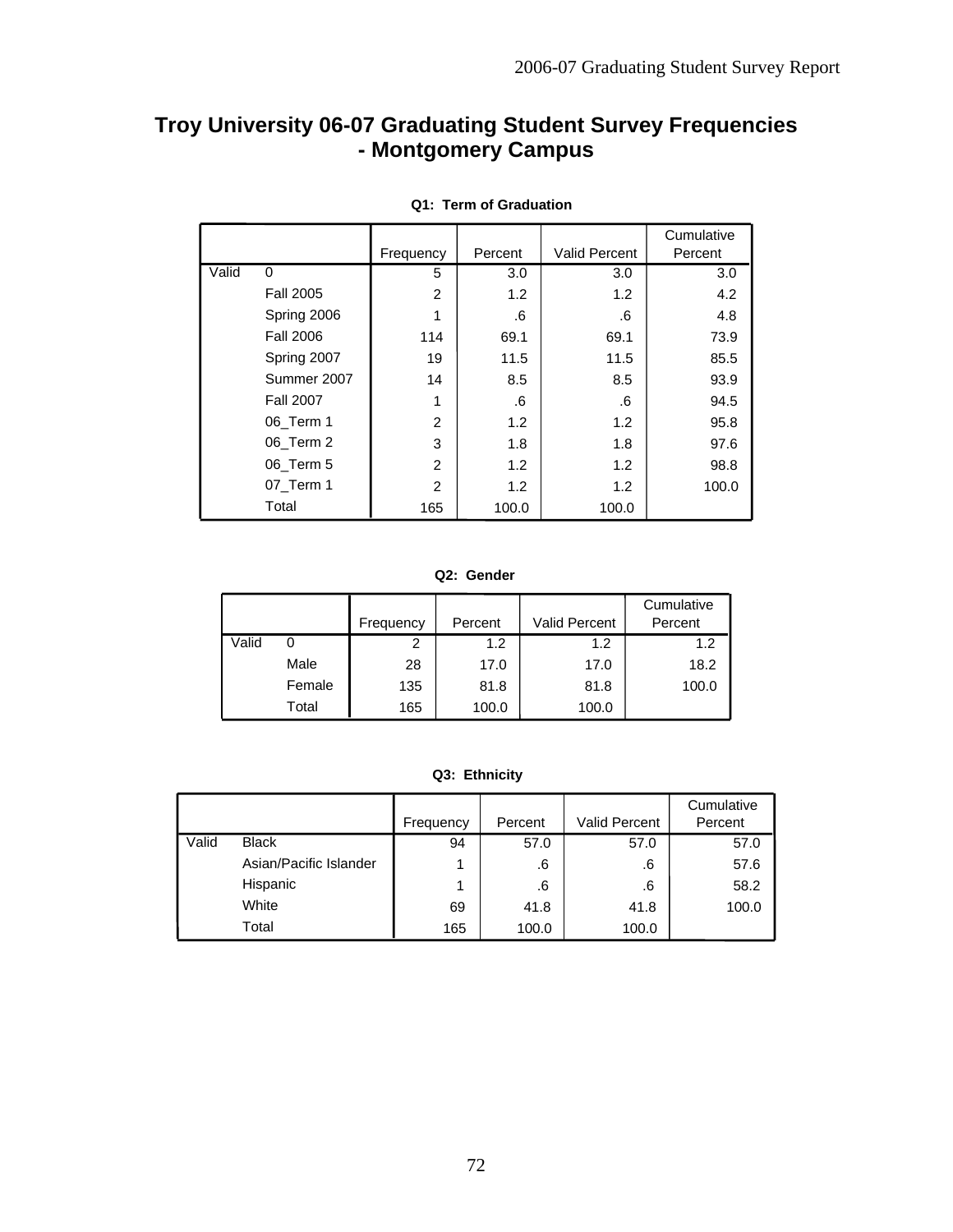|       |           | Frequency | Percent | <b>Valid Percent</b> | Cumulative<br>Percent |
|-------|-----------|-----------|---------|----------------------|-----------------------|
| Valid | $20 - 21$ |           | .6      | .6                   | .6                    |
|       | $22 - 24$ | 26        | 15.8    | 15.8                 | 16.4                  |
|       | 25-29     | 48        | 29.1    | 29.1                 | 45.5                  |
|       | 30-34     | 37        | 22.4    | 22.4                 | 67.9                  |
|       | 35-39     | 17        | 10.3    | 10.3                 | 78.2                  |
|       | 40-49     | 21        | 12.7    | 12.7                 | 90.9                  |
|       | 50-64     | 15        | 9.1     | 9.1                  | 100.0                 |
|       | Total     | 165       | 100.0   | 100.0                |                       |

**Q4: Age Group**

**Q5: Marital Status**

|       |                 | Frequency | Percent | Valid Percent | Cumulative<br>Percent |
|-------|-----------------|-----------|---------|---------------|-----------------------|
| Valid | Single          | 65        | 39.4    | 39.4          | 39.4                  |
|       | Married         | 75        | 45.5    | 45.5          | 84.8                  |
|       | <b>Divorced</b> | 22        | 13.3    | 13.3          | 98.2                  |
|       | Widowed         | 2         | 1.2     | 1.2           | 99.4                  |
|       | Other           |           | .6      | .6            | 100.0                 |
|       | Total           | 165       | 100.0   | 100.0         |                       |

**Q6: Are you a US citizen?**

|       |       | Frequency | Percent | <b>Valid Percent</b> | Cumulative<br>Percent |
|-------|-------|-----------|---------|----------------------|-----------------------|
| Valid | Yes   | 163       | 98.8    | 98.8                 | 98.8                  |
|       | No    | 2         | 1.2     | 1.2                  | 100.0                 |
|       | Total | 165       | 100.0   | 100.0                |                       |

**Q7: If you answered "No" to Q6, which country are you from?**

|       |            | Frequency | Percent | Valid Percent | Cumulative<br>Percent |
|-------|------------|-----------|---------|---------------|-----------------------|
| Valid |            | 157       | 95.2    | 95.2          | 95.2                  |
|       | <b>PHL</b> |           | .6      | .6            | 95.8                  |
|       | <b>USA</b> |           | 4.2     | 4.2           | 100.0                 |
|       | Total      | 165       | 100.0   | 100.0         |                       |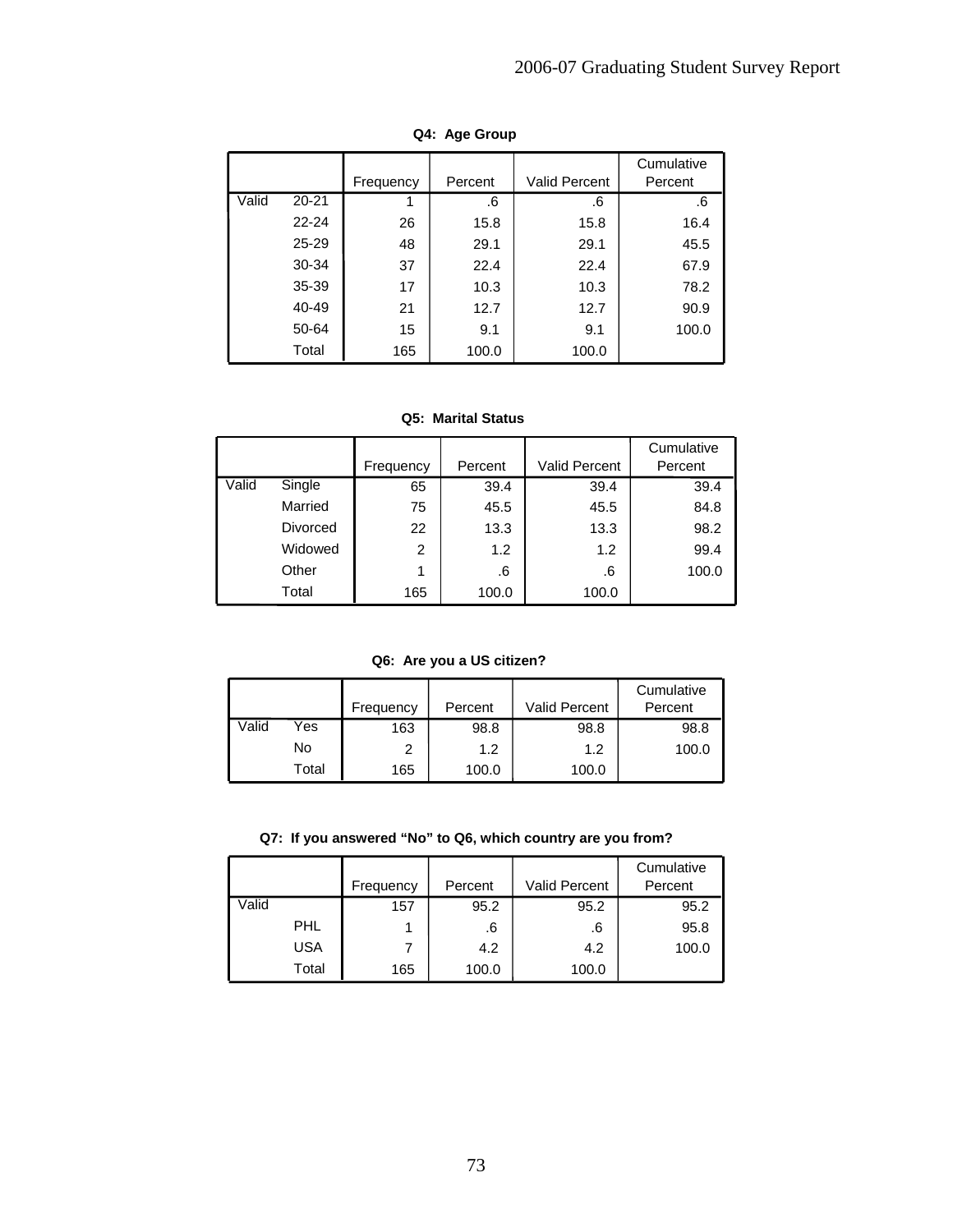|       |                |                |         |               | Cumulative |
|-------|----------------|----------------|---------|---------------|------------|
|       |                | Frequency      | Percent | Valid Percent | Percent    |
| Valid | $\Omega$       | 9              | 5.5     | 5.5           | 5.5        |
|       | Alabama        | 139            | 84.2    | 84.2          | 89.7       |
|       | California     | 1              | .6      | .6            | 90.3       |
|       | Florida        | 6              | 3.6     | 3.6           | 93.9       |
|       | Georgia        | 1              | .6      | .6            | 94.5       |
|       | Illinois       | $\overline{2}$ | 1.2     | 1.2           | 95.8       |
|       | lowa           | 1              | .6      | .6            | 96.4       |
|       | Louisiana      | 1              | .6      | .6            | 97.0       |
|       | Maryland       | 1              | .6      | .6            | 97.6       |
|       | Pennsylvania   | 1              | .6      | .6            | 98.2       |
|       | South Carolina | 1              | .6      | .6            | 98.8       |
|       | Texas          | $\overline{2}$ | 1.2     | 1.2           | 100.0      |
|       | Total          | 165            | 100.0   | 100.0         |            |

### **Q8: If you answered "Yes" to Q6, which state is your permanent home state in the United States?**

### **Q9: From which Troy University campus will you graduate?**

|       |            |           |         |                      | Cumulative |
|-------|------------|-----------|---------|----------------------|------------|
|       |            | Frequency | Percent | <b>Valid Percent</b> | Percent    |
| Valid | Montgomery | 165       | 100.0   | 100.0                | 100.0      |

### **Q10: If you chose "University College" in Q9, from which site did you file your intent to to graduate?**

|       |                                     |                |         |                      | Cumulative |
|-------|-------------------------------------|----------------|---------|----------------------|------------|
|       |                                     | Frequency      | Percent | <b>Valid Percent</b> | Percent    |
| Valid | 0                                   | 155            | 93.9    | 93.9                 | 93.9       |
|       | Colombo, Sri Lanka                  | $\overline{2}$ | 1.2     | 1.2                  | 95.2       |
|       | Distance Learning,<br>Troy, Alabama | $\overline{2}$ | 1.2     | 1.2                  | 96.4       |
|       | Other                               | 6              | 3.6     | 3.6                  | 100.0      |
|       | Total                               | 165            | 100.0   | 100.0                |            |

#### **Q11: What degree program are you currently completing at Troy University?**

|       |            |           |         |                      | Cumulative |
|-------|------------|-----------|---------|----------------------|------------|
|       |            | Frequency | Percent | <b>Valid Percent</b> | Percent    |
| Valid | Associate  | 42        | 25.5    | 25.5                 | 25.5       |
|       | Bachelor's | 112       | 67.9    | 67.9                 | 93.3       |
|       | Master's   | 11        | 6.7     | 6.7                  | 100.0      |
|       | Total      | 165       | 100.0   | 100.0                |            |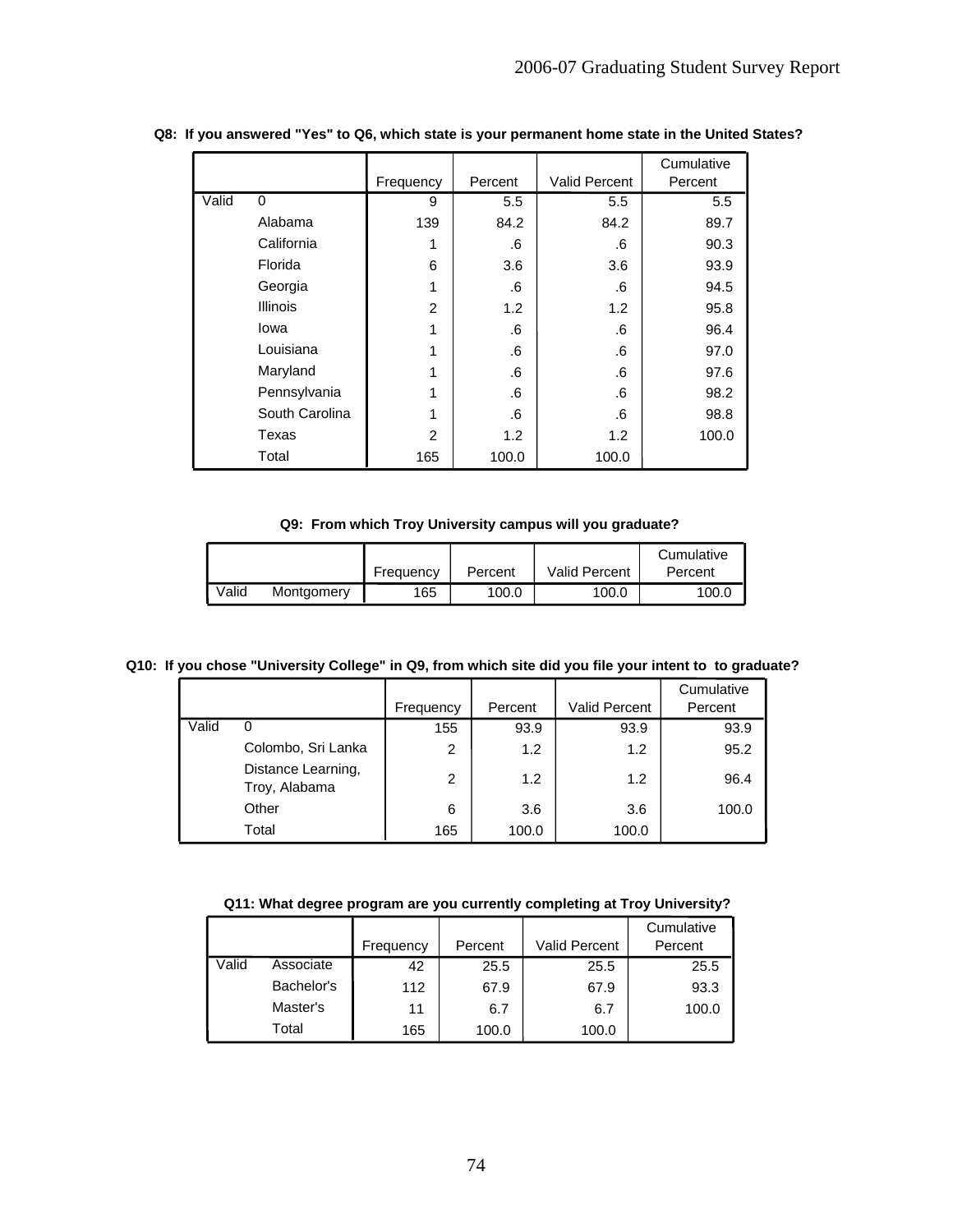|       |                                                   |                |         |               | Cumulative |
|-------|---------------------------------------------------|----------------|---------|---------------|------------|
|       |                                                   | Frequency      | Percent | Valid Percent | Percent    |
| Valid | <b>Computer Science</b>                           | $\overline{7}$ | 4.2     | 4.2           | 4.2        |
|       | <b>General Education</b>                          | $\overline{7}$ | 4.2     | 4.2           | 8.5        |
|       | History                                           | 6              | 3.6     | 3.6           | 12.1       |
|       | <b>Political Science</b>                          | 3              | 1.8     | 1.8           | 13.9       |
|       | Social Science                                    | 11             | 6.7     | 6.7           | 20.6       |
|       | Other                                             | $\overline{4}$ | 2.4     | 2.4           | 23.0       |
|       | Accounting                                        | 15             | 9.1     | 9.1           | 32.1       |
|       | Finance                                           | 5              | 3.0     | 3.0           | 35.2       |
|       | <b>General Business</b>                           | 26             | 15.8    | 15.8          | 50.9       |
|       | General Management_<br>Management                 | 3              | 1.8     | 1.8           | 52.7       |
|       | Human Resource<br>Management                      | 8              | 4.8     | 4.8           | 57.6       |
|       | Marketing                                         | 2              | 1.2     | 1.2           | 58.8       |
|       | Resources Mgmt &<br>Technology                    | 13             | 7.9     | 7.9           | 66.7       |
|       | Other                                             | $\overline{2}$ | 1.2     | 1.2           | 67.9       |
|       | <b>Art Education</b>                              | 1              | .6      | 6.6           | 68.5       |
|       | <b>Music Education</b>                            | 1              | .6      | 6.6           | 69.1       |
|       | Psychology                                        | 17             | 10.3    | 10.3          | 79.4       |
|       | Other                                             | 1              | .6      | .6            | 80.0       |
|       | <b>Human Services</b>                             | 1              | .6      | .6            | 80.6       |
|       | M.S.N. - Post Masters - for<br>F.N.P. Certificate | 8              | 4.8     | 4.8           | 85.5       |
|       | Nursing                                           | 21             | 12.7    | 12.7          | 98.2       |
|       | Other                                             | 3              | 1.8     | 1.8           | 100.0      |
|       | Total                                             | 165            | 100.0   | 100.0         |            |

# **Q12a: What is you major/concentration?**

**Q12b: College**

|       |           | Frequency | Percent | <b>Valid Percent</b> | Cumulative<br>Percent |
|-------|-----------|-----------|---------|----------------------|-----------------------|
| Valid | AS        | 38        | 23.0    | 23.0                 | 23.0                  |
|       | BU        | 74        | 44.8    | 44.8                 | 67.9                  |
|       | <b>CF</b> | 2         | 1.2     | 1.2                  | 69.1                  |
|       | ED        | 18        | 10.9    | 10.9                 | 80.0                  |
|       | HH        | 33        | 20.0    | 20.0                 | 100.0                 |
|       | Total     | 165       | 100.0   | 100.0                |                       |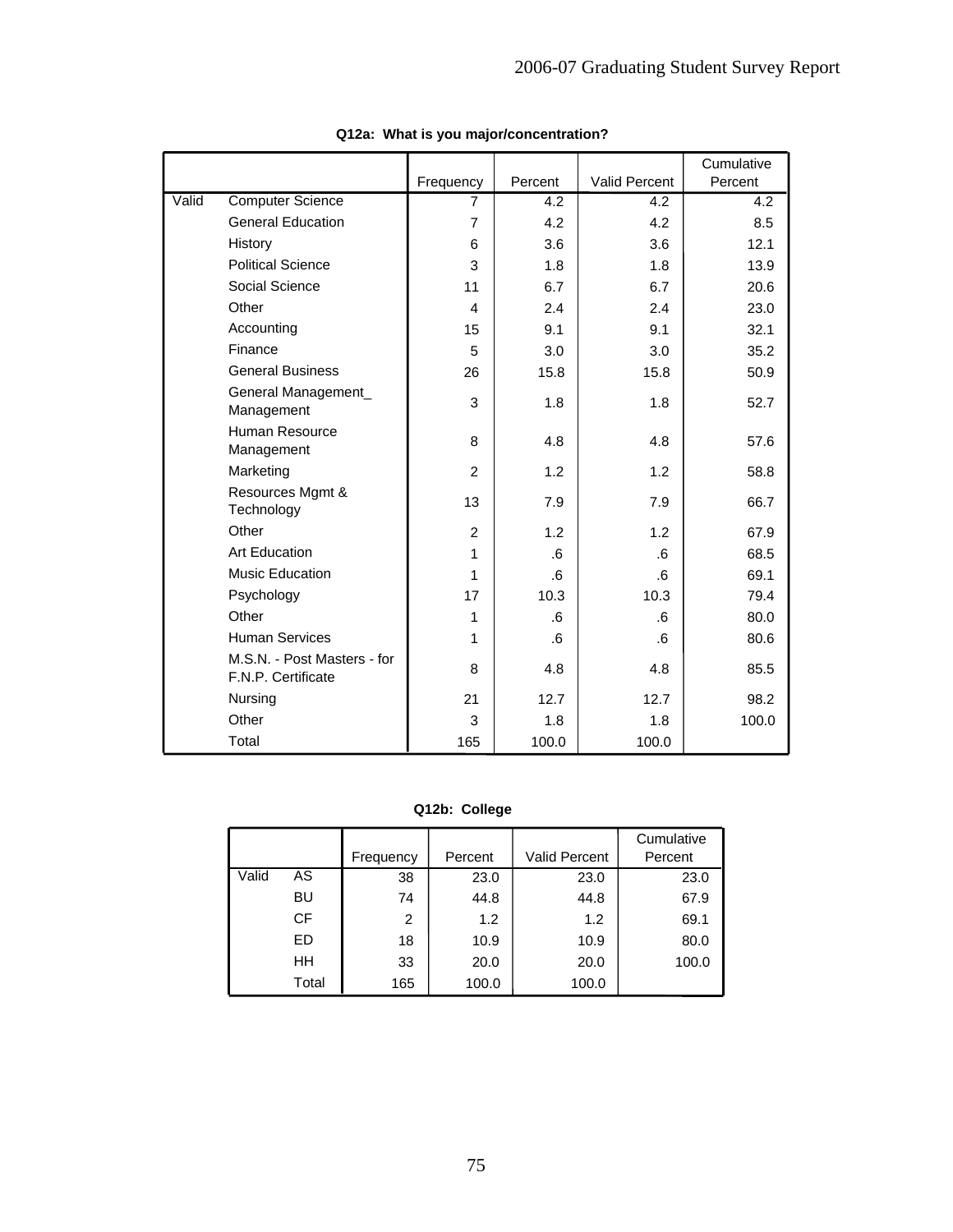|       |                            | Frequency | Percent | Valid Percent | Cumulative<br>Percent |
|-------|----------------------------|-----------|---------|---------------|-----------------------|
| Valid | 0                          | 2         | 1.2     | 1.2           | 1.2                   |
|       | First-time freshman        | 58        | 35.2    | 35.2          | 36.4                  |
|       | UG transfer student        | 90        | 54.5    | 54.5          | 90.9                  |
|       | UG transient student       | 5         | 3.0     | 3.0           | 93.9                  |
|       | First-time GR student      | 8         | 4.8     | 4.8           | 98.8                  |
|       | <b>GR</b> transfer student | 2         | 1.2     | 1.2           | 100.0                 |
|       | Total                      | 165       | 100.0   | 100.0         |                       |

### **Q13: When you first started at Troy University, you were a :**

## **Q14: How many credit hours did you transfer to Troy University from another college or university?**

|       |          | Frequency | Percent | <b>Valid Percent</b> | Cumulative<br>Percent |
|-------|----------|-----------|---------|----------------------|-----------------------|
| Valid |          | 4         | 2.4     | 2.4                  | 2.4                   |
|       | $1 - 15$ | 36        | 21.8    | 21.8                 | 24.2                  |
|       | 16-30    | 28        | 17.0    | 17.0                 | 41.2                  |
|       | >30      | 52        | 31.5    | 31.5                 | 72.7                  |
|       | Not any  | 45        | 27.3    | 27.3                 | 100.0                 |
|       | Total    | 165       | 100.0   | 100.0                |                       |

**Q15: Have you taken any courses online or in any other Distance Learning format?**

|       |       |           |         |                      | Cumulative |
|-------|-------|-----------|---------|----------------------|------------|
|       |       | Frequency | Percent | <b>Valid Percent</b> | Percent    |
| Valid | 0     |           | .6      | .6                   | .6         |
|       | Yes   | 140       | 84.8    | 84.8                 | 85.5       |
|       | No    | 24        | 14.5    | 14.5                 | 100.0      |
|       | Total | 165       | 100.0   | 100.0                |            |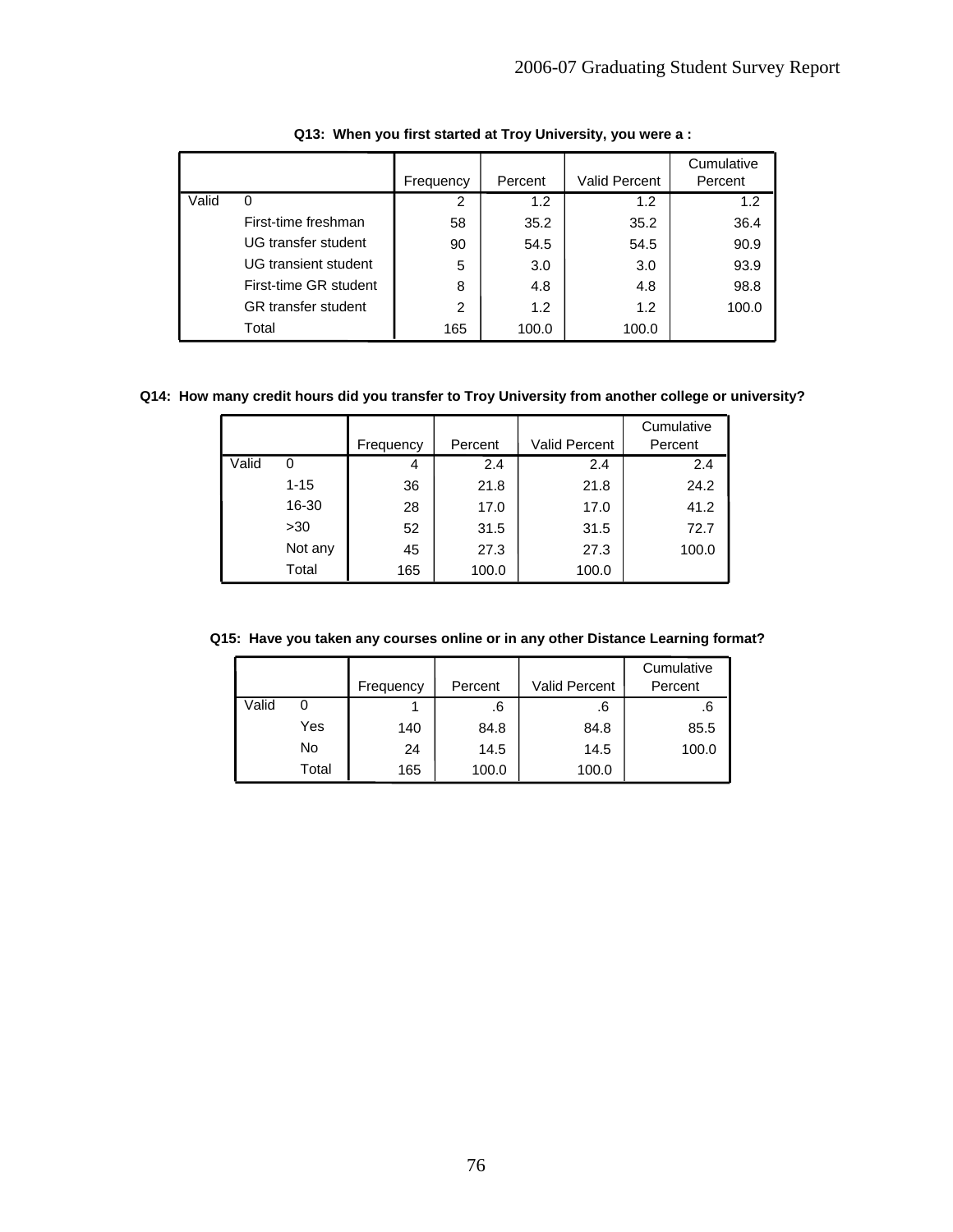|       |              |           |         |                      | Cumulative |
|-------|--------------|-----------|---------|----------------------|------------|
|       |              | Frequency | Percent | <b>Valid Percent</b> | Percent    |
| Valid | 1 year       | 10        | 6.1     | 6.1                  | 6.1        |
|       | 2 years      | 45        | 27.3    | 27.3                 | 33.3       |
|       | 3 years      | 32        | 19.4    | 19.4                 | 52.7       |
|       | 4 years      | 29        | 17.6    | 17.6                 | 70.3       |
|       | 5 years      | 15        | 9.1     | 9.1                  | 79.4       |
|       | 6 years      | 13        | 7.9     | 7.9                  | 87.3       |
|       | 7 years      | 4         | 2.4     | 2.4                  | 89.7       |
|       | 8 years      | 4         | 2.4     | 2.4                  | 92.1       |
|       | 9 years      | 3         | 1.8     | 1.8                  | 93.9       |
|       | 10 years     | 2         | 1.2     | 1.2                  | 95.2       |
|       | $> 10$ years | 8         | 4.8     | 4.8                  | 100.0      |
|       | Total        | 165       | 100.0   | 100.0                |            |

**Q16: How long have you attended Troy University?**

**Q17: What is your overall GPA?**

|       |              | Frequency | Percent | <b>Valid Percent</b> | Cumulative<br>Percent |
|-------|--------------|-----------|---------|----------------------|-----------------------|
| Valid | 0            |           | .6      | .6                   | .6                    |
|       | < 2.0        | 3         | 1.8     | 1.8                  | 2.4                   |
|       | $2.0 - 2.49$ | 24        | 14.5    | 14.5                 | 17.0                  |
|       | $2.5 - 2.99$ | 50        | 30.3    | 30.3                 | 47.3                  |
|       | $3.0 - 3.49$ | 57        | 34.5    | 34.5                 | 81.8                  |
|       | $3.5 - 4.0$  | 30        | 18.2    | 18.2                 | 100.0                 |
|       | Total        | 165       | 100.0   | 100.0                |                       |

**Q18: What do you plan to do after you graduation?**

|       |                                                         | Frequency | Percent | Valid Percent | Cumulative<br>Percent |
|-------|---------------------------------------------------------|-----------|---------|---------------|-----------------------|
| Valid | Work in an area related to<br>your major field of study | 67        | 40.6    | 40.6          | 40.6                  |
|       | Work in an area outside<br>your major field of study    | 6         | 3.6     | 3.6           | 44.2                  |
|       | Continue working in the<br>job you have had             | 23        | 13.9    | 13.9          | 58.2                  |
|       | Continue your education                                 | 56        | 33.9    | 33.9          | 92.1                  |
|       | Undecided                                               | 13        | 7.9     | 7.9           | 100.0                 |
|       | Total                                                   | 165       | 100.0   | 100.0         |                       |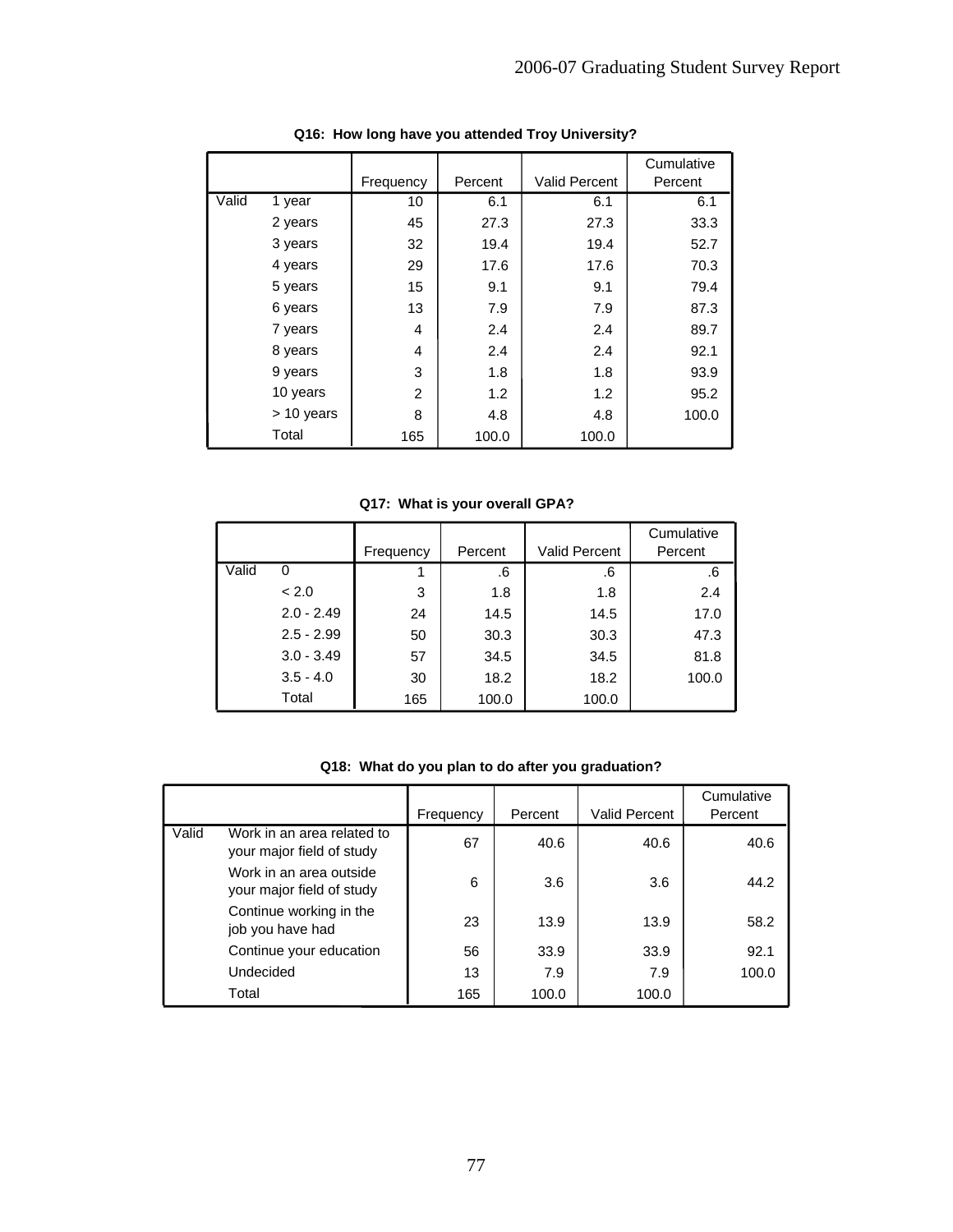|       |                       | Frequency | Percent | Valid Percent | Cumulative<br>Percent |
|-------|-----------------------|-----------|---------|---------------|-----------------------|
| Valid | 0                     | 26        | 15.8    | 15.8          | 15.8                  |
|       | A Bachelor's degree   | 20        | 12.1    | 12.1          | 27.9                  |
|       | A Master's degree     | 86        | 52.1    | 52.1          | 80.0                  |
|       | A professional degree | 8         | 4.8     | 4.8           | 84.8                  |
|       | A doctoral degree     | 25        | 15.2    | 15.2          | 100.0                 |
|       | Total                 | 165       | 100.0   | 100.0         |                       |

### **Q19: If you plan to continue your education, what is your ultimate goal?**

**Q20: Are/were you employed while attending Troy University?**

|       |       | Frequency | Percent | <b>Valid Percent</b> | Cumulative<br>Percent |
|-------|-------|-----------|---------|----------------------|-----------------------|
| Valid | Yes   | 145       | 87.9    | 87.9                 | 87.9                  |
|       | No    | 20        | 12.1    | 12.1                 | 100.0                 |
|       | Total | 165       | 100.0   | 100.0                |                       |

### **Q21: If you answered "Yes" to Q20, howmany hours do/diud you usually work per week?**

|         |            |                   |         |                      | Cumulative |
|---------|------------|-------------------|---------|----------------------|------------|
|         |            | Frequency         | Percent | <b>Valid Percent</b> | Percent    |
| Valid   | $1 - 9$    | 7                 | 4.2     | 4.8                  | 4.8        |
|         | $10 - 19$  | 9                 | 5.5     | 6.2                  | 11.0       |
|         | 20-29      | 12                | 7.3     | 8.2                  | 19.2       |
|         | 30-39      | $12 \overline{ }$ | 7.3     | 8.2                  | 27.4       |
|         | 40 or more | 106               | 64.2    | 72.6                 | 100.0      |
|         | Total      | 146               | 88.5    | 100.0                |            |
| Missing | 0          | 19                | 11.5    |                      |            |
| Total   |            | 165               | 100.0   |                      |            |

|  |  |  |  |  | Q22a: What financial aid have you received at Troy University? Scholarship/Fellowship |
|--|--|--|--|--|---------------------------------------------------------------------------------------|
|--|--|--|--|--|---------------------------------------------------------------------------------------|

|       |       | Frequency | Percent | Valid Percent | Cumulative<br>Percent |
|-------|-------|-----------|---------|---------------|-----------------------|
| Valid | No    | 143       | 86.7    | 86.7          | 86.7                  |
|       | Yes   | 22        | 13.3    | 13.3          | 100.0                 |
|       | Total | 165       | 100.0   | 100.0         |                       |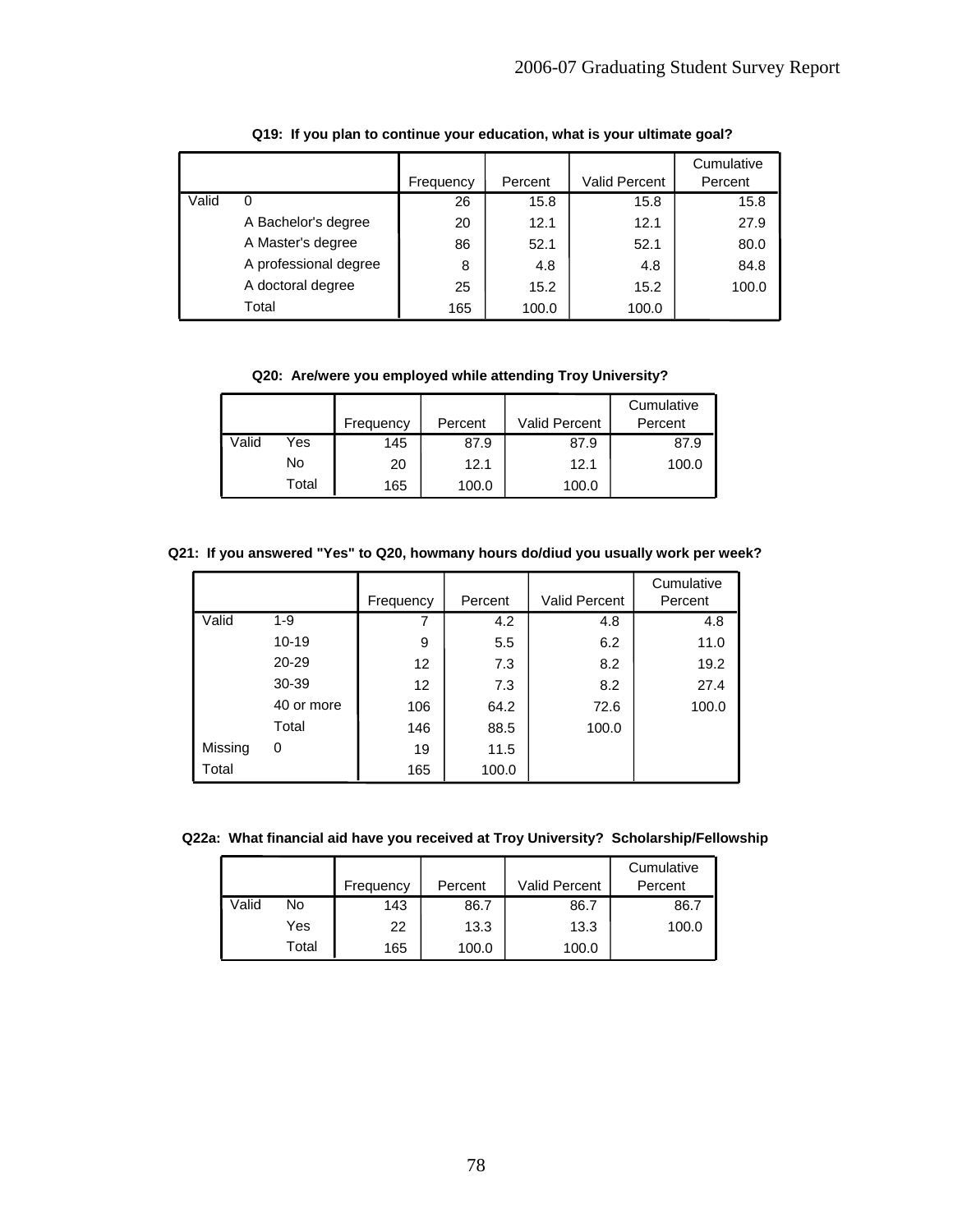|       |       | Frequency | Percent | <b>Valid Percent</b> | Cumulative<br>Percent |
|-------|-------|-----------|---------|----------------------|-----------------------|
| Valid | No    | 164       | 99.4    | 99.4                 | 99.4                  |
|       | Yes   |           | .6      | .6                   | 100.0                 |
|       | Total | 165       | 100.0   | 100.0                |                       |

**Q22b: What financial aid have you received at Troy University? Graduate Assistantship**

**Q22c: What financial aid have you received at Troy University? Grants**

|       |       |           |         |               | Cumulative |
|-------|-------|-----------|---------|---------------|------------|
|       |       | Frequency | Percent | Valid Percent | Percent    |
| Valid | No    | 76        | 46.1    | 46.1          | 46.1       |
|       | Yes   | 89        | 53.9    | 53.9          | 100.0      |
|       | Total | 165       | 100.0   | 100.0         |            |

**Q22d: What financial aid have you received at Troy University? Loans**

|       |       | Frequency | Percent | Valid Percent | Cumulative<br>Percent |
|-------|-------|-----------|---------|---------------|-----------------------|
| Valid | No    | 47        | 28.5    | 28.5          | 28.5                  |
|       | Yes   | 118       | 71.5    | 71.5          | 100.0                 |
|       | Total | 165       | 100.0   | 100.0         |                       |

**Q22e: What financial aid have you received at Troy University? Work Study**

|       |       |           |         |               | Cumulative |
|-------|-------|-----------|---------|---------------|------------|
|       |       | Frequency | Percent | Valid Percent | Percent    |
| Valid | No    | 160       | 97.0    | 97.0          | 97.0       |
|       | Yes   | 5         | 3.0     | 3.0           | 100.0      |
|       | Total | 165       | 100.0   | 100.0         |            |

**Q22f: What financial aid have you received at Troy University? Tuition Assistance**

|       |       | Frequency | Percent | <b>Valid Percent</b> | Cumulative<br>Percent |
|-------|-------|-----------|---------|----------------------|-----------------------|
| Valid | No    | 147       | 89.1    | 89.1                 | 89.1                  |
|       | Yes   | 18        | 10.9    | 10.9                 | 100.0                 |
|       | Total | 165       | 100.0   | 100.0                |                       |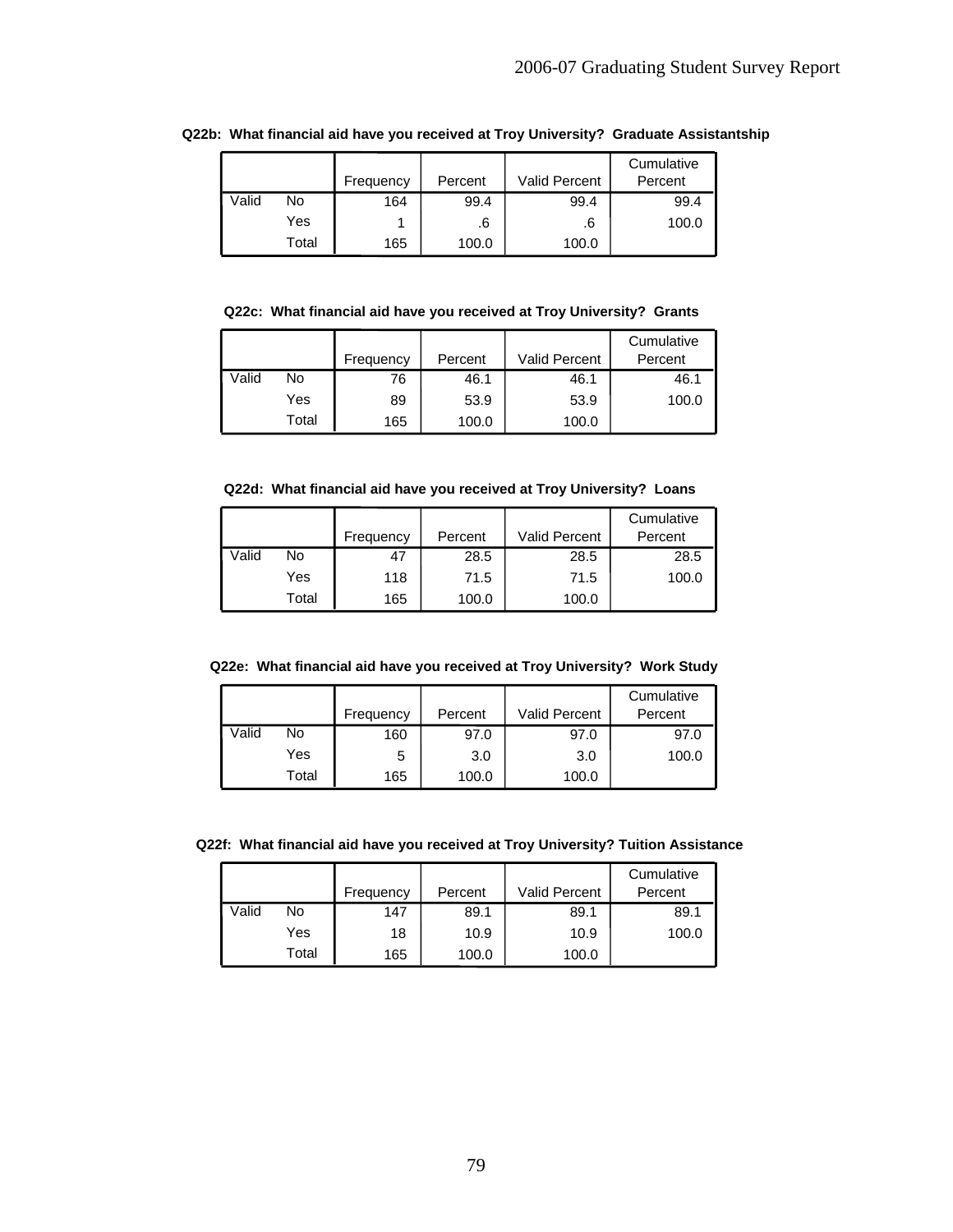|       |       | Frequency | Percent | <b>Valid Percent</b> | Cumulative<br>Percent |
|-------|-------|-----------|---------|----------------------|-----------------------|
| Valid | No    | 160       | 97.0    | 97.0                 | 97.0                  |
|       | Yes   | 5         | 3.0     | 3.0                  | 100.0                 |
|       | Total | 165       | 100.0   | 100.0                |                       |

**Q22g: What financial aid have you received at Troy University? Third Party Pay**

**Q22h: What financial aid have you received at Troy University? Other**

|       |       |           |         |               | Cumulative |
|-------|-------|-----------|---------|---------------|------------|
|       |       | Frequency | Percent | Valid Percent | Percent    |
| Valid | No    | 146       | 88.5    | 88.5          | 88.5       |
|       | Yes   | 19        | 11.5    | 11.5          | 100.0      |
|       | Total | 165       | 100.0   | 100.0         |            |

**Q32a: To which student organization did you belong while attending Troy? Departmental**

|       |       | Frequency | Percent | <b>Valid Percent</b> | Cumulative<br>Percent |
|-------|-------|-----------|---------|----------------------|-----------------------|
| Valid | No    | 164       | 99.4    | 99.4                 | 99.4                  |
|       | Yes   |           | .6      | .6                   | 100.0                 |
|       | Total | 165       | 100.0   | 100.0                |                       |

**Q32b: To which student organization did you belong while attending Troy? Professional**

|       |       |           |         |               | Cumulative |
|-------|-------|-----------|---------|---------------|------------|
|       |       | Frequency | Percent | Valid Percent | Percent    |
| Valid | No    | 160       | 97.0    | 97.0          | 97.0       |
|       | Yes   | 5         | 3.0     | 3.0           | 100.0      |
|       | Total | 165       | 100.0   | 100.0         |            |

**Q32c: To which student organization did you belong while attending Troy? Religious**

|       |       |           |         |                      | Cumulative |
|-------|-------|-----------|---------|----------------------|------------|
|       |       | Frequency | Percent | <b>Valid Percent</b> | Percent    |
| Valid | No    | 164       | 99.4    | 99.4                 | 99.4       |
|       | Yes   |           | .6      | .6                   | 100.0      |
|       | Total | 165       | 100.0   | 100.0                |            |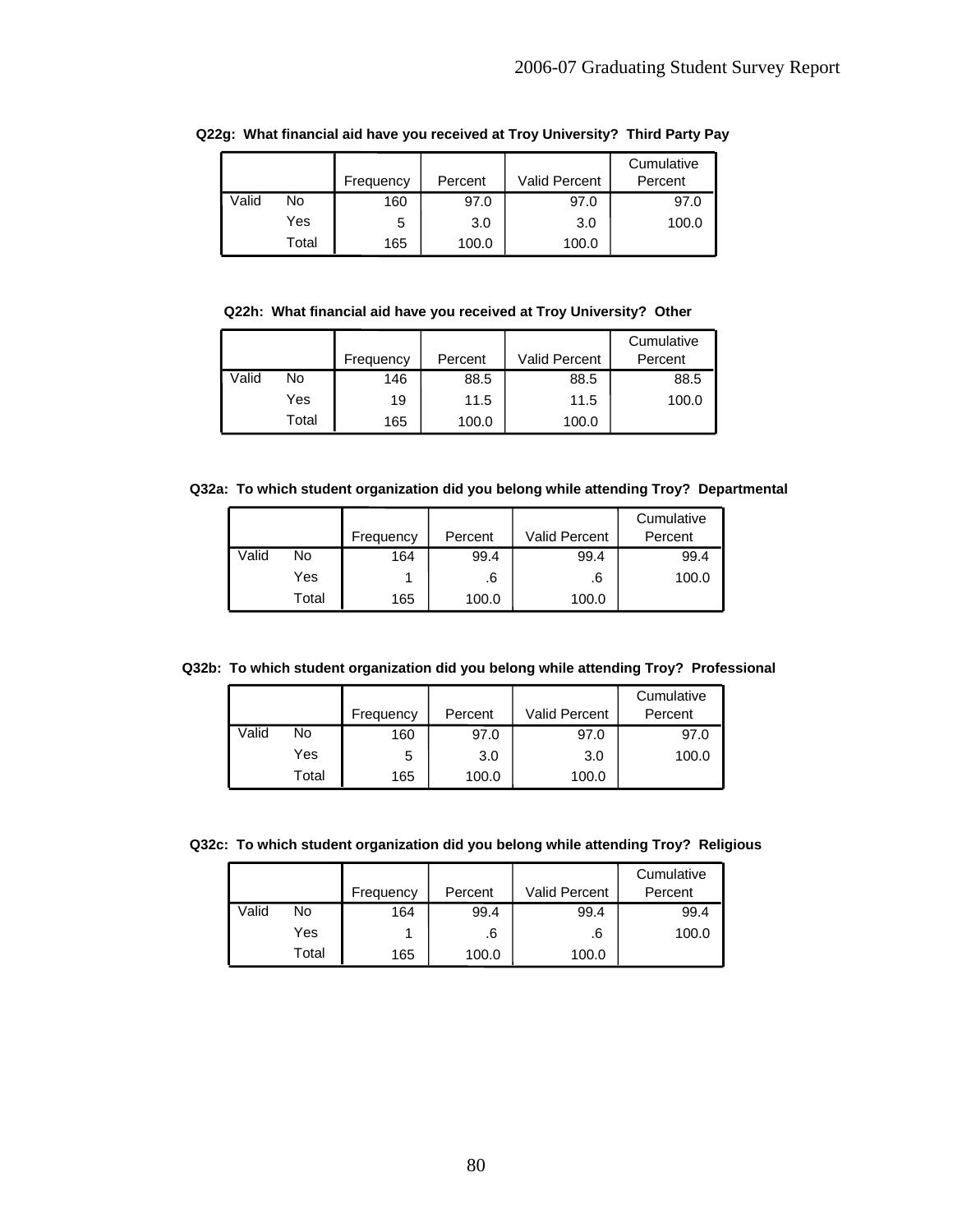|       |       | Frequency | Percent | Valid Percent | Cumulative<br>Percent |
|-------|-------|-----------|---------|---------------|-----------------------|
| Valid | No    | 161       | 97.6    | 97.6          | 97.6                  |
|       | Yes   |           | 2.4     | 2.4           | 100.0                 |
|       | Total | 165       | 100.0   | 100.0         |                       |

#### **Q32d: To which student organization did you belong while attending Troy? Leadership**

 **Q32e: To which student organization did you belong while attending Troy? Services**

|       |       | Frequency | Percent | <b>Valid Percent</b> | Cumulative<br>Percent |
|-------|-------|-----------|---------|----------------------|-----------------------|
| Valid | No    | 164       | 99.4    | 99.4                 | 99.4                  |
|       | Yes   |           | .6      | .6                   | 100.0                 |
|       | Total | 165       | 100.0   | 100.0                |                       |

**Q32f: To which student organization did you belong while attending Troy? Honor society**

|       |       | Frequency | Percent | <b>Valid Percent</b> | Cumulative<br>Percent |
|-------|-------|-----------|---------|----------------------|-----------------------|
| Valid | No    | 145       | 87.9    | 87.9                 | 87.9                  |
|       | Yes   | 20        | 12.1    | 12.1                 | 100.0                 |
|       | Total | 165       | 100.0   | 100.0                |                       |

**Q32g: To which student organization did you belong while attending Troy? Publication**

|       |     |           |         |                      | Cumulative |
|-------|-----|-----------|---------|----------------------|------------|
|       |     | Frequency | Percent | <b>Valid Percent</b> | Percent    |
| /alid | No. | 165       | 100.0   | 100.0                | 100.0      |

**Q32h: To which student organization did you belong while attending Troy? Political**

|       |       |           |         |                      | Cumulative |
|-------|-------|-----------|---------|----------------------|------------|
|       |       | Frequency | Percent | <b>Valid Percent</b> | Percent    |
| Valid | No    | 163       | 98.8    | 98.8                 | 98.8       |
|       | Yes   |           | 1.2     | 1.2                  | 100.0      |
|       | Total | 165       | 100.0   | 100.0                |            |

**Q32i: To which student organization did you belong while attending Troy? Fraternity/Sorority**

|       |       |           |         |               | Cumulative |
|-------|-------|-----------|---------|---------------|------------|
|       |       | Frequency | Percent | Valid Percent | Percent    |
| Valid | No    | 162       | 98.2    | 98.2          | 98.2       |
|       | Yes   | 3         | 1.8     | 1.8           | 100.0      |
|       | Total | 165       | 100.0   | 100.0         |            |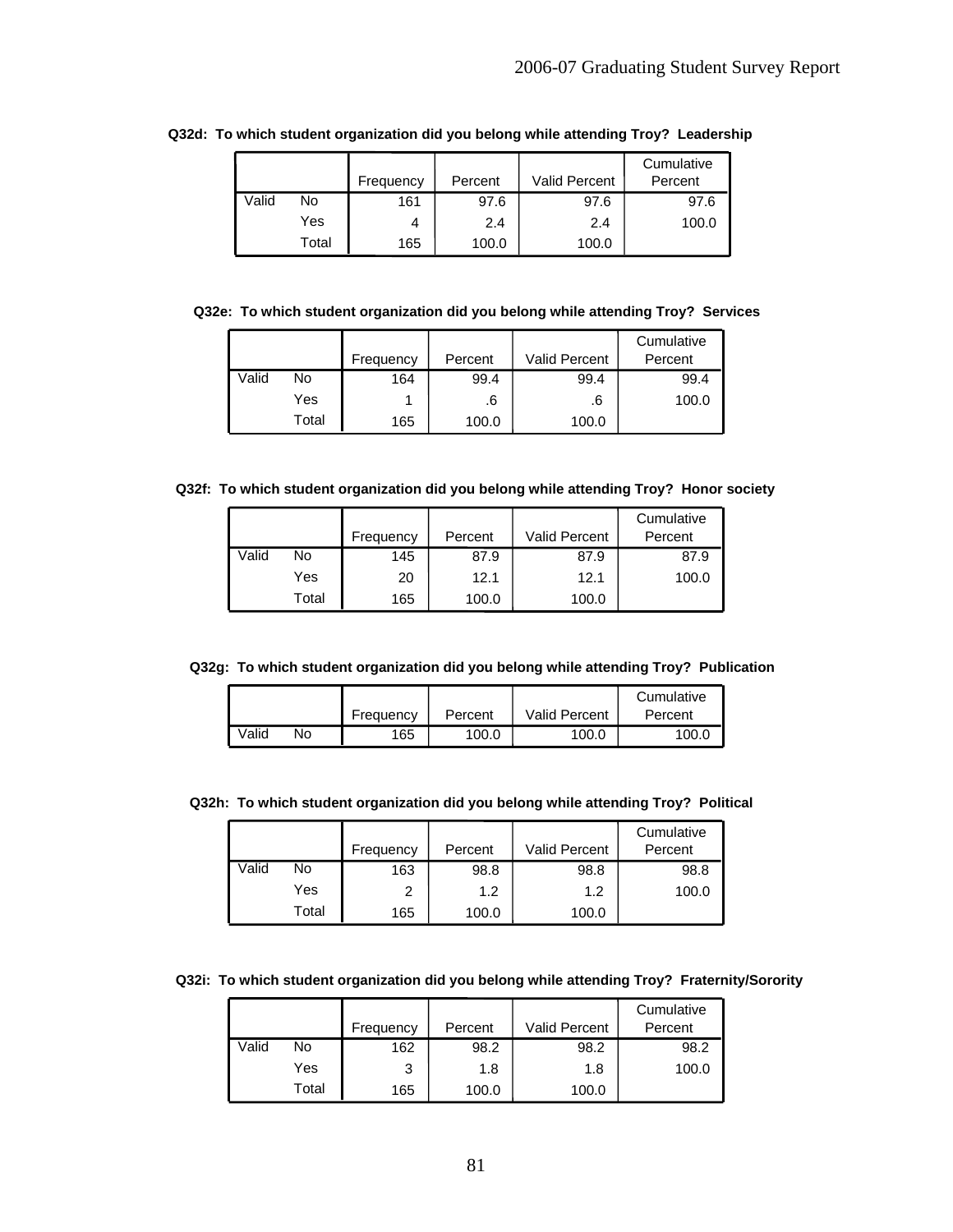|       |       |           |         |               | Cumulative |
|-------|-------|-----------|---------|---------------|------------|
|       |       | Frequency | Percent | Valid Percent | Percent    |
| Valid | No    | 164       | 99.4    | 99.4          | 99.4       |
|       | Yes   |           | .6      | .6            | 100.0      |
|       | Total | 165       | 100.0   | 100.0         |            |

### **Q32j: To which student organization did you belong while attending Troy? Art/Music/Drama**

**Q32k: To which student organization did you belong while attending Troy? Sports**

|       |    |           |         |                      | Cumulative |
|-------|----|-----------|---------|----------------------|------------|
|       |    | Frequency | Percent | <b>Valid Percent</b> | Percent    |
| √alid | No | 165       | 100.0   | 100.0                | 100.0      |

**Q32l: To which student organization did you belong while attending Troy? None**

|       |       |           |         |               | Cumulative |
|-------|-------|-----------|---------|---------------|------------|
|       |       | Frequency | Percent | Valid Percent | Percent    |
| Valid | No    | 38        | 23.0    | 23.0          | 23.0       |
|       | Yes   | 127       | 77.0    | 77.0          | 100.0      |
|       | Total | 165       | 100.0   | 100.0         |            |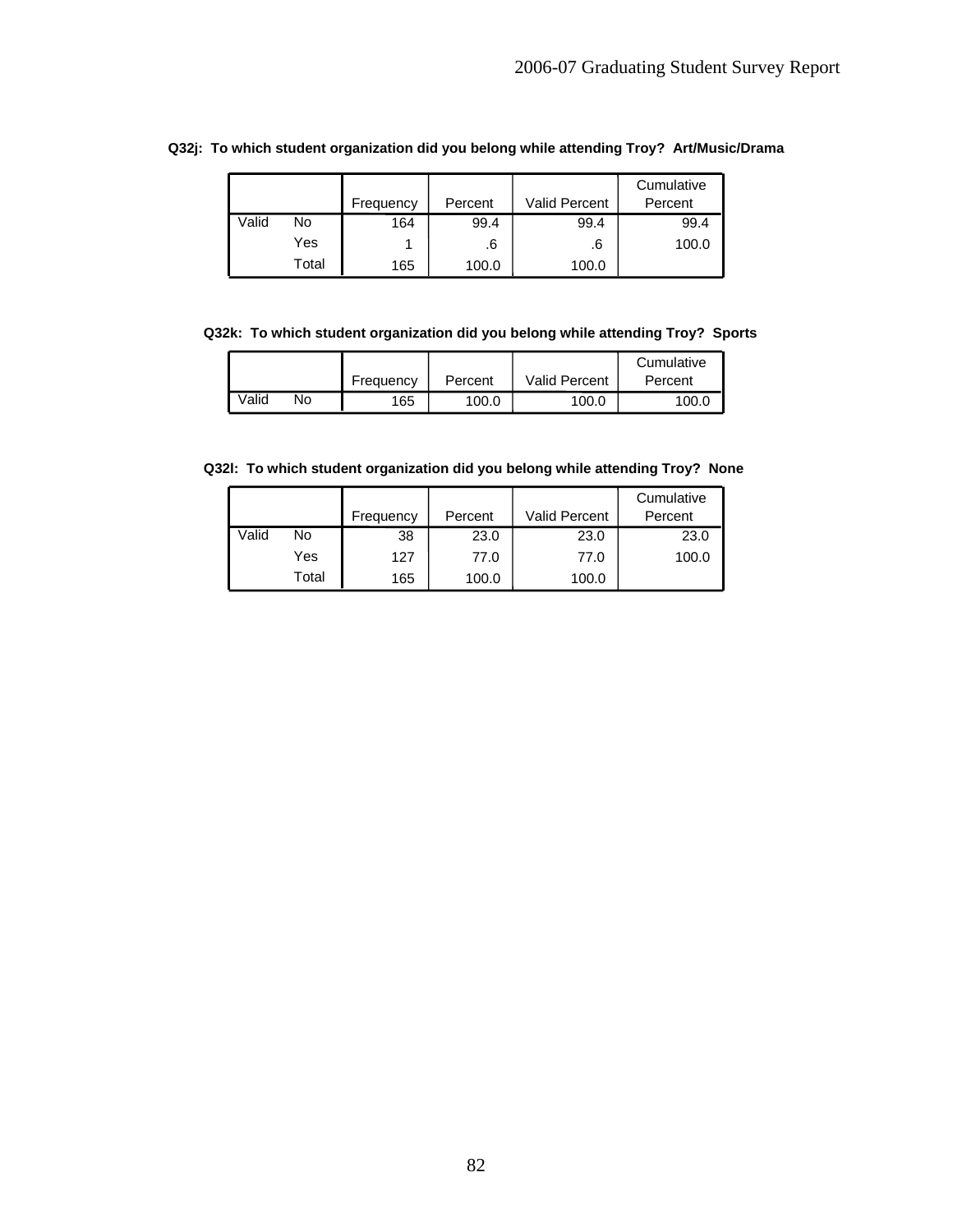# **Troy University 06-07 Graduating Student Survey Frequencies - Phenix City Campus**

|       |                  |                |         |               | Cumulative |
|-------|------------------|----------------|---------|---------------|------------|
|       |                  | Frequency      | Percent | Valid Percent | Percent    |
| Valid | $\Omega$         | 8              | 3.2     | 3.2           | 3.2        |
|       | <b>Fall 2005</b> | 1              | .4      | .4            | 3.6        |
|       | Spring 2006      | $\overline{2}$ | .8      | .8            | 4.3        |
|       | Summer 2006      | 4              | 1.6     | 1.6           | 5.9        |
|       | <b>Fall 2006</b> | 93             | 36.8    | 36.8          | 42.7       |
|       | Spring 2007      | 106            | 41.9    | 41.9          | 84.6       |
|       | Summer 2007      | 26             | 10.3    | 10.3          | 94.9       |
|       | <b>Fall 2007</b> | 4              | 1.6     | 1.6           | 96.4       |
|       | Summer 2008      | $\overline{2}$ | .8      | .8            | 97.2       |
|       | 06_Term 1        | 1              | .4      | .4            | 97.6       |
|       | 06 Term 2        | 2              | .8      | .8            | 98.4       |
|       | 06_Term 5        | 1              | $\cdot$ | $\cdot$       | 98.8       |
|       | 07_Term 1        | $\overline{2}$ | .8      | .8            | 99.6       |
|       | 07_Term 2        | 1              | .4      | .4            | 100.0      |
|       | Total            | 253            | 100.0   | 100.0         |            |

**Q1: Semester/Term of Intended Graduation**

**Q2: Gender**

|       |        | Frequency | Percent | <b>Valid Percent</b> | Cumulative<br>Percent |
|-------|--------|-----------|---------|----------------------|-----------------------|
| Valid |        | 3         | 1.2     | 1.2                  | 1.2 <sub>2</sub>      |
|       | Male   | 50        | 19.8    | 19.8                 | 20.9                  |
|       | Female | 200       | 79.1    | 79.1                 | 100.0                 |
|       | Total  | 253       | 100.0   | 100.0                |                       |

**Q3: Ethnicity**

|       |                        | Frequency | Percent | <b>Valid Percent</b> | Cumulative<br>Percent |
|-------|------------------------|-----------|---------|----------------------|-----------------------|
| Valid | 0                      |           | .4      | .4                   | .4                    |
|       | <b>Black</b>           | 112       | 44.3    | 44.3                 | 44.7                  |
|       | Asian/Pacific Islander |           | .4      | .4                   | 45.1                  |
|       | Hispanic               | 5         | 2.0     | 2.0                  | 47.0                  |
|       | White                  | 134       | 53.0    | 53.0                 | 100.0                 |
|       | Total                  | 253       | 100.0   | 100.0                |                       |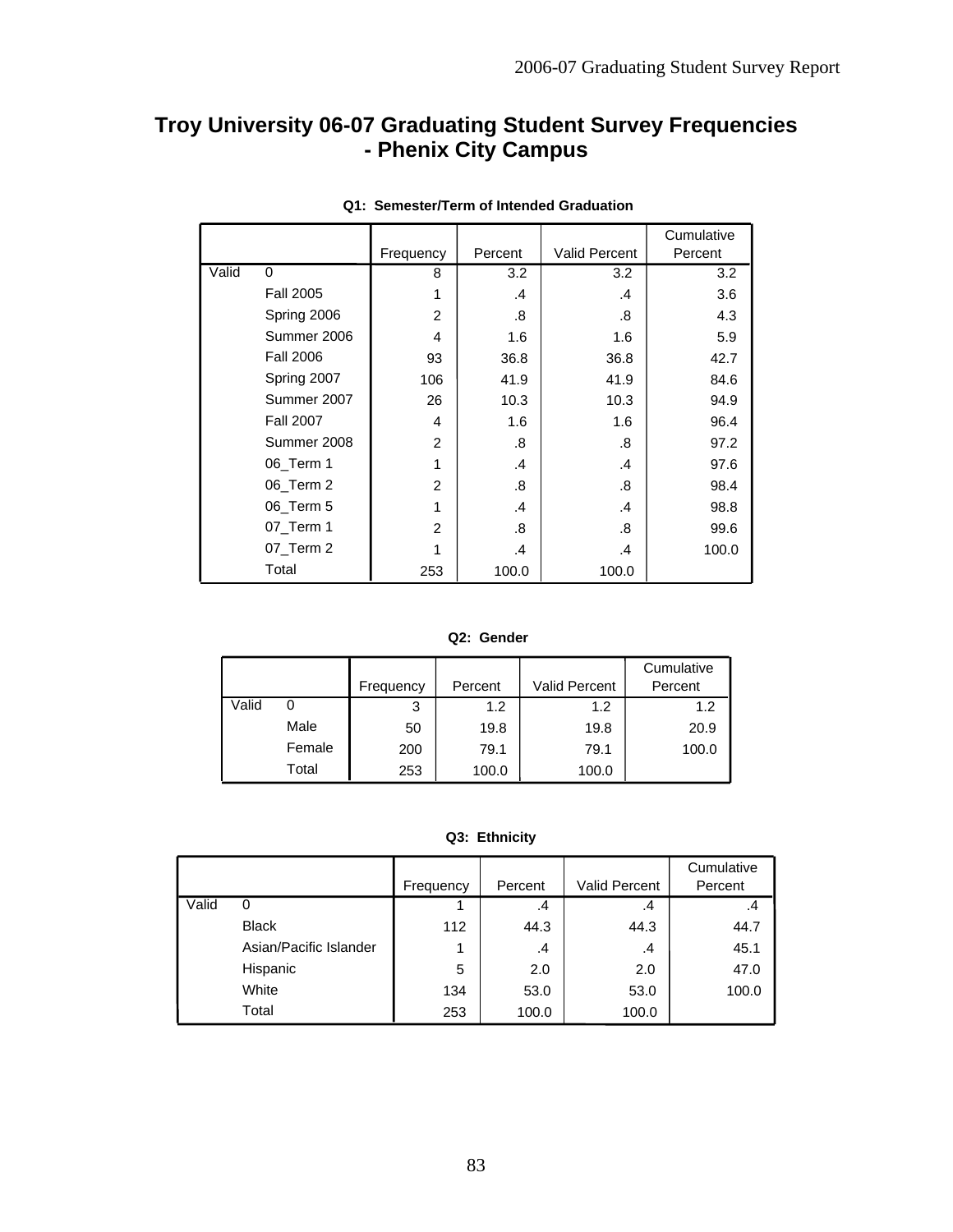|       |           | Frequency      | Percent | <b>Valid Percent</b> | Cumulative<br>Percent |
|-------|-----------|----------------|---------|----------------------|-----------------------|
| Valid | 0         |                | .4      | .4                   | .4                    |
|       | $20 - 21$ | $\overline{2}$ | .8      | .8                   | 1.2                   |
|       | $22 - 24$ | 33             | 13.0    | 13.0                 | 14.2                  |
|       | 25-29     | 76             | 30.0    | 30.0                 | 44.3                  |
|       | 30-34     | 38             | 15.0    | 15.0                 | 59.3                  |
|       | 35-39     | 40             | 15.8    | 15.8                 | 75.1                  |
|       | 40-49     | 52             | 20.6    | 20.6                 | 95.7                  |
|       | 50-64     | 11             | 4.3     | 4.3                  | 100.0                 |
|       | Total     | 253            | 100.0   | 100.0                |                       |

### **Q4: Age Group**

|  | <b>Q5: Marital Status</b> |  |
|--|---------------------------|--|
|--|---------------------------|--|

|       |                 | Frequency | Percent | <b>Valid Percent</b> | Cumulative<br>Percent |
|-------|-----------------|-----------|---------|----------------------|-----------------------|
| Valid | 0               | 1         | .4      | .4                   | .4                    |
|       | Single          | 88        | 34.8    | 34.8                 | 35.2                  |
|       | Married         | 153       | 60.5    | 60.5                 | 95.7                  |
|       | <b>Divorced</b> | 10        | 4.0     | 4.0                  | 99.6                  |
|       | Other           | 1         | .4      | .4                   | 100.0                 |
|       | Total           | 253       | 100.0   | 100.0                |                       |

# **Q6: Are you a US citizen?**

|       |       |           |         |               | Cumulative |
|-------|-------|-----------|---------|---------------|------------|
|       |       | Frequency | Percent | Valid Percent | Percent    |
| Valid | Yes   | 250       | 98.8    | 98.8          | 98.8       |
|       | No    | 3         | 1.2     | 1.2           | 100.0      |
|       | Total | 253       | 100.0   | 100.0         |            |

## **Q7: If you answered "No" to Q6, which country are you from?**

|       |            |           |         |                      | Cumulative |
|-------|------------|-----------|---------|----------------------|------------|
|       |            | Frequency | Percent | <b>Valid Percent</b> | Percent    |
| Valid |            | 238       | 94.1    | 94.1                 | 94.1       |
|       | <b>AFG</b> |           | .4      | .4                   | 94.5       |
|       | <b>BTN</b> |           | .4      | .4                   | 94.9       |
|       | <b>DEU</b> | 2         | .8      | .8                   | 95.7       |
|       | <b>USA</b> | 11        | 4.3     | 4.3                  | 100.0      |
|       | Total      | 253       | 100.0   | 100.0                |            |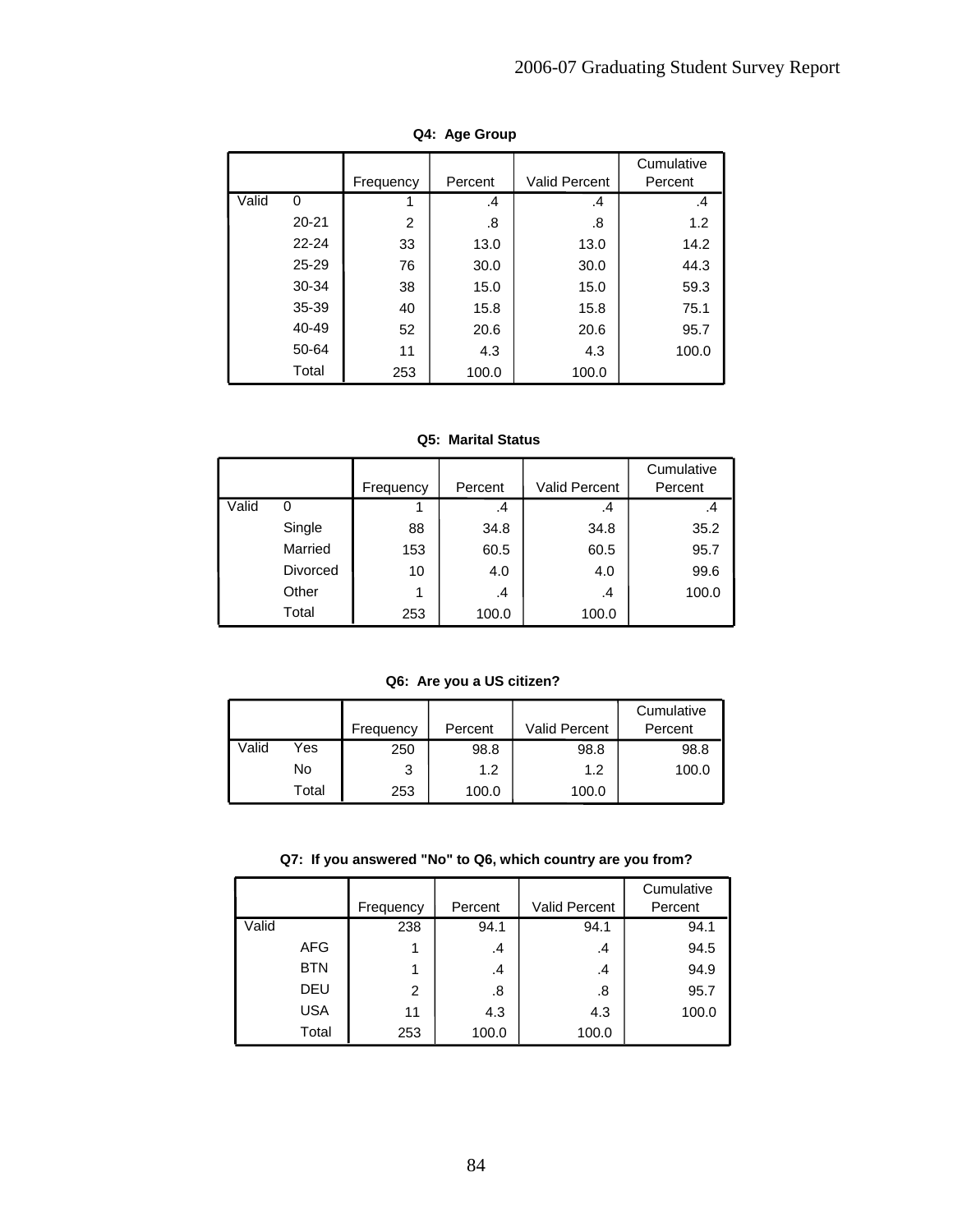|       |                |           |         |                      | Cumulative |
|-------|----------------|-----------|---------|----------------------|------------|
|       |                | Frequency | Percent | <b>Valid Percent</b> | Percent    |
| Valid | 0              | 22        | 8.7     | 8.7                  | 8.7        |
|       | Alabama        | 105       | 41.5    | 41.5                 | 50.2       |
|       | Alaska         | 1         | .4      | $\cdot$              | 50.6       |
|       | Georgia        | 116       | 45.8    | 45.8                 | 96.4       |
|       | Hawaii         | 1         | .4      | .4                   | 96.8       |
|       | Idaho          | 1         | .4      | .4                   | 97.2       |
|       | Indiana        | 1         | .4      | .4                   | 97.6       |
|       | Kansas         | 1         | .4      | .4                   | 98.0       |
|       | Kentucky       | 1         | $\cdot$ | .4                   | 98.4       |
|       | Louisiana      | 1         | .4      | .4                   | 98.8       |
|       | Pennsylvania   | 1         | .4      | .4                   | 99.2       |
|       | South Carolina | 1         | $\cdot$ | .4                   | 99.6       |
|       | Tennessee      | 1         | .4      | .4                   | 100.0      |
|       | Total          | 253       | 100.0   | 100.0                |            |

### **Q8: If you answered "Yes" to Q6, which state is your permanent home state in the United Stated?**

### **Q9: From which Troy University campus will you graduate?**

|       |                    |           |         |                      | Cumulative |
|-------|--------------------|-----------|---------|----------------------|------------|
|       |                    | Frequency | Percent | <b>Valid Percent</b> | Percent    |
| Valid | <b>Phenix City</b> | 253       | 100.0   | 100.0                | 100.0      |

### **Q10: If you chose "University College" in Q9, from which site did you file your intent to graduate?**

|       |                                     | Frequency | Percent | <b>Valid Percent</b> | Cumulative<br>Percent |
|-------|-------------------------------------|-----------|---------|----------------------|-----------------------|
| Valid | 0                                   | 236       | 93.3    | 93.3                 | 93.3                  |
|       | Bangkok, Thailand                   |           | .4      | .4                   | 93.7                  |
|       | Distance Learning,<br>Troy, Alabama | 2         | .8      | .8                   | 94.5                  |
|       | Fort Benning, Georgia               | 3         | 1.2     | 1.2                  | 95.7                  |
|       | Other                               | 11        | 4.3     | 4.3                  | 100.0                 |
|       | Total                               | 253       | 100.0   | 100.0                |                       |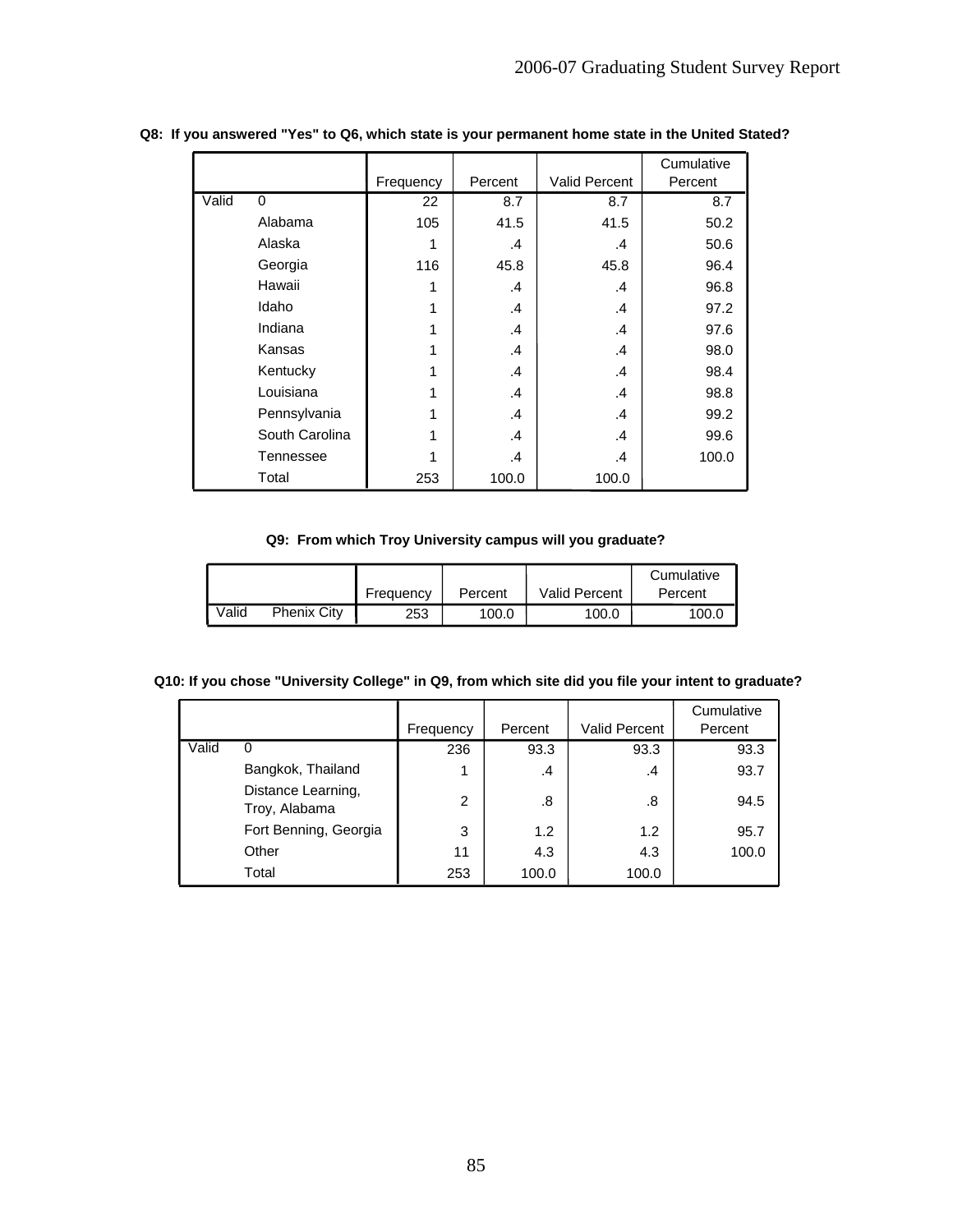|       |                             | Frequency | Percent | <b>Valid Percent</b> | Cumulative<br>Percent |
|-------|-----------------------------|-----------|---------|----------------------|-----------------------|
| Valid | 0                           |           | .4      | .4                   | .4                    |
|       | Associate                   | 4         | 1.6     | 1.6                  | 2.0                   |
|       | Bachelor's                  | 92        | 36.4    | 36.4                 | 38.3                  |
|       | Master's                    | 112       | 44.3    | 44.3                 | 82.6                  |
|       | <b>Education Specialist</b> | 44        | 17.4    | 17.4                 | 100.0                 |
|       | Total                       | 253       | 100.0   | 100.0                |                       |

# **Q11: What degree program are you currently completing at Troy University?**

|  |  |  | Q12a: What is your major/concentration? |
|--|--|--|-----------------------------------------|
|--|--|--|-----------------------------------------|

|       |                                                   |                |               |               | Cumulative |
|-------|---------------------------------------------------|----------------|---------------|---------------|------------|
|       |                                                   | Frequency      | Percent       | Valid Percent | Percent    |
| Valid | <b>Computer Science</b>                           | 1              | $\mathcal{A}$ | $\mathcal{A}$ | .4         |
|       | Criminal Justice                                  | 1              | $\mathbf{A}$  | $\mathbf{A}$  | .8         |
|       | <b>General Education</b>                          | 3              | 1.2           | 1.2           | 2.0        |
|       | Social Science                                    | $\overline{c}$ | .8            | .8            | 2.8        |
|       | Sociology                                         | 1              | .4            | $\mathcal{A}$ | 3.2        |
|       | Other                                             | 4              | 1.6           | 1.6           | 4.7        |
|       | Accounting                                        | 6              | 2.4           | 2.4           | 7.1        |
|       | <b>General Business</b>                           | 13             | 5.1           | 5.1           | 12.3       |
|       | General Management_Management                     | 14             | 5.5           | 5.5           | 17.8       |
|       | Human Resource Management                         | 1              | .4            | $\mathcal{A}$ | 18.2       |
|       | <b>Information Systems</b>                        | 5              | 2.0           | 2.0           | 20.2       |
|       | Master of Business Administration                 | 28             | 11.1          | 11.1          | 31.2       |
|       | Counseling and Psychology                         | 17             | 6.7           | 6.7           | 37.9       |
|       | Early Childhood Education                         | 16             | 6.3           | 6.3           | 44.3       |
|       | <b>Educational Administration</b>                 | 16             | 6.3           | 6.3           | 50.6       |
|       | <b>Elementary Education</b>                       | 64             | 25.3          | 25.3          | 75.9       |
|       | Elementary_Secondary Education                    | 1              | $\mathcal{A}$ | $\mathcal{A}$ | 76.3       |
|       | K-6 Elementary Education                          | 17             | 6.7           | 6.7           | 83.0       |
|       | Psychology                                        | 5              | 2.0           | 2.0           | 85.0       |
|       | <b>Human Services</b>                             | 10             | 4.0           | 4.0           | 88.9       |
|       | M.S.N. - Post Masters - for F.N.P.<br>Certificate | 8              | 3.2           | 3.2           | 92.1       |
|       | Nursing                                           | 12             | 4.7           | 4.7           | 96.8       |
|       | Other                                             | 8              | 3.2           | 3.2           | 100.0      |
|       | Total                                             | 253            | 100.0         | 100.0         |            |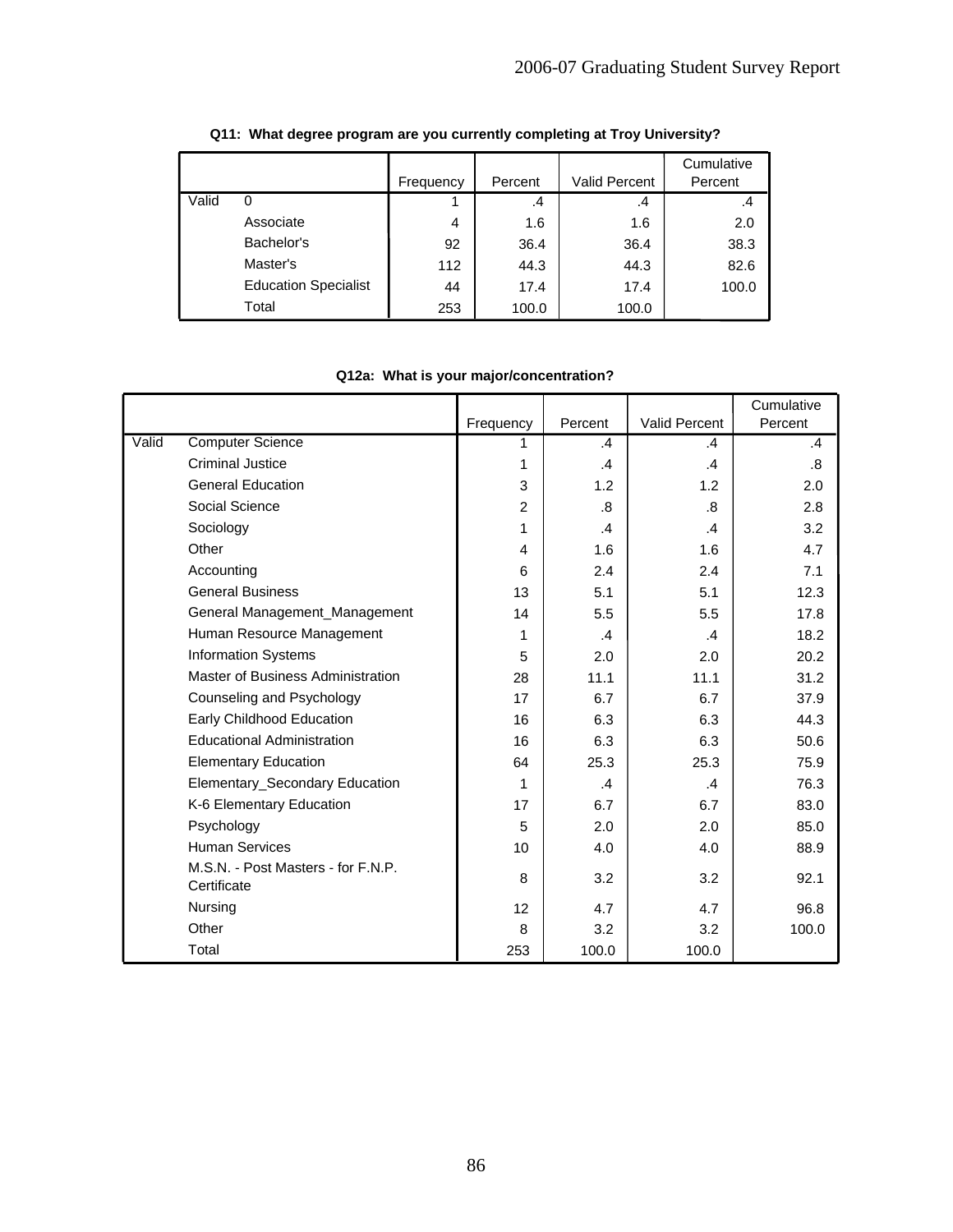|       |       |           |         |                      | Cumulative |
|-------|-------|-----------|---------|----------------------|------------|
|       |       | Frequency | Percent | <b>Valid Percent</b> | Percent    |
| Valid | AS.   | 12        | 4.7     | 4.7                  | 4.7        |
|       | BU    | 67        | 26.5    | 26.5                 | 31.2       |
|       | ED    | 136       | 53.8    | 53.8                 | 85.0       |
|       | HH    | 38        | 15.0    | 15.0                 | 100.0      |
|       | Total | 253       | 100.0   | 100.0                |            |

**Q12b: College**

### **Q13: When you first started at Troy University, you were a :**

|       |                             |           |         |                      | Cumulative |
|-------|-----------------------------|-----------|---------|----------------------|------------|
|       |                             | Frequency | Percent | <b>Valid Percent</b> | Percent    |
| Valid | 0                           | 5         | 2.0     | 2.0                  | 2.0        |
|       | Dually-admitted student     | 2         | .8      | .8                   | 2.8        |
|       | First-time freshman         | 10        | 4.0     | 4.0                  | 6.7        |
|       | UG transfer student         | 90        | 35.6    | 35.6                 | 42.3       |
|       | UG transient student        | 10        | 4.0     | 4.0                  | 46.2       |
|       | First-time GR student       | 106       | 41.9    | 41.9                 | 88.1       |
|       | <b>GR</b> transfer student  | 16        | 6.3     | 6.3                  | 94.5       |
|       | <b>GR Transient student</b> | 14        | 5.5     | 5.5                  | 100.0      |
|       | Total                       | 253       | 100.0   | 100.0                |            |

## **Q14: How many credit hours did you transfer to Troy University from another college or university?**

|       |          | Frequency | Percent | <b>Valid Percent</b> | Cumulative<br>Percent |
|-------|----------|-----------|---------|----------------------|-----------------------|
| Valid | 0        | 3         | 1.2     | 1.2                  | 1.2                   |
|       | $1 - 15$ | 19        | 7.5     | 7.5                  | 8.7                   |
|       | 16-30    | 26        | 10.3    | 10.3                 | 19.0                  |
|       | >30      | 89        | 35.2    | 35.2                 | 54.2                  |
|       | Not any  | 116       | 45.8    | 45.8                 | 100.0                 |
|       | Total    | 253       | 100.0   | 100.0                |                       |

### **Q15: Have you taken any courses online or in any other Distance Learning format at Troy University?**

|       |       | Frequency | Percent | <b>Valid Percent</b> | Cumulative<br>Percent |
|-------|-------|-----------|---------|----------------------|-----------------------|
| Valid | Yes   | 168       | 66.4    | 66.4                 | 66.4                  |
|       | No    | 85        | 33.6    | 33.6                 | 100.0                 |
|       | Total | 253       | 100.0   | 100.0                |                       |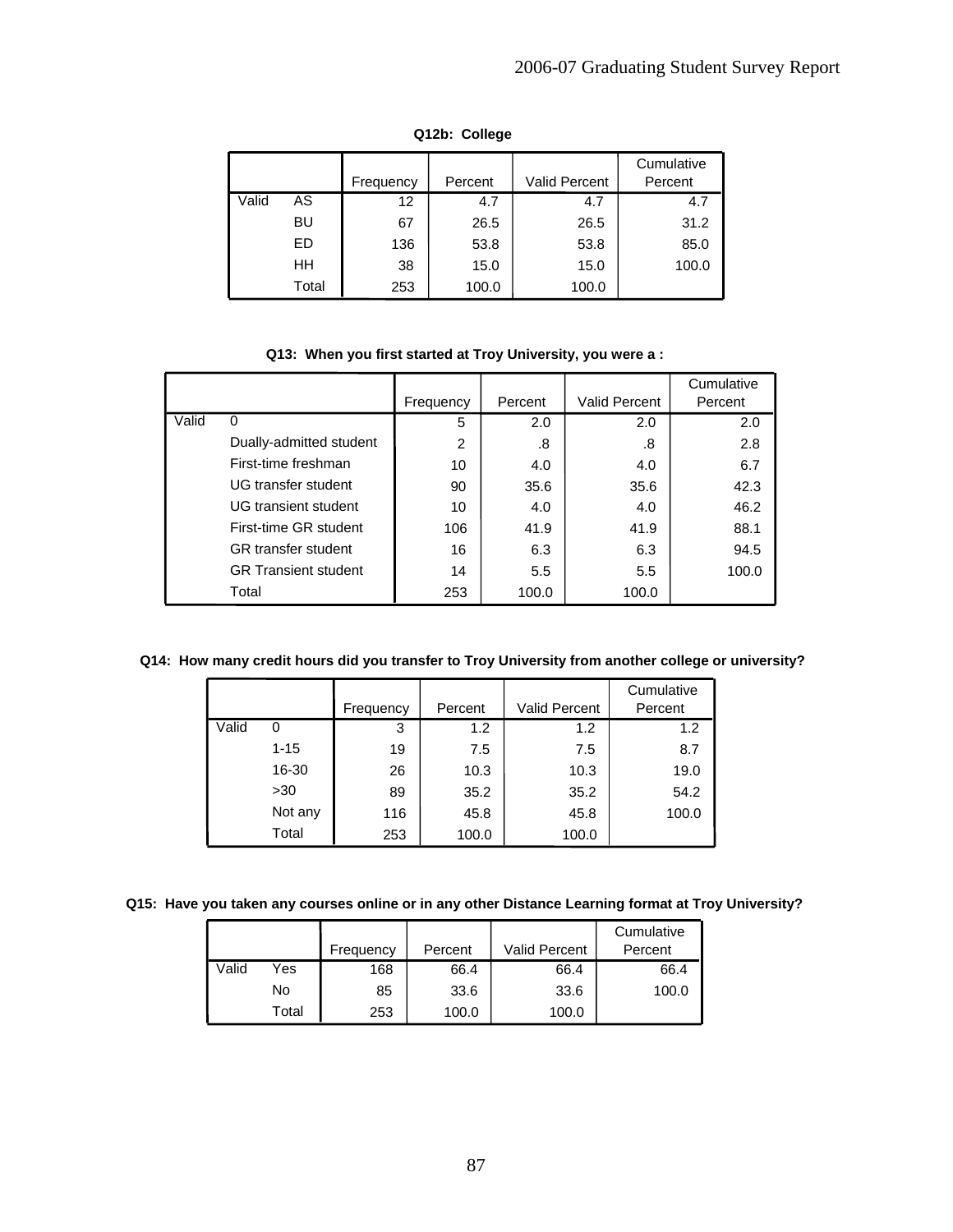|       |         | Frequency | Percent | <b>Valid Percent</b> | Cumulative<br>Percent |
|-------|---------|-----------|---------|----------------------|-----------------------|
| Valid | 0       | 1         | .4      | .4                   | .4                    |
|       | 1 year  | 64        | 25.3    | 25.3                 | 25.7                  |
|       | 2 years | 119       | 47.0    | 47.0                 | 72.7                  |
|       | 3 years | 47        | 18.6    | 18.6                 | 91.3                  |
|       | 4 years | 14        | 5.5     | 5.5                  | 96.8                  |
|       | 5 years | 4         | 1.6     | 1.6                  | 98.4                  |
|       | 6 years | 4         | 1.6     | 1.6                  | 100.0                 |
|       | Total   | 253       | 100.0   | 100.0                |                       |

### **Q16: How long have you attended Troy University?**

**Q17: What is your overall GPA?**

|       |              | Frequency | Percent | <b>Valid Percent</b> | Cumulative<br>Percent |
|-------|--------------|-----------|---------|----------------------|-----------------------|
| Valid |              | 2         | .8      | .8                   | .8                    |
|       | $2.5 - 2.99$ | 25        | 9.9     | 9.9                  | 10.7                  |
|       | $3.0 - 3.49$ | 57        | 22.5    | 22.5                 | 33.2                  |
|       | $3.5 - 4.0$  | 169       | 66.8    | 66.8                 | 100.0                 |
|       | Total        | 253       | 100.0   | 100.0                |                       |

**Q18: What do you plan to do after you graduation?**

|       |                                                         | Frequency      | Percent | <b>Valid Percent</b> | Cumulative<br>Percent |
|-------|---------------------------------------------------------|----------------|---------|----------------------|-----------------------|
| Valid | Work in an area related to<br>your major field of study | 121            | 47.8    | 47.8                 | 47.8                  |
|       | Work in an area outside<br>your major field of study    | $\mathfrak{p}$ | .8      | .8                   | 48.6                  |
|       | Continue working in the<br>job you have had             | 73             | 28.9    | 28.9                 | 77.5                  |
|       | Continue your education                                 | 49             | 19.4    | 19.4                 | 96.8                  |
|       | Undecided                                               | 8              | 3.2     | 3.2                  | 100.0                 |
|       | Total                                                   | 253            | 100.0   | 100.0                |                       |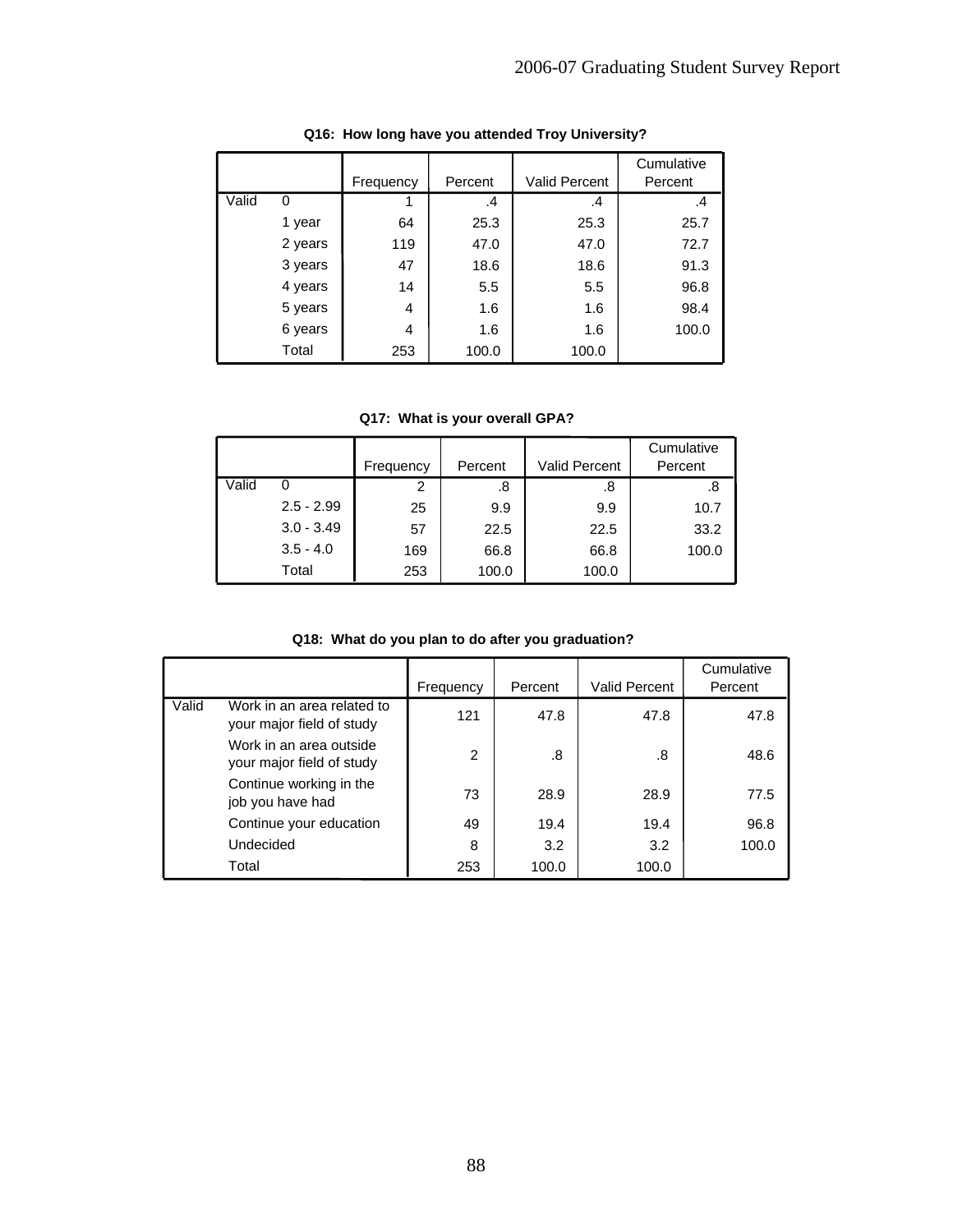|       |                         | Frequency | Percent | <b>Valid Percent</b> | Cumulative<br>Percent |
|-------|-------------------------|-----------|---------|----------------------|-----------------------|
| Valid | 0                       | 56        | 22.1    | 22.1                 | 22.1                  |
|       | A Bachelor's degree     | 4         | 1.6     | 1.6                  | 23.7                  |
|       | A Master's degree       | 67        | 26.5    | 26.5                 | 50.2                  |
|       | An Education Specialist | 46        | 18.2    | 18.2                 | 68.4                  |
|       | A professional degree   | 8         | 3.2     | 3.2                  | 71.5                  |
|       | A doctoral degree       | 72        | 28.5    | 28.5                 | 100.0                 |
|       | Total                   | 253       | 100.0   | 100.0                |                       |

## **Q19: If you plan to continue your education, what is your ultimate goal?**

### **Q20: Are/were you employed while attending Troy University?**

|       |       |           |         |                      | Cumulative |
|-------|-------|-----------|---------|----------------------|------------|
|       |       | Frequency | Percent | <b>Valid Percent</b> | Percent    |
| Valid | 0     | 3         | 1.2     | 1.2                  | 1.2        |
|       | Yes   | 219       | 86.6    | 86.6                 | 87.7       |
|       | No    | 31        | 12.3    | 12.3                 | 100.0      |
|       | Total | 253       | 100.0   | 100.0                |            |

#### **Q21: If you answered "Yes" to Q20, how many hours do/did you usually work per week?**

|         |            | Frequency | Percent | <b>Valid Percent</b> | Cumulative<br>Percent |
|---------|------------|-----------|---------|----------------------|-----------------------|
| Valid   | $1 - 9$    |           | .4      | .5                   | .5                    |
|         | $10 - 19$  | 7         | 2.8     | 3.2                  | 3.6                   |
|         | 20-29      | 10        | 4.0     | 4.5                  | 8.1                   |
|         | 30-39      | 14        | 5.5     | 6.3                  | 14.4                  |
|         | 40 or more | 190       | 75.1    | 85.6                 | 100.0                 |
|         | Total      | 222       | 87.7    | 100.0                |                       |
| Missing | 0          | 31        | 12.3    |                      |                       |
| Total   |            | 253       | 100.0   |                      |                       |

**Q22a: What financial aid have you received at Troy University? Scholarship/Fellowship**

|       |       |           |         |               | Cumulative |
|-------|-------|-----------|---------|---------------|------------|
|       |       | Frequency | Percent | Valid Percent | Percent    |
| Valid | No    | 237       | 93.7    | 93.7          | 93.7       |
|       | Yes   | 16        | 6.3     | 6.3           | 100.0      |
|       | Total | 253       | 100.0   | 100.0         |            |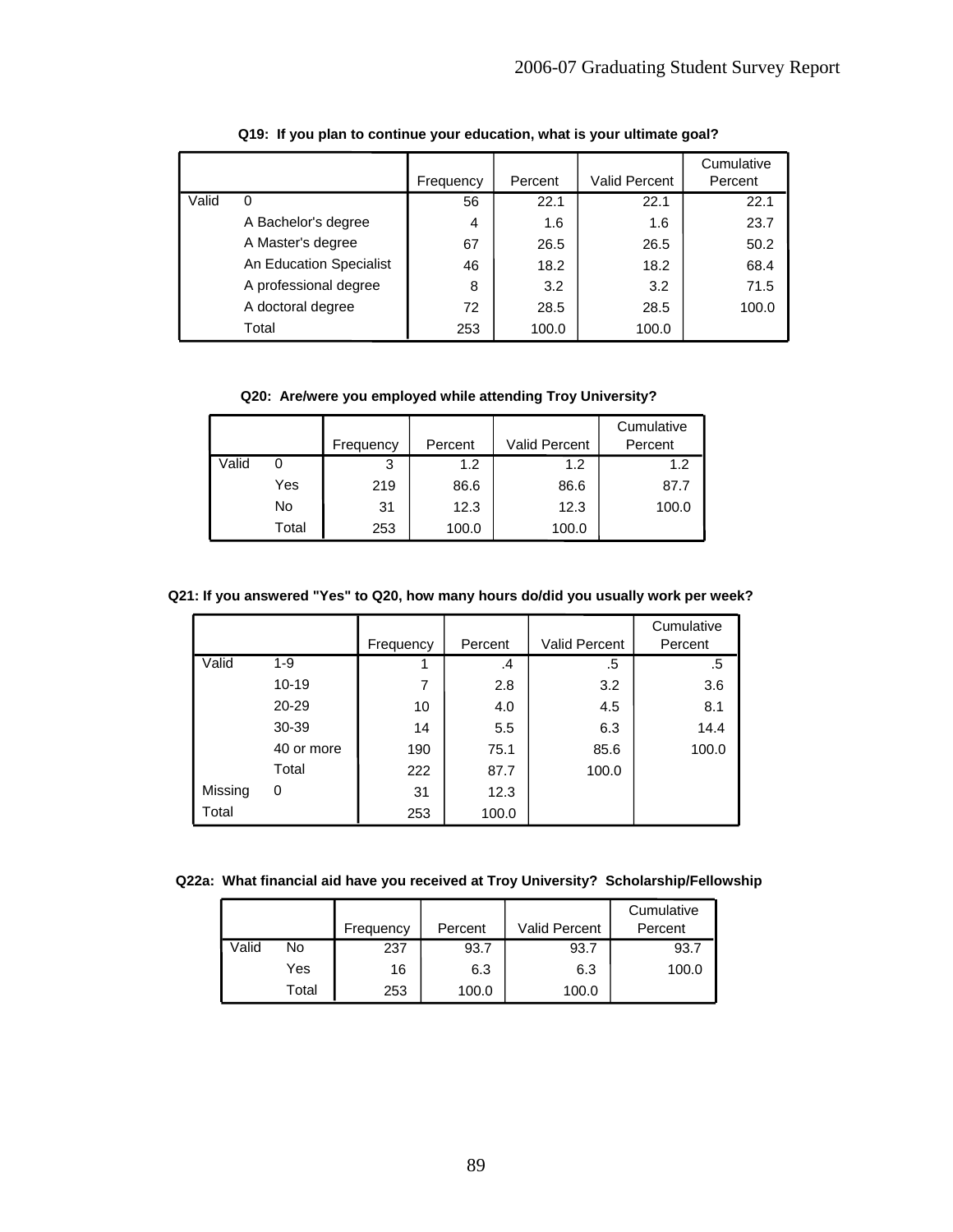|       |       | Frequency | Percent | <b>Valid Percent</b> | Cumulative<br>Percent |
|-------|-------|-----------|---------|----------------------|-----------------------|
| Valid | No    | 252       | 99.6    | 99.6                 | 99.6                  |
|       | Yes   |           | .4      | $\cdot$              | 100.0                 |
|       | Total | 253       | 100.0   | 100.0                |                       |

**Q22b: What financial aid have you received at Troy University? Graduate Assistantship**

**Q22c: What financial aid have you received at Troy University? Grants**

|       |       |           |         |               | Cumulative |
|-------|-------|-----------|---------|---------------|------------|
|       |       | Frequency | Percent | Valid Percent | Percent    |
| Valid | No    | 215       | 85.0    | 85.0          | 85.0       |
|       | Yes   | 38        | 15.0    | 15.0          | 100.0      |
|       | Total | 253       | 100.0   | 100.0         |            |

**Q22d: What financial aid have you received at Troy University? Loans**

|       |       | Frequency | Percent | Valid Percent | Cumulative<br>Percent |
|-------|-------|-----------|---------|---------------|-----------------------|
| Valid | No    | 102       | 40.3    | 40.3          | 40.3                  |
|       | Yes   | 151       | 59.7    | 59.7          | 100.0                 |
|       | Total | 253       | 100.0   | 100.0         |                       |

**Q22e: What financial aid have you received at Troy University? Work Study**

|         |     |           |         |                      | Cumulative |
|---------|-----|-----------|---------|----------------------|------------|
|         |     | Frequency | Percent | <b>Valid Percent</b> | Percent    |
| l Valid | No. | 253       | 100.0   | 100.0                | 100.0      |

**Q22f: What financial aid have you received at Troy University? Tuition Assistance**

|       |       | Frequency | Percent | Valid Percent | Cumulative<br>Percent |
|-------|-------|-----------|---------|---------------|-----------------------|
| Valid | No    | 236       | 93.3    | 93.3          | 93.3                  |
|       | Yes   | 17        | 6.7     | 6.7           | 100.0                 |
|       | Total | 253       | 100.0   | 100.0         |                       |

**Q22g: What financial aid have you received at Troy University? Third Party Pay**

|       |       |           |         |                      | Cumulative |
|-------|-------|-----------|---------|----------------------|------------|
|       |       | Frequency | Percent | <b>Valid Percent</b> | Percent    |
| Valid | No    | 248       | 98.0    | 98.0                 | 98.0       |
|       | Yes   | 5         | 2.0     | 2.0                  | 100.0      |
|       | Total | 253       | 100.0   | 100.0                |            |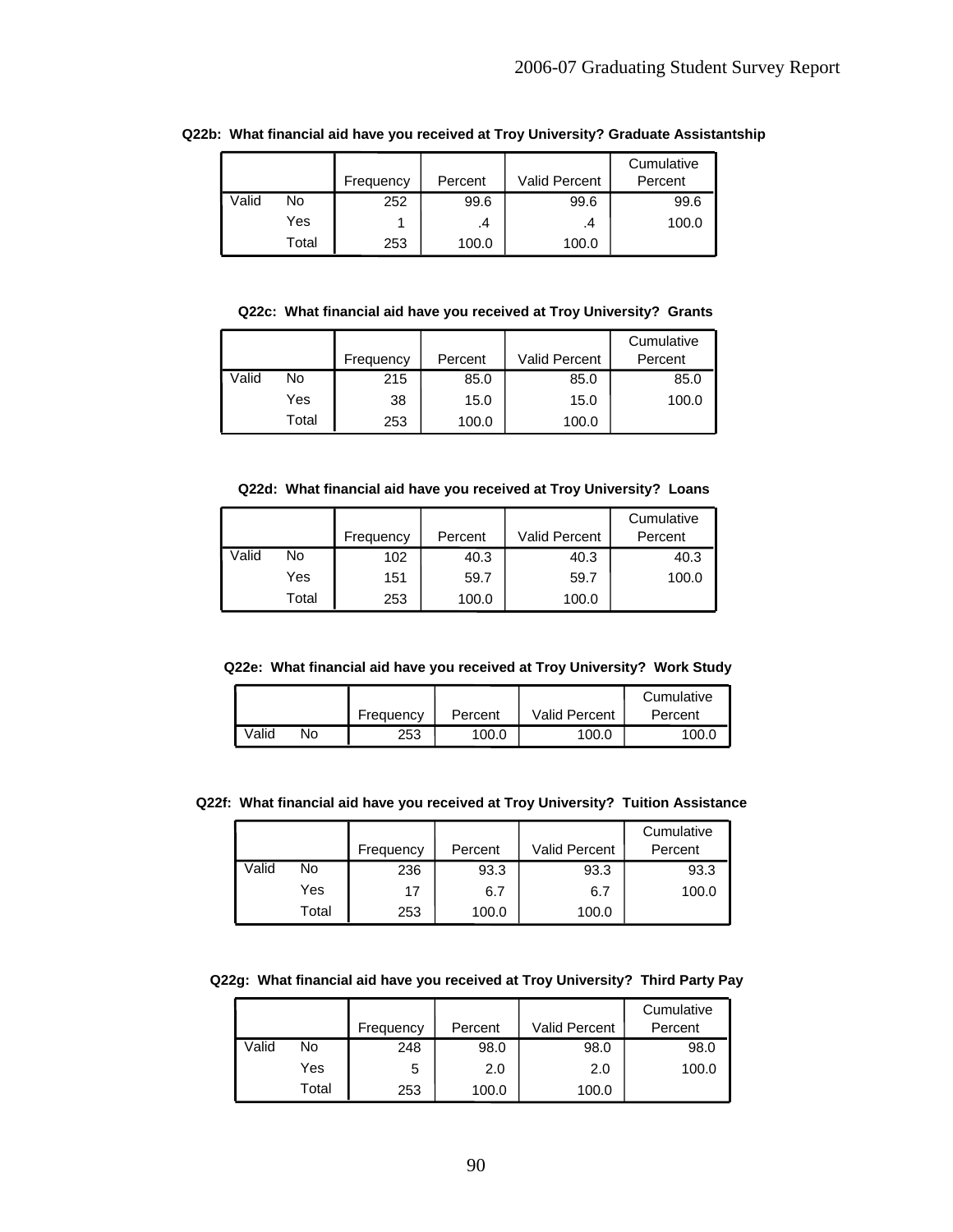|       |       | Frequency | Percent | <b>Valid Percent</b> | Cumulative<br>Percent |
|-------|-------|-----------|---------|----------------------|-----------------------|
| Valid | No    | 236       | 93.3    | 93.3                 | 93.3                  |
|       | Yes   | 17        | 6.7     | 6.7                  | 100.0                 |
|       | Total | 253       | 100.0   | 100.0                |                       |

**Q22i: What financial aid have you received at Troy University? Other**

**Q32a: To which student organization did you belong while attending Troy? Departmental**

|       |       | Frequency | Percent | <b>Valid Percent</b> | Cumulative<br>Percent |
|-------|-------|-----------|---------|----------------------|-----------------------|
| Valid | No    | 252       | 99.6    | 99.6                 | 99.6                  |
|       | Yes   |           | .4      | .4                   | 100.0                 |
|       | Total | 253       | 100.0   | 100.0                |                       |

**Q32b: To which student organization did you belong while attending Troy? Professional**

|       |       |           |         |               | Cumulative |
|-------|-------|-----------|---------|---------------|------------|
|       |       | Frequency | Percent | Valid Percent | Percent    |
| Valid | No    | 244       | 96.4    | 96.4          | 96.4       |
|       | Yes   | 9         | 3.6     | 3.6           | 100.0      |
|       | Total | 253       | 100.0   | 100.0         |            |

**Q32c: To which student organization did you belong while attending Troy? Religious**

|       |       |           |         |                      | Cumulative |
|-------|-------|-----------|---------|----------------------|------------|
|       |       | Frequency | Percent | <b>Valid Percent</b> | Percent    |
| Valid | No    | 251       | 99.2    | 99.2                 | 99.2       |
|       | Yes   |           | .8      | .8                   | 100.0      |
|       | Total | 253       | 100.0   | 100.0                |            |

**Q32d: To which student organization did you belong while attending Troy? Leadership**

|       |       | Frequency | Percent | <b>Valid Percent</b> | Cumulative<br>Percent |
|-------|-------|-----------|---------|----------------------|-----------------------|
| Valid | No    | 251       | 99.2    | 99.2                 | 99.2                  |
|       | Yes   |           | .8      | .8                   | 100.0                 |
|       | Total | 253       | 100.0   | 100.0                |                       |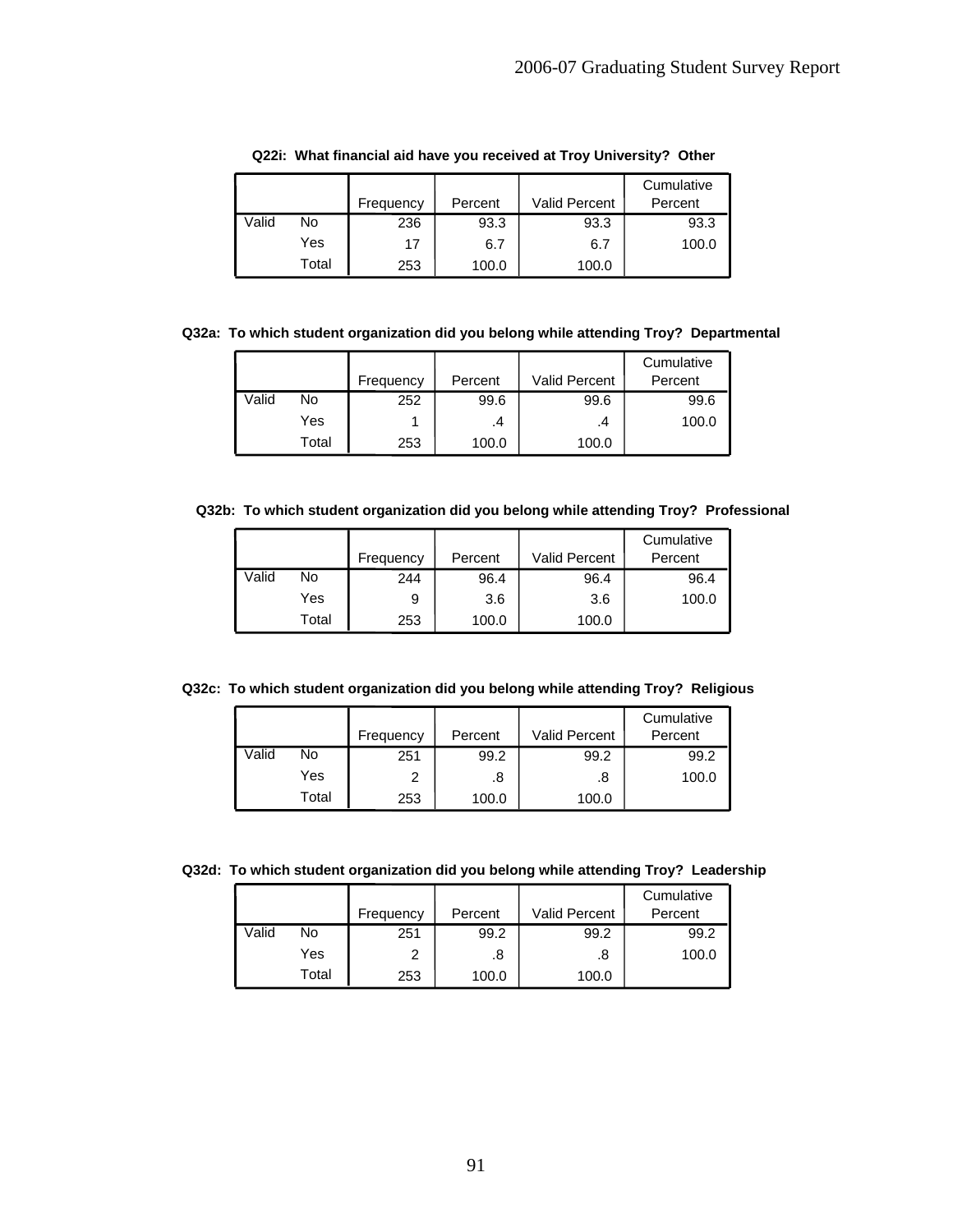|       |    | Frequency | Percent | <b>Valid Percent</b> | Cumulative<br>Percent |
|-------|----|-----------|---------|----------------------|-----------------------|
| Valid | No | 253       | 100.0   | 100.0                | 100.0                 |

#### **Q32e: To which student organization did you belong while attending Troy? Services**

### **Q32f: To which student organization did you belong while attending Troy? Honor society**

|       |       |           |         |                      | Cumulative |
|-------|-------|-----------|---------|----------------------|------------|
|       |       | Frequency | Percent | <b>Valid Percent</b> | Percent    |
| Valid | No    | 230       | 90.9    | 90.9                 | 90.9       |
|       | Yes   | 23        | 9.1     | 9.1                  | 100.0      |
|       | Total | 253       | 100.0   | 100.0                |            |

**Q32g: To which student organization did you belong while attending Troy? Publication**

|       |    |           |         |                      | Cumulative |
|-------|----|-----------|---------|----------------------|------------|
|       |    | Frequency | Percent | <b>Valid Percent</b> | Percent    |
| /alid | No | 253       | 100.0   | 100.0                | 100.0      |

**Q32h: To which student organization did you belong while attending Troy? Political**

|       |    |           |         |                      | Cumulative |
|-------|----|-----------|---------|----------------------|------------|
|       |    | Frequency | Percent | <b>Valid Percent</b> | Percent    |
| Valid | No | 253       | 100.0   | 100.0                | 100.0      |

**Q32i: To which student organization did you belong while attending Troy? Fraternity/Sorority**

|       |       |           |         |                      | Cumulative |
|-------|-------|-----------|---------|----------------------|------------|
|       |       | Frequency | Percent | <b>Valid Percent</b> | Percent    |
| Valid | No    | 242       | 95.7    | 95.7                 | 95.7       |
|       | Yes   | 11        | 4.3     | 4.3                  | 100.0      |
|       | Total | 253       | 100.0   | 100.0                |            |

**Q32j: To which student organization did you belong while attending Troy? Art/Music/Drama**

|       |     |           |         |                      | Cumulative |
|-------|-----|-----------|---------|----------------------|------------|
|       |     | Frequency | Percent | <b>Valid Percent</b> | Percent    |
| Valid | No. | 253       | 100.0   | 100.0                | 100.0      |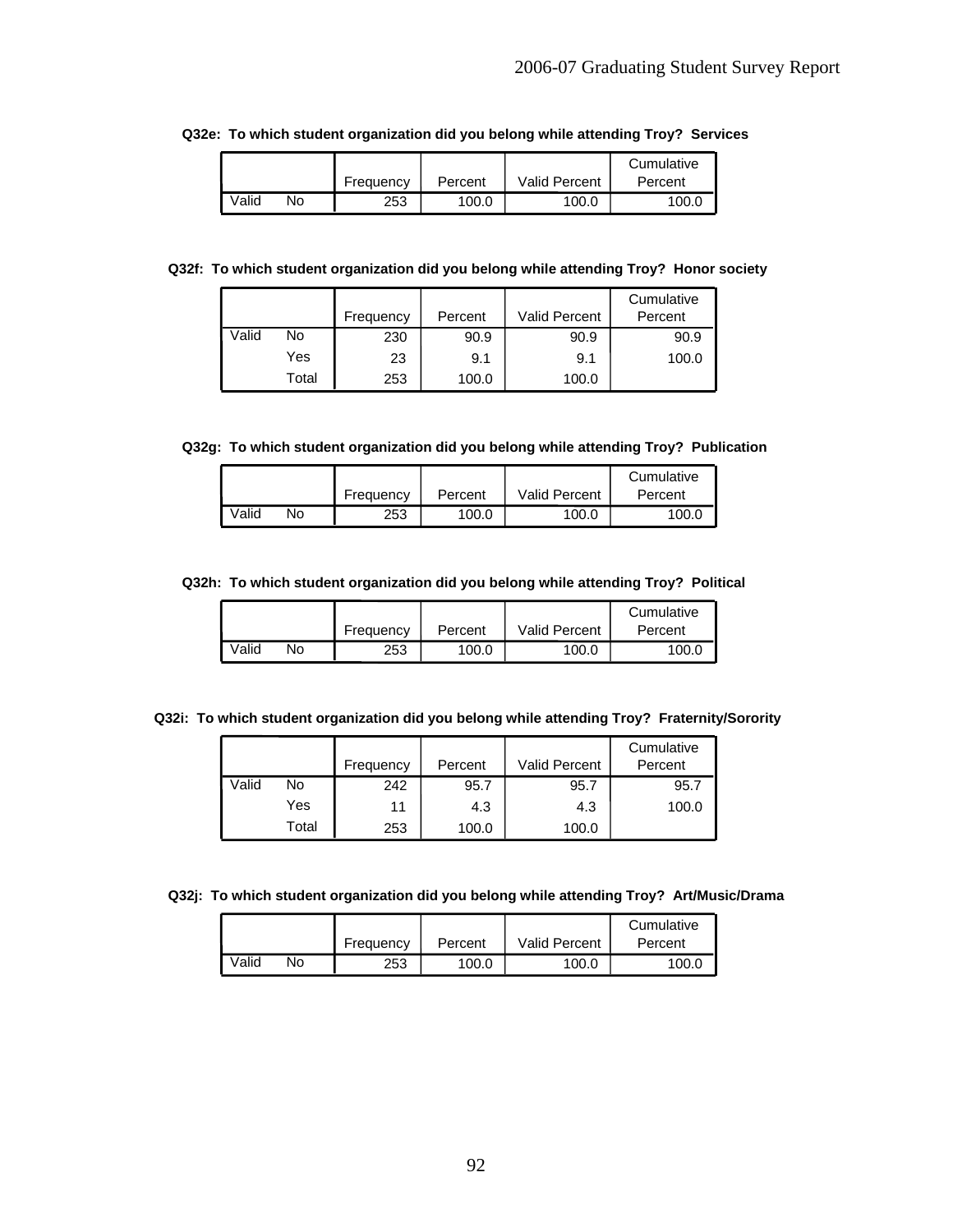|       |       | Frequency | Percent | <b>Valid Percent</b> | Cumulative<br>Percent |
|-------|-------|-----------|---------|----------------------|-----------------------|
| Valid | No    | 252       | 99.6    | 99.6                 | 99.6                  |
|       | Yes   |           | .4      | .4                   | 100.0                 |
|       | Total | 253       | 100.0   | 100.0                |                       |

**Q32k: To which student organization did you belong while attending Troy? Sports**

**Q32l: To which student organization did you belong while attending Troy? None**

|       |       |           |         |                      | Cumulative |
|-------|-------|-----------|---------|----------------------|------------|
|       |       | Frequency | Percent | <b>Valid Percent</b> | Percent    |
| Valid | No    | 59        | 23.3    | 23.3                 | 23.3       |
|       | Yes   | 194       | 76.7    | 76.7                 | 100.0      |
|       | Total | 253       | 100.0   | 100.0                |            |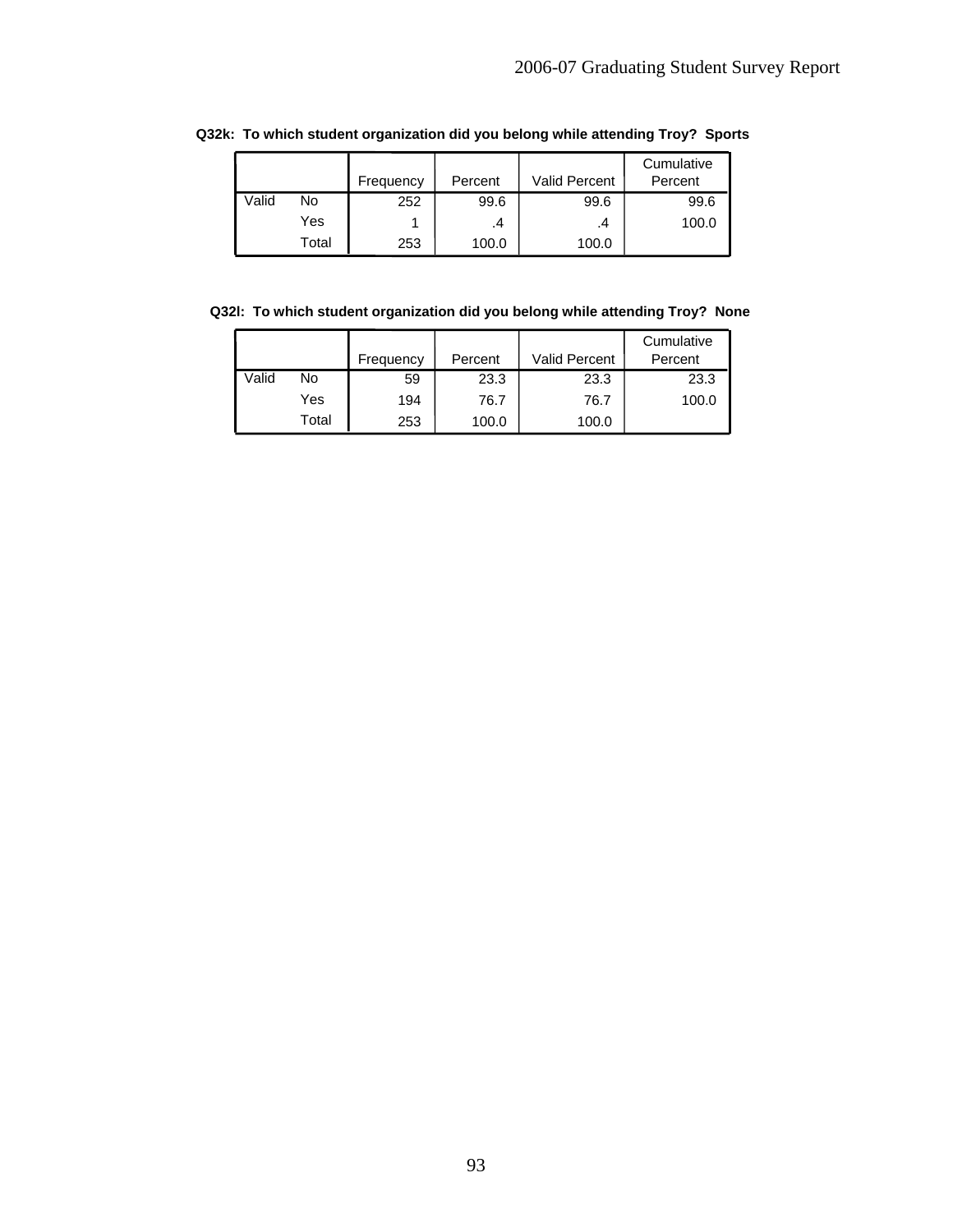# **Troy University 06-07 Graduating Student Survey Frequencies - Troy Campus**

|       |                  |                |            |                      | Cumulative |
|-------|------------------|----------------|------------|----------------------|------------|
|       |                  | Frequency      | Percent    | <b>Valid Percent</b> | Percent    |
| Valid | 0                | 16             | 2.5        | 2.5                  | 2.5        |
|       | Spring 2006      | 1              | $\cdot$ .2 | $\cdot$              | 2.7        |
|       | Summer 2006      | $\overline{2}$ | $\cdot$ 3  | .3                   | 3.0        |
|       | <b>Fall 2006</b> | 176            | 28.0       | 28.0                 | 31.1       |
|       | Spring 2007      | 261            | 41.6       | 41.6                 | 72.6       |
|       | Summer 2007      | 83             | 13.2       | 13.2                 | 85.8       |
|       | <b>Fall 2007</b> | 8              | 1.3        | 1.3                  | 87.1       |
|       | 05_Term 2        | 2              | .3         | .3                   | 87.4       |
|       | 06_Term 1        | 8              | 1.3        | 1.3                  | 88.7       |
|       | 06_Term 2        | 20             | 3.2        | 3.2                  | 91.9       |
|       | 06_Term 3        | 5              | .8         | .8                   | 92.7       |
|       | 06_Term 5        | 3              | .5         | .5                   | 93.2       |
|       | 07_Term 1        | 9              | 1.4        | 1.4                  | 94.6       |
|       | 07_Term 2        | 5              | .8         | .8                   | 95.4       |
|       | 07_Term 3        | 7              | 1.1        | 1.1                  | 96.5       |
|       | 07_Term 4        | 6              | 1.0        | 1.0                  | 97.5       |
|       | 07_Term 5        | 16             | 2.5        | 2.5                  | 100.0      |
|       | Total            | 628            | 100.0      | 100.0                |            |

**Q1: Semeter/Term of Intended Graduation**

**Q2: Gender**

|       |        | Frequency | Percent | Valid Percent | Cumulative<br>Percent |
|-------|--------|-----------|---------|---------------|-----------------------|
| Valid | 0      |           | .2      | .2            | $\cdot$ .2            |
|       | Male   | 202       | 32.2    | 32.2          | 32.3                  |
|       | Female | 425       | 67.7    | 67.7          | 100.0                 |
|       | Total  | 628       | 100.0   | 100.0         |                       |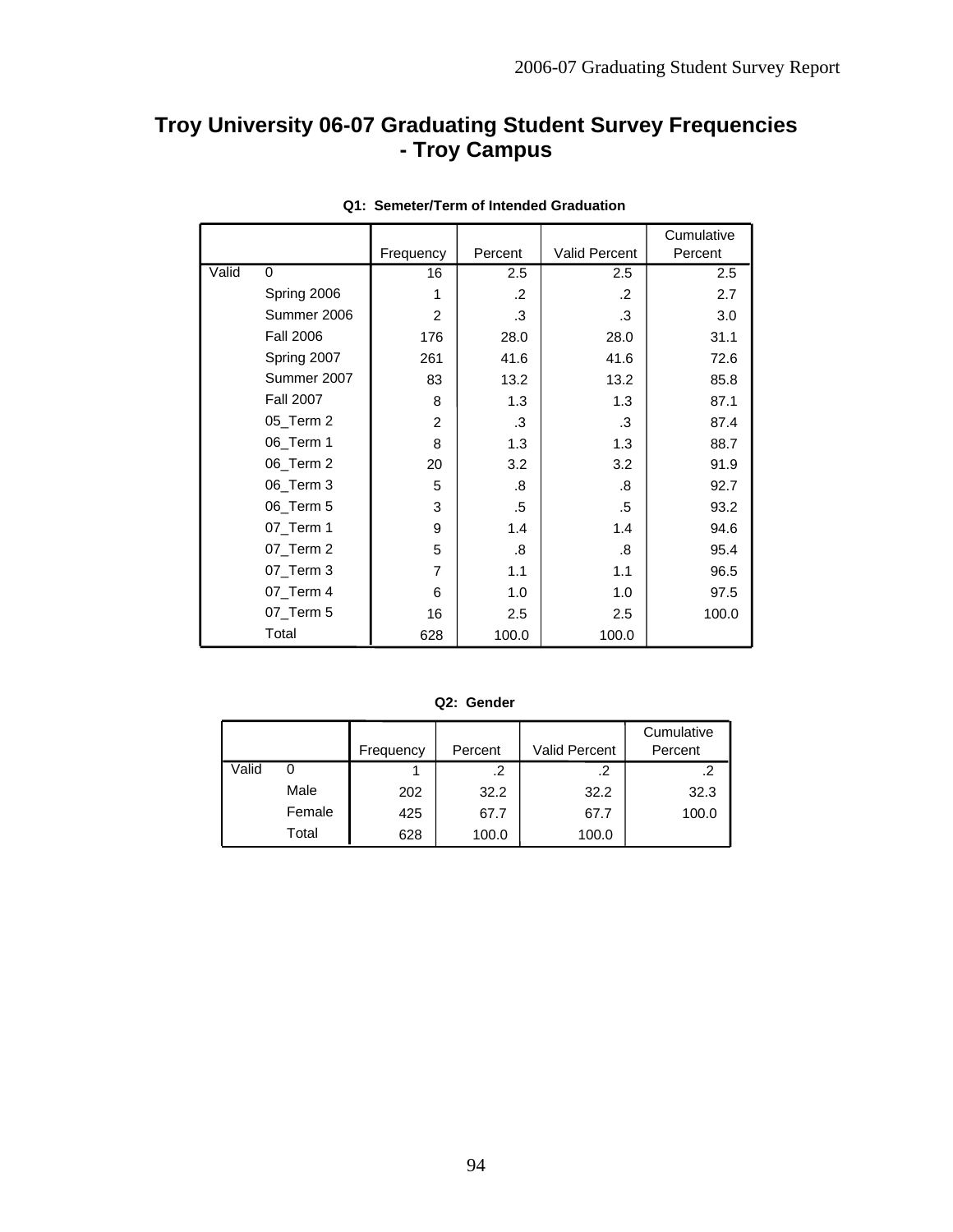|       |                        | Frequency      | Percent | <b>Valid Percent</b> | Cumulative<br>Percent |
|-------|------------------------|----------------|---------|----------------------|-----------------------|
| Valid | 0                      | $\overline{c}$ | .3      | .3                   | .3                    |
|       | Non-resident Alien     | 9              | 1.4     | 1.4                  | 1.8                   |
|       | <b>Black</b>           | 131            | 20.9    | 20.9                 | 22.6                  |
|       | Am Indian/Native       | 5              | .8      | .8                   | 23.4                  |
|       | Asian/Pacific Islander | 66             | 10.5    | 10.5                 | 33.9                  |
|       | Hispanic               | 12             | 1.9     | 1.9                  | 35.8                  |
|       | White                  | 399            | 63.5    | 63.5                 | 99.4                  |
|       | Unknown                | 4              | .6      | .6                   | 100.0                 |
|       | Total                  | 628            | 100.0   | 100.0                |                       |

**Q3: Ethnicity**

**Q4: Age Group**

|       |           |           |         |                      | Cumulative |
|-------|-----------|-----------|---------|----------------------|------------|
|       |           | Frequency | Percent | <b>Valid Percent</b> | Percent    |
| Valid | 18-19     |           | .2      | .2                   | .2         |
|       | $20 - 21$ | 71        | 11.3    | 11.3                 | 11.5       |
|       | $22 - 24$ | 289       | 46.0    | 46.0                 | 57.5       |
|       | 25-29     | 91        | 14.5    | 14.5                 | 72.0       |
|       | 30-34     | 56        | 8.9     | 8.9                  | 80.9       |
|       | 35-39     | 38        | 6.1     | 6.1                  | 86.9       |
|       | 40-49     | 69        | 11.0    | 11.0                 | 97.9       |
|       | 50-64     | 13        | 2.1     | 2.1                  | 100.0      |
|       | Total     | 628       | 100.0   | 100.0                |            |

### **Q5: Marital Status**

|       |          |           |         |                      | Cumulative |
|-------|----------|-----------|---------|----------------------|------------|
|       |          | Frequency | Percent | <b>Valid Percent</b> | Percent    |
| Valid | Single   | 407       | 64.8    | 64.8                 | 64.8       |
|       | Married  | 185       | 29.5    | 29.5                 | 94.3       |
|       | Divorced | 31        | 4.9     | 4.9                  | 99.2       |
|       | Other    | 5         | .8      | .8                   | 100.0      |
|       | Total    | 628       | 100.0   | 100.0                |            |

## **Q6: Are you a US citizen?**

|       |       | Frequency | Percent | <b>Valid Percent</b> | Cumulative<br>Percent |
|-------|-------|-----------|---------|----------------------|-----------------------|
| Valid | Yes   | 549       | 87.4    | 87.4                 | 87.4                  |
|       | No    | 79        | 12.6    | 12.6                 | 100.0                 |
|       | Total | 628       | 100.0   | 100.0                |                       |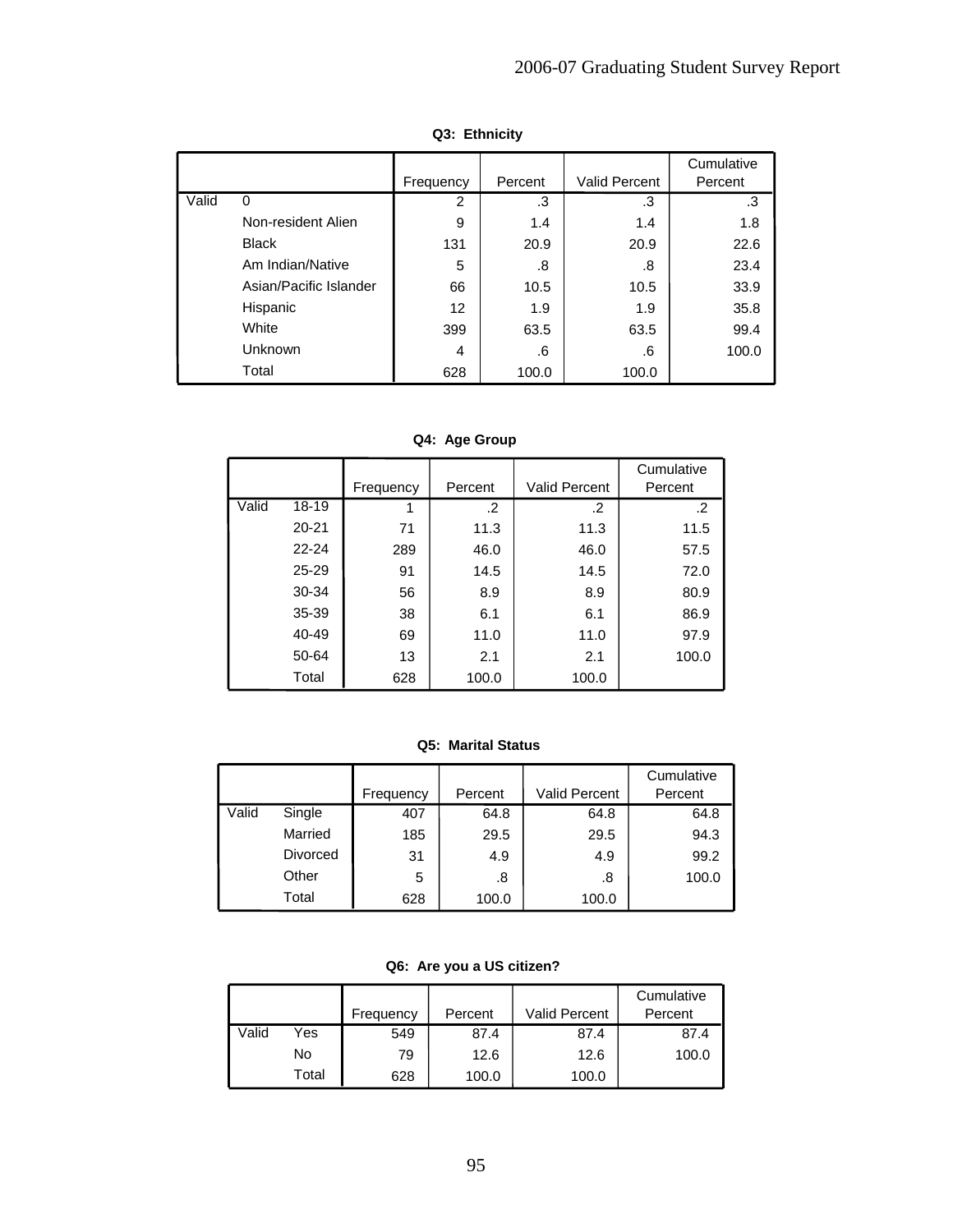|       |            |                |                 |                      | Cumulative |
|-------|------------|----------------|-----------------|----------------------|------------|
|       |            | Frequency      | Percent         | <b>Valid Percent</b> | Percent    |
| Valid |            | 535            | 85.2            | 85.2                 | 85.2       |
|       | <b>AFG</b> | 1              | .2              | $\cdot$              | 85.4       |
|       | CAN        | $\overline{c}$ | .3              | .3                   | 85.7       |
|       | <b>CHN</b> | 55             | 8.8             | 8.8                  | 94.4       |
|       | <b>DZA</b> | 1              | $\cdot$         | $\cdot$              | 94.6       |
|       | <b>IDN</b> | 2              | .3              | .3                   | 94.9       |
|       | <b>IND</b> | 1              | $\cdot$ .2      | $\cdot$ .2           | 95.1       |
|       | <b>JAM</b> | 1              | $.2\phantom{0}$ | $\cdot$ .2           | 95.2       |
|       | <b>JPN</b> | 1              | $\cdot$ .2      | $\cdot$ .2           | 95.4       |
|       | <b>KOR</b> | 3              | $.5\,$          | $.5\,$               | 95.9       |
|       | <b>LBN</b> | 1              | $\cdot$         | $\cdot$              | 96.0       |
|       | <b>MYS</b> | 2              | .3              | .3                   | 96.3       |
|       | <b>NPL</b> | 3              | $.5\,$          | $.5\,$               | 96.8       |
|       | <b>PAK</b> | 2              | .3              | .3                   | 97.1       |
|       | <b>PHL</b> | $\overline{2}$ | .3              | .3                   | 97.5       |
|       | PRI        | 1              | $.2\phantom{0}$ | $\cdot$ .2           | 97.6       |
|       | <b>TUR</b> | 1              | $\cdot$         | $\cdot$              | 97.8       |
|       | <b>USA</b> | 14             | 2.2             | 2.2                  | 100.0      |
|       | Total      | 628            | 100.0           | 100.0                |            |

**Q7: If you answered "No" to Q6, which country are you from?**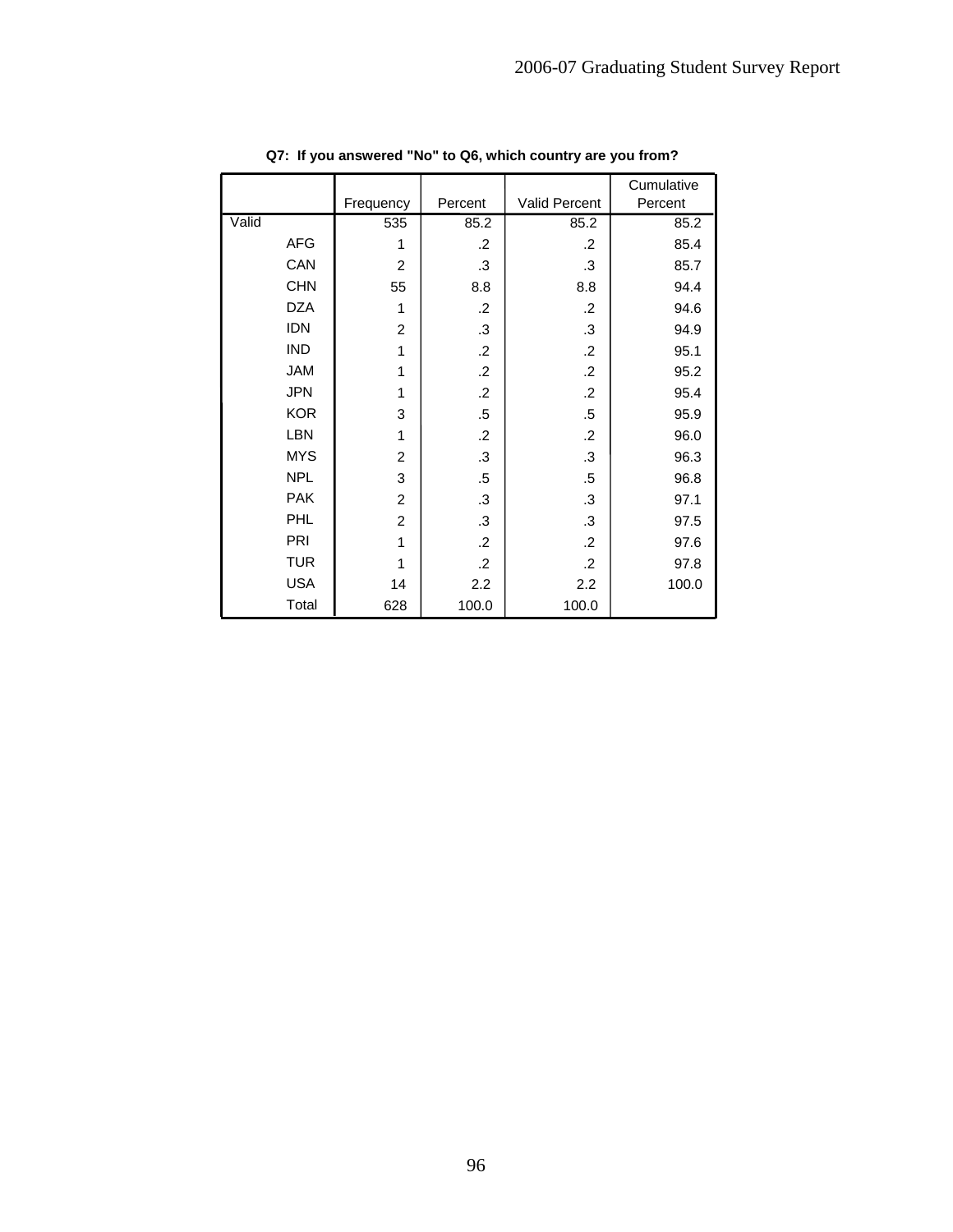|       |                |                |                |                | Cumulative |
|-------|----------------|----------------|----------------|----------------|------------|
|       |                | Frequency      | Percent        | Valid Percent  | Percent    |
| Valid | $\overline{0}$ | 117            | 18.6           | 18.6           | 18.6       |
|       | Alabama        | 335            | 53.3           | 53.3           | 72.0       |
|       | Arizona        | 1              | .2             | $\cdot$        | 72.1       |
|       | Arkansas       | $\mathbf{1}$   | $\cdot$        | $\cdot$        | 72.3       |
|       | California     | 3              | $.5\,$         | $.5\,$         | 72.8       |
|       | Delaware       | 1              | $\overline{2}$ | $\overline{2}$ | 72.9       |
|       | Florida        | 68             | 10.8           | 10.8           | 83.8       |
|       | Georgia        | 48             | 7.6            | 7.6            | 91.4       |
|       | Hawaii         | $\overline{c}$ | .3             | .3             | 91.7       |
|       | Illinois       | 3              | .5             | .5             | 92.2       |
|       | Indiana        | 3              | .5             | .5             | 92.7       |
|       | lowa           | 5              | .8             | 8.5            | 93.5       |
|       | Louisiana      | 1              | $\cdot$ .2     | $\overline{2}$ | 93.6       |
|       | Mississippi    | 4              | .6             | .6             | 94.3       |
|       | Missouri       | $\overline{2}$ | .3             | $\cdot$ 3      | 94.6       |
|       | New York       | $\overline{2}$ | .3             | .3             | 94.9       |
|       | North Carolina | 4              | .6             | .6             | 95.5       |
|       | Ohio           | 1              | $\cdot$        | $\cdot$ .2     | 95.7       |
|       | Oklahoma       | 1              | $\cdot$        | $\cdot$        | 95.9       |
|       | Pennsylvania   | $\overline{c}$ | .3             | $\cdot$ 3      | 96.2       |
|       | South Carolina | 3              | .5             | $.5\,$         | 96.7       |
|       | Tennessee      | 1              | $\cdot$        | $\cdot$        | 96.8       |
|       | <b>Texas</b>   | 4              | .6             | .6             | 97.5       |
|       | Virginia       | 12             | 1.9            | 1.9            | 99.4       |
|       | Washington     | 3              | .5             | .5             | 99.8       |
|       | Wisconsin      | 1              | $\cdot$ .2     | $\cdot$ .2     | 100.0      |
|       | Total          | 628            | 100.0          | 100.0          |            |

# **Q8: If you answered "Yes" to Q6, which state is your permanent home state in the United States?**

**Q9: From which Troy University campus will you graduate?**

|       |            |           |         |               | Cumulative |
|-------|------------|-----------|---------|---------------|------------|
|       |            | Frequency | Percent | Valid Percent | Percent    |
| Valid | $\tau$ rov | 628       | 100.0   | 100.0         | 100.0      |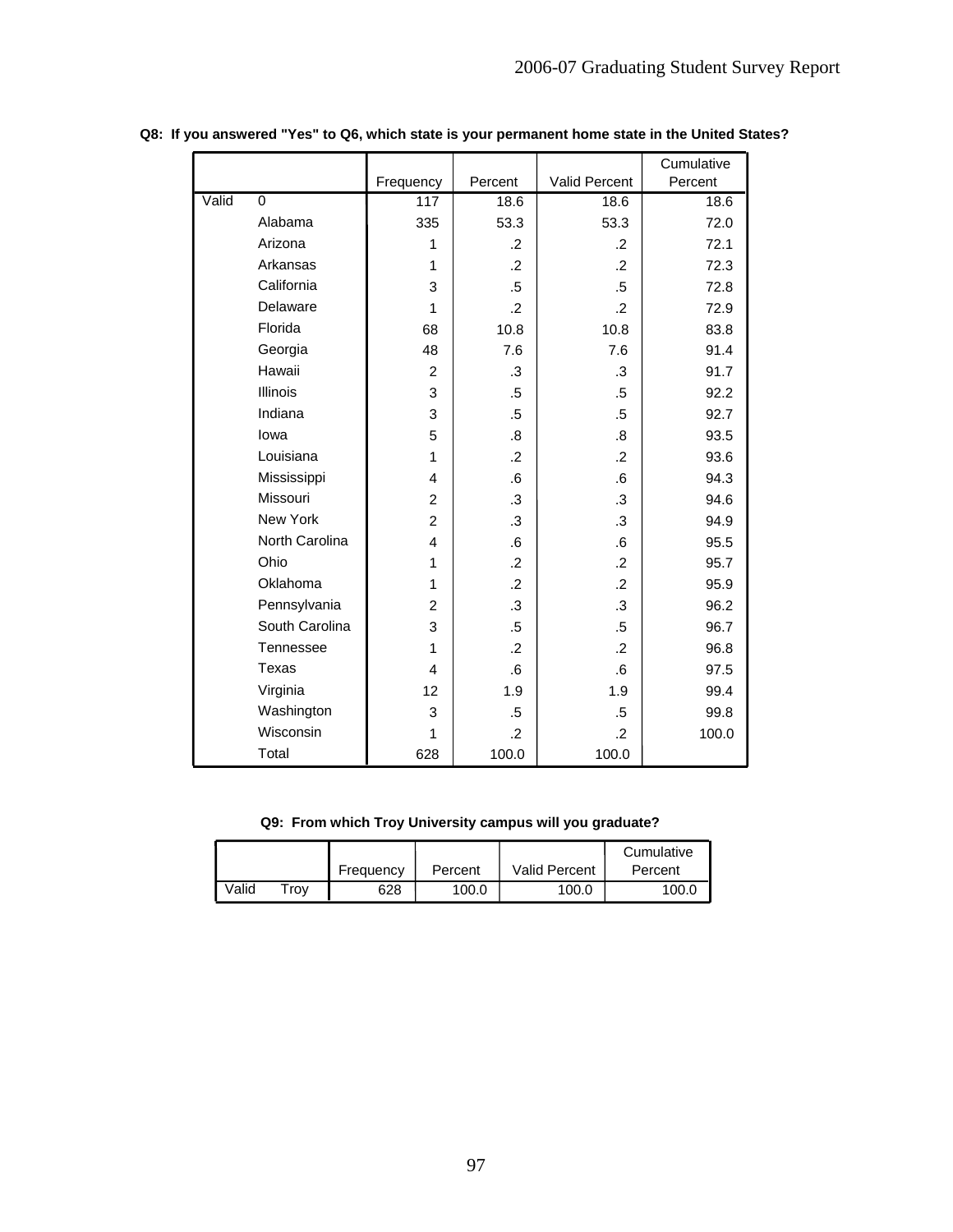|       |                                              |                |                |                      | Cumulative |
|-------|----------------------------------------------|----------------|----------------|----------------------|------------|
|       |                                              | Frequency      | Percent        | <b>Valid Percent</b> | Percent    |
| Valid | $\overline{0}$                               | 573            | 91.2           | 91.2                 | 91.2       |
|       | Albany, Georgia                              | 3              | .5             | $.5\,$               | 91.7       |
|       | Augusta, Georgia                             | 10             | 1.6            | 1.6                  | 93.3       |
|       | Clarksville, Tennessee                       | 2              | .3             | .3                   | 93.6       |
|       | Covington, Georgia                           | 1              | $\overline{2}$ | $\cdot$              | 93.8       |
|       | Distance Learning,<br>Florida_Western Region | 5              | 8.             | .8                   | 94.6       |
|       | Distance Learning, Troy,<br>Alabama          | $\overline{2}$ | .3             | .3                   | 94.9       |
|       | eArmyU Programs                              | 1              | $\cdot$        | $\overline{2}$       | 95.1       |
|       | Fort Benning, Georgia                        | 4              | .6             | .6                   | 95.7       |
|       | Fort Lewis, Washington                       | 2              | $\cdot$ 3      | .3                   | 96.0       |
|       | Fort Monroe, Virginia                        | 1              | $\cdot$        | $\cdot$              | 96.2       |
|       | Fort Walton Beach Area                       | 4              | 6.6            | 6.6                  | 96.8       |
|       | Langley AFB, Virginia                        | 1              | $\overline{2}$ | $\overline{2}$       | 97.0       |
|       | Norfolk Regional Office,<br>Virginia         | 2              | .3             | .3                   | 97.3       |
|       | Orlando, Florida                             | 3              | .5             | .5                   | 97.8       |
|       | Pensacola, Florida                           | 4              | .6             | .6                   | 98.4       |
|       | Tampa_MacDill AFB,<br>Florida                | $\overline{2}$ | .3             | .3                   | 98.7       |
|       | Tyndall AFB, Florida                         | 1              | $\cdot$        | $\cdot$              | 98.9       |
|       | Other                                        | $\overline{7}$ | 1.1            | 1.1                  | 100.0      |
|       | Total                                        | 628            | 100.0          | 100.0                |            |

# **Q10: If you chose "University College" in Q9, from which site did you file your intent to graduate?**

### **Q11: What degree program are you currently completing at Troy University?**

|       |                             | Frequency | Percent | Valid Percent | Cumulative<br>Percent |
|-------|-----------------------------|-----------|---------|---------------|-----------------------|
| Valid | Associate                   | 18        | 2.9     | 2.9           | 2.9                   |
|       | Bachelor's                  | 455       | 72.5    | 72.5          | 75.3                  |
|       | Master's                    | 153       | 24.4    | 24.4          | 99.7                  |
|       | <b>Education Specialist</b> |           | .2      | .2            | 99.8                  |
|       | Other                       |           | .2      | .2            | 100.0                 |
|       | Total                       | 628       | 100.0   | 100.0         |                       |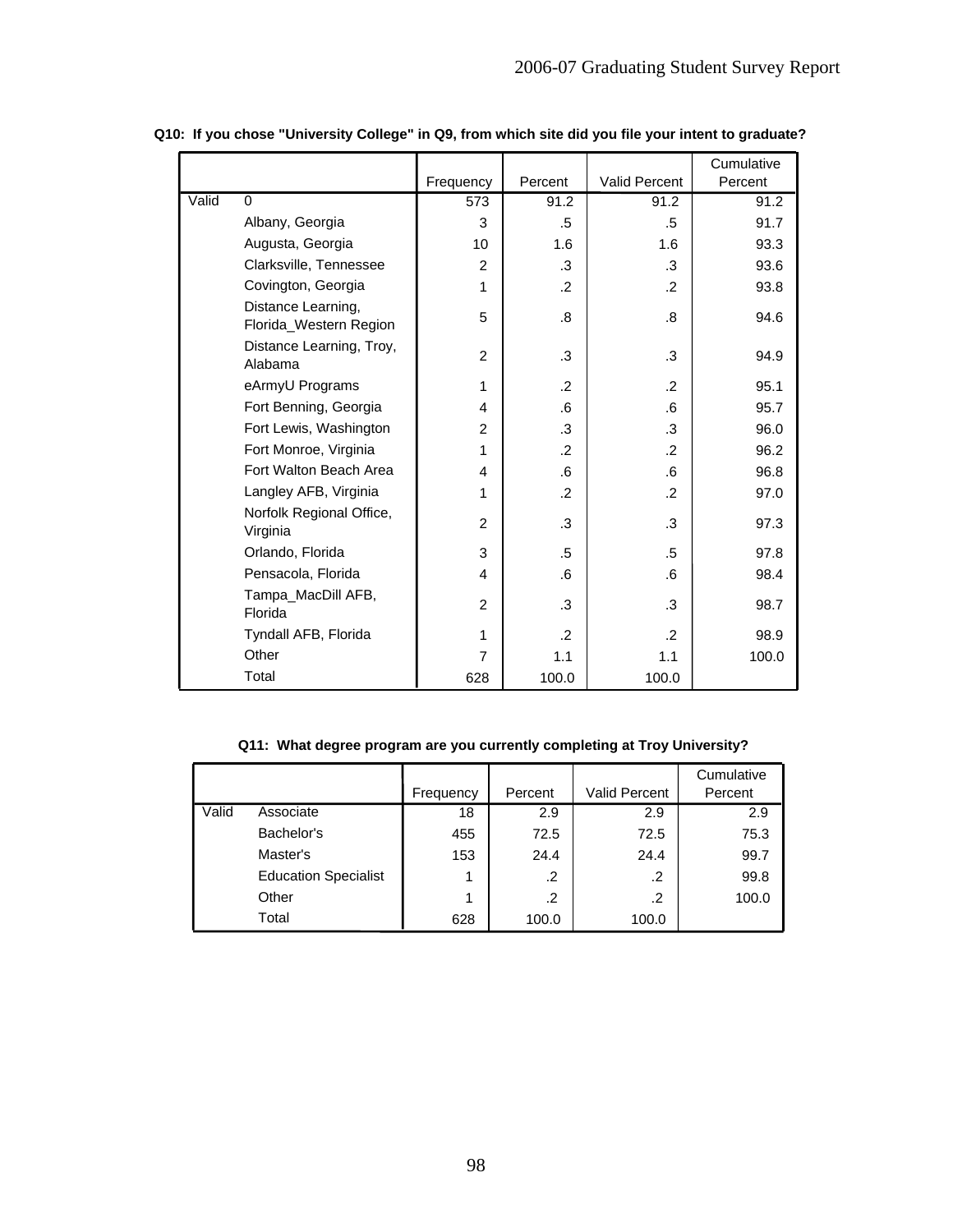|       |                                            | Frequency      | Percent           | Valid Percent     | Cumulative<br>Percent |
|-------|--------------------------------------------|----------------|-------------------|-------------------|-----------------------|
| Valid | <b>Applied Computer Science</b>            | $\overline{c}$ | $\cdot$ 3         | .3                | $\cdot$ 3             |
|       | Biology                                    | 20             | 3.2               | 3.2               | 3.5                   |
|       | <b>Biology Education</b>                   | 1              | $\cdot$           | $\cdot$           | 3.7                   |
|       | Chemistry                                  | 3              | $.5\,$            | $.5\,$            | 4.2                   |
|       | <b>Computer Science</b>                    | 5              | $\boldsymbol{.8}$ | .8                | 5.0                   |
|       | <b>Criminal Justice</b>                    | 41             | 6.5               | 6.6               | 11.5                  |
|       | English                                    | 16             | 2.5               | 2.6               | 14.1                  |
|       | <b>English Education</b>                   | 2              | .3                | .3                | 14.4                  |
|       | <b>Environmental Analysis and Mgmt</b>     | 6              | 1.0               | 1.0               | 15.4                  |
|       | <b>Environmental Science</b>               | 5              | $\boldsymbol{.8}$ | $\boldsymbol{.8}$ | 16.2                  |
|       | <b>General Education</b>                   | 2              | .3                | .3                | 16.5                  |
|       | Geomatics                                  | 2              | .3                | .3                | 16.8                  |
|       | History                                    | 6              | 1.0               | 1.0               | 17.8                  |
|       | <b>History Education</b>                   | 3              | .5                | .5                | 18.3                  |
|       | <b>International Relations</b>             | 10             | 1.6               | 1.6               | 19.9                  |
|       | Mathematics                                | 3              | $.5\,$            | $.5\,$            | 20.4                  |
|       | <b>Mathematics Education</b>               | 5              | $\boldsymbol{.8}$ | .8                | 21.2                  |
|       | <b>Political Science</b>                   | 15             | 2.4               | 2.4               | 23.6                  |
|       | <b>Public Administration</b>               | 11             | 1.8               | 1.8               | 25.3                  |
|       | Social Science                             | 15             | 2.4               | 2.4               | 27.7                  |
|       | Social Science Education                   | 1              | $\cdot$ .2        | $\cdot$ .2        | 27.9                  |
|       | Other                                      | 12             | 1.9               | 1.9               | 29.8                  |
|       | Accounting                                 | 42             | 6.7               | 6.7               | 36.5                  |
|       | Finance                                    | 18             | 2.9               | 2.9               | 39.4                  |
|       | <b>General Business</b>                    | 11             | 1.8               | 1.8               | 41.2                  |
|       | General Management_Management              | 38             | 6.1               | 6.1               | 47.3                  |
|       | Human Resource Management                  | 26             | 4.1               | 4.2               | 51.4                  |
|       | Information Systems                        | 7              | 1.1               | 1.1               | 52.6                  |
|       | <b>International Business</b>              | 6              | 1.0               | 1.0               | 53.5                  |
|       | Marketing                                  | 26             | 4.1               | 4.2               | 57.7                  |
|       | Resources Mgmt & Technology                | 4              | .6                | $\cdot 6$         | 58.3                  |
|       | Master of Business Administration          | 9              | 1.4               | 1.4               | 59.8                  |
|       | Other                                      | 6              | 1.0               | 1.0               | 60.7                  |
|       | Art_General                                | 2              | .3                | .3                | 61.1                  |
|       | <b>Art Education</b>                       | 2              | .3                | .3                | 61.4                  |
|       | Art Studio_Professional                    | 3              | .5                | $.5\,$            | 61.9                  |
|       | <b>Communication Arts-Dramatic Arts</b>    | 2              | $\cdot$ 3         | .3                | 62.2                  |
|       | <b>Communication Arts-Speech Comm</b>      | 1              | $\cdot$           | $\cdot$           | 62.3                  |
|       | Design_Tech_and Industry_Graphic<br>Design | 6              | 1.0               | 1.0               | 63.3                  |
|       | Journalism                                 | 25             | 4.0               | 4.0               | 67.3                  |
|       | <b>Music Education</b>                     | 9              | 1.4               | 1.4               | 68.8                  |
|       | Other                                      | 1              | $\cdot$ .2        | $\cdot$           | 68.9                  |
|       | <b>Adult Education</b>                     | 2              | $\cdot$ 3         | $\cdot$ 3         | 69.2                  |

# **Q12a: What is your major/concentration?**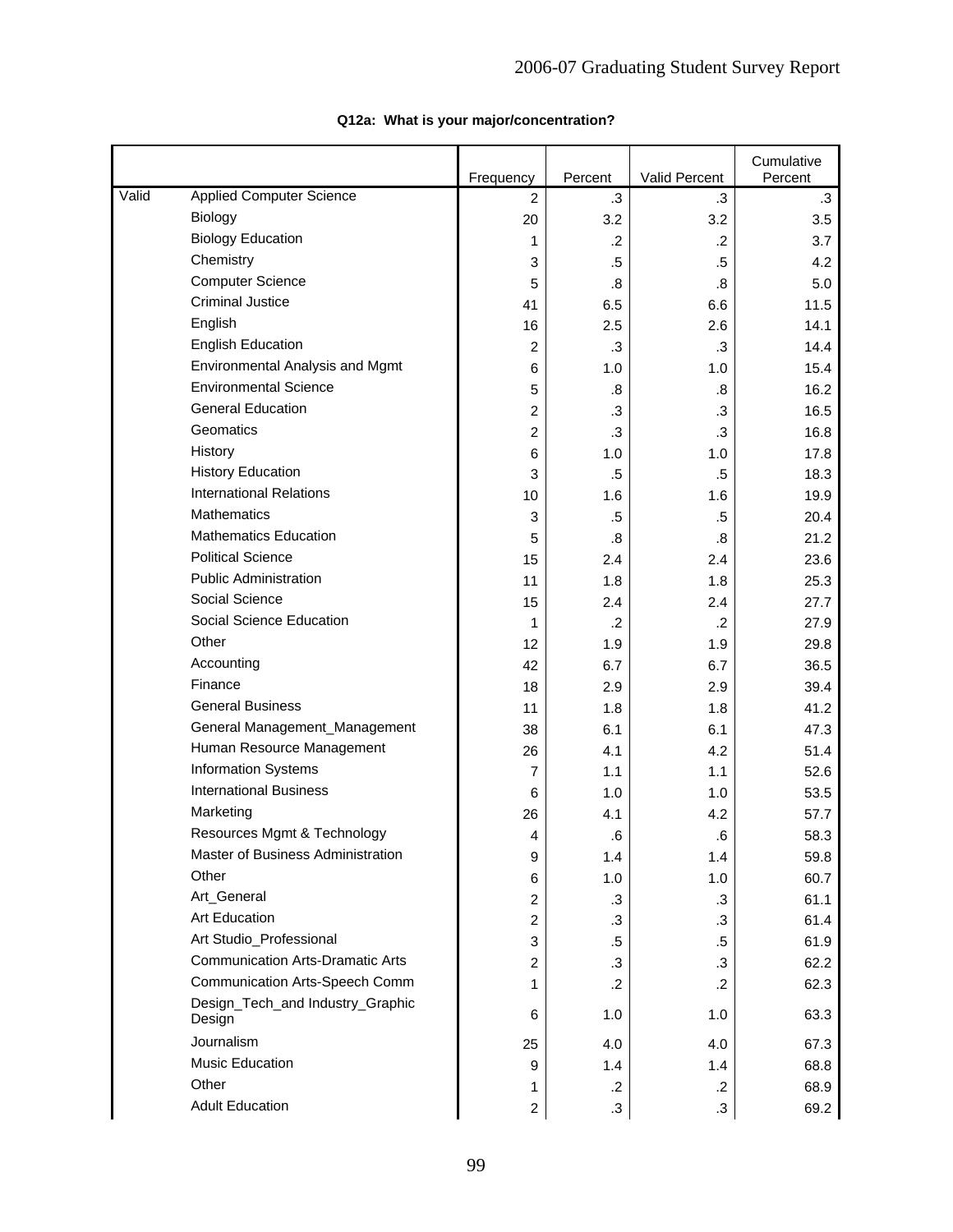|         |                                                   | Frequency | Percent        | Valid Percent | Cumulative<br>Percent |
|---------|---------------------------------------------------|-----------|----------------|---------------|-----------------------|
|         | <b>Collaborative Teacher</b>                      | 1         | $\overline{2}$ | $\cdot$       | 69.4                  |
|         | Counseling and Psychology                         | 14        | 2.2            | 2.2           | 71.6                  |
|         | <b>Elementary Education</b>                       | 17        | 2.7            | 2.7           | 74.4                  |
|         | Elementary_Secondary Education                    | 2         | .3             | .3            | 74.7                  |
|         | Health_Phys Ed Comprehensive                      | 1         | $\cdot$        | $\cdot$       | 74.8                  |
|         | K-6 Collaborative                                 | 1         | $\overline{2}$ | $\cdot$       | 75.0                  |
|         | K-6 Elementary Education                          | 7         | 1.1            | 1.1           | 76.1                  |
|         | N-12 Physical Education                           | 1         | $\cdot$        | $\cdot$       | 76.3                  |
|         | Post Secondary Education                          | 15        | 2.4            | 2.4           | 78.7                  |
|         | Psychology                                        | 34        | 5.4            | 5.4           | 84.1                  |
|         | Secondary Education                               | 5         | .8             | .8            | 84.9                  |
|         | Other                                             | 4         | .6             | .6            | 85.6                  |
|         | <b>Athletic Training</b>                          | 8         | 1.3            | 1.3           | 86.9                  |
|         | <b>Human Services</b>                             | 6         | 1.0            | 1.0           | 87.8                  |
|         | M.S.N. - Post Masters - for F.N.P.<br>Certificate | 4         | .6             | .6            | 88.5                  |
|         | Nursing                                           | 40        | 6.4            | 6.4           | 94.9                  |
|         | Rehabilitation                                    | 7         | 1.1            | 1.1           | 96.0                  |
|         | Social Work                                       | 4         | .6             | .6            | 96.6                  |
|         | Sport and Fitness Management                      | 15        | 2.4            | 2.4           | 99.0                  |
|         | Other                                             | 6         | 1.0            | 1.0           | 100.0                 |
|         | Total                                             | 624       | 99.4           | 100.0         |                       |
| Missing | 0                                                 | 4         | .6             |               |                       |
| Total   |                                                   | 628       | 100.0          |               |                       |

**Q12b: College**

|         |           | Frequency | Percent | Valid Percent | Cumulative<br>Percent |
|---------|-----------|-----------|---------|---------------|-----------------------|
| Valid   | AS        | 186       | 29.6    | 29.8          | 29.8                  |
|         | BU        | 193       | 30.7    | 30.9          | 60.7                  |
|         | <b>CF</b> | 51        | 8.1     | 8.2           | 68.9                  |
|         | <b>ED</b> | 104       | 16.6    | 16.7          | 85.6                  |
|         | HH        | 90        | 14.3    | 14.4          | 100.0                 |
|         | Total     | 624       | 99.4    | 100.0         |                       |
| Missing | System    | 4         | .6      |               |                       |
| Total   |           | 628       | 100.0   |               |                       |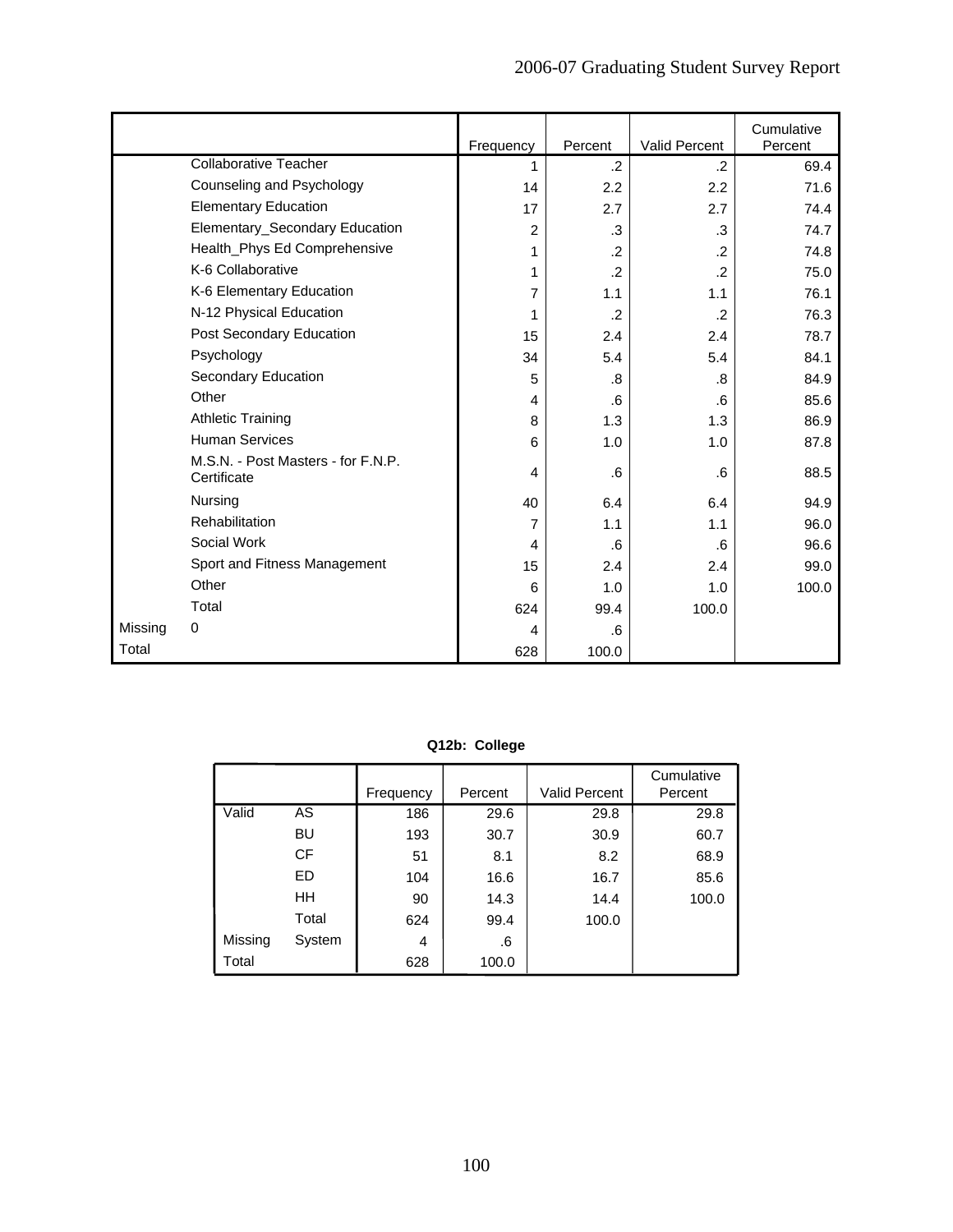|       |                             | Frequency | Percent | <b>Valid Percent</b> | Cumulative<br>Percent |
|-------|-----------------------------|-----------|---------|----------------------|-----------------------|
| Valid | $\Omega$                    | 16        | 2.5     | 2.5                  | 2.5                   |
|       | Dually-admitted student     | 12        | 1.9     | 1.9                  | 4.5                   |
|       | First-time freshman         | 273       | 43.5    | 43.5                 | 47.9                  |
|       | UG transfer student         | 197       | 31.4    | 31.4                 | 79.3                  |
|       | UG transient student        | 10        | 1.6     | 1.6                  | 80.9                  |
|       | First-time GR student       | 99        | 15.8    | 15.8                 | 96.7                  |
|       | <b>GR</b> transfer student  | 15        | 2.4     | 2.4                  | 99.0                  |
|       | <b>GR Transient student</b> | 6         | 1.0     | 1.0                  | 100.0                 |
|       | Total                       | 628       | 100.0   | 100.0                |                       |

|  |  |  |  |  |  | Q13: When you first started at Troy University, you were a: |
|--|--|--|--|--|--|-------------------------------------------------------------|
|--|--|--|--|--|--|-------------------------------------------------------------|

## **Q14: How many credit hours did you transfer to Troy University from another college or university?**

|       |          | Frequency | Percent | <b>Valid Percent</b> | Cumulative<br>Percent |
|-------|----------|-----------|---------|----------------------|-----------------------|
| Valid | 0        | 15        | 2.4     | 2.4                  | 2.4                   |
|       | $1 - 15$ | 111       | 17.7    | 17.7                 | 20.1                  |
|       | 16-30    | 56        | 8.9     | 8.9                  | 29.0                  |
|       | >30      | 197       | 31.4    | 31.4                 | 60.4                  |
|       | Not any  | 249       | 39.6    | 39.6                 | 100.0                 |
|       | Total    | 628       | 100.0   | 100.0                |                       |

### **Q15: Have you taken any courses online or in any other Distance Learning format at Troy University**

|       |       |           |         |                      | Cumulative |
|-------|-------|-----------|---------|----------------------|------------|
|       |       | Frequency | Percent | <b>Valid Percent</b> | Percent    |
| Valid | 0     | 5         | .8      | .8                   |            |
|       | Yes   | 251       | 40.0    | 40.0                 | 40.8       |
|       | No    | 372       | 59.2    | 59.2                 | 100.0      |
|       | Total | 628       | 100.0   | 100.0                |            |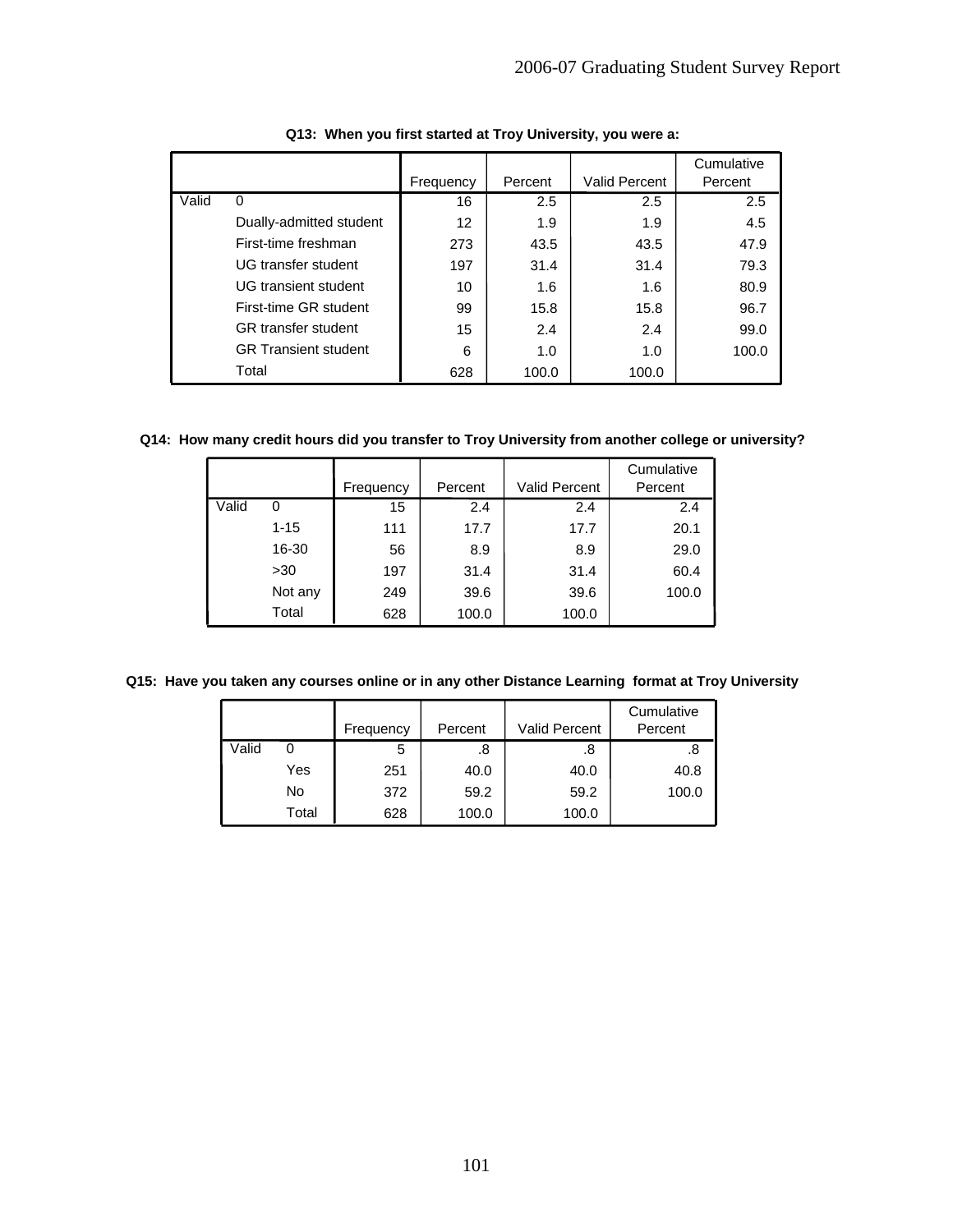|       |              | Frequency | Percent    | <b>Valid Percent</b> | Cumulative<br>Percent |
|-------|--------------|-----------|------------|----------------------|-----------------------|
| Valid | $\Omega$     | 1         | .2         | .2                   | $\cdot$ .2            |
|       | 1 year       | 67        | 10.7       | 10.7                 | 10.8                  |
|       | 2 years      | 155       | 24.7       | 24.7                 | 35.5                  |
|       | 3 years      | 118       | 18.8       | 18.8                 | 54.3                  |
|       | 4 years      | 207       | 33.0       | 33.0                 | 87.3                  |
|       | 5 years      | 51        | 8.1        | 8.1                  | 95.4                  |
|       | 6 years      | 17        | 2.7        | 2.7                  | 98.1                  |
|       | 7 years      | 6         | 1.0        | 1.0                  | 99.0                  |
|       | 8 years      | 1         | $\cdot$    | $\cdot$ .2           | 99.2                  |
|       | 9 years      | 1         | $\cdot$ .2 | $\cdot$ .2           | 99.4                  |
|       | 10 years     | 1         | $\cdot$    | $\cdot$              | 99.5                  |
|       | $> 10$ years | 3         | .5         | .5                   | 100.0                 |
|       | Total        | 628       | 100.0      | 100.0                |                       |

**Q16: How long have you attended Troy University?**

### **Q17: What is your overall GPA?**

|       |              |                |         |                      | Cumulative |
|-------|--------------|----------------|---------|----------------------|------------|
|       |              | Frequency      | Percent | <b>Valid Percent</b> | Percent    |
| Valid | 0            |                | 1.1     | 1.1                  | 1.1        |
|       | < 2.0        | $\overline{2}$ | .3      | .3                   | 1.4        |
|       | $2.0 - 2.49$ | 38             | 6.1     | 6.1                  | 7.5        |
|       | $2.5 - 2.99$ | 124            | 19.7    | 19.7                 | 27.2       |
|       | $3.0 - 3.49$ | 217            | 34.6    | 34.6                 | 61.8       |
|       | $3.5 - 4.0$  | 240            | 38.2    | 38.2                 | 100.0      |
|       | Total        | 628            | 100.0   | 100.0                |            |

### **Q18: What do you plan to do after you graduation?**

|       |                                                         | Frequency | Percent | <b>Valid Percent</b> | Cumulative<br>Percent |
|-------|---------------------------------------------------------|-----------|---------|----------------------|-----------------------|
| Valid | $\Omega$                                                | 3         | .5      | .5                   | .5                    |
|       | Work in an area related to<br>your major field of study | 293       | 46.7    | 46.7                 | 47.1                  |
|       | Work in an area outside<br>your major field of study    | 18        | 2.9     | 2.9                  | 50.0                  |
|       | Continue working in the<br>job you have had             | 64        | 10.2    | 10.2                 | 60.2                  |
|       | Continue your education                                 | 203       | 32.3    | 32.3                 | 92.5                  |
|       | Undecided                                               | 47        | 7.5     | 7.5                  | 100.0                 |
|       | Total                                                   | 628       | 100.0   | 100.0                |                       |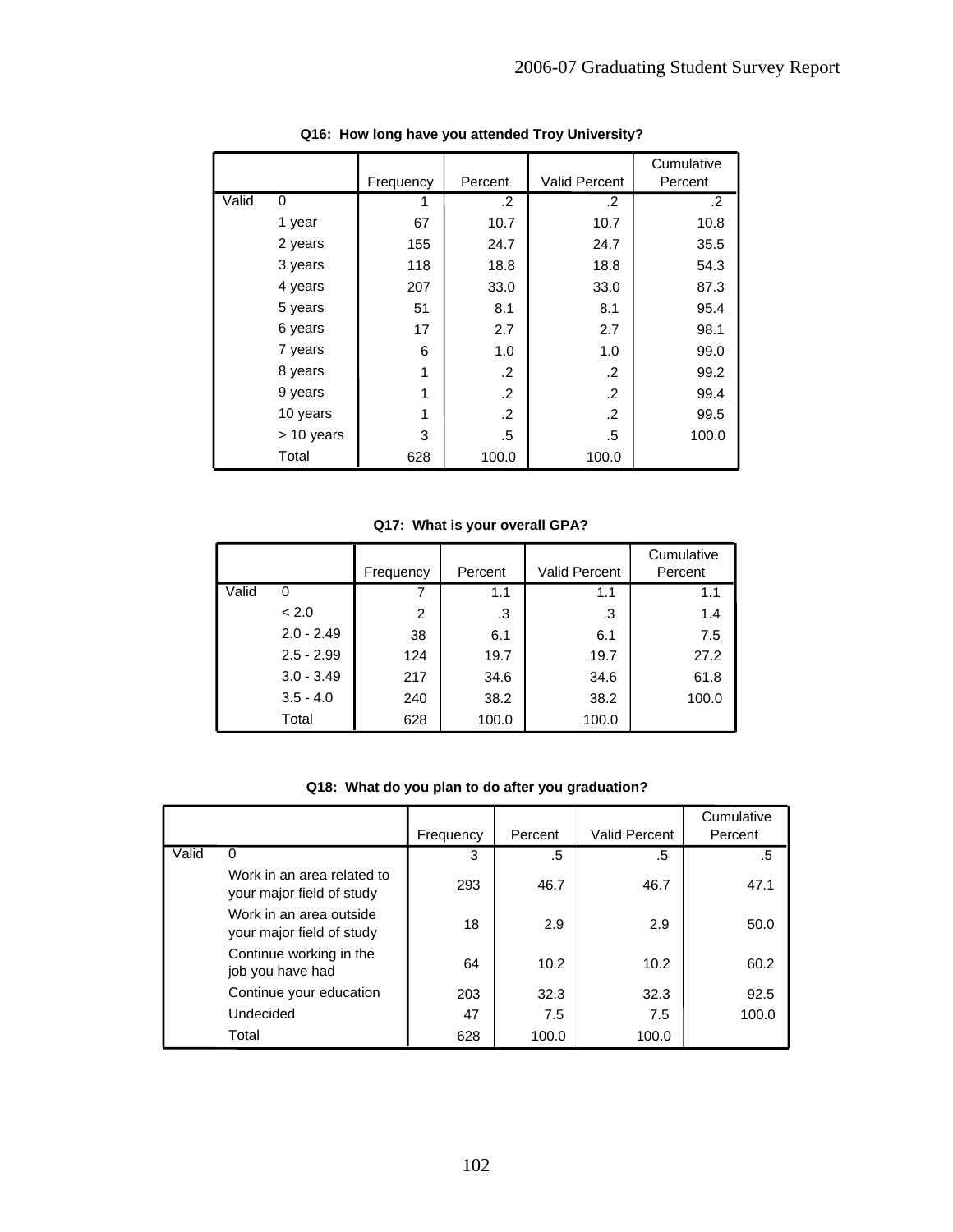|       |                         | Frequency | Percent | Valid Percent | Cumulative<br>Percent |
|-------|-------------------------|-----------|---------|---------------|-----------------------|
| Valid | 0                       | 125       | 19.9    | 19.9          | 19.9                  |
|       | A Bachelor's degree     | 23        | 3.7     | 3.7           | 23.6                  |
|       | A Master's degree       | 291       | 46.3    | 46.3          | 69.9                  |
|       | An Education Specialist | 22        | 3.5     | 3.5           | 73.4                  |
|       | A professional degree   | 42        | 6.7     | 6.7           | 80.1                  |
|       | A doctoral degree       | 125       | 19.9    | 19.9          | 100.0                 |
|       | Total                   | 628       | 100.0   | 100.0         |                       |

#### **Q19: If you plan to continue your education, what is your ultimate goal?**

### **Q20: Are/were you employed while attending Troy University?**

|       |       | Frequency | Percent | Valid Percent | Cumulative<br>Percent |
|-------|-------|-----------|---------|---------------|-----------------------|
| Valid | 0     | 3         | .5      | .5            | .5                    |
|       | Yes   | 459       | 73.1    | 73.1          | 73.6                  |
|       | No    | 166       | 26.4    | 26.4          | 100.0                 |
|       | Total | 628       | 100.0   | 100.0         |                       |

#### **Q21: If you answered "Yes" to Q20, how many hours do/did you usually work per week?**

|         |            |           |         |                      | Cumulative |
|---------|------------|-----------|---------|----------------------|------------|
|         |            | Frequency | Percent | <b>Valid Percent</b> | Percent    |
| Valid   | $1 - 9$    | 27        | 4.3     | 5.9                  | 5.9        |
|         | $10 - 19$  | 111       | 17.7    | 24.1                 | 30.0       |
|         | 20-29      | 93        | 14.8    | 20.2                 | 50.2       |
|         | 30-39      | 54        | 8.6     | 11.7                 | 62.0       |
|         | 40 or more | 175       | 27.9    | 38.0                 | 100.0      |
|         | Total      | 460       | 73.2    | 100.0                |            |
| Missing | 0          | 168       | 26.8    |                      |            |
| Total   |            | 628       | 100.0   |                      |            |

**Q22a: What financial aid have you received at Troy University? Scholarship/Fellowship**

|       |       | Frequency | Percent | <b>Valid Percent</b> | Cumulative<br>Percent |
|-------|-------|-----------|---------|----------------------|-----------------------|
| Valid | No    | 404       | 64.3    | 64.3                 | 64.3                  |
|       | Yes   | 224       | 35.7    | 35.7                 | 100.0                 |
|       | Total | 628       | 100.0   | 100.0                |                       |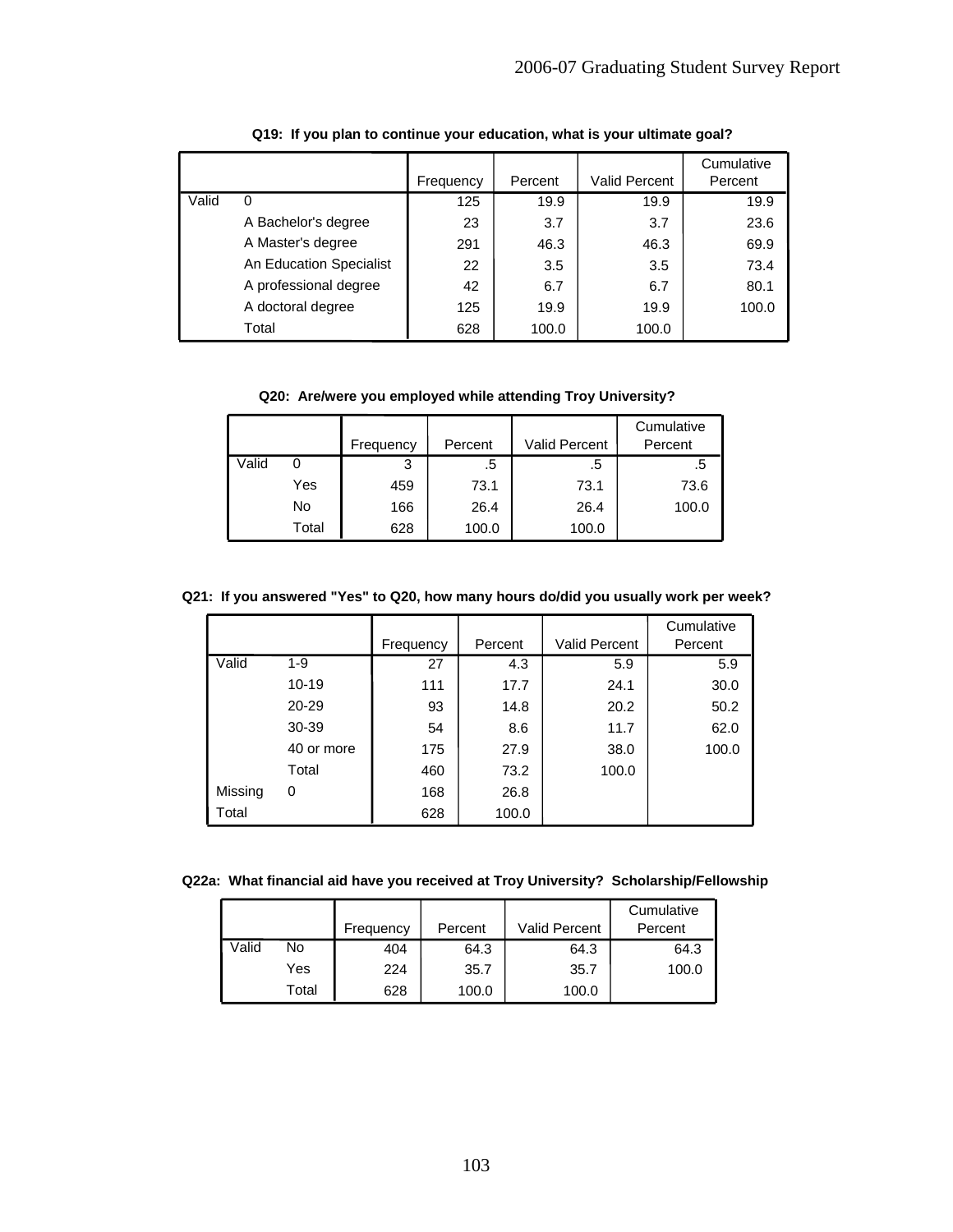|       |       | Frequency | Percent | <b>Valid Percent</b> | Cumulative<br>Percent |
|-------|-------|-----------|---------|----------------------|-----------------------|
| Valid | No    | 614       | 97.8    | 97.8                 | 97.8                  |
|       | Yes   | 14        | 2.2     | 2.2                  | 100.0                 |
|       | Total | 628       | 100.0   | 100.0                |                       |

**Q22b: What financial aid have you received at Troy University? Graduate Assistantship**

**Q22c: What financial aid have you received at Troy University? Grants**

|       |       | Frequency | Percent | <b>Valid Percent</b> | Cumulative<br>Percent |
|-------|-------|-----------|---------|----------------------|-----------------------|
| Valid | No    | 489       | 77.9    | 77.9                 | 77.9                  |
|       | Yes   | 139       | 22.1    | 22.1                 | 100.0                 |
|       | Total | 628       | 100.0   | 100.0                |                       |

**Q22d: What financial aid have you received at Troy University? Loans**

|       |       | Frequency | Percent | <b>Valid Percent</b> | Cumulative<br>Percent |
|-------|-------|-----------|---------|----------------------|-----------------------|
| Valid | No    | 339       | 54.0    | 54.0                 | 54.0                  |
|       | Yes   | 289       | 46.0    | 46.0                 | 100.0                 |
|       | Total | 628       | 100.0   | 100.0                |                       |

**Q22e: What financial aid have you received at Troy University? Work Study**

|       |       | Frequency | Percent | <b>Valid Percent</b> | Cumulative<br>Percent |
|-------|-------|-----------|---------|----------------------|-----------------------|
| Valid | No    | 574       | 91.4    | 91.4                 | 91.4                  |
|       | Yes   | 54        | 8.6     | 8.6                  | 100.0                 |
|       | Total | 628       | 100.0   | 100.0                |                       |

**Q22f: What financial aid have you received at Troy University? Tuition Assistance**

|       |       |           |         |               | Cumulative |
|-------|-------|-----------|---------|---------------|------------|
|       |       | Frequency | Percent | Valid Percent | Percent    |
| Valid | No    | 561       | 89.3    | 89.3          | 89.3       |
|       | Yes   | 67        | 10.7    | 10.7          | 100.0      |
|       | Total | 628       | 100.0   | 100.0         |            |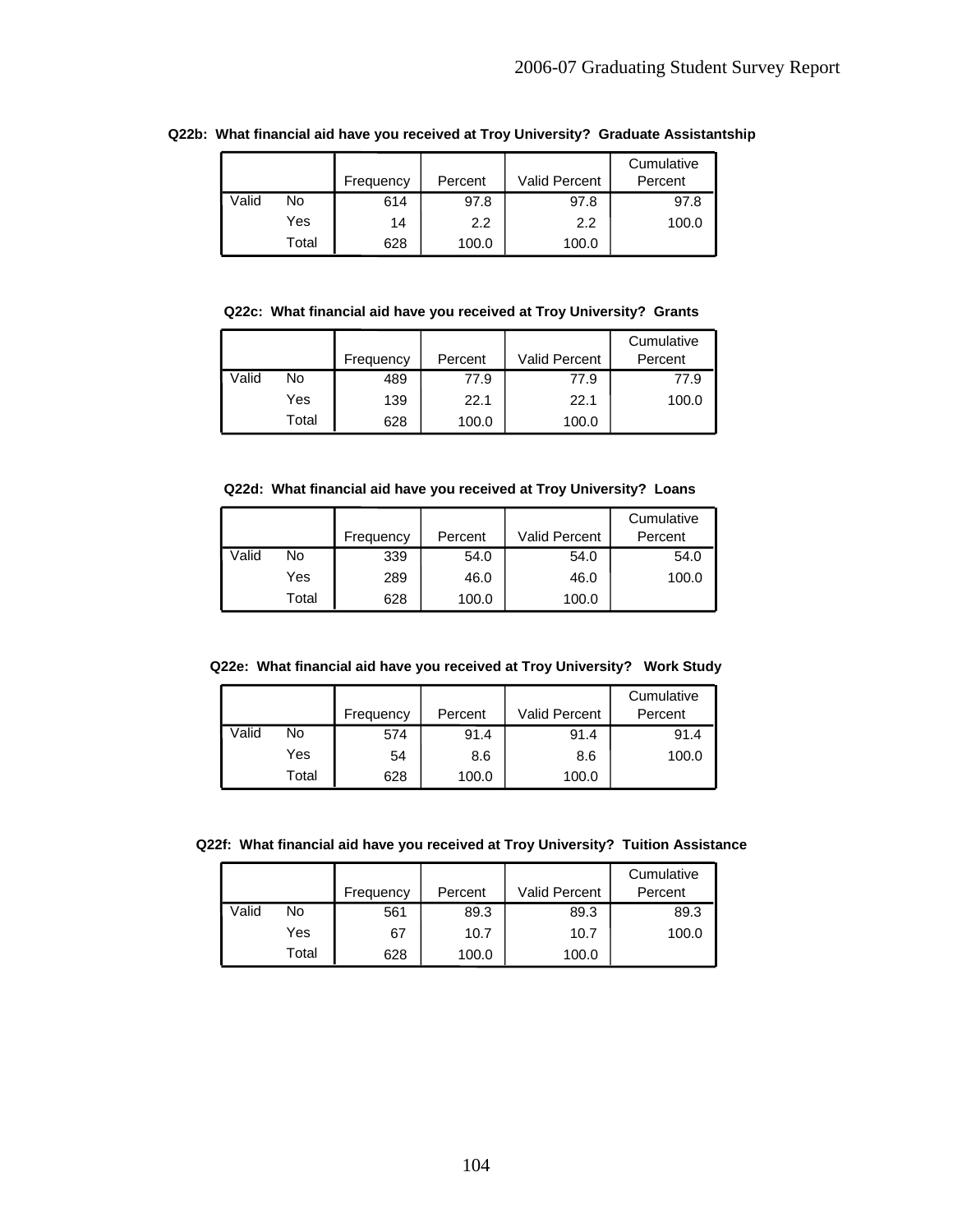|       |       | Frequency | Percent | <b>Valid Percent</b> | Cumulative<br>Percent |
|-------|-------|-----------|---------|----------------------|-----------------------|
| Valid | No    | 606       | 96.5    | 96.5                 | 96.5                  |
|       | Yes   | 22        | 3.5     | 3.5                  | 100.0                 |
|       | Total | 628       | 100.0   | 100.0                |                       |

**Q22g: What financial aid have you received at Troy University? Third Party Pay**

**Q22h: What financial aid have you received at Troy University? Other**

|       |       |           |         |                      | Cumulative |
|-------|-------|-----------|---------|----------------------|------------|
|       |       | Frequency | Percent | <b>Valid Percent</b> | Percent    |
| Valid | No    | 586       | 93.3    | 93.3                 | 93.3       |
|       | Yes   | 42        | 6.7     | 6.7                  | 100.0      |
|       | Total | 628       | 100.0   | 100.0                |            |

**Q32a: To which student organizations did you belong while attending TROY? Departmental**

|       |       | Frequency | Percent | <b>Valid Percent</b> | Cumulative<br>Percent |
|-------|-------|-----------|---------|----------------------|-----------------------|
| Valid | No    | 475       | 75.6    | 75.6                 | 75.6                  |
|       | Yes   | 153       | 24.4    | 24.4                 | 100.0                 |
|       | Total | 628       | 100.0   | 100.0                |                       |

**Q32b: To which student organizations did you belong while attending TROY? Professional**

|       |       |           |         |                      | Cumulative |
|-------|-------|-----------|---------|----------------------|------------|
|       |       | Frequency | Percent | <b>Valid Percent</b> | Percent    |
| Valid | No    | 534       | 85.0    | 85.0                 | 85.0       |
|       | Yes   | 94        | 15.0    | 15.0                 | 100.0      |
|       | Total | 628       | 100.0   | 100.0                |            |

**Q32c: To which student organizations did you belong while attending TROY? Religious**

|       |       |           |         |                      | Cumulative |
|-------|-------|-----------|---------|----------------------|------------|
|       |       | Frequency | Percent | <b>Valid Percent</b> | Percent    |
| Valid | No    | 556       | 88.5    | 88.5                 | 88.5       |
|       | Yes   | 72        | 11.5    | 11.5                 | 100.0      |
|       | Total | 628       | 100.0   | 100.0                |            |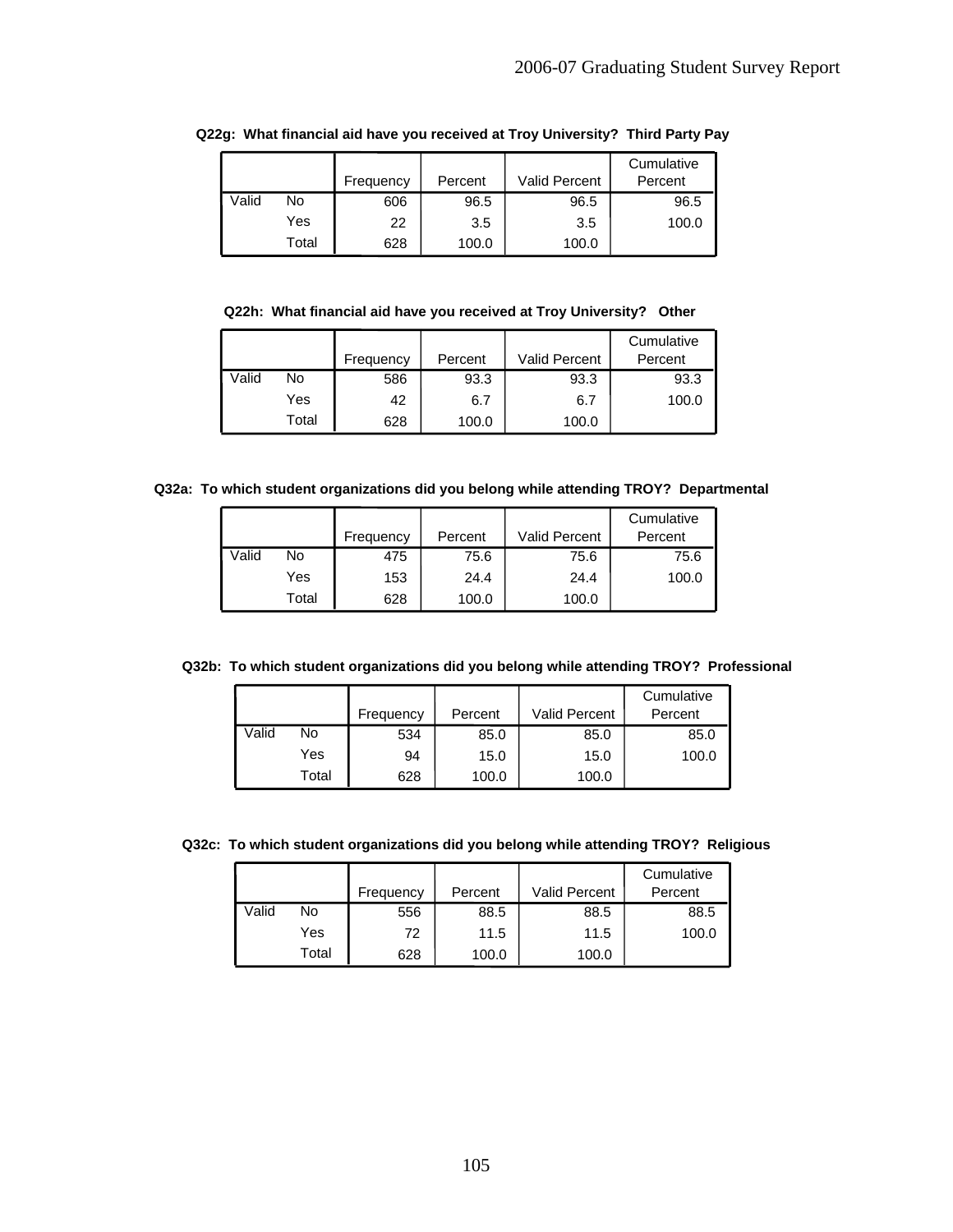|       |       | Frequency | Percent | Valid Percent | Cumulative<br>Percent |
|-------|-------|-----------|---------|---------------|-----------------------|
| Valid | No    | 550       | 87.6    | 87.6          | 87.6                  |
|       | Yes   | 78        | 12.4    | 12.4          | 100.0                 |
|       | Total | 628       | 100.0   | 100.0         |                       |

### **Q32d: To which student organizations did you belong while attending TROY? Leadership**

**Q32e: To which student organizations did you belong while attending TROY? Services**

|       |       | Frequency | Percent | <b>Valid Percent</b> | Cumulative<br>Percent |
|-------|-------|-----------|---------|----------------------|-----------------------|
| Valid | No    | 586       | 93.3    | 93.3                 | 93.3                  |
|       | Yes   | 42        | 6.7     | 6.7                  | 100.0                 |
|       | Total | 628       | 100.0   | 100.0                |                       |

**Q32f: To which student organizations did you belong while attending TROY? Honor society**

|       |       |           |         |                      | Cumulative |
|-------|-------|-----------|---------|----------------------|------------|
|       |       | Frequency | Percent | <b>Valid Percent</b> | Percent    |
| Valid | No    | 449       | 71.5    | 71.5                 | 71.5       |
|       | Yes   | 179       | 28.5    | 28.5                 | 100.0      |
|       | Total | 628       | 100.0   | 100.0                |            |

**Q32g: To which student organizations did you belong while attending TROY? Publication**

|       |       | Frequency | Percent | <b>Valid Percent</b> | Cumulative<br>Percent |
|-------|-------|-----------|---------|----------------------|-----------------------|
| Valid | No    | 617       | 98.2    | 98.2                 | 98.2                  |
|       | Yes   | 11        | 1.8     | 1.8                  | 100.0                 |
|       | Total | 628       | 100.0   | 100.0                |                       |

**Q32h: To which student organizations did you belong while attending TROY? Political**

|       |       |           |         |                      | Cumulative |
|-------|-------|-----------|---------|----------------------|------------|
|       |       | Frequency | Percent | <b>Valid Percent</b> | Percent    |
| Valid | No    | 600       | 95.5    | 95.5                 | 95.5       |
|       | Yes   | 28        | 4.5     | 4.5                  | 100.0      |
|       | Total | 628       | 100.0   | 100.0                |            |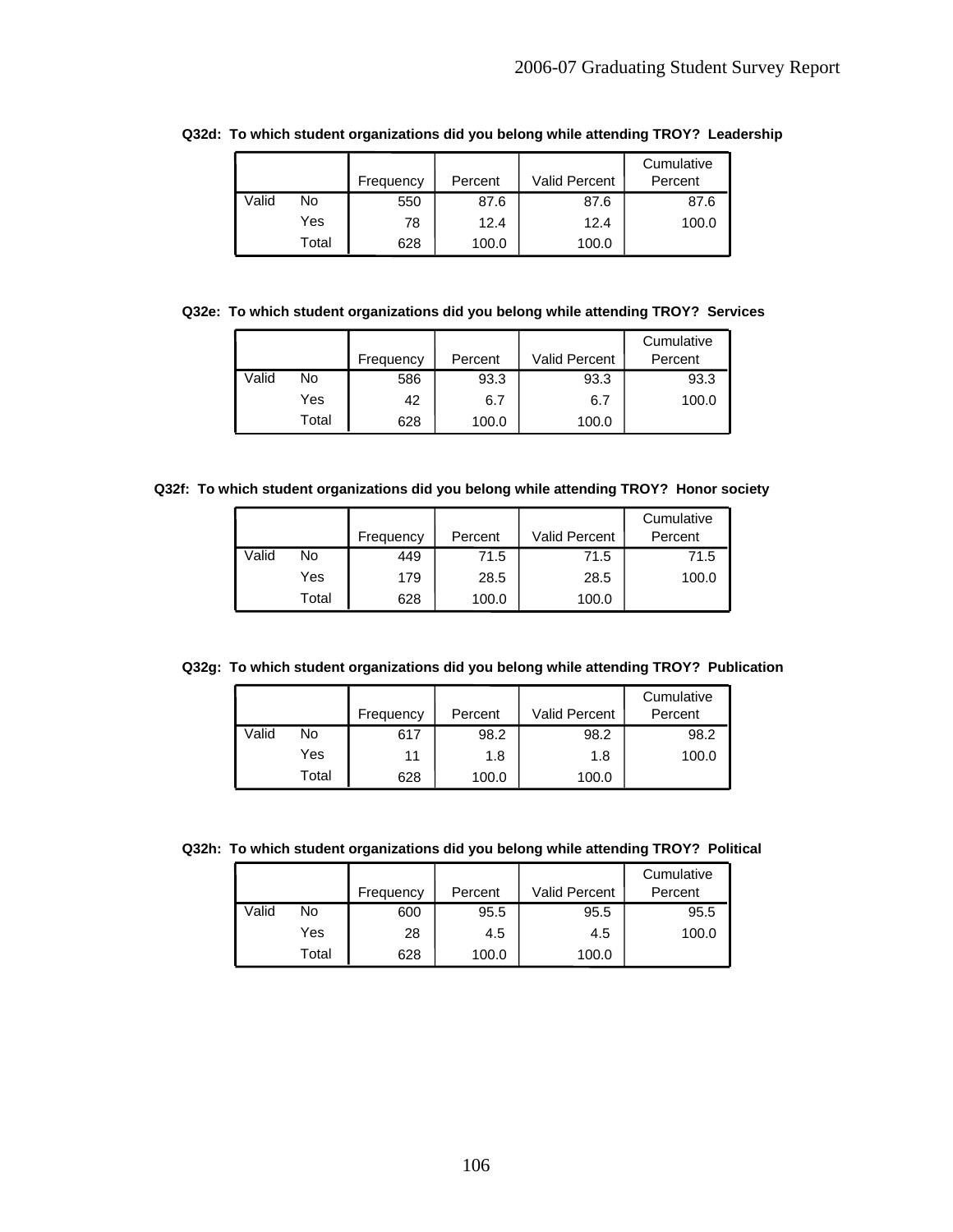|       |       | Frequency | Percent | <b>Valid Percent</b> | Cumulative<br>Percent |
|-------|-------|-----------|---------|----------------------|-----------------------|
| Valid | No    | 516       | 82.2    | 82.2                 | 82.2                  |
|       | Yes   | 112       | 17.8    | 17.8                 | 100.0                 |
|       | Total | 628       | 100.0   | 100.0                |                       |

### **Q32i: To which student organizations did you belong while attending TROY? Fraternity/Sorority**

### **Q32j: To which student organizations did you belong while attending TROY? Art/Music/Drama**

|       |       | Frequency | Percent | <b>Valid Percent</b> | Cumulative<br>Percent |
|-------|-------|-----------|---------|----------------------|-----------------------|
| Valid | No    | 573       | 91.2    | 91.2                 | 91.2                  |
|       | Yes   | 55        | 8.8     | 8.8                  | 100.0                 |
|       | Total | 628       | 100.0   | 100.0                |                       |

**Q32k: To which student organizations did you belong while attending TROY? Sports**

|       |       | Frequency | Percent | <b>Valid Percent</b> | Cumulative<br>Percent |
|-------|-------|-----------|---------|----------------------|-----------------------|
| Valid | No    | 569       | 90.6    | 90.6                 | 90.6                  |
|       | Yes   | 59        | 9.4     | 9.4                  | 100.0                 |
|       | Total | 628       | 100.0   | 100.0                |                       |

**Q32l: To which student organizations did you belong while attending TROY? None**

|       |       | Frequency | Percent | Valid Percent | Cumulative<br>Percent |
|-------|-------|-----------|---------|---------------|-----------------------|
| Valid | No    | 381       | 60.7    | 60.7          | 60.7                  |
|       | Yes   | 247       | 39.3    | 39.3          | 100.0                 |
|       | Total | 628       | 100.0   | 100.0         |                       |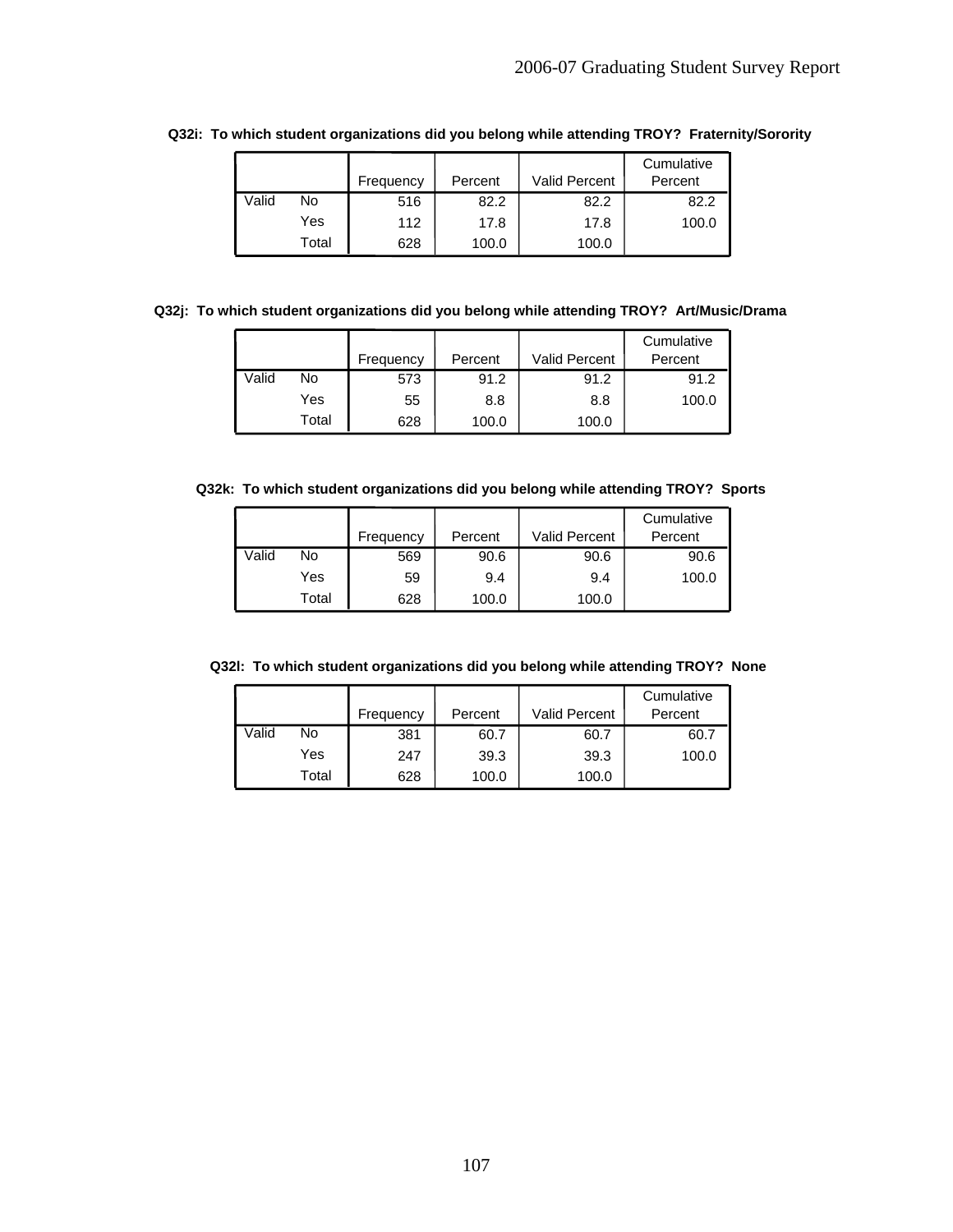## **Troy University 06-07 Graduating Student Survey Frequencies - University College**

|       |                  |                |           |               | Cumulative |
|-------|------------------|----------------|-----------|---------------|------------|
|       |                  | Frequency      | Percent   | Valid Percent | Percent    |
| Valid | $\Omega$         | 18             | 2.6       | 2.6           | 2.6        |
|       | <b>Fall 2005</b> | $\overline{c}$ | .3        | .3            | 2.8        |
|       | Spring 2006      | 4              | .6        | .6            | 3.4        |
|       | Summer 2006      | 4              | .6        | .6            | 4.0        |
|       | <b>Fall 2006</b> | 104            | 14.8      | 14.8          | 18.8       |
|       | Spring 2007      | 72             | 10.2      | 10.2          | 29.0       |
|       | Summer 2007      | 60             | 8.5       | 8.5           | 37.6       |
|       | <b>Fall 2007</b> | 18             | 2.6       | 2.6           | 40.1       |
|       | Summer 2008      | 2              | .3        | .3            | 40.4       |
|       | 05_Term 2        | 10             | 1.4       | 1.4           | 41.8       |
|       | 05_Term 4        | 1              | $\cdot$ 1 | $\cdot$ 1     | 42.0       |
|       | 05_Term 5        | 1              | $\cdot$ 1 | $\cdot$ 1     | 42.1       |
|       | 06_Term 1        | 46             | 6.5       | 6.5           | 48.6       |
|       | 06_Term 2        | 148            | 21.1      | 21.1          | 69.7       |
|       | 06_Term 3        | 19             | 2.7       | 2.7           | 72.4       |
|       | 06_Term 4        | $\overline{2}$ | .3        | .3            | 72.7       |
|       | 06_Term 5        | 8              | 1.1       | 1.1           | 73.8       |
|       | 07_Term 1        | 19             | 2.7       | 2.7           | 76.5       |
|       | 07_Term 2        | 18             | 2.6       | 2.6           | 79.1       |
|       | 07_Term 3        | 42             | 6.0       | 6.0           | 85.1       |
|       | 07_Term 4        | 57             | 8.1       | 8.1           | 93.2       |
|       | 07_Term 5        | 48             | 6.8       | 6.8           | 100.0      |
|       | Total            | 703            | 100.0     | 100.0         |            |

#### **Q1: Semester/Term of Intended Graduation**

**Q2: Gender**

|       |        | Frequency | Percent | <b>Valid Percent</b> | Cumulative<br>Percent |
|-------|--------|-----------|---------|----------------------|-----------------------|
| Valid | 0      |           |         |                      |                       |
|       | Male   | 265       | 37.7    | 37.7                 | 37.8                  |
|       | Female | 437       | 62.2    | 62.2                 | 100.0                 |
|       | Total  | 703       | 100.0   | 100.0                |                       |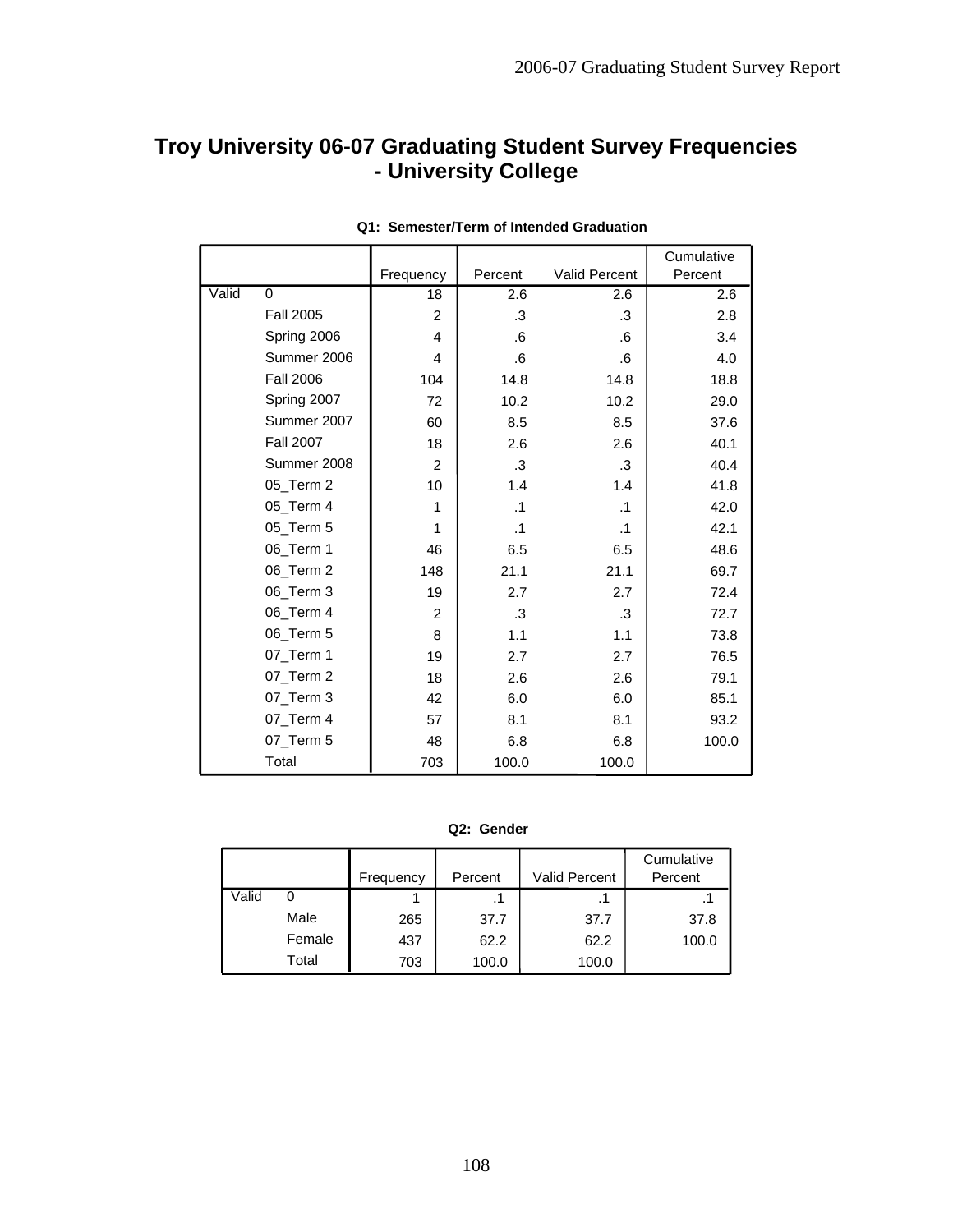|       |                        | Frequency | Percent | <b>Valid Percent</b> | Cumulative<br>Percent |
|-------|------------------------|-----------|---------|----------------------|-----------------------|
| Valid | 0                      | 2         | .3      | .3                   | .3                    |
|       | Non-resident Alien     |           | .1      | .1                   | .4                    |
|       | <b>Black</b>           | 272       | 38.7    | 38.7                 | 39.1                  |
|       | Am Indian/Native       | 9         | 1.3     | 1.3                  | 40.4                  |
|       | Asian/Pacific Islander | 22        | 3.1     | 3.1                  | 43.5                  |
|       | Hispanic               | 32        | 4.6     | 4.6                  | 48.1                  |
|       | White                  | 358       | 50.9    | 50.9                 | 99.0                  |
|       | Unknown                | 7         | 1.0     | 1.0                  | 100.0                 |
|       | Total                  | 703       | 100.0   | 100.0                |                       |

**Q3: Ethnicity**

**Q4: Age Group**

|       |           |           |         |                      | Cumulative |
|-------|-----------|-----------|---------|----------------------|------------|
|       |           | Frequency | Percent | <b>Valid Percent</b> | Percent    |
| Valid | 0         |           | .1      | .1                   | .1         |
|       | $20 - 21$ | 7         | 1.0     | 1.0                  | 1.1        |
|       | $22 - 24$ | 55        | 7.8     | 7.8                  | 9.0        |
|       | $25 - 29$ | 145       | 20.6    | 20.6                 | 29.6       |
|       | 30-34     | 122       | 17.4    | 17.4                 | 46.9       |
|       | 35-39     | 132       | 18.8    | 18.8                 | 65.7       |
|       | 40-49     | 181       | 25.7    | 25.7                 | 91.5       |
|       | 50-64     | 60        | 8.5     | 8.5                  | 100.0      |
|       | Total     | 703       | 100.0   | 100.0                |            |

|       |                 | Frequency | Percent | <b>Valid Percent</b> | Cumulative<br>Percent |
|-------|-----------------|-----------|---------|----------------------|-----------------------|
| Valid | 0               | 3         | .4      | .4                   | .4                    |
|       | Single          | 185       | 26.3    | 26.3                 | 26.7                  |
|       | Married         | 422       | 60.0    | 60.0                 | 86.8                  |
|       | <b>Divorced</b> | 79        | 11.2    | 11.2                 | 98.0                  |
|       | Widowed         | 4         | .6      | .6                   | 98.6                  |
|       | Other           | 10        | 1.4     | 1.4                  | 100.0                 |
|       | Total           | 703       | 100.0   | 100.0                |                       |

**Q5: Marital Status**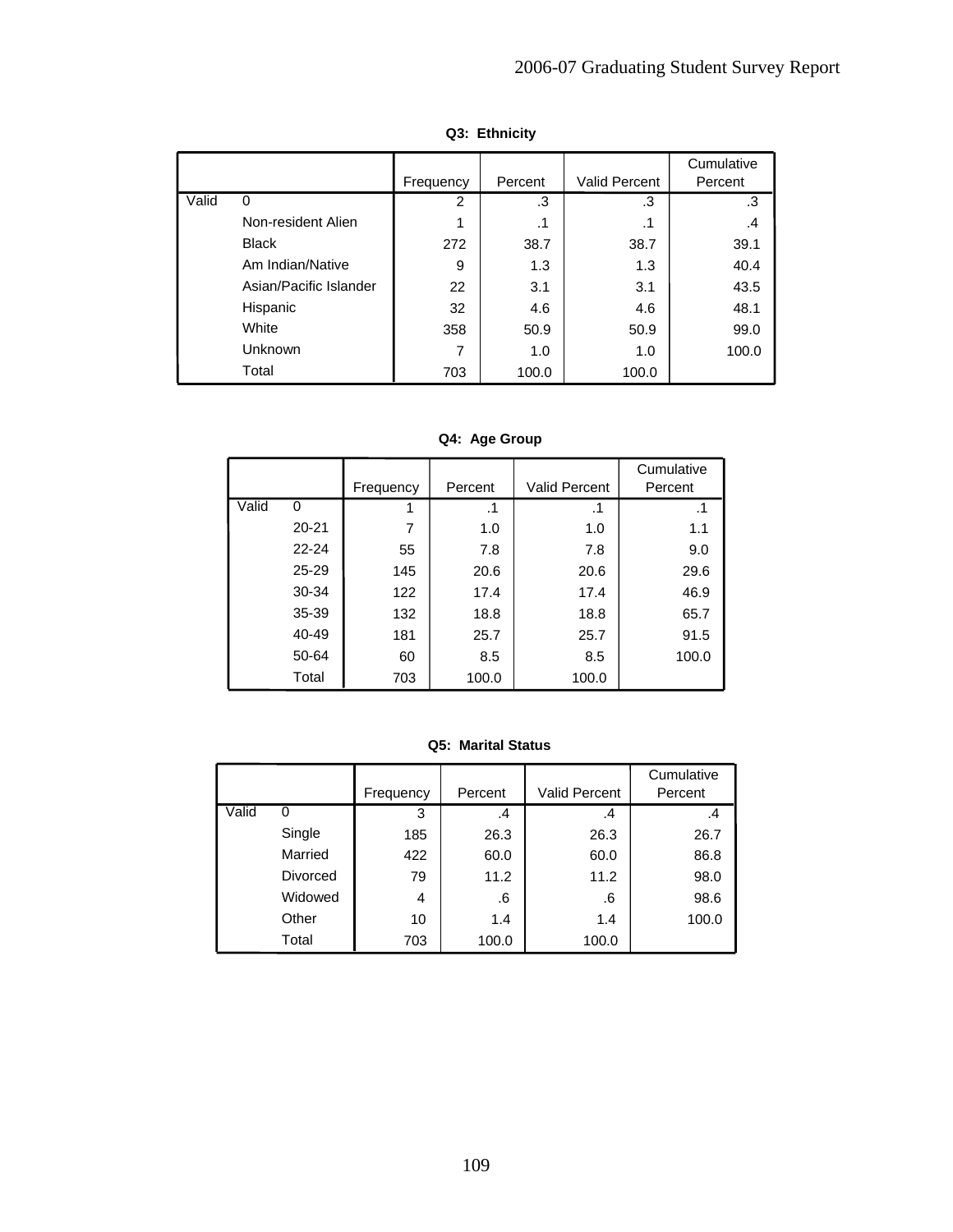|       |       | Frequency | Percent | Valid Percent | Cumulative<br>Percent |
|-------|-------|-----------|---------|---------------|-----------------------|
| Valid | 0     |           |         | . .           |                       |
|       | Yes   | 684       | 97.3    | 97.3          | 97.4                  |
|       | No    | 18        | 2.6     | 2.6           | 100.0                 |
|       | Total | 703       | 100.0   | 100.0         |                       |

**Q6: Are you a US citizen?**

|       |            | Frequency      | Percent   | <b>Valid Percent</b> | Cumulative<br>Percent |
|-------|------------|----------------|-----------|----------------------|-----------------------|
| Valid |            | 666            | 94.7      | 94.7                 | 94.7                  |
|       | <b>CHN</b> | 3              | .4        | $\cdot$              | 95.2                  |
|       | <b>DEU</b> |                | $\cdot$ 1 | .1                   | 95.3                  |
|       | <b>DOM</b> |                | $\cdot$ 1 | $\cdot$ 1            | 95.4                  |
|       | <b>IND</b> | $\overline{2}$ | .3        | .3                   | 95.7                  |
|       | <b>MYS</b> | $\overline{2}$ | .3        | .3                   | 96.0                  |
|       | <b>NPL</b> | 1              | $\cdot$ 1 | $\cdot$ 1            | 96.2                  |
|       | <b>PAK</b> | 4              | .6        | .6                   | 96.7                  |
|       | <b>SDN</b> |                | $\cdot$ 1 | $\cdot$ 1            | 96.9                  |
|       | <b>USA</b> | 21             | 3.0       | 3.0                  | 99.9                  |
|       | <b>VNM</b> |                | .1        | .1                   | 100.0                 |
|       | Total      | 703            | 100.0     | 100.0                |                       |

### **Q7: If you answered "No" to Q6, which country are you from?**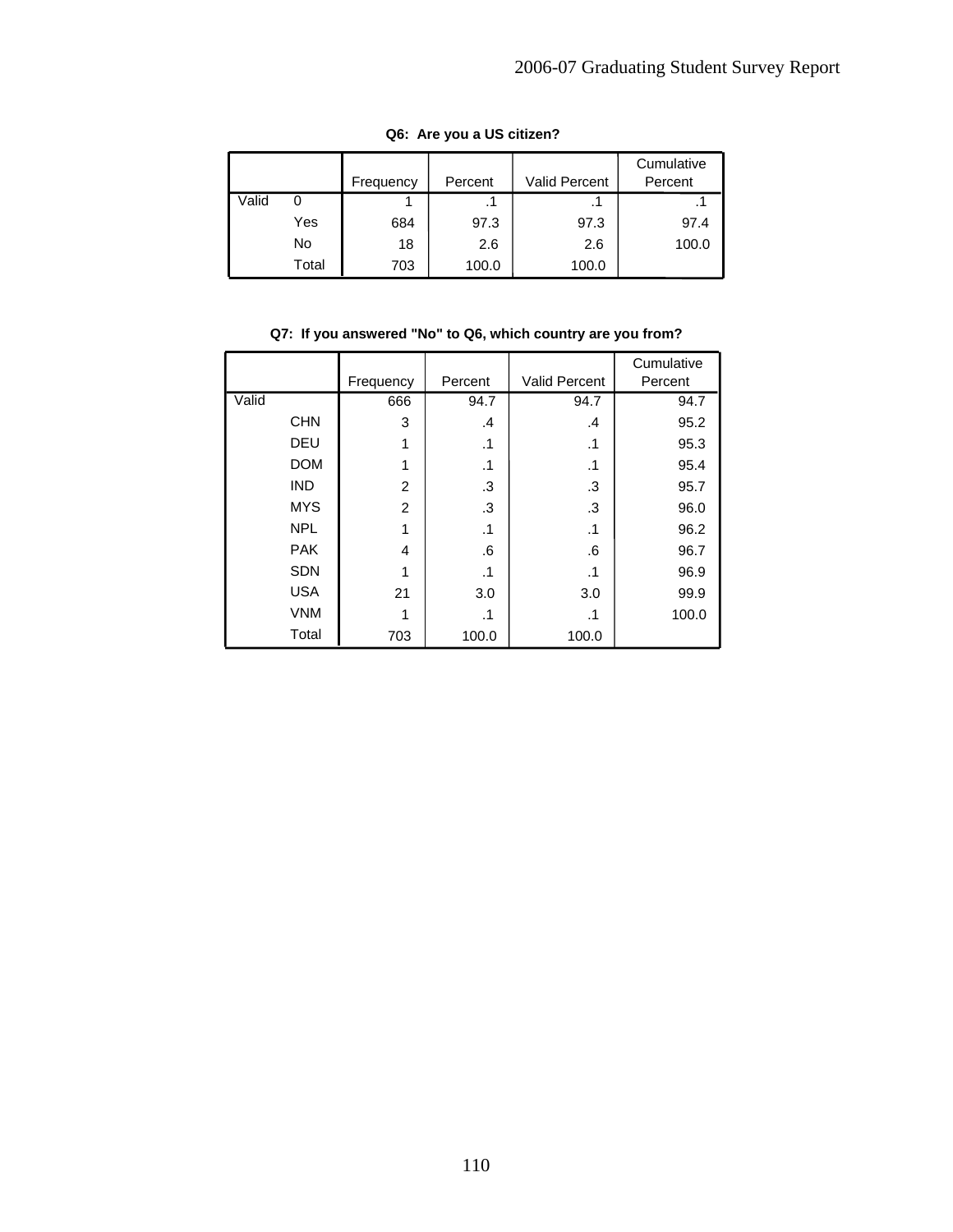|       |                 |                |                |                      | Cumulative |
|-------|-----------------|----------------|----------------|----------------------|------------|
|       |                 | Frequency      | Percent        | <b>Valid Percent</b> | Percent    |
| Valid | $\overline{0}$  | 60             | 8.5            | 8.5                  | 8.5        |
|       | Alabama         | 21             | 3.0            | 3.0                  | 11.5       |
|       | Alaska          | 1              | $\cdot$ 1      | $\cdot$ 1            | 11.7       |
|       | Arizona         | 1              | $\cdot$ 1      | $\cdot$ 1            | 11.8       |
|       | California      | 3              | $\overline{A}$ | $\mathcal{A}$        | 12.2       |
|       | Colorado        | $\overline{c}$ | $\cdot$ 3      | .3                   | 12.5       |
|       | Florida         | 315            | 44.8           | 44.8                 | 57.3       |
|       | Georgia         | 170            | 24.2           | 24.2                 | 81.5       |
|       | Idaho           | $\overline{2}$ | .3             | .3                   | 81.8       |
|       | Illinois        | 6              | .9             | .9                   | 82.6       |
|       | Indiana         | 1              | $\cdot$ 1      | $\cdot$ 1            | 82.8       |
|       | Kentucky        | 1              | $\cdot$ 1      | $\cdot$ 1            | 82.9       |
|       | Louisiana       | 1              | $\cdot$ 1      | $\cdot$ 1            | 83.1       |
|       | Maryland        | $\overline{2}$ | $\cdot$ 3      | .3                   | 83.4       |
|       | Michigan        | $\overline{2}$ | .3             | .3                   | 83.6       |
|       | Minnesota       | 1              | $\cdot$ 1      | $\cdot$ 1            | 83.8       |
|       | Mississippi     | 9              | 1.3            | 1.3                  | 85.1       |
|       | Missouri        | 6              | .9             | .9                   | 85.9       |
|       | Montana         | 1              | $\cdot$ 1      | $\cdot$ 1            | 86.1       |
|       | New Hampshire   | $\overline{1}$ | $\cdot$ 1      | $\cdot$ 1            | 86.2       |
|       | New Jersey      | $\overline{2}$ | $\overline{3}$ | $\cdot$ 3            | 86.5       |
|       | New Mexico      | 1              | $\cdot$ 1      | $\cdot$ 1            | 86.6       |
|       | New York        | 6              | .9             | .9                   | 87.5       |
|       | North Carolina  | 8              | 1.1            | 1.1                  | 88.6       |
|       | Ohio            | $\overline{c}$ | .3             | .3                   | 88.9       |
|       | Oklahoma        | $\overline{1}$ | $\cdot$ 1      | $\cdot$ 1            | 89.0       |
|       | Oregon          | 1              | $\cdot$ 1      | $\cdot$ 1            | 89.2       |
|       | South Carolina  | 13             | 1.8            | 1.8                  | 91.0       |
|       | Tennessee       | $\overline{7}$ | 1.0            | 1.0                  | 92.0       |
|       | <b>Texas</b>    | 21             | 3.0            | 3.0                  | 95.0       |
|       | Vermont         | 1              | $\cdot$ 1      | $\cdot$ 1            | 95.2       |
|       | Virginia        | 27             | 3.8            | 3.8                  | 99.0       |
|       | Washington      | 4              | .6             | .6                   | 99.6       |
|       | Washington, D.C | $\overline{c}$ | .3             | .3                   | 99.9       |
|       | Wisconsin       | 1              | $\cdot$ 1      | $\cdot$ 1            | 100.0      |
|       | Total           | 703            | 100.0          | 100.0                |            |

## **Q8: If you answered "Yes" to Q6, which state is your permanent home state in the United States?**

### **Q9: From which Troy University campus will you graduate?**

|       |                    |           |         |               | Cumulative |
|-------|--------------------|-----------|---------|---------------|------------|
|       |                    | Frequency | Percent | Valid Percent | Percent    |
| Valid | University College | 703       | 100.0   | 100.0         | 100.0      |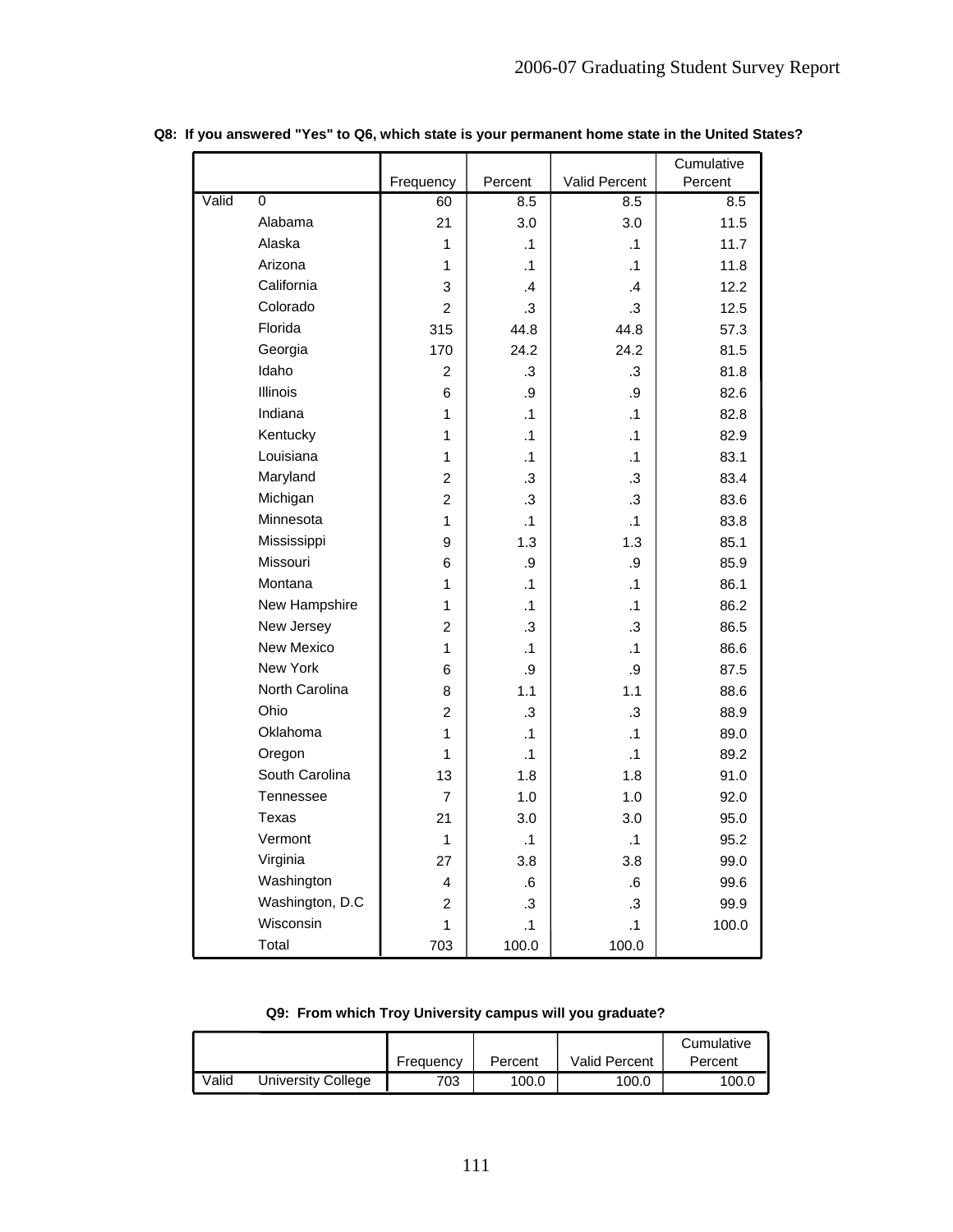|       |                                              | Frequency      | Percent       | Valid Percent | Cumulative<br>Percent |
|-------|----------------------------------------------|----------------|---------------|---------------|-----------------------|
| Valid | $\Omega$                                     | 4              | .6            | .6            | .6                    |
|       | Albany, Georgia                              | 38             | 5.4           | 5.4           | 6.0                   |
|       | Atlanta, Georgia                             | 1              | $\cdot$ 1     | $\cdot$ 1     | 6.1                   |
|       | Augusta, Georgia                             | 66             | 9.4           | 9.4           | 15.5                  |
|       | Bethesda, Maryland                           | $\overline{2}$ | .3            | .3            | 15.8                  |
|       | Brunswick, Georgia                           | 12             | 1.7           | 1.7           | 17.5                  |
|       | Clarksville, Tennessee                       | 4              | .6            | .6            | 18.1                  |
|       | Covington, Georgia                           | 16             | 2.3           | 2.3           | 20.3                  |
|       | Distance Learning,<br>Florida_Western Region | 99             | 14.1          | 14.1          | 34.4                  |
|       | Distance Learning, Pacific<br>Region         | 3              | $\mathcal{A}$ | $\cdot$       | 34.9                  |
|       | Distance Learning, Troy,<br>Alabama          | 15             | 2.1           | 2.1           | 37.0                  |
|       | eArmyU Programs                              | 1              | $\cdot$ 1     | $\cdot$ 1     | 37.1                  |
|       | Fort Belvoir, Virginia                       | 6              | .9            | .9            | 38.0                  |
|       | Fort Benning, Georgia                        | 99             | 14.1          | 14.1          | 52.1                  |
|       | Fort Bragg, North Carolina                   | 1              | $\cdot$ 1     | $\cdot$ 1     | 52.2                  |
|       | Fort Eustis, Virginia                        | $\overline{2}$ | .3            | .3            | 52.5                  |
|       | Fort Gordon, Georgia                         | 3              | .4            | $\cdot$       | 52.9                  |
|       | Fort Lewis, Washington                       | 4              | .6            | .6            | 53.5                  |
|       | Fort Monroe, Virginia                        | 1              | .1            | $\cdot$ 1     | 53.6                  |
|       | Fort Walton Beach Area                       | 81             | 11.5          | 11.5          | 65.1                  |
|       | Guantanamo Bay, Cuba                         | 1              | .1            | $\cdot$ 1     | 65.3                  |
|       | Heidelberg, Germany                          | 1              | .1            | $\cdot$ 1     | 65.4                  |
|       | Holloman AFB, New<br>Mexico                  | 1              | $\cdot$ 1     | $\cdot$ 1     | 65.6                  |
|       | Jacksonville, Florida                        | 6              | .9            | .9            | 66.4                  |
|       | Kuala Lumpur, Malaysia                       | 2              | .3            | .3            | 66.7                  |
|       | Langley AFB, Virginia                        | 4              | .6            | .6            | 67.3                  |
|       | Little Creek Amphibious<br>Base, Virginia    | 2              | .3            | .3            | 67.6                  |
|       | Malacca, Malaysia                            | 3              | $\mathbf{.4}$ | $\mathbf{.4}$ | 68.0                  |
|       | Malmstrom AFB                                | 1              | $\cdot$ 1     | $\cdot$ 1     | 68.1                  |
|       | Norfolk Naval Station,<br>Virginia           | 3              | $\cdot$       | $\mathcal{A}$ | 68.6                  |
|       | Norfolk Regional Office,<br>Virginia         | 26             | 3.7           | 3.7           | 72.3                  |
|       | Oceana NAS, Virginia                         | 2              | .3            | .3            | 72.5                  |
|       | Orlando, Florida                             | 50             | 7.1           | 7.1           | 79.7                  |
|       | Pensacola, Florida                           | 65             | 9.2           | 9.2           | 88.9                  |
|       | Savannah, Georgia                            | $\mathbf{1}$   | $\cdot$ 1     | $\cdot$ 1     | 89.0                  |

## **Q10: If you chose "University College" in Q9, from which site did you file your intent to graduate?**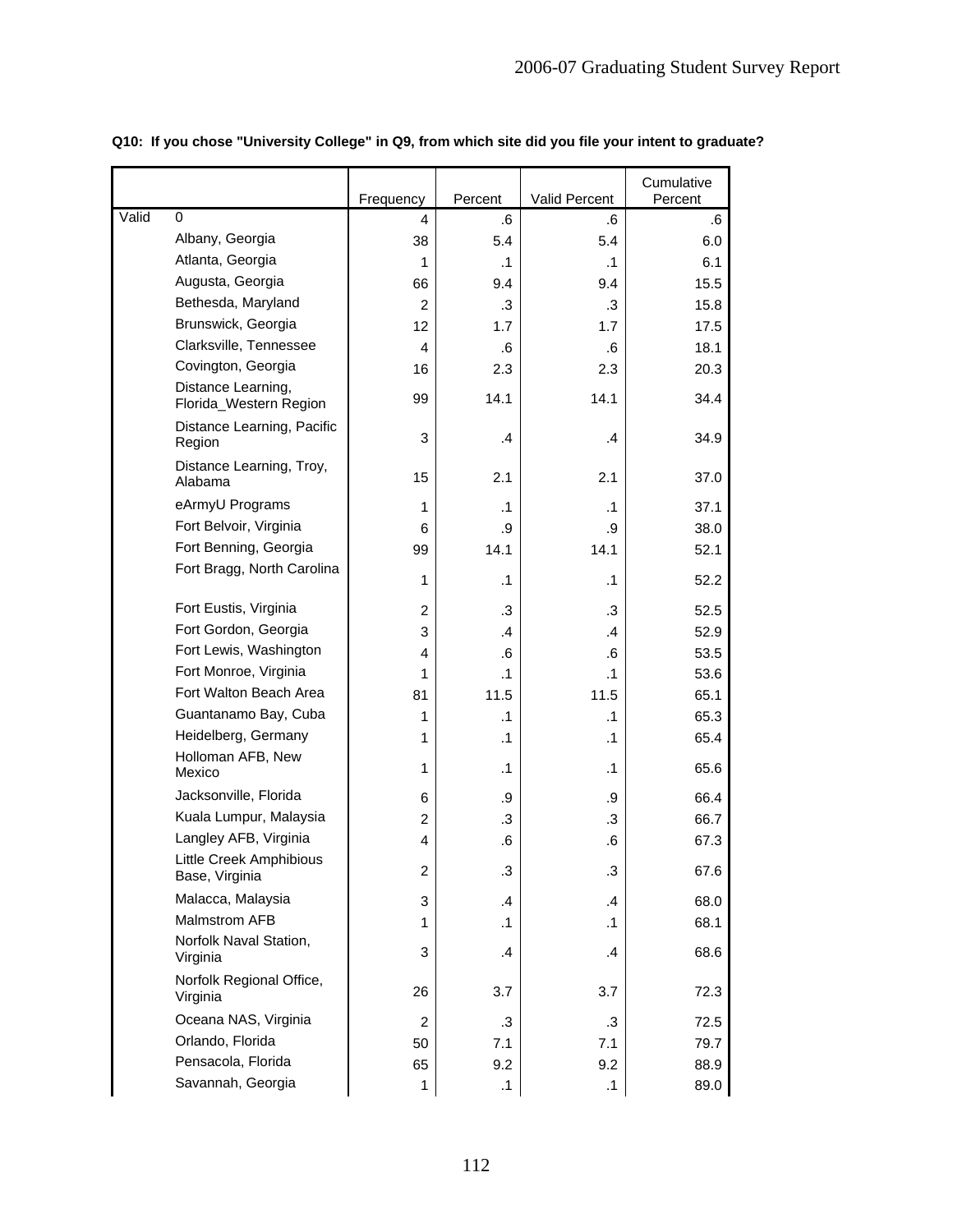## 2006-07 Graduating Student Survey Report

| Sharjah, United Arab<br>Emirates | ⇁   | 1.0   | 1.0    | 90.0  |
|----------------------------------|-----|-------|--------|-------|
| Tampa_MacDill AFB,<br>Florida    | 28  | 4.0   | 4.0    | 94.0  |
| Tyndall AFB, Florida             | 36  | 5.1   | 5.1    | 99.1  |
| Vidalia, Georgia                 | 2   | .3    | $.3\,$ | 99.4  |
| Other                            | 4   | .6    | .6     | 100.0 |
| Total                            | 703 | 100.0 | 100.0  |       |

## **Q11: What degree program are you currently completing at Troy University?**

|       |            | Frequency | Percent | <b>Valid Percent</b> | Cumulative<br>Percent |
|-------|------------|-----------|---------|----------------------|-----------------------|
| Valid |            | 5         | .7      | .7                   |                       |
|       | Associate  | 48        | 6.8     | 6.8                  | 7.5                   |
|       | Bachelor's | 275       | 39.1    | 39.1                 | 46.7                  |
|       | Master's   | 375       | 53.3    | 53.3                 | 100.0                 |
|       | Total      | 703       | 100.0   | 100.0                |                       |

### **Q12a: What is your major/concentration?**

|       |                                   | Frequency | Percent         | <b>Valid Percent</b> | Cumulative<br>Percent |
|-------|-----------------------------------|-----------|-----------------|----------------------|-----------------------|
| Valid | <b>Applied Computer Science</b>   | 3         | $\cdot$         | .4                   | .4                    |
|       | <b>Computer Science</b>           | 44        | 6.3             | 6.3                  | 6.7                   |
|       | Criminal Justice                  | 79        | 11.2            | 11.3                 | 18.0                  |
|       | <b>General Education</b>          | 10        | 1.4             | 1.4                  | 19.4                  |
|       | History                           |           | $\cdot$ 1       | $\cdot$ 1            | 19.5                  |
|       | <b>History Education</b>          |           | $\cdot$ 1       | $\cdot$ 1            | 19.7                  |
|       | <b>International Relations</b>    | 10        | 1.4             | 1.4                  | 21.1                  |
|       | <b>Political Science</b>          | 8         | 1.1             | 1.1                  | 22.3                  |
|       | <b>Public Administration</b>      | 42        | 6.0             | 6.0                  | 28.2                  |
|       | Social Science                    | 28        | 4.0             | 4.0                  | 32.2                  |
|       | Social Science Education          | 4         | .6              | .6                   | 32.8                  |
|       | Sociology                         | 2         | .3              | .3                   | 33.1                  |
|       | Other                             | 19        | 2.7             | 2.7                  | 35.8                  |
|       | Accounting                        | 6         | .9              | .9                   | 36.7                  |
|       | Finance                           | 5         | $\overline{.7}$ | $\overline{.7}$      | 37.4                  |
|       | <b>General Business</b>           | 10        | 1.4             | 1.4                  | 38.8                  |
|       | General Management_Management     | 117       | 16.6            | 16.7                 | 55.5                  |
|       | Human Resource Management         | 62        | 8.8             | 8.8                  | 64.3                  |
|       | <b>Information Systems</b>        | 6         | .9              | .9                   | 65.2                  |
|       | <b>International Business</b>     | 1         | $\cdot$ 1       | $\cdot$ 1            | 65.3                  |
|       | Marketing                         | 3         | .4              | $\cdot$              | 65.8                  |
|       | Resources Mgmt & Technology       | 17        | 2.4             | 2.4                  | 68.2                  |
|       | Master of Business Administration | 5         | .7              | .7                   | 68.9                  |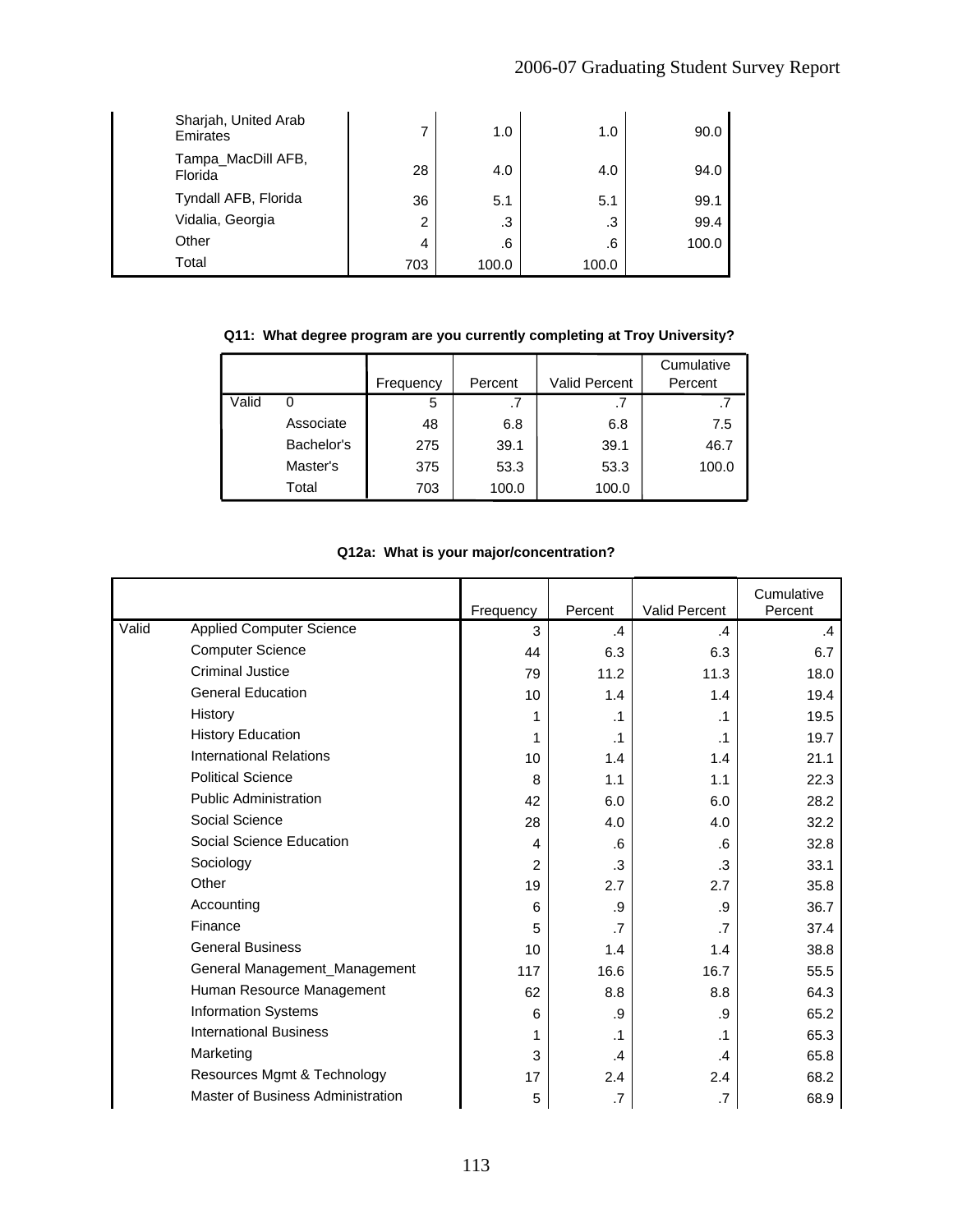|         | <b>Executive Master of Business</b><br>Administration | $\overline{2}$  | .3        | .3        | 69.2  |
|---------|-------------------------------------------------------|-----------------|-----------|-----------|-------|
|         | Other                                                 | 10 <sup>1</sup> | 1.4       | 1.4       | 70.6  |
|         | <b>Adult Education</b>                                | 4               | .6        | .6        | 71.2  |
|         | Counseling and Psychology                             | 66              | 9.4       | 9.4       | 80.6  |
|         | Elementary_Secondary Education                        |                 | .1        | $\cdot$ 1 | 80.7  |
|         | Post Secondary Education                              | 47              | 6.7       | 6.7       | 87.4  |
|         | Psychology                                            | 40              | 5.7       | 5.7       | 93.2  |
|         | Secondary Education                                   | 6               | .9        | .9        | 94.0  |
|         | Other                                                 | 11              | 1.6       | 1.6       | 95.6  |
|         | <b>Human Services</b>                                 | 4               | .6        | .6        | 96.1  |
|         | Nursing                                               |                 | $\cdot$ 1 | $\cdot$ 1 | 96.3  |
|         | Social Work                                           |                 | .1        | $\cdot$ 1 | 96.4  |
|         | Sport and Fitness Management                          | 5               | .7        | .7        | 97.1  |
|         | Other                                                 | 20              | 2.8       | 2.9       | 100.0 |
|         | Total                                                 | 701             | 99.7      | 100.0     |       |
| Missing | 0                                                     | 2               | .3        |           |       |
| Total   |                                                       | 703             | 100.0     |           |       |

**Q12b: College**

|         |        | Frequency | Percent | Valid Percent | Cumulative<br>Percent |
|---------|--------|-----------|---------|---------------|-----------------------|
| Valid   | AS.    | 251       | 35.7    | 35.8          | 35.8                  |
|         | BU     | 244       | 34.7    | 34.8          | 70.6                  |
|         | ED     | 175       | 24.9    | 25.0          | 95.6                  |
|         | HH     | 31        | 4.4     | 4.4           | 100.0                 |
|         | Total  | 701       | 99.7    | 100.0         |                       |
| Missing | System | 2         | .3      |               |                       |
| Total   |        | 703       | 100.0   |               |                       |

**Q13: When you first started at Troy University, you were a:**

|       |                             |           |         |                      | Cumulative |
|-------|-----------------------------|-----------|---------|----------------------|------------|
|       |                             | Frequency | Percent | <b>Valid Percent</b> | Percent    |
| Valid | 0                           | 13        | 1.8     | 1.8                  | 1.8        |
|       | Dually-admitted student     | 5         | .7      | .7                   | 2.6        |
|       | First-time freshman         | 68        | 9.7     | 9.7                  | 12.2       |
|       | UG transfer student         | 268       | 38.1    | 38.1                 | 50.4       |
|       | UG transient student        | 19        | 2.7     | 2.7                  | 53.1       |
|       | First-time GR student       | 291       | 41.4    | 41.4                 | 94.5       |
|       | <b>GR</b> transfer student  | 31        | 4.4     | 4.4                  | 98.9       |
|       | <b>GR Transient student</b> | 8         | 1.1     | 1.1                  | 100.0      |
|       | Total                       | 703       | 100.0   | 100.0                |            |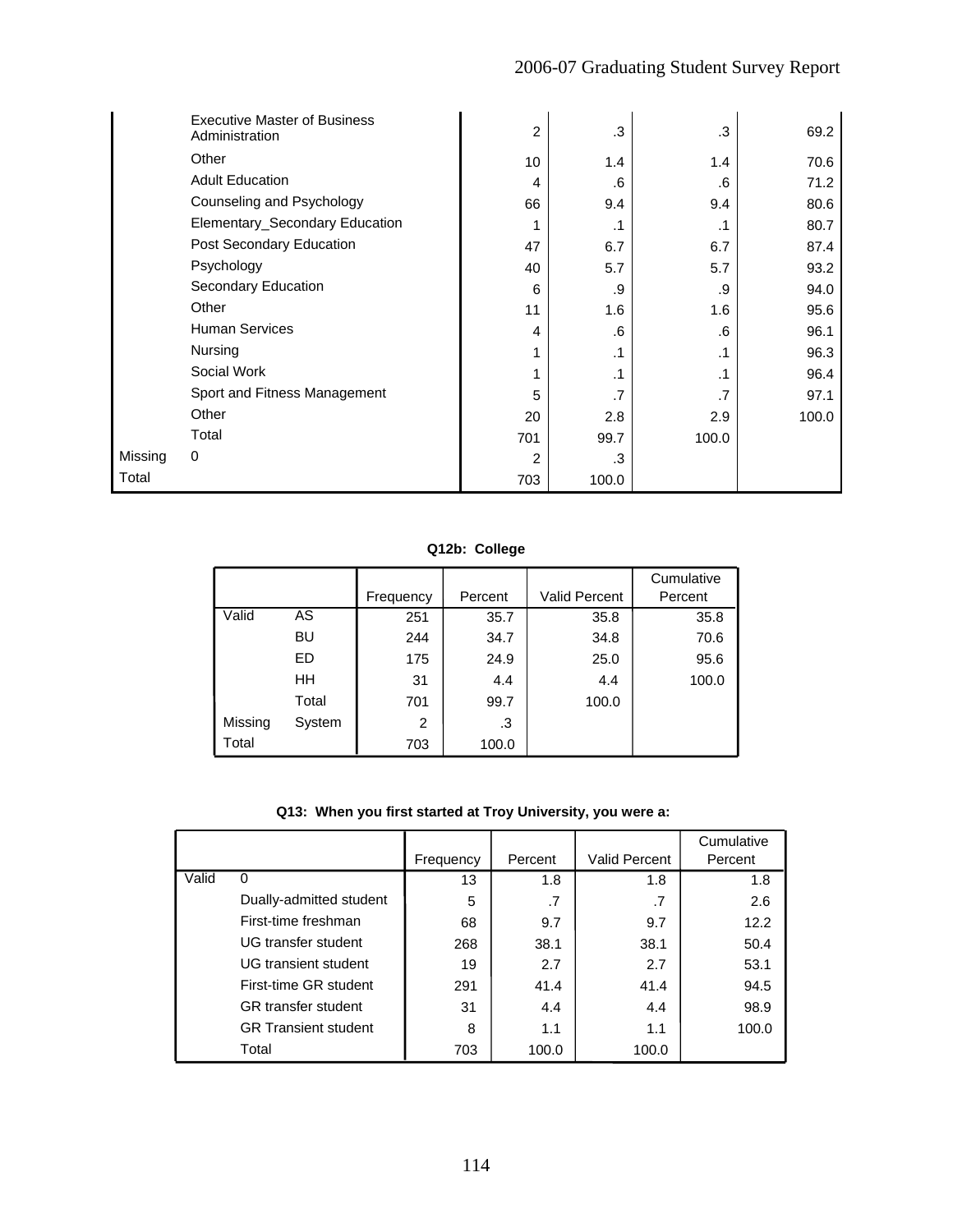|       |          | Frequency | Percent | <b>Valid Percent</b> | Cumulative<br>Percent |
|-------|----------|-----------|---------|----------------------|-----------------------|
| Valid | 0        | 10        | 1.4     | 1.4                  | 1.4                   |
|       | $1 - 15$ | 74        | 10.5    | 10.5                 | 11.9                  |
|       | 16-30    | 68        | 9.7     | 9.7                  | 21.6                  |
|       | >30      | 236       | 33.6    | 33.6                 | 55.2                  |
|       | Not any  | 315       | 44.8    | 44.8                 | 100.0                 |
|       | Total    | 703       | 100.0   | 100.0                |                       |

#### **Q14: How many credit hours did you transfer to Troy University from another college or university?**

#### **Q15: Have you taken any courses online or in any other Distance Learning format at Troy University?**

|       |       | Frequency | Percent | <b>Valid Percent</b> | Cumulative<br>Percent |
|-------|-------|-----------|---------|----------------------|-----------------------|
| Valid | 0     | 9         | 1.3     | 1.3                  | 1.3                   |
|       | Yes   | 474       | 67.4    | 67.4                 | 68.7                  |
|       | No    | 220       | 31.3    | 31.3                 | 100.0                 |
|       | Total | 703       | 100.0   | 100.0                |                       |

|       |              |           |           |                      | Cumulative |
|-------|--------------|-----------|-----------|----------------------|------------|
|       |              | Frequency | Percent   | <b>Valid Percent</b> | Percent    |
| Valid | $\Omega$     | 4         | .6        | .6                   | .6         |
|       | 1 year       | 172       | 24.5      | 24.5                 | 25.0       |
|       | 2 years      | 280       | 39.8      | 39.8                 | 64.9       |
|       | 3 years      | 118       | 16.8      | 16.8                 | 81.7       |
|       | 4 years      | 70        | 10.0      | 10.0                 | 91.6       |
|       | 5 years      | 21        | 3.0       | 3.0                  | 94.6       |
|       | 6 years      | 21        | 3.0       | 3.0                  | 97.6       |
|       | 7 years      | 5         | .7        | .7                   | 98.3       |
|       | 8 years      | 4         | .6        | .6                   | 98.9       |
|       | 9 years      | 1         | $\cdot$ 1 | $\cdot$ 1            | 99.0       |
|       | 10 years     | 1         | .1        | .1                   | 99.1       |
|       | $> 10$ years | 6         | .9        | .9                   | 100.0      |
|       | Total        | 703       | 100.0     | 100.0                |            |

#### **Q16: How long have you attended Troy University?**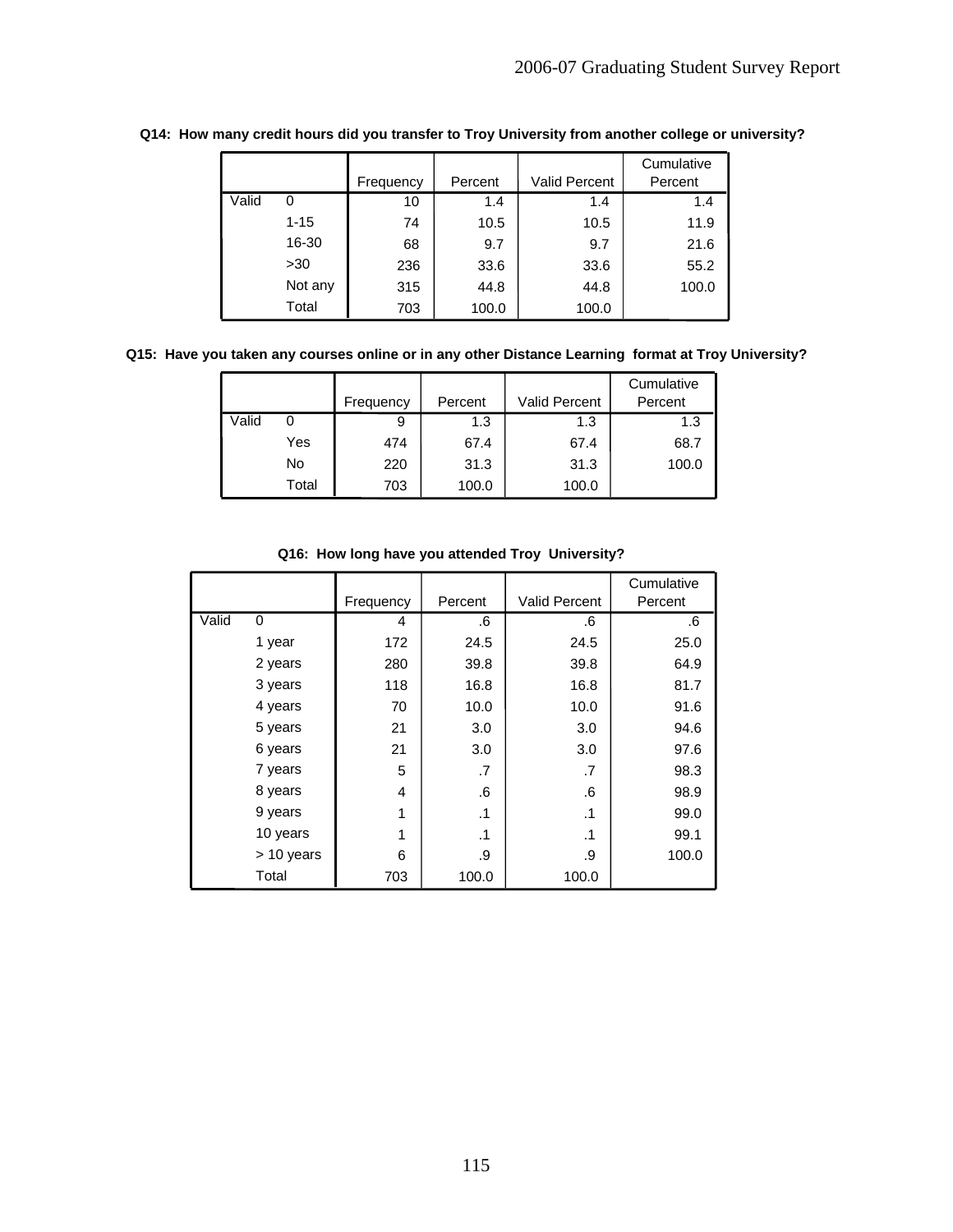|       |              | Frequency | Percent | <b>Valid Percent</b> | Cumulative<br>Percent |
|-------|--------------|-----------|---------|----------------------|-----------------------|
| Valid |              | 8         | 1.1     | 1.1                  | 1.1                   |
|       | $2.0 - 2.49$ | 17        | 2.4     | 2.4                  | 3.6                   |
|       | $2.5 - 2.99$ | 65        | 9.2     | 9.2                  | 12.8                  |
|       | $3.0 - 3.49$ | 220       | 31.3    | 31.3                 | 44.1                  |
|       | $3.5 - 4.0$  | 393       | 55.9    | 55.9                 | 100.0                 |
|       | Total        | 703       | 100.0   | 100.0                |                       |

#### **Q17: What is your overall GPA?**

#### **Q18: What do you plan to do after you graduation?**

|       |                                                         |           |        |                      | Cumulative |
|-------|---------------------------------------------------------|-----------|--------|----------------------|------------|
|       |                                                         | Frequency | Percen | <b>Valid Percent</b> | Percent    |
| Valid | n                                                       | 4         | .6     | .6                   | .6         |
|       | Work in an area related to<br>your major field of study | 244       | 34.7   | 34.7                 | 35.3       |
|       | Work in an area outside<br>your major field of study    | 12        | 1.7    | 1.7                  | 37.0       |
|       | Continue working in the<br>job you have had             | 177       | 25.2   | 25.2                 | 62.2       |
|       | Continue your education                                 | 203       | 28.9   | 28.9                 | 91.0       |
|       | Undecided                                               | 63        | 9.0    | 9.0                  | 100.0      |
|       | Total                                                   | 703       | 100.0  | 100.0                |            |

#### **Q19: If you plan to continue your education, what is your ultimate goal?**

|       |                         |           |         |               | Cumulative |
|-------|-------------------------|-----------|---------|---------------|------------|
|       |                         | Frequency | Percent | Valid Percent | Percent    |
| Valid | 0                       | 160       | 22.8    | 22.8          | 22.8       |
|       | A Bachelor's degree     | 28        | 4.0     | 4.0           | 26.7       |
|       | A Master's degree       | 230       | 32.7    | 32.7          | 59.5       |
|       | An Education Specialist | 32        | 4.6     | 4.6           | 64.0       |
|       | A professional degree   | 42        | 6.0     | 6.0           | 70.0       |
|       | A doctoral degree       | 211       | 30.0    | 30.0          | 100.0      |
|       | Total                   | 703       | 100.0   | 100.0         |            |

#### **Q20: Are/were you employed while attending Troy University?**

|       |       |           |         |                      | Cumulative |
|-------|-------|-----------|---------|----------------------|------------|
|       |       | Frequency | Percent | <b>Valid Percent</b> | Percent    |
| Valid | 0     |           | .3      | .3                   | .3         |
|       | Yes   | 623       | 88.6    | 88.6                 | 88.9       |
|       | No    | 78        | 11.1    | 11.1                 | 100.0      |
|       | Total | 703       | 100.0   | 100.0                |            |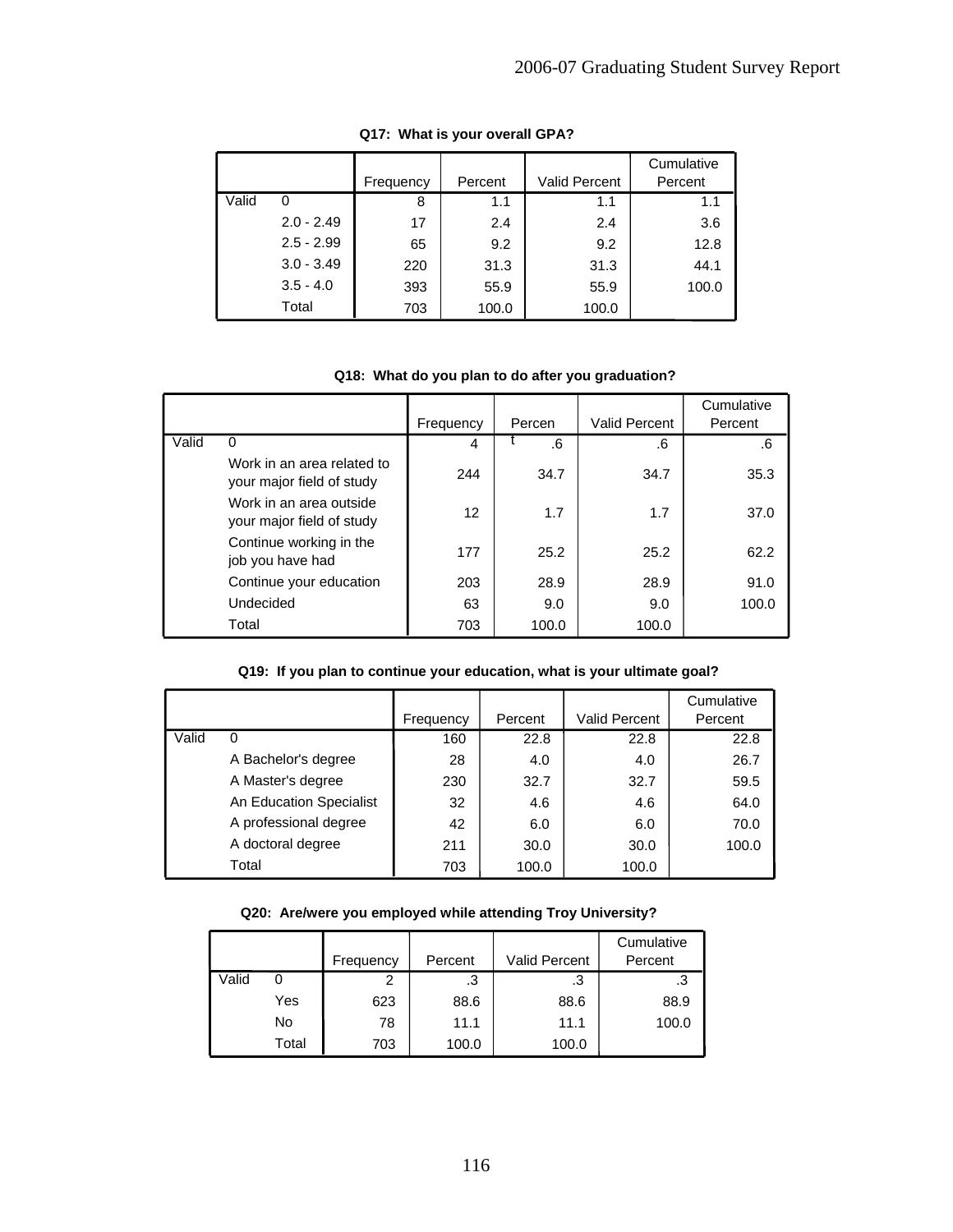|         |            | Frequency | Percent | Valid Percent | Cumulative<br>Percent |
|---------|------------|-----------|---------|---------------|-----------------------|
| Valid   | $1 - 9$    | 4         | .6      | .6            | .6                    |
|         | $10 - 19$  | 7         | 1.0     | 1.1           | 1.8                   |
|         | 20-29      | 16        | 2.3     | 2.6           | 4.3                   |
|         | 30-39      | 28        | 4.0     | 4.5           | 8.8                   |
|         | 40 or more | 571       | 81.2    | 91.2          | 100.0                 |
|         | Total      | 626       | 89.0    | 100.0         |                       |
| Missing | 0          | 77        | 11.0    |               |                       |
| Total   |            | 703       | 100.0   |               |                       |

#### **Q21: If you answered "Yes" to Q20, how many hours do/did you usually work per week?**

#### **Q22a: What financial aid have you received at Troy University? Scholarship/Fellowship**

|       |       |           |         |                      | Cumulative |
|-------|-------|-----------|---------|----------------------|------------|
|       |       | Frequency | Percent | <b>Valid Percent</b> | Percent    |
| Valid | No    | 692       | 98.4    | 98.4                 | 98.4       |
|       | Yes   | 11        | 1.6     | 1.6                  | 100.0      |
|       | Total | 703       | 100.0   | 100.0                |            |

#### **Q22b: What financial aid have you received at Troy University? Graduate Assistantship**

|       |    |           |         |               | Cumulative |
|-------|----|-----------|---------|---------------|------------|
|       |    | Frequency | Percent | Valid Percent | Percent    |
| Valid | No | 703       | 100.0   | 100.0         | 100.0      |

#### **Q22c: What financial aid have you received at Troy University? Grants**

|       |       | Frequency | Percent | <b>Valid Percent</b> | Cumulative<br>Percent |
|-------|-------|-----------|---------|----------------------|-----------------------|
| Valid | No    | 622       | 88.5    | 88.5                 | 88.5                  |
|       | Yes   | 81        | 11.5    | 11.5                 | 100.0                 |
|       | Total | 703       | 100.0   | 100.0                |                       |

**Q22d: What financial aid have you received at Troy University? Loans**

|       |       |           | Percent | <b>Valid Percent</b> | Cumulative<br>Percent |
|-------|-------|-----------|---------|----------------------|-----------------------|
|       |       | Frequency |         |                      |                       |
| Valid | No    | 379       | 53.9    | 53.9                 | 53.9                  |
|       | Yes   | 324       | 46.1    | 46.1                 | 100.0                 |
|       | Total | 703       | 100.0   | 100.0                |                       |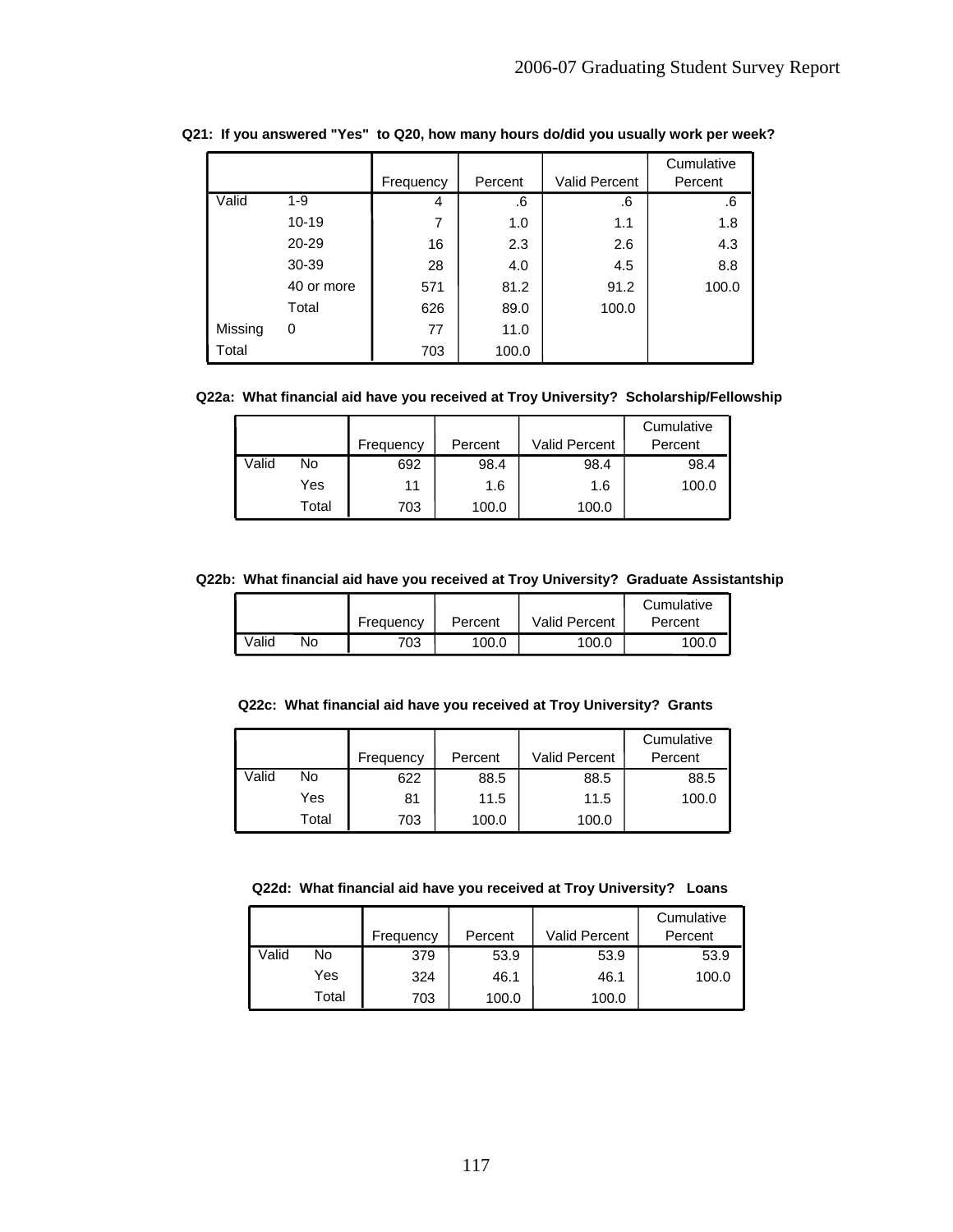|       |       | Frequency | Percent | <b>Valid Percent</b> | Cumulative<br>Percent |
|-------|-------|-----------|---------|----------------------|-----------------------|
| Valid | No    | 700       | 99.6    | 99.6                 | 99.6                  |
|       | Yes   | 3         | .4      | .4                   | 100.0                 |
|       | Total | 703       | 100.0   | 100.0                |                       |

**Q22e: What financial aid have you received at Troy University? Work Study**

**Q22f: What financial aid have you received at Troy University? Tuition Assistance**

|       |       | Frequency | Percent | Valid Percent | Cumulative<br>Percent |
|-------|-------|-----------|---------|---------------|-----------------------|
| Valid | No    | 534       | 76.0    | 76.0          | 76.0                  |
|       | Yes   | 169       | 24.0    | 24.0          | 100.0                 |
|       | Total | 703       | 100.0   | 100.0         |                       |

 **Q22g: What financial aid have you received at Troy University? Third Party Pay**

|       |       | Frequency | Percent | Valid Percent | Cumulative<br>Percent |
|-------|-------|-----------|---------|---------------|-----------------------|
| Valid | No    | 675       | 96.0    | 96.0          | 96.0                  |
|       | Yes   | 28        | 4.0     | 4.0           | 100.0                 |
|       | Total | 703       | 100.0   | 100.0         |                       |

**Q22i: What financial aid have you received at Troy University? Other**

|       |       |           |         |               | Cumulative |
|-------|-------|-----------|---------|---------------|------------|
|       |       | Frequency | Percent | Valid Percent | Percent    |
| Valid | No    | 600       | 85.3    | 85.3          | 85.3       |
|       | Yes   | 103       | 14.7    | 14.7          | 100.0      |
|       | Total | 703       | 100.0   | 100.0         |            |

**Q32a: To which student organizations did you belong while attending TROY? Departmental**

|       |       |           |         |                      | Cumulative |
|-------|-------|-----------|---------|----------------------|------------|
|       |       | Frequency | Percent | <b>Valid Percent</b> | Percent    |
| Valid | No    | 699       | 99.4    | 99.4                 | 99.4       |
|       | Yes   |           | .6      | .6                   | 100.0      |
|       | Total | 703       | 100.0   | 100.0                |            |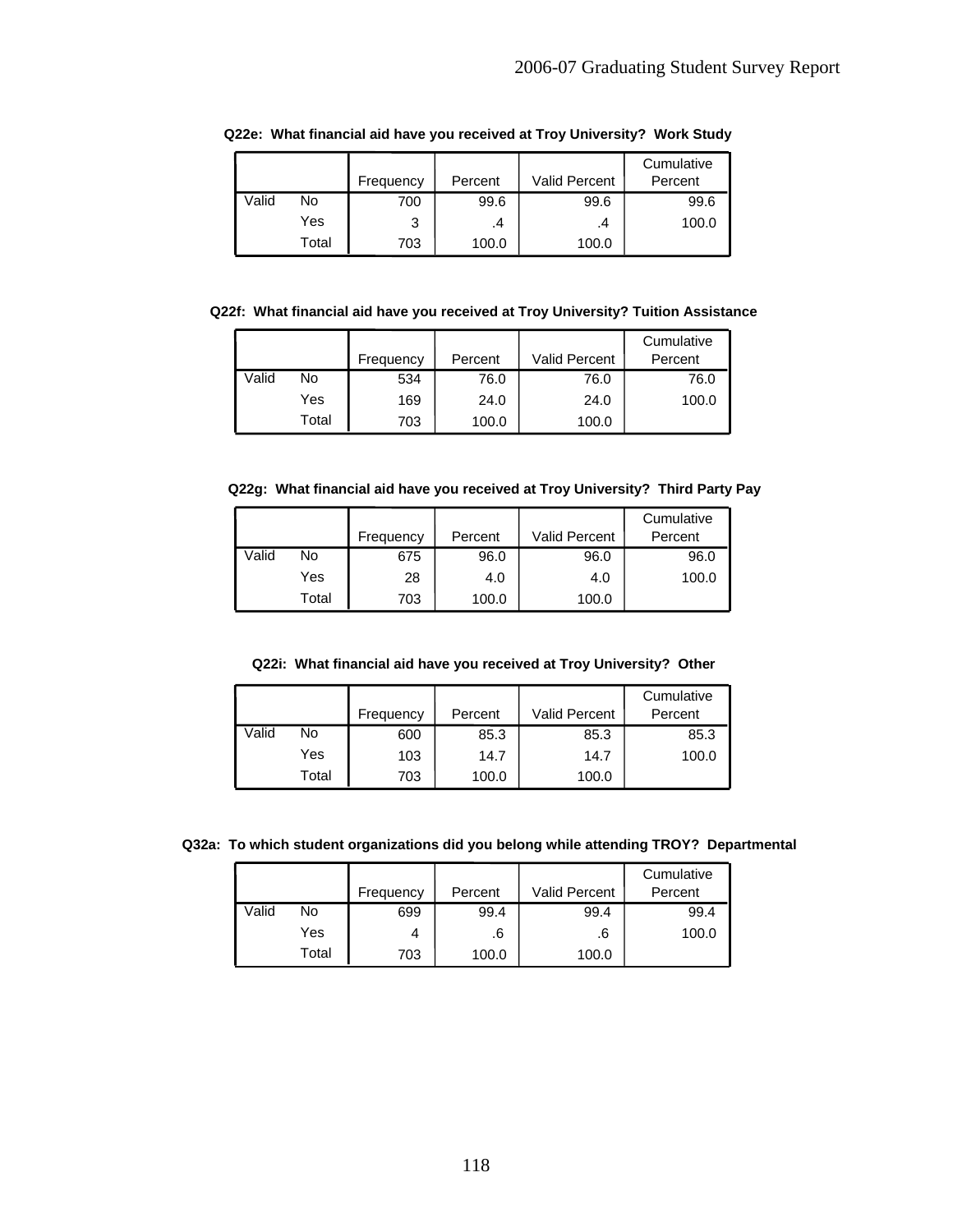|       |       | Frequency | Percent | <b>Valid Percent</b> | Cumulative<br>Percent |
|-------|-------|-----------|---------|----------------------|-----------------------|
| Valid | No    | 690       | 98.2    | 98.2                 | 98.2                  |
|       | Yes   | 13        | 1.8     | 1.8                  | 100.0                 |
|       | Total | 703       | 100.0   | 100.0                |                       |

#### **Q32b: To which student organizations did you belong while attending TROY? Professional**

**Q32c: To which student organizations did you belong while attending TROY? Religious**

|       |       |           |         |                      | Cumulative |
|-------|-------|-----------|---------|----------------------|------------|
|       |       | Frequency | Percent | <b>Valid Percent</b> | Percent    |
| Valid | No    | 699       | 99.4    | 99.4                 | 99.4       |
|       | Yes   |           | .6      | .6                   | 100.0      |
|       | Total | 703       | 100.0   | 100.0                |            |

**Q32d: To which student organizations did you belong while attending TROY? Leadership**

|       |       | Frequency | Percent | <b>Valid Percent</b> | Cumulative<br>Percent |
|-------|-------|-----------|---------|----------------------|-----------------------|
| Valid | No    | 698       | 99.3    | 99.3                 | 99.3                  |
|       | Yes   | 5         |         |                      | 100.0                 |
|       | Total | 703       | 100.0   | 100.0                |                       |

**Q32e: To which student organizations did you belong while attending TROY? Services**

|       |    |           |         |                      | Cumulative |
|-------|----|-----------|---------|----------------------|------------|
|       |    | Frequency | Percent | <b>Valid Percent</b> | Percent    |
| ∕alid | No | 703       | 100.0   | 100.0                | 100.0      |

**Q32f: To which student organizations did you belong while attending TROY? Honor society**

|       |       |           |         |                      | Cumulative |
|-------|-------|-----------|---------|----------------------|------------|
|       |       | Frequency | Percent | <b>Valid Percent</b> | Percent    |
| Valid | No    | 662       | 94.2    | 94.2                 | 94.2       |
|       | Yes   | 41        | 5.8     | 5.8                  | 100.0      |
|       | Total | 703       | 100.0   | 100.0                |            |

**Q32g: To which student organizations did you belong while attending TROY? Publication**

|       |       |           |         |                      | Cumulative |
|-------|-------|-----------|---------|----------------------|------------|
|       |       | Frequency | Percent | <b>Valid Percent</b> | Percent    |
| Valid | No    | 702       | 99.9    | 99.9                 | 99.9       |
|       | Yes   |           | . 1     |                      | 100.0      |
|       | Total | 703       | 100.0   | 100.0                |            |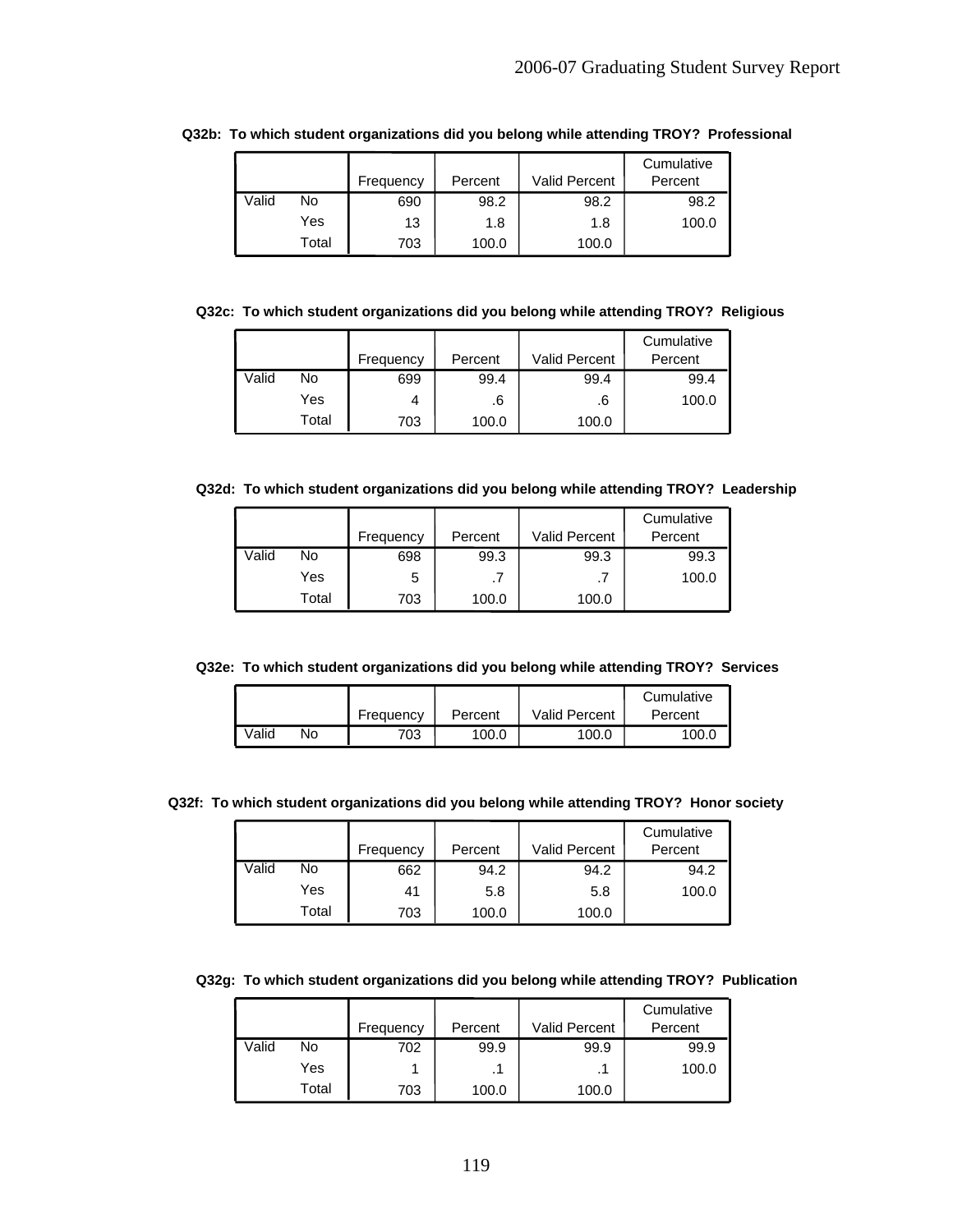|       |       | Frequency | Percent | Valid Percent | Cumulative<br>Percent |
|-------|-------|-----------|---------|---------------|-----------------------|
| Valid | No    | 702       | 99.9    | 99.9          | 99.9                  |
|       | Yes   |           | .1      |               | 100.0                 |
|       | Total | 703       | 100.0   | 100.0         |                       |

**Q32h: To which student organizations did you belong while attending TROY? Political**

#### **Q32i: To which student organizations did you belong while attending TROY? Fraternity/Sorority**

|       |       | Frequency | Percent | <b>Valid Percent</b> | Cumulative<br>Percent |
|-------|-------|-----------|---------|----------------------|-----------------------|
| Valid | No    | 695       | 98.9    | 98.9                 | 98.9                  |
|       | Yes   |           | 1.1     | 1.1                  | 100.0                 |
|       | Total | 703       | 100.0   | 100.0                |                       |

### **Q32j: To which student organizations did you belong while attending TROY? Art/Music/Drama**

|       |    |           |         |                      | Cumulative |
|-------|----|-----------|---------|----------------------|------------|
|       |    | Frequency | Percent | <b>Valid Percent</b> | Percent    |
| Valid | No | 703       | 100.0   | 100.0                | 100.0      |

**Q32k: To which student organizations did you belong while attending TROY? Sports**

|       |       |           |           |               | Cumulative |
|-------|-------|-----------|-----------|---------------|------------|
|       |       | Frequency | Percent   | Valid Percent | Percent    |
| Valid | No    | 698       | 99.3      | 99.3          | 99.3       |
|       | Yes   | 5         | $\cdot$ 7 |               | 100.0      |
|       | Total | 703       | 100.0     | 100.0         |            |

**Q32l: To which student organizations did you belong while attending TROY? None**

|       |       | Frequency | Percent | <b>Valid Percent</b> | Cumulative<br>Percent |
|-------|-------|-----------|---------|----------------------|-----------------------|
| Valid | No    | 122       | 17.4    | 17.4                 | 17.4                  |
|       | Yes   | 581       | 82.6    | 82.6                 | 100.0                 |
|       | Total | 703       | 100.0   | 100.0                |                       |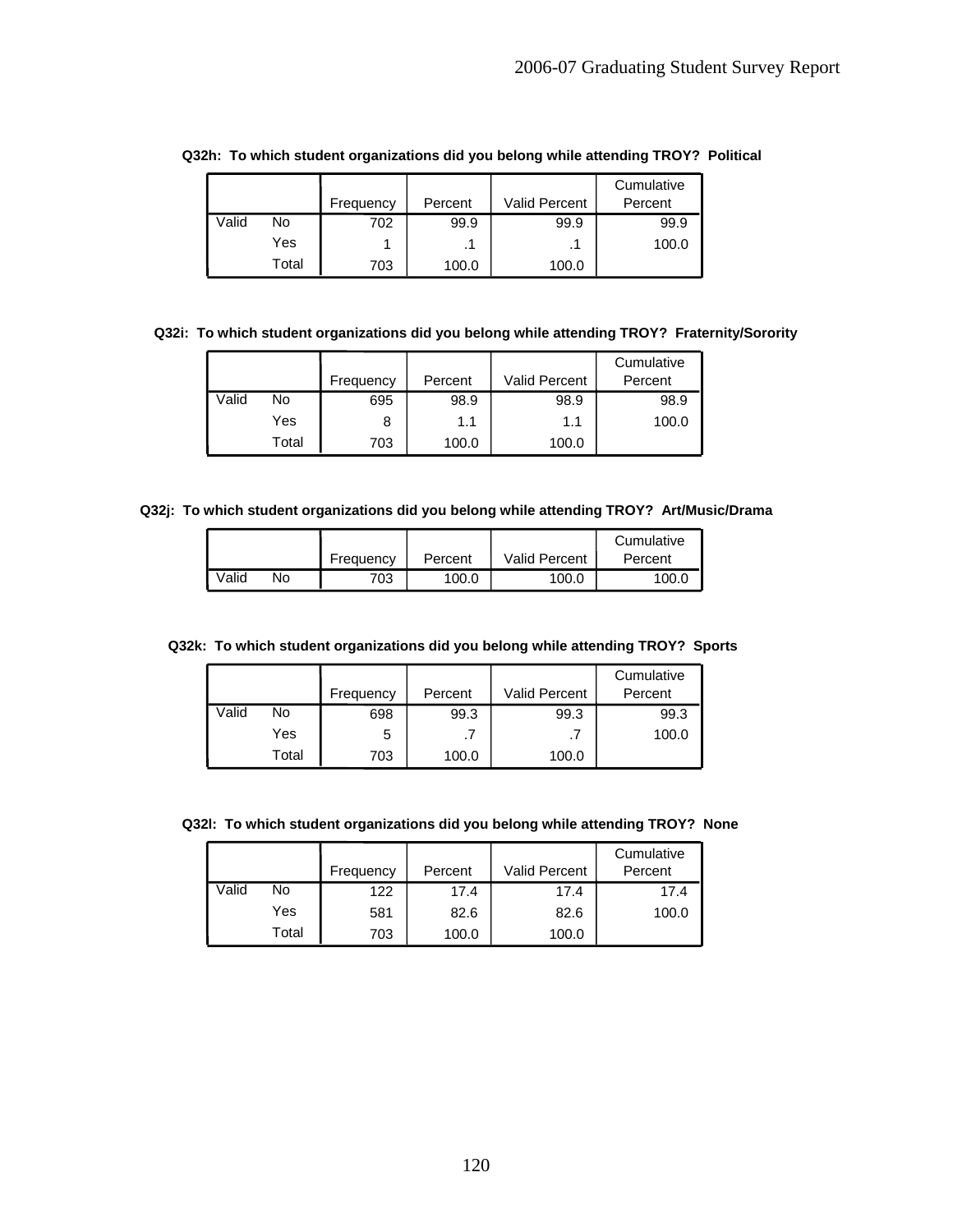# **Troy University Graduating Student Survey**

Please complete this survey and submit it online. After you submit the survey, print out the Survey Submitted Verification Screen with your name and include it in your packet of "INTENT TO GRADUATE" materials. We thank you in advance for your participation in this survey.

## 1. **Semester/Term of Intended Graduation:**

- Fall 2005
- $\bigcirc$  Spring 2006
- O Summer 2006
- Fall 2006
- O Spring 2007
- O Summer 2007
- Fall 2007
- O Spring 2008
- O Summer 2008
- $Q$  05/Term 1
- $\bigcirc$  05/Term 2
- $\bigcirc$  05/Term 3
- $\bigcirc$  05/Term 4
- $\bigcirc$  05/Term 5
- $Q$  06/Term 1
- 06/Term 2
- $\bigcirc$  06/Term 3
- $Q$  06/Term 4
- $\bigcirc$  06/Term 5
- $Q$  07/Term 1
- $Q$  07/Term 2
- $Q$  07/Term 3
- $Q$  07/Term 4
- $Q$  07/Term 5

## 2. **Gender:**

- O Male
- Female

## 3. **Ethnicity:**

- O Nonresident alien
- O Black, non-Hispanic
- O American Indian/Alaska Native
- Q Asian/Pacific Islander
- O Hispanic
- White, non-Hispanic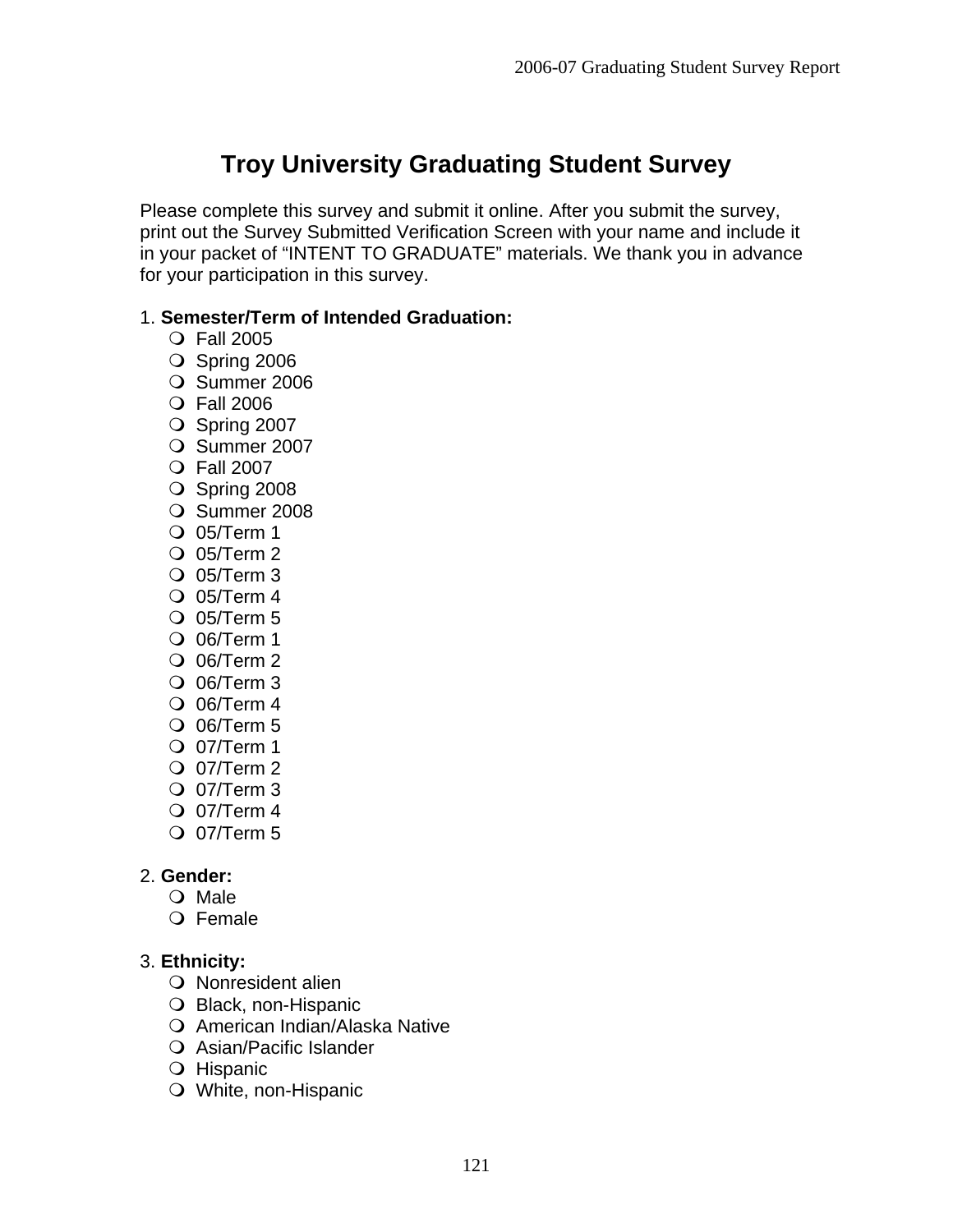- O Race/ethnicity unknown
- 4. **Age:** 
	- $Q$  18-19
	- $Q$  20-21
	- $Q$  22-24
	- $Q$  25-29
	- 30-34
	- $Q$  35-39
	- $Q$  40-49
	- $O$  50-64
	- O 65 or over

### 5. **Marital status:**

- O Single
- O Married
- O Divorced
- Widowed
- O Other

### 6. **Are you a US citizen?**

- Yes
- O No

### 7. **If you answered "No" to Question 6, which country are you from?** Country **Executive Country**

### 8. **If you answered "Yes" to Question 6, which state is your permanent home state in the United States?**

- Alabama
- Alaska
- O Arizona
- Arkansas
- O California
- O Colorado
- O Connecticut
- O Delaware
- Florida
- O Georgia
- O Hawaii
- O Idaho
- Q Illinois
- $\bigcirc$  Indiana
- O lowa
- O Kansas
- O Kentucky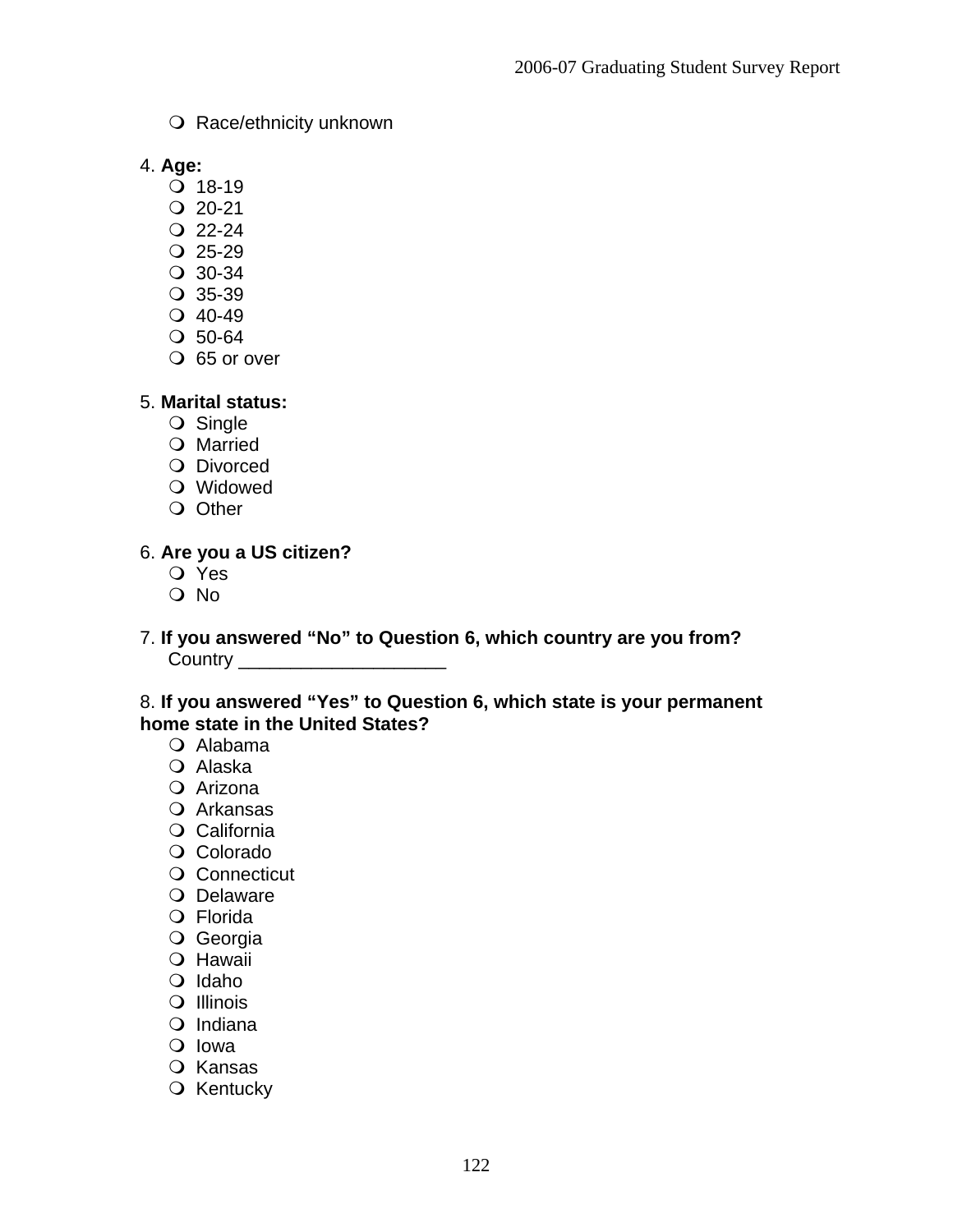- Louisiana
- O Maine
- Maryland
- O Massachusetts
- O Michigan
- O Minnesota
- Mississippi
- Missouri
- O Montana
- O Nebraska
- O Nevada
- O New Hampshire
- O New Jersey
- O New Mexico
- O New York
- O North Carolina
- O North Dakota
- Ohio
- Oklahoma
- O Oregon
- O Pennsylvania
- Rhode Island
- O South Carolina
- O South Dakota
- O Tennessee
- O Texas
- Utah
- Vermont
- Virginia
- Washington
- Washington, D.C.
- West Virginia
- Wisconsin
- Wyoming

## 9. **From which Troy University campus will you graduate?**

- O Dothan
- O Montgomery
- O Phenix City
- O Troy
- O eCampus
- University College

## 10. **If you chose "University College" in Question 9, from which site did you file your intent to graduate?**

O Albany, Georgia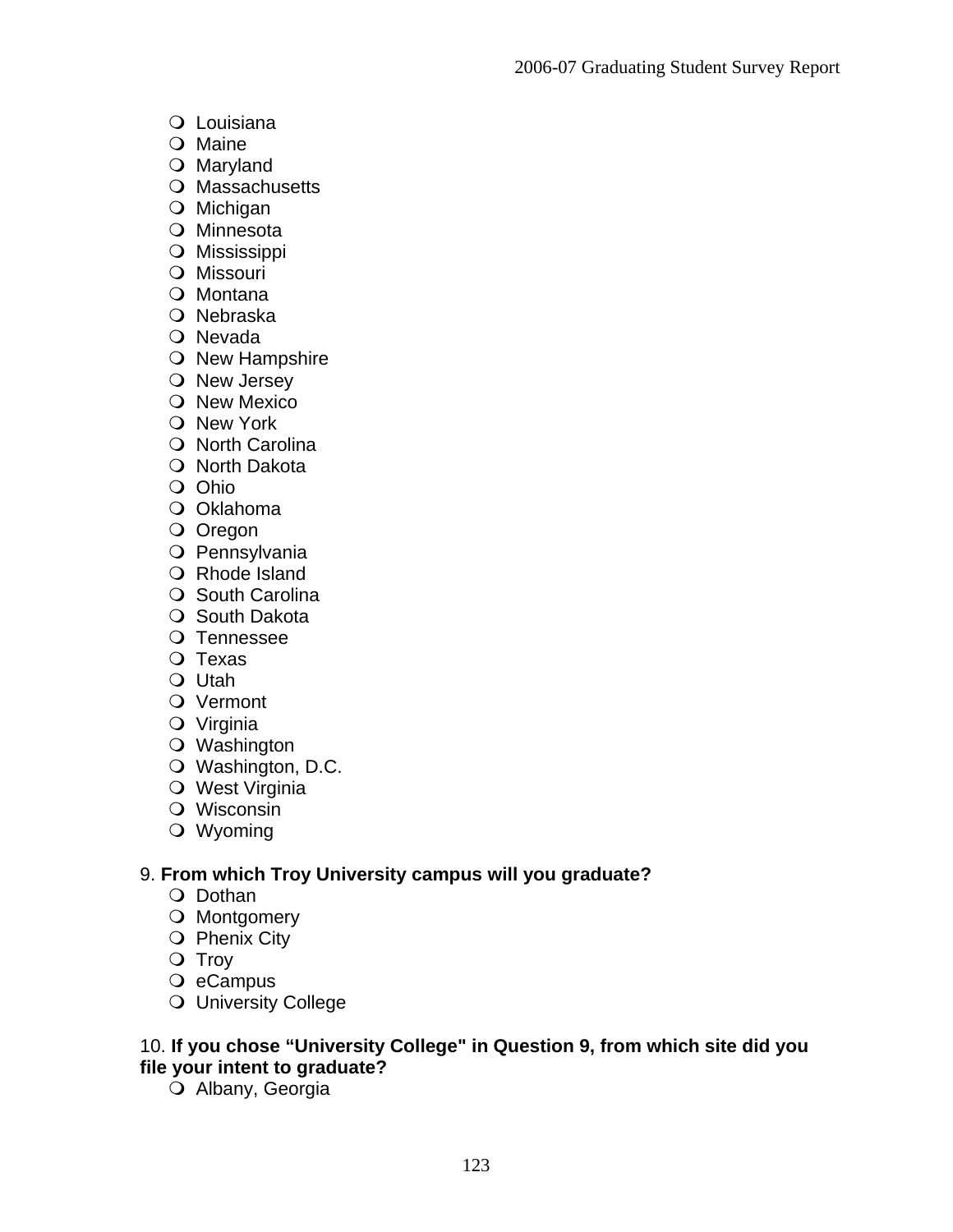- O Atlanta, Georgia
- Augusta, Georgia
- O Bangkok, Thailand
- O Bethesda, Maryland
- O Brunswick, Georgia
- Clarksville, Tennessee
- O Colombo, Sri Lanka
- O Covington, Georgia
- O Dam Neck, Virginia
- O Davis-Monthan AFB, Arizona
- O Distance Learning, Florida/Western Region
- O Distance Learning, Pacific Region
- O Distance Learning, Troy, Alabama
- O eArmyU Programs
- Fayetteville, North Carolina
- Fort Belvoir, Virginia
- Fort Benning, Georgia
- Fort Bragg, North Carolina
- Fort Carson/Colorado Springs, Colorado
- Fort Eustis, Virginia
- Fort Gordon, Georgia
- Fort Lewis, Washington
- Fort Monroe, Virginia
- Fort Myer, Virginia/Pentagon
- Fort Walton Beach Area
- O Guam Campus
- O Guantanamo Bay, Cuba
- Guayaquil, Ecuador
- Hanoi, Vietnam
- O Heidelberg, Germany
- O Ho Chi Minh City, Vietnam
- O Holloman AFB, New Mexico
- Hong Kong
- O Jacksonville, Florida
- O Kadena AB, Okinawa, Japan
- O Kuala Lumpur, Malaysia
- Langley AFB, Virginia
- O Little Creek Amphibious Base, Virginia
- $\bigcirc$  Malacca, Malaysia
- O Malmstrom AFB
- $\bigcirc$  Misawa AB, Japan
- $\bigcirc$  Mumbai, India
- O New Orleans, Louisiana
- O Norfolk Naval Station, Virginia
- O Norfolk Regional Office, Virginia
- O Oceana NAS, Virginia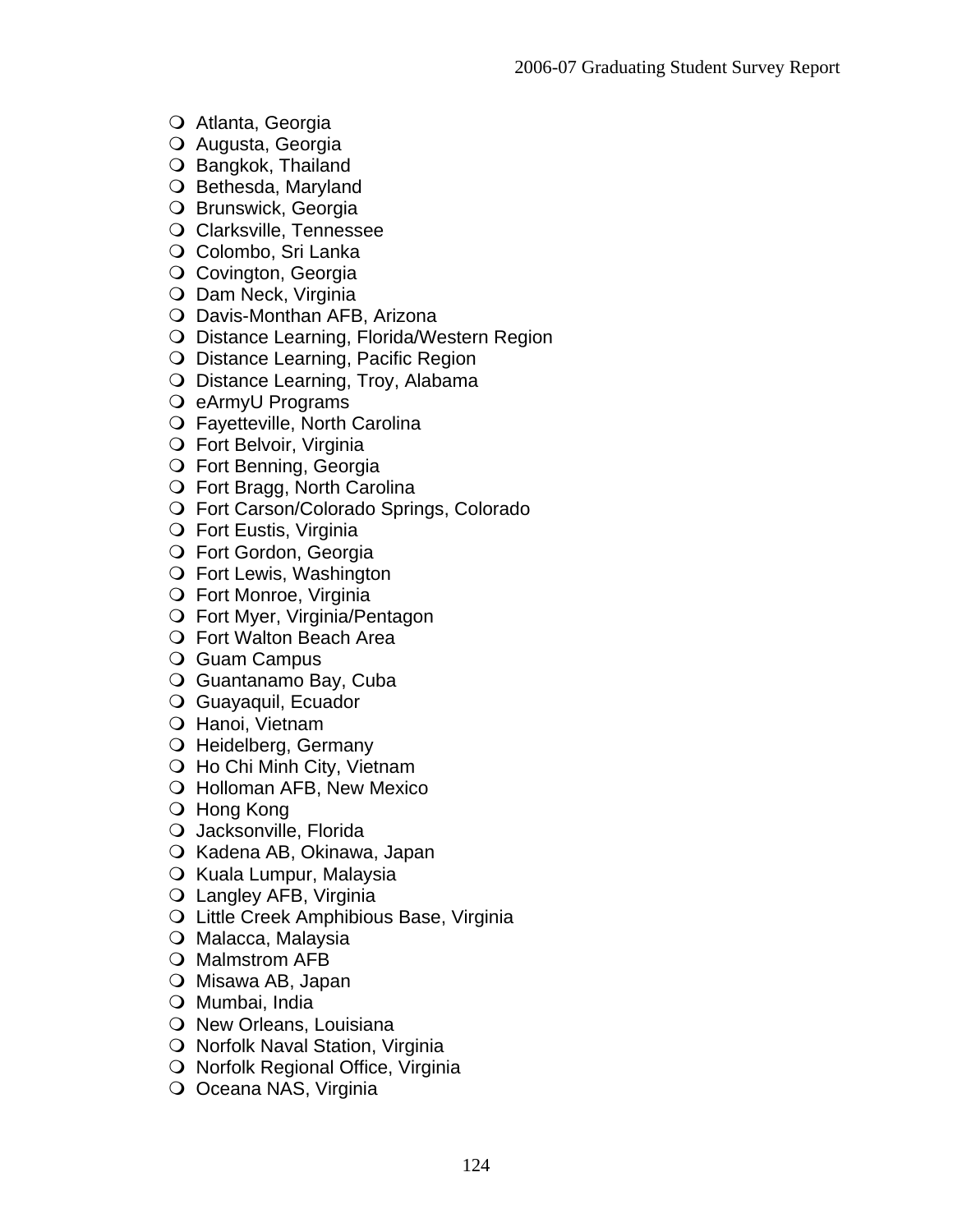- O Orlando, Florida
- O Pensacola, Florida
- O Portsmouth
- O Savannah, Georgia
- O Seoul, Korea
- O Sharjah, United Arab Emirates
- O Shaw AFB, South Carolina
- O Taipei, Taiwan
- Tampa/MacDill AFB, Florida
- Tyndall AFB, Florida
- Vidalia, Georgia
- Yongsan Garrison, Seoul, Korea
- O Other

## 11. **What degree program are you currently completing at Troy University?**

- O Associate
- O Bachelor's
- O Master's
- Education Specialist
- O Other

## 12. **What is your major/concentration? (Select your major from the appropriate college you belong to.)**

## **College of Arts & Sciences**

- O Applied Computer Science
- O Computer Science
- O Biology
- O Biology Education
- O Chemistry
- O Chemistry Education
- O Comprehensive General Science
- O Comprehensive General Science Education
- O Criminal Justice
- O English
- English Language Arts Education
- Environmental and Biological Science
- Environmental Science
- O General Education
- O Geomatics
- O History
- **O** History Education
- O International Relations
- O Mathematics
- O Mathematics Education
- O Political Science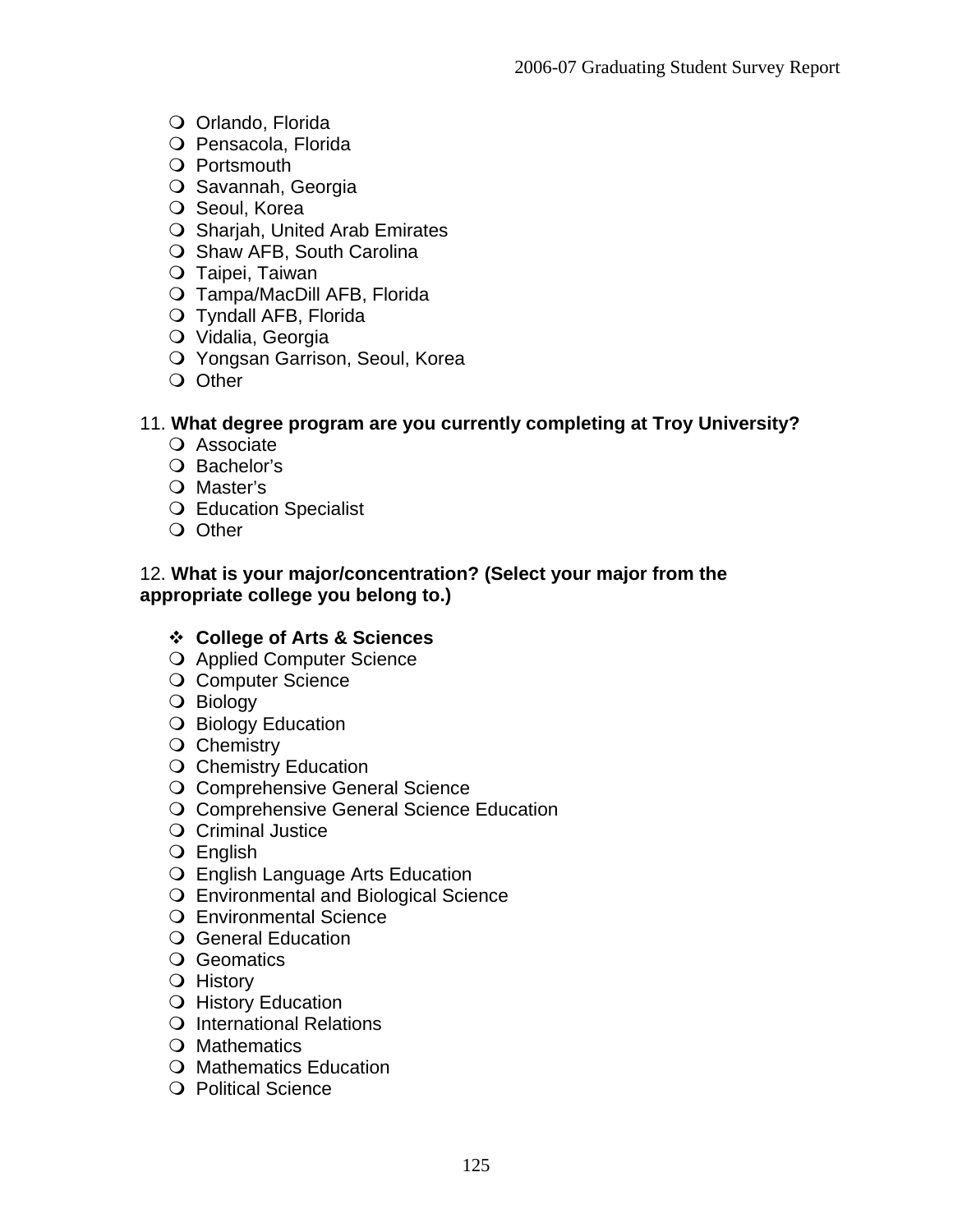- Public Administration
- O Social Science
- O Social Science Education
- O Sociology
- O Other
- **Sorrell College of Business**
- O Associate of Science in Business
- O Accounting
- O Economics
- O Finance
- O Marketing
- O Management
- O Human Resource Management
- O Hospitality and Tourism Management
- O Information System
- O International Economic Development
- General Business
- O International Business
- O Small Business and Entrepreneurship
- O Risk Management and Insurance
- O Technology and Resource Management
- O Production & Operation Management
- O Master of Business Administration
- Executive Master of Business Administration
- O Other
- **College of Communication and Fine Arts**
- O Art
- O Art Education
- Art Studio
- O Communication Arts Dramatic Arts
- Communication Arts Speech Communication
- O Communication Arts Communication Studies
- O Design, Technology, and Industry
- O Journalism
- O Broadcast Journalism
- O Music
- O Music Education
- Foreign Language
- O Other

## **College of Education**

- O Early Childhood Education
- Elementary Education
- O Secondary Education
- O Post-Secondary Education
- O Interdisciplinary Education
- Gifted Education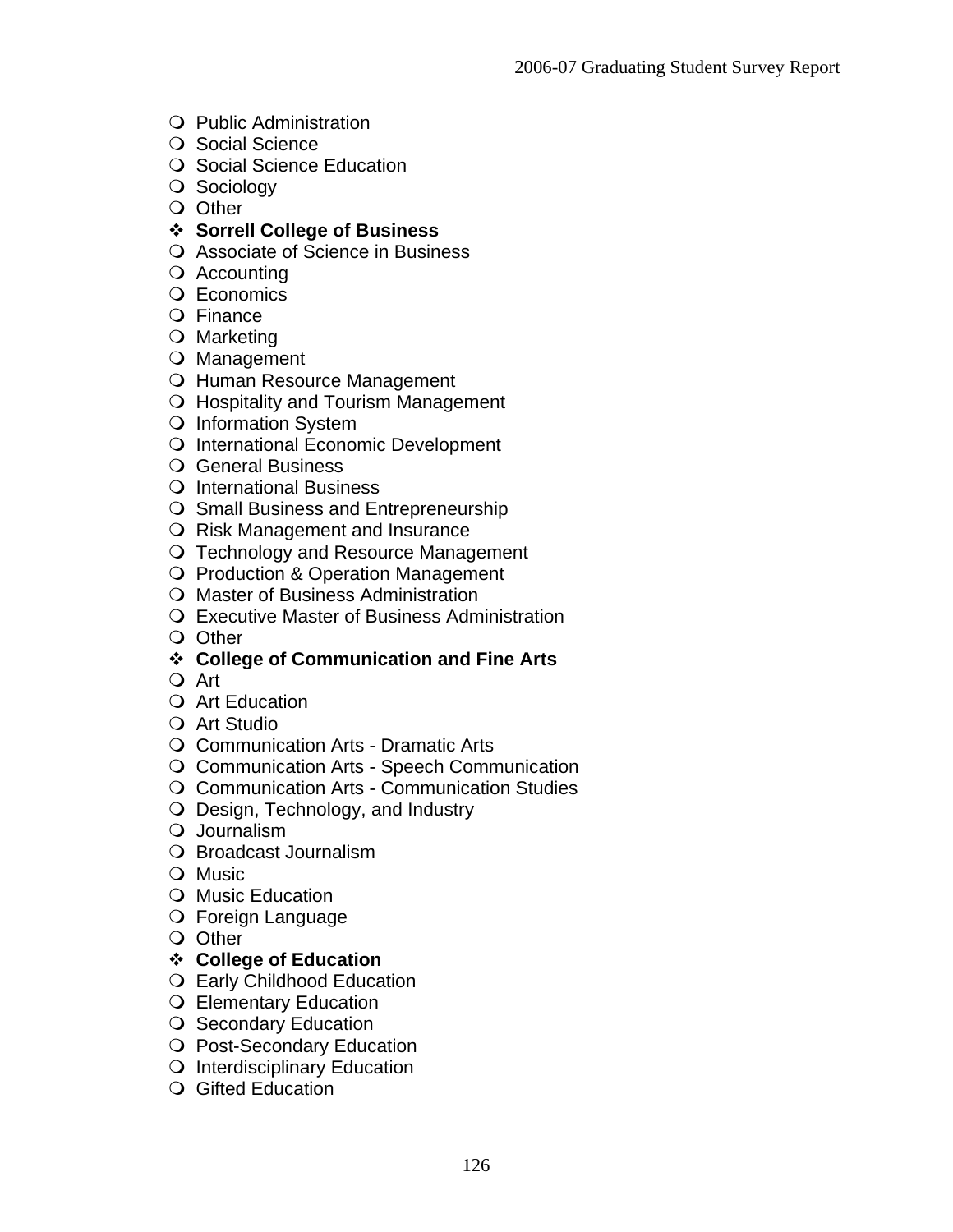- O Reading Specialist Education
- $\overline{Q}$  Collaborative Teacher K 6
- $\overline{O}$  Collaborative Teacher 6 12
- O Adult Education
- Educational Administration
- Education Administration and Leadership
- O School Counseling
- O School Psychometry
- O Rehabilitation Counseling
- O Social Services Counseling
- O Substance Abuse Counseling
- O Clinical Mental Counseling
- O Community Counseling
- O Correction Counseling
- O Student Services Counseling
- O Psychology
- O Other

## **College of Health and Human Services**

- O Athletic Training
- Human Services
- O Rehabilitation
- O Health and Physical Education
- O Physical Education
- O Nursing
- O Social Work
- O Sport and Fitness Management
- O Other

#### 13. **When you first started at Troy University, you were a:**

- O Dually-admitted student
- First-time freshman
- Undergraduate transfer student
- Undergraduate transient student
- First-time graduate student
- Graduate transfer student
- Graduate transient student

### 14. **How many credit hours did you transfer to Troy University from another college or university?**

- $O$  1-15
- $\bigcirc$  16-30
- O More than 30
- O I did not transfer any credit hours.

## 15. **Have you taken any courses online or in any other Distance Learning format at Troy University?**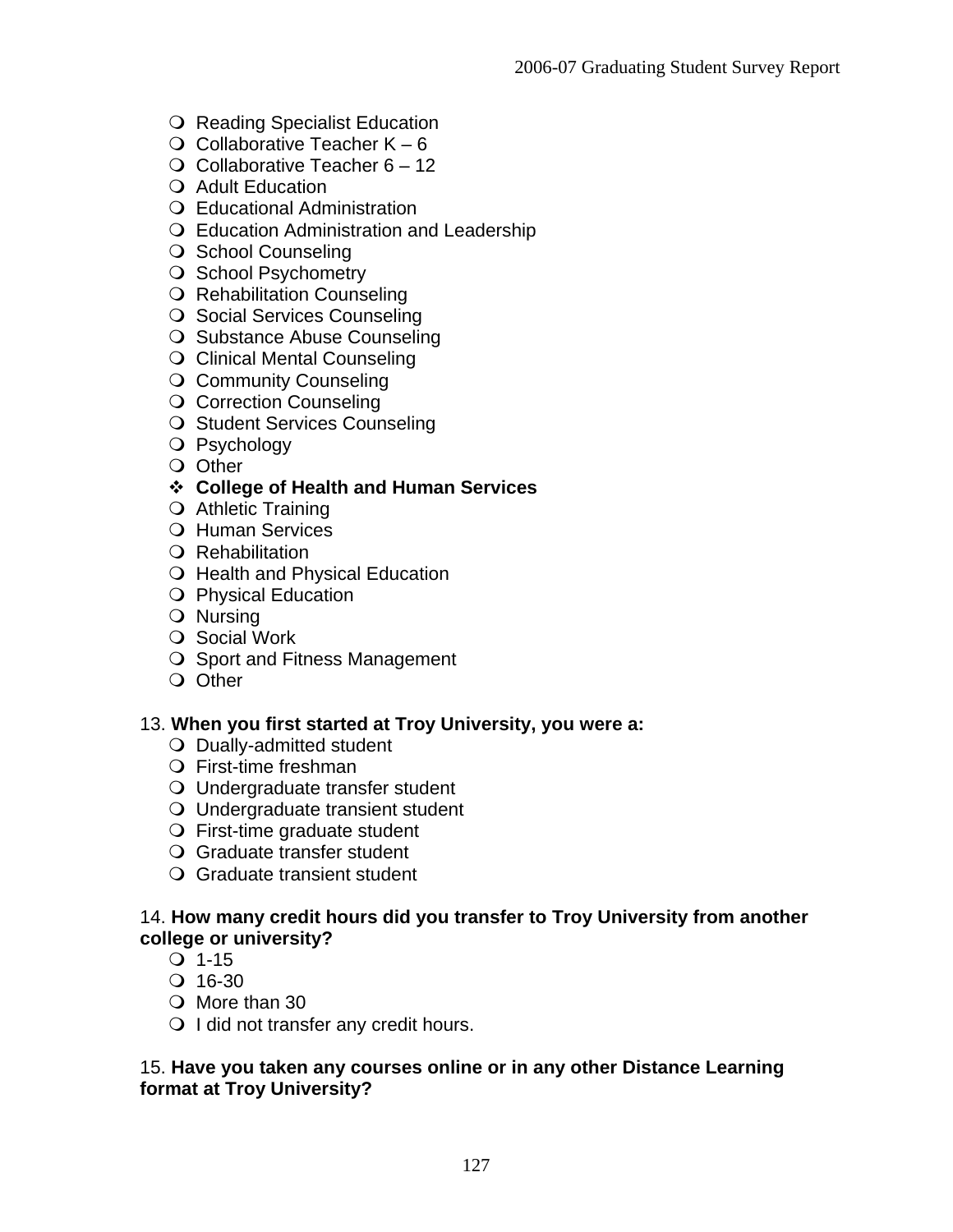- Yes
- O No

## 16. **How long have you attended Troy University?**

- O One year
- O Two years
- O Three years
- O Four years
- O Five years
- O Six years
- $\bigcirc$  Seven years
- Eight years
- $\bigcirc$  Nine years
- $\bigcirc$  Ten years
- $\bigcirc$  More than ten years

## 17. **What is your overall GPA?**

- Less than 2.0
- $Q$  2.00-2.49
- $Q$  2.50-2.99
- $Q$  3.00-3.49
- 3.50-4.00

## 18. **What do you plan to do after you graduate?**

- $\bigcirc$  Work in an area related to your major field of study
- $\bigcirc$  Work in an area outside your major field of study
- O Continue working in the job that you have had
- O Continue your education
- Undecided

## 19. **If you plan to continue your education, what is your ultimate goal?**

- A Bachelor's degree
- A Master's degree
- O An Education Specialist degree
- A professional degree
- O A doctoral degree

## 20. **Are/were you employed while attending Troy University?**

- Yes
- O No

## 21. **If you answered "Yes" to Question 20, how many hours do/did you usually work per week?**

- $\bigcirc$  1 9 hours
- $\overline{O}$  10 19 hours
- $Q$  20 29 hours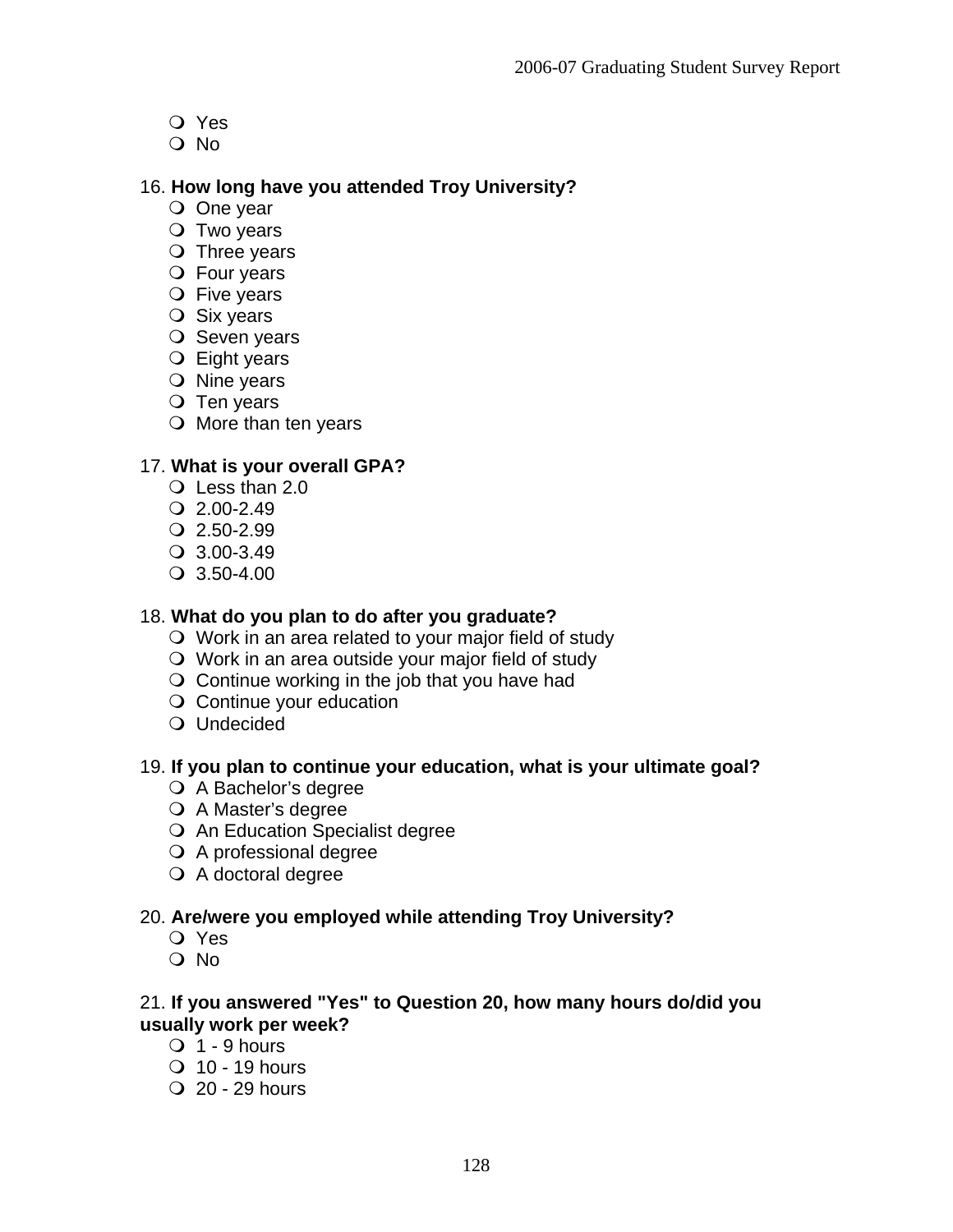- $\bigcirc$  30 39 hours
- 40 or more hours

### 22. **What financial aid have you received at Troy University? (Choose as many as apply)**

- $\Box$  Scholarship/fellowship
- $\Box$  Graduate assistantship
- □ Grants
- $\Box$  Loans
- □ Work study
- $\Box$  Tuition assistance
- $\Box$  Third party pay
- Other \_\_\_\_\_\_\_\_\_\_\_\_\_\_\_\_\_\_\_\_\_\_\_\_\_\_\_\_\_\_\_\_\_\_\_
- □ None

### 23. **In regard to your education at Troy University, please rate your development in the following areas:**

Writing skills Speaking/presentation skills Reading skills Critical thinking skills Problem solving skills Mathematical skills Computer technologies Research skills Scientific principles and methods Understanding different philosophies and cultures Appreciation of the arts Leadership skills Management and organizational skills Time management Working cooperatively in groups Planning and carrying out projects Citizenship skills Strategies for applying skills in my field

- **Excellent**
- **Good**
- **Average**
- **Fair**
- **Poor**

## 24. **Please rate the following areas related to the education and academic support services at Troy University: (Select "N/A" for any item that does not apply to you.)**

Overall quality of your academic program Academic advising Faculty accessibility Instruction in major courses Instruction in general education courses Faculty's use of technologies to enhance  $\bigcirc$  **N/A Excellent Good Average Fair Poor**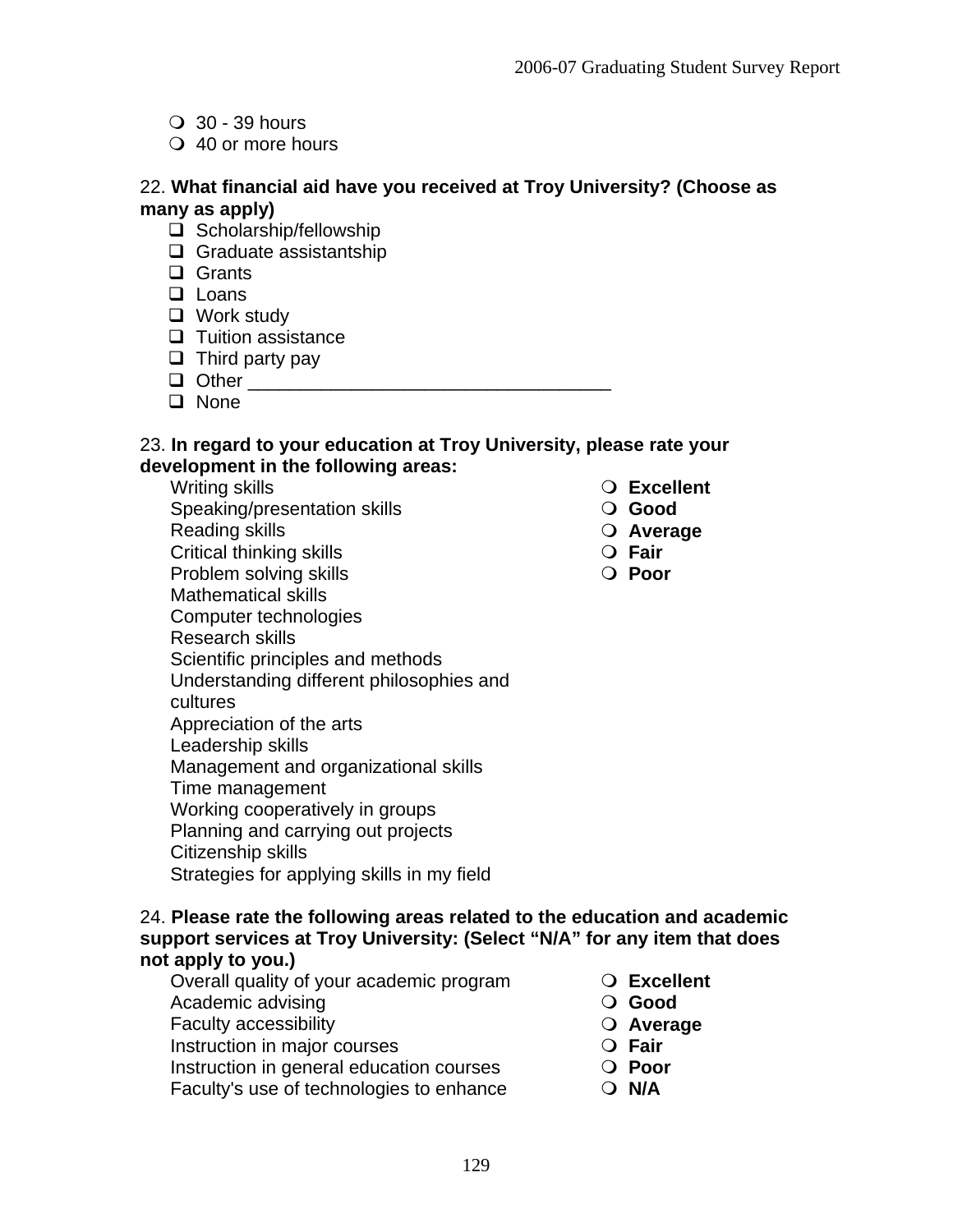teaching Course availability in your major Communication between faculty and students Registration procedures IMPACT/New Student Orientation Program Library Computer labs Laboratory/instructional equipment Testing Center Writing Center Reading Center Natural Science Center Center for International Programs

25. **On a scale from 1 to 5, with 1 as "Very Dissatisfied" and 5 as "Very Satisfied," please rate your satisfaction with the following offices and services at Troy University: (Select "Not Applicable" if the item does not apply to you.)** 

- Admissions Office Registrar/Records Office Veteran Services Financial Aid Services Business Office Information Technology (IT) Services Trojan Web Express Adaptive Needs Services Student Support Services (SSS) Career Services Placement Service Counseling Services Bookstore Services Food Services Buildings and Grounds Housing and Residence Life Student Health Services Recreational and intramural activities Athletic programs Trojan Fitness Center Student organizations Safety and Security Services Parking facilities University Media (website, newsletters, radio, TV, etc)
- **Very Dissatisfied**
- **Dissatisfied**
- **Neutral**
- **Satisfied**
- **Very Satisfied**
- **❖ Not Applicable**
- **1**
- **2**
- **3**
- **4**
- **5**
- **0**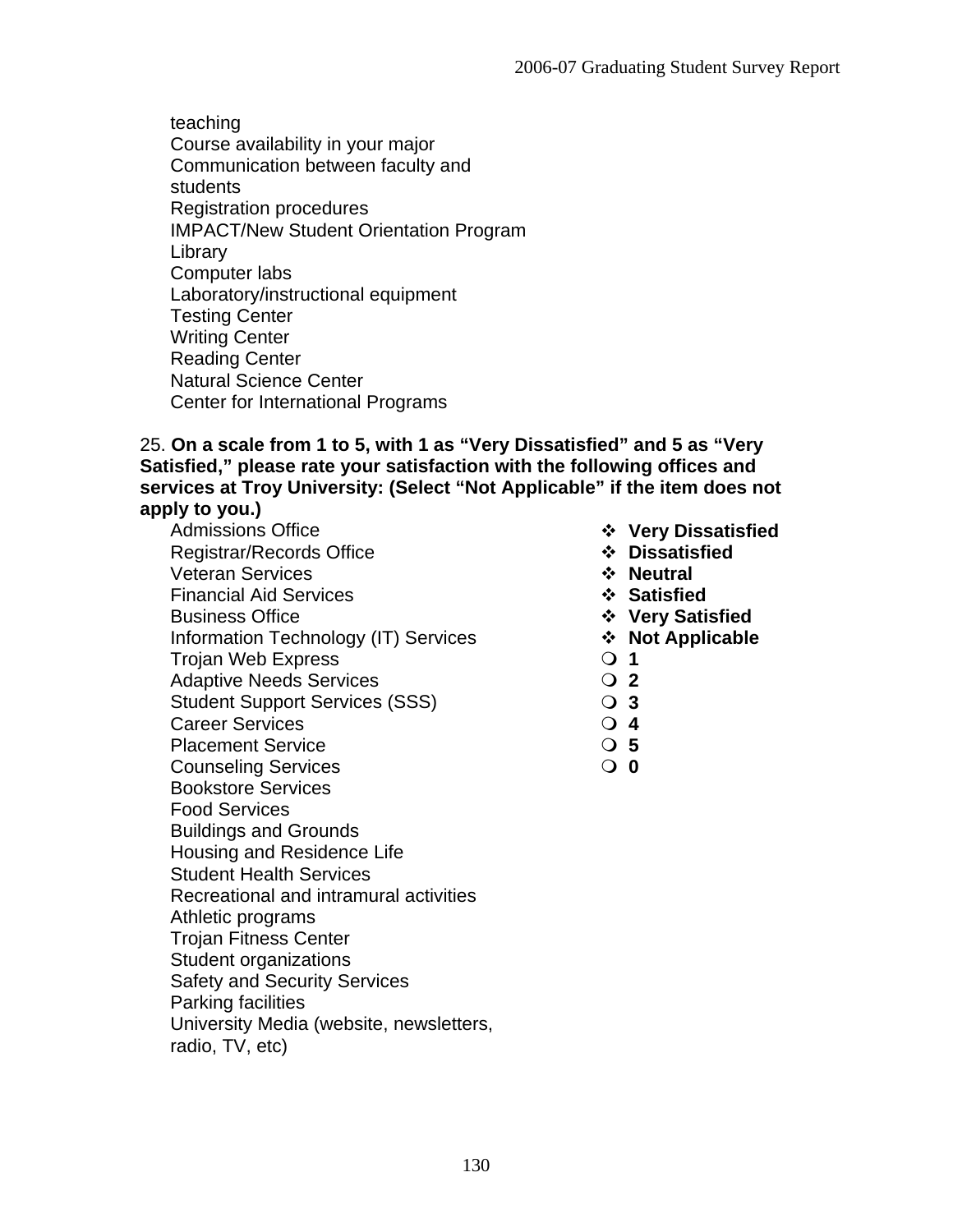## 26. **On a scale from 1 to 5, with 1 as "Strongly Disagree" and 5 as "Strongly Agree," please provide your opinion regarding the following areas:**

The goals, objectives, and requirements for my academic program were clearly defined. My academic program was intellectually challenging and stimulating.

Courses in my curriculum contributed to the skills and knowledge required in my field. Courses were offered frequently enough for

timely completion of my degree program.

The intellectual caliber of students in my academic program was high.

The degree program in which I enrolled is valuable for me in my employment.

Troy University faculty care about students as individuals.

Troy University faculty were helpful with my career plan.

Troy University is responsive to the needs of its students.

The tuition and fees I paid at Troy University were a worthwhile investment.

## 27. **Please provide your overall ratings of Troy University:**

How would you rate Troy University's preparation of you for employment? How would you rate Troy University's preparation of you for further education? What is your overall rating of your college experiences at TROY?

- **Strongly Disagree**
- **Disagree**
- **Neutral**
- **Agree**
- **Strongly Agree**
- **1**
- **2**
- **3**
- **4**
- **5**

- **Excellent Good**
	- **Average**
	- **Fair**
	- **Poor**

## 28. **If you were starting over, would you enroll in the same program?**

- $\bigcirc$  Definitely yes
- $\bigcirc$  Probably yes
- O Probably not
- $\bigcirc$  Definitely not

## 29. **If you could start college over, would you attend Troy University again?**

- $\bigcirc$  Definitely yes
- $\bigcirc$  Probably yes
- $\bigcirc$  Probably not
- O Definitely not

## 30. **Would you recommend your academic program to other students?**

- O Definitely yes
- $\bigcirc$  Probably yes